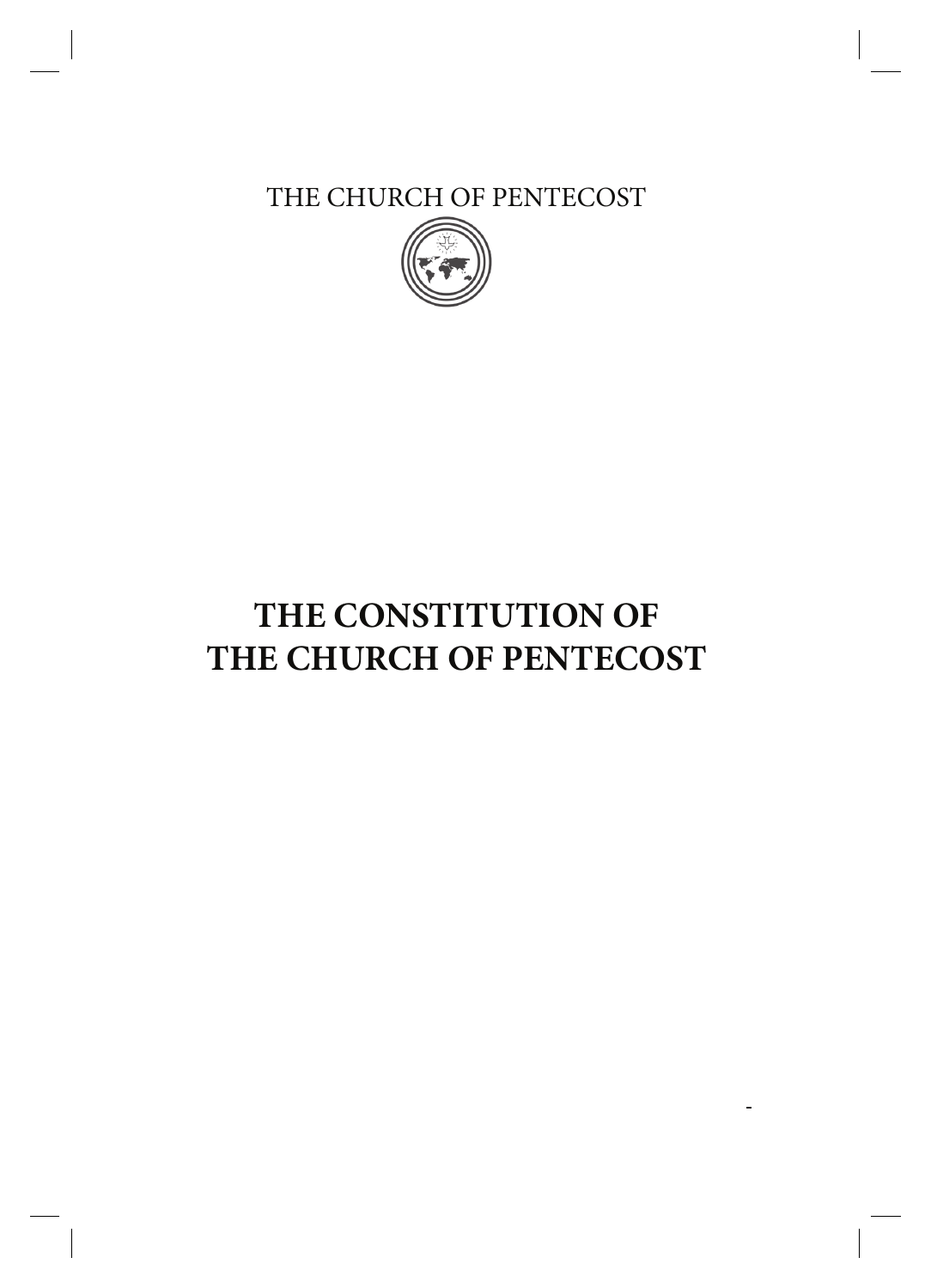© 2016

**NB:** All quotations are from the King James Version of the Bible Published by the General Council of The Church of Pentecost

All Rights Reserved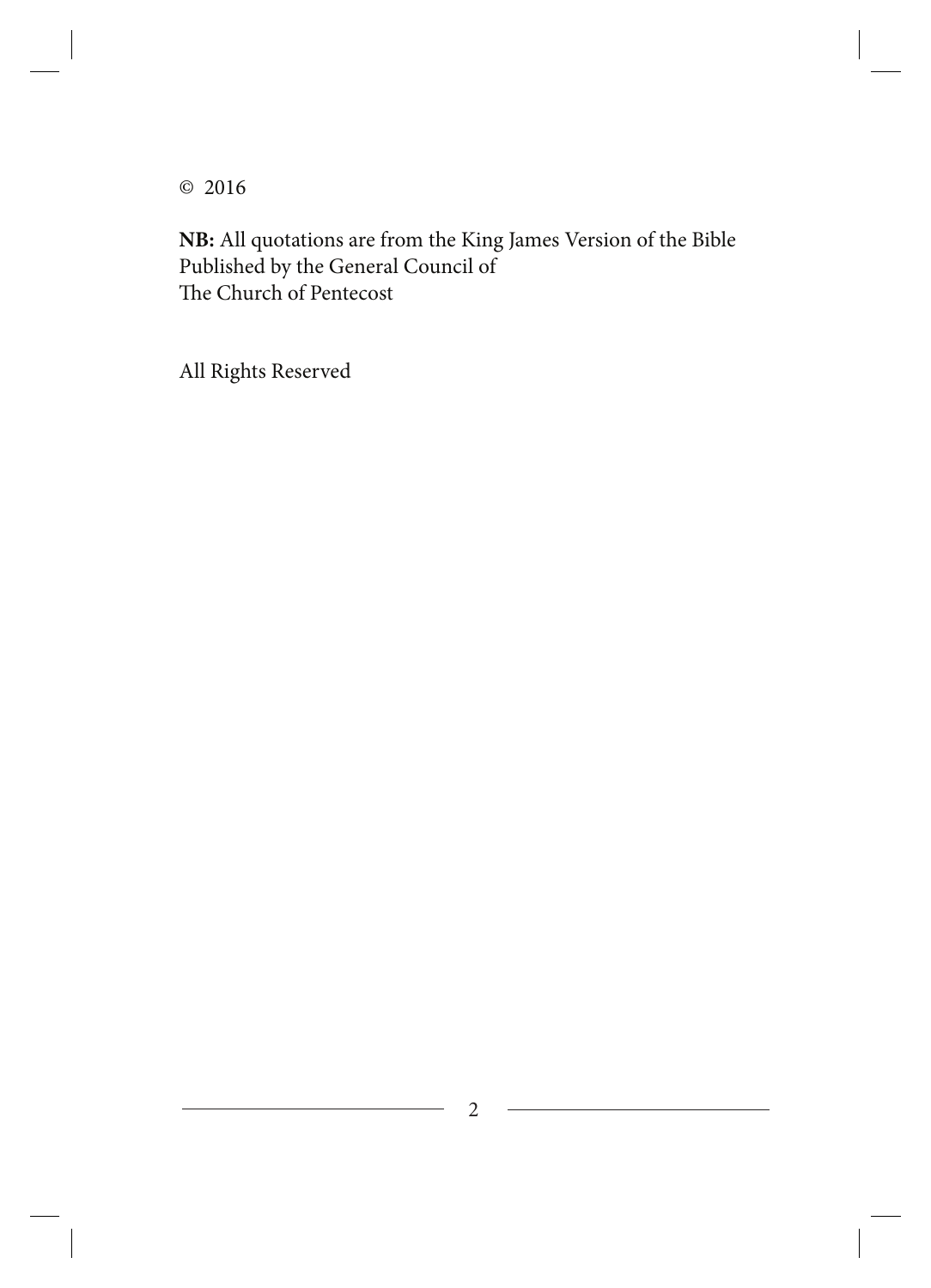### **TABLE OF CONTENTS**

| THE PREAMBLE                                   | 5  |
|------------------------------------------------|----|
| <b>CHAPTER I</b>                               | 7  |
| Article 1 Tenets                               | 7  |
| <b>Article 2 Trustees</b>                      | 10 |
| Article 3 Common Seal                          | 10 |
| <b>Article 4 Services and Conventions</b>      | 11 |
| <b>CHAPTER II</b>                              |    |
| <b>GOVERNMENT OF THE CHURCH</b>                | 13 |
| Article 5 The General Council                  | 13 |
| Article 6 Executive Council                    | 16 |
| Article 7 Regional Coordinating Committee      | 20 |
| Article 8 Area Presbytery                      | 21 |
| Article 9 District Presbytery                  | 28 |
| Article 10 Local Presbytery                    | 33 |
| Article 11 Worship Centre                      | 34 |
| Article 12 National Council                    | 35 |
| <b>CHAPTER III</b>                             |    |
| <b>ADMINISTRATION</b>                          | 37 |
| Article 13 The Chairman                        | 37 |
| Article 14 The General Secretary               | 41 |
| Article 15 The International Missions Director | 45 |
| Article 16 Ministers                           | 49 |
| Article 17 Missionaries                        | 57 |
| <b>CHAPTER IV</b>                              |    |
| <b>MINISTRIES</b>                              | 60 |
| Article 18 Evangelism Ministry                 | 60 |
| Article 19 Pentecost Youth Ministry            | 68 |
| Article 20 Pentecost Men's Ministry            | 76 |
| Article 21 Women's Ministry                    | 83 |

3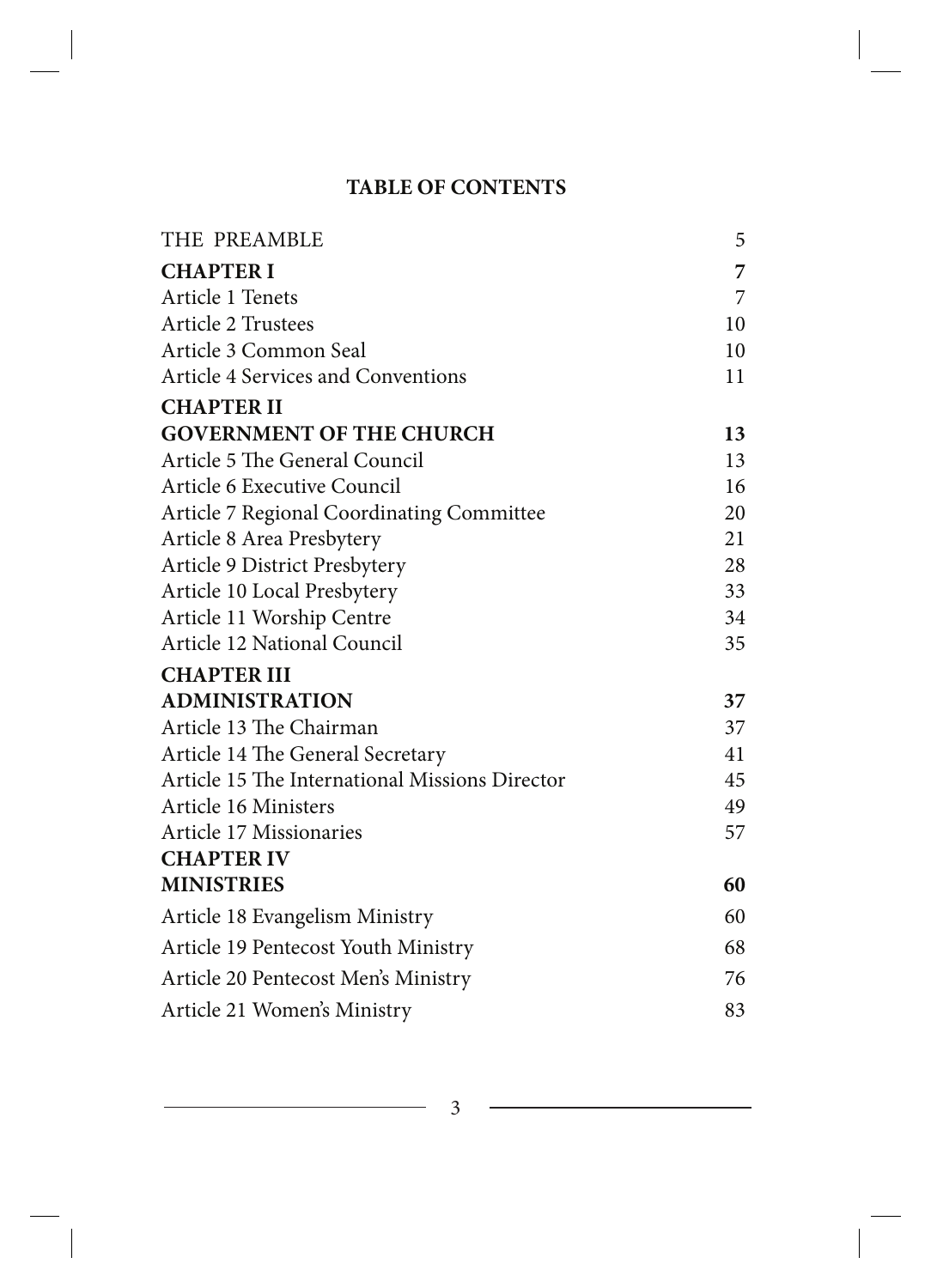| Article 22 Children's Ministry                  | 91  |
|-------------------------------------------------|-----|
| <b>CHAPTER V</b>                                |     |
| <b>OFFICERS AND MEMBERS</b>                     | 99  |
| Article 23 Unpaid Officers                      | 99  |
| Article 24 Church Membership                    | 103 |
| Article 25 Discipline                           | 105 |
| <b>CHAPTER VI</b>                               |     |
| <b>BOARDS AND COMMITTEES</b>                    | 108 |
| Article 26 International Mission Board          | 108 |
| Article 27 Finance Board                        | 111 |
| Article 28 University and Tertiary Institutions | 113 |
| Article 29 Pensions Board                       | 114 |
| Article 30 National Ministerial Committee       | 117 |
| Article 31 Pentecost Social Services            | 119 |
| Article 32 Estate Committee                     | 121 |
| Article 33 Literature Committee                 | 122 |
| Article 34 National Music Committee             | 123 |
| Article 35 National Electoral Commission        | 127 |
| Article 36 Other Boards and Committees          | 128 |
| <b>CHAPTER VII</b>                              |     |
| <b>FINANCIAL ADMINISTRATION</b>                 | 129 |
| Article 37 Finance                              | 129 |
| <b>CHAPTER VIII</b>                             |     |
| Article 38 Miscellaneous Provisions             | 133 |

4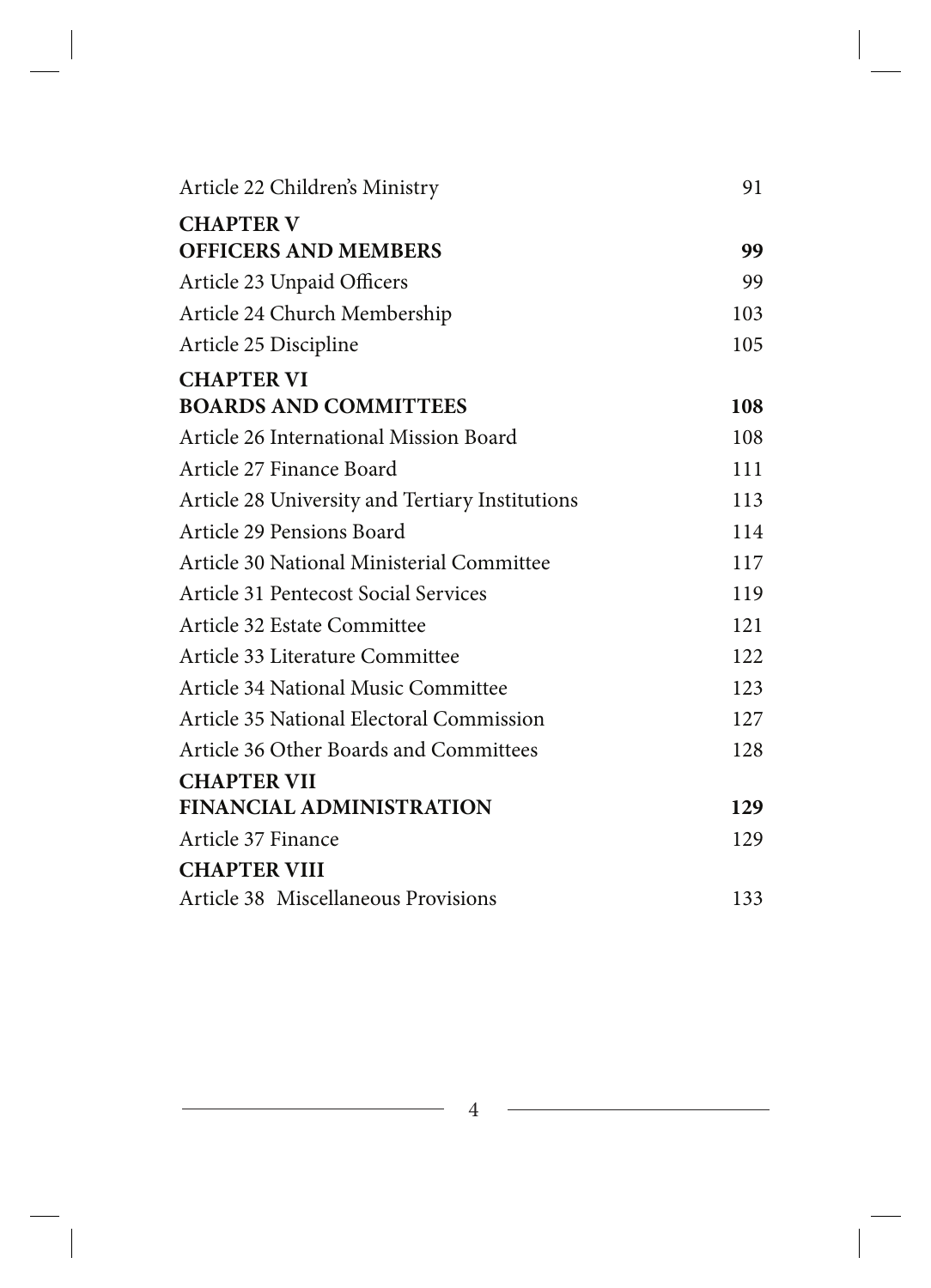### **THE CONSTITUTION OF THE CHURCH OF PENTECOST**

#### **THE PREAMBLE**

IN THE NAME OF THE ALMIGHTY GOD, we, the Members of The Church of Pentecost, IN EXERCISE of our natural right and freedom to establish a CHURCH which shall be used to propagate the WORD of GOD;

- 1. WHEREAS we regard as part of the body of CHRIST The Church of Pentecost (hereinafter called "THE CHURCH") which traces its origins to the Ministry Rev. JAMES MCKEOWN began in 1937 culminating in the establishment of The Gold Coast Apostolic Church in 1953, of which JESUS CHRIST is the Head. On the attainment of independence by the Gold Coast in 1957, the Church became known as The Ghana Apostolic Church.
- 2. AND WHEREAS on the first day of August, 1962 The Ghana Apostolic Church adopted the name The Church of Pentecost as its new name and thereafter registered its Board of Trustees under its new name on the 14<sup>th</sup> day of June, 1971 under Certificate No. XO 158 as a Religious Non-profit Making Organization;
- 3. AND WHEREAS the primary aims and objectives of The Church of Pentecost are to practice and propagate what our Lord Jesus Christ commanded in Mark 16:15- 16 (KJV) "And He said unto them, Go ye into the entire world, and preach the gospel to every creature. He that believeth not shall be damned" and in Matthew 25:40 "inasmuch as ye have done it unto one of the least of these my brethren, ye have done it unto me".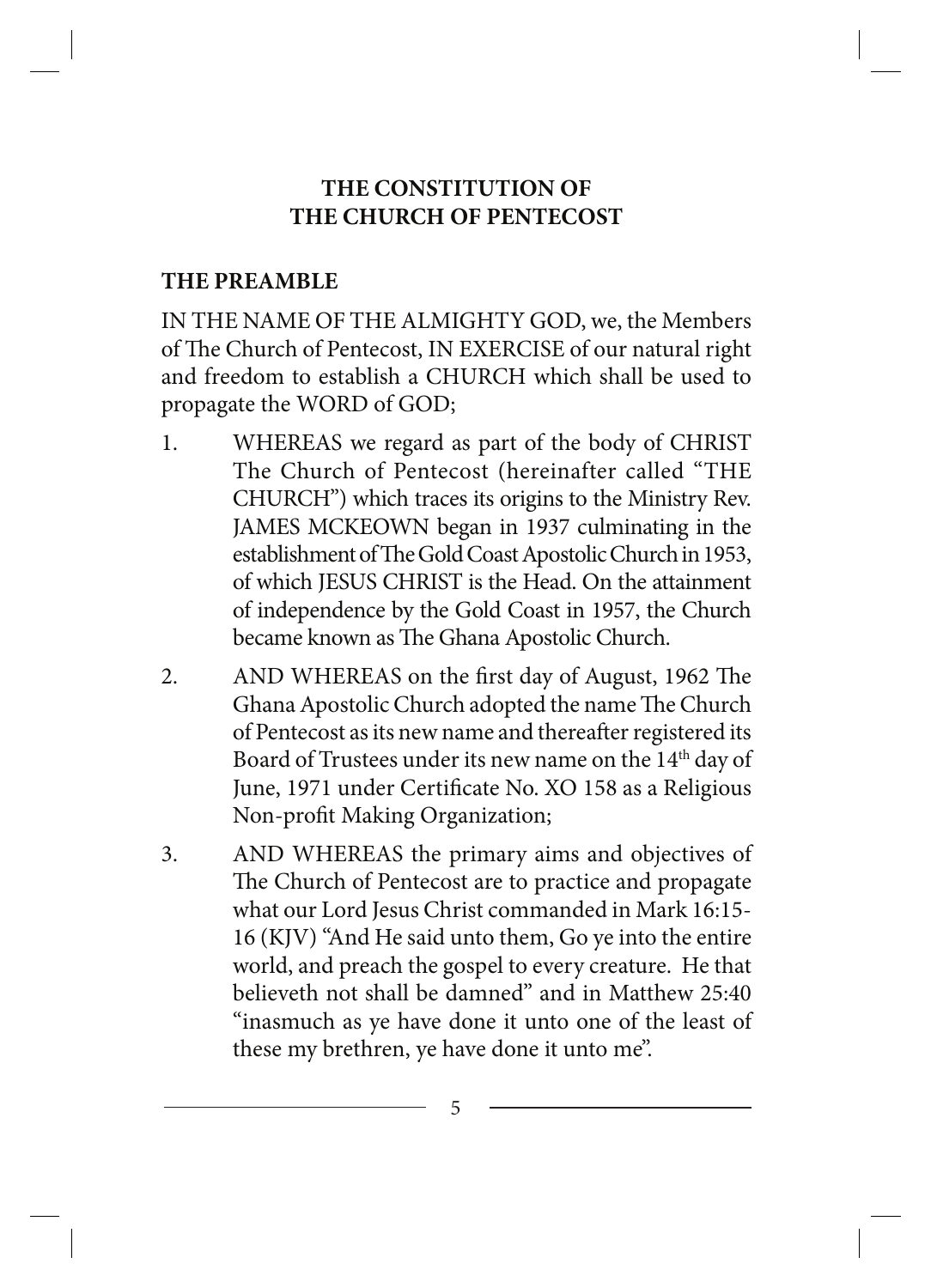IN A SPIRIT of oneness and peace with all other Churches and organisations with similar doctrines, aims and objectives through affiliation, THE CHURCH is empowered to use all net receipts for religious, charitable, educational and any other related purposes;

And in solemn declaration and affirmation of our commitment to carry out the LORD'S COMMISSION and all the Ten Tenets of The CHURCH,

Do hereby adopt, enact and give to ourselves this constitution.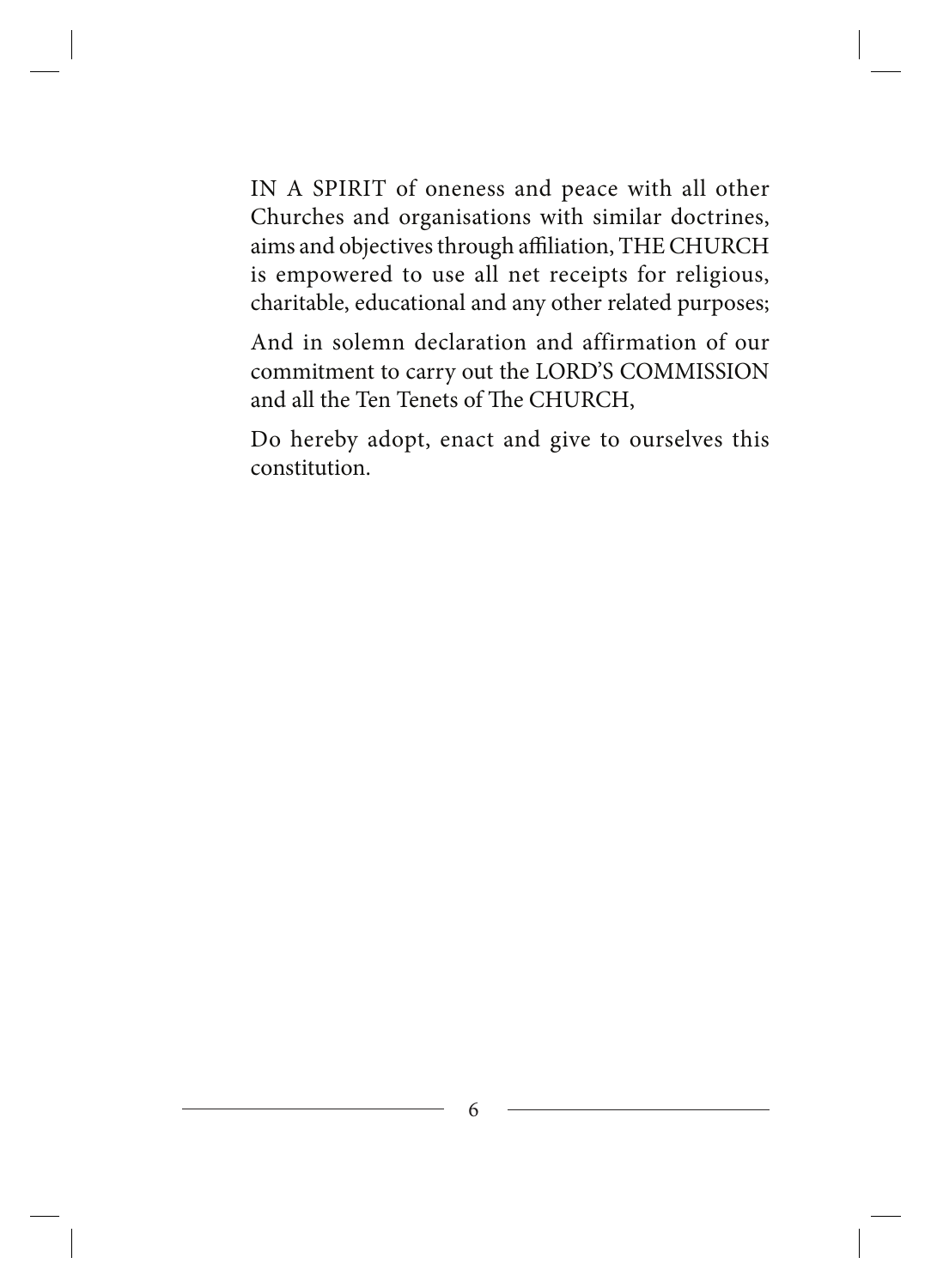#### CHAPTER I

#### **ARTICLE 1**

#### **TENETS**

#### **1.1 THE BIBLE**

We believe in the divine inspiration and authority of the Holy Scriptures. That the Bible is infallible in its declaration, final in its authority, comprehensive and allsufficient in its provisions. (2 Ti. 3:16, 17; 2 Pe. 1:20, 21).

#### **1.2 THE ONE TRUE GOD**

We believe in the existence of the One True God, Elohim, maker of the whole universe; indefinable but revealed as Triune God – the Father, the Son and the Holy Spirit (Ge. 1:1;Ge. 1:26; Mt. 3:16, 17; 28:19; 2 Cor. 13:14); one in nature, essence and attributes – omnipotent (Dt. 6:4; Job 42:2; Isa 46:9, 10; Rev. 19:6); omnipresent (Ps. 139:7-12; 147:5); omniscient (Job 42:2; Isa. 46:9, 10; Ac. 5:4, 5); etc.

### **1.3 MAN'S DEPRAVED NATURE**

We believe that "all men have sinned and come short of the glory of God" (Gen. 3:1-19; Isa. 53:6; Rom. 3:23), and are subject to eternal punishment (Mt. 13:41, 42; Rom. 6:23), and need Repentance (Ac. 2:38; Mt. 4:17; Ac. 20:21) and Regeneration (Jn. 3:3, 5; Tit. 3:5).

#### **1.4 THE SAVIOUR**

We believe man's need of a Saviour has been met in the person of Jesus Christ (Mt. 1:21; Jn 4:42; Ac. 2:36; Eph.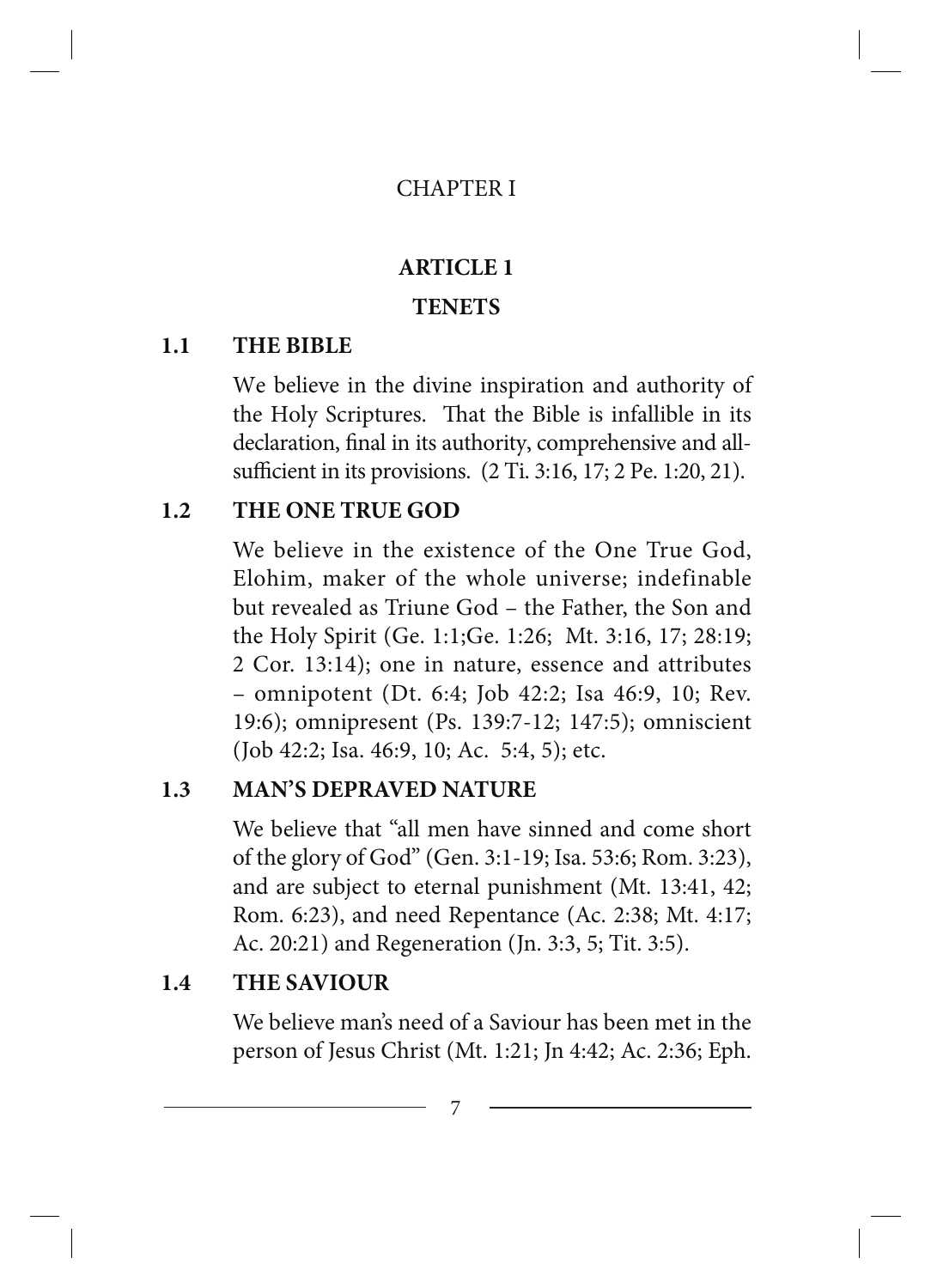5:23; Php. 2:6-11), because of His Deity (Isa. 9:6; Jn. 1:1; 20:28; Rom 9:5; Tit. 2:13,14), Virgin Birth (Isa. 7:14; Mt. 1:18; Lk. 1:25-26), Sinless Life (Jn 8:46; Heb. 4:15; 2 Cor. 5:21), Atoning death (Rom. 3:25; Heb. 9:22:1 Jn. 2:2), Resurrection (Mt. 28:5-7; Ac 2:24; Ac. 2:36; 10:39,40; 1 Cor. 15:3,4) and Ascension (Ac. 1:9-11; 2:33-36), His Abiding Intercession (Rom. 8:34; Heb. 7:25;) and His second coming to judge the living and the dead (Ac.1:11; 10:42; 1 Th.4:16-18; 2Ti. 4:1; Rev. 22:12, 20).

### **1.5 REPENTANCE, JUSTIFICATION AND SANCTIFICATION**

We believe all men have to repent and confess their sins before God (Lk. 15:7; Ac. 2:38; 3:19; 17:30), and believe in the vicarious death of Jesus Christ before they can be justified before God (Rom.4:25; 5:1). We believe in the sanctification of the believer through the working of the Holy Spirit (1 Cor. 1:30; 6:11) and God's gift of eternal life to the believer (Jn. 17:2, 3; 10:27, 28; Rom 6:23b; 1Jn. 5:11-13).

### **1.6 THE SACRAMENTS OF BAPTISM AND THE LORD'S SUPPER OR COMMUNION**

We believe in the sacrament of Baptism by immersion as a testimony of a convert who has attained a responsible age of 13 years. (Mt. 3:16; Mt. 28:19; Mk. 1:9,10; 16:16; Ac. 2:38).Infants and children are not baptized, but are dedicated to the Lord (Mk. 10:13-16; Lk. 2:22-24, 34). We believe in the sacrament of the Lord's Supper or Holy Communion, which should be partaken by all members who are in full fellowship (Lk. 22:19, 20; Ac. 20:7; 1 Cor. 11:23-33).

8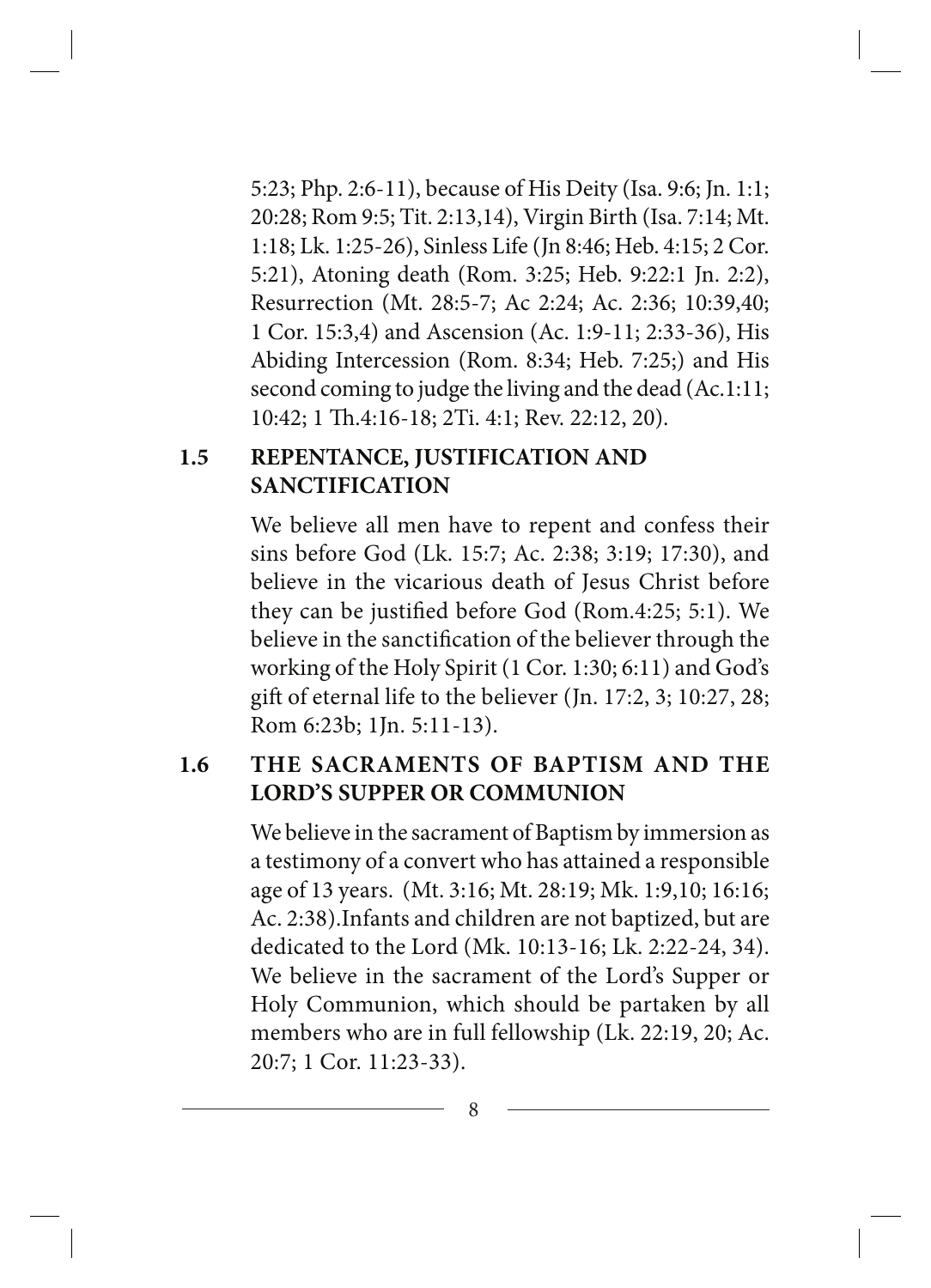### **1.7 BAPTISM, GIFTS AND FRUIT OF THE HOLY SPIRIT**

We believe in the Baptism of the Holy Spirit for all believers with the initial evidence of speaking in tongues (Joel 2:28, 29; Ac. 2:3,4,38,39; 10:"44-46; 19:16), and in the operation of the gifts and fruit of the Holy Spirit (Rom. 12:6-8; Gal. 5:22,23 and 1 Cor. 12:8-11; 28-30).

### **1.8 DIVINE HEALING**

We believe that the healing of sicknesses and diseases is provided for God's people in the atonement (Isa. 53:4,5; Mt. 8:7-13; 16,17; Mk. 16:17,18; Lk.13:10-16; Ac. 10:38; Jas. 5:14-16). However, the Church is not opposed to medication by qualified medical practitioners.

### **1.9 TITHES AND OFFERINGS**

We believe in tithing and in the giving of freewill offerings towards the cause of carrying forward the Kingdom of God. We believe that God blesses a cheerful giver (Gen. 14:18-20; Mal. 3:6-10; Mt. 23:23; Ac. 20:35; Heb. 7:1-4; I Cor. 16:1, 2; 2 Cor. 9:1-9).

### **1.10 THE SECOND COMING AND THE NEXT LIFE**

We believe in the second coming of Christ and the resurrection of the dead, both the saved and the unsaved. They that are saved to the resurrection of life and the unsaved to the resurrection of damnation (Da. 12:2; Mk. 13:26; Jn. 5:28, 29; Ac. 1:11; 10:42; Rom. 2:7-11; 6:23).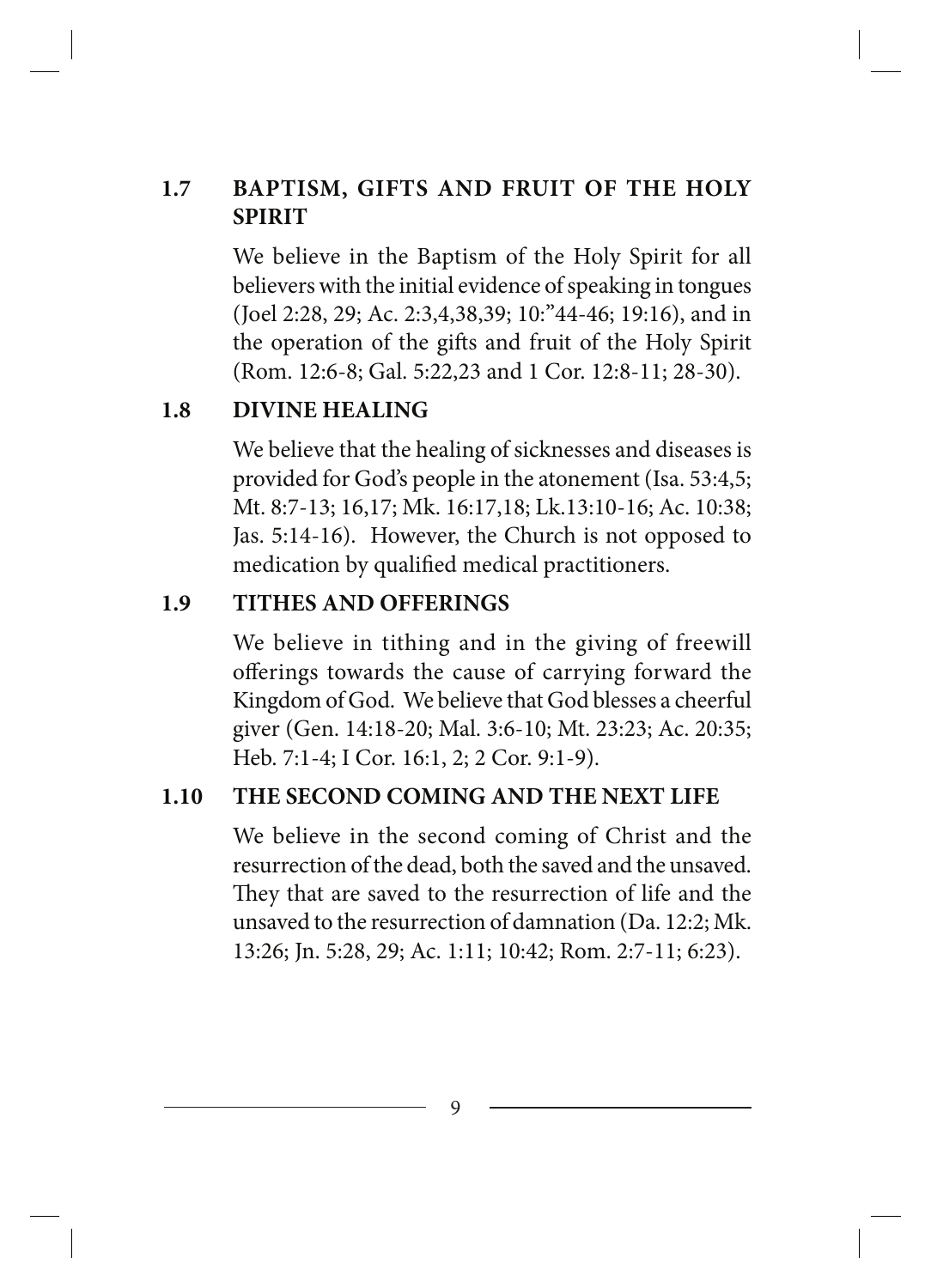#### **ARTICLE 2**

#### **TRUSTEES**

#### **2.1 MEMBERSHIP**

The General Council shall, on the recommendation of the Executive Council approve seven persons, three of whom shall be Ministers and four Elders, to be Trustees for and on behalf of The Church, to hold or acquire, convey, assign, surrender or demise all movable or immovable property acquired by The Church.

They shall have power to sue and be sued in the corporate name.

### **2.2 TERM OF OFFICE**

The term of office of a trustee shall be five (5) years and may be reviewed for further terms. Trustees for the mission areas shall be appointed by the respective National Councils.

### **ARTICLE 3**

### **COMMON SEAL**

- **3.1** The Church shall have a common seal approved by the General Council.
- **3.2** The Common Seal shall be affixed on all Deeds, Agreements and similar documents by the General Secretary in the presence of at least one (1) Trustee.
- **3.3** The Common Seal, when not in use, shall be kept in safe custody by the General Secretary or a person appointed by the Executive Council during the General Secretary's absence.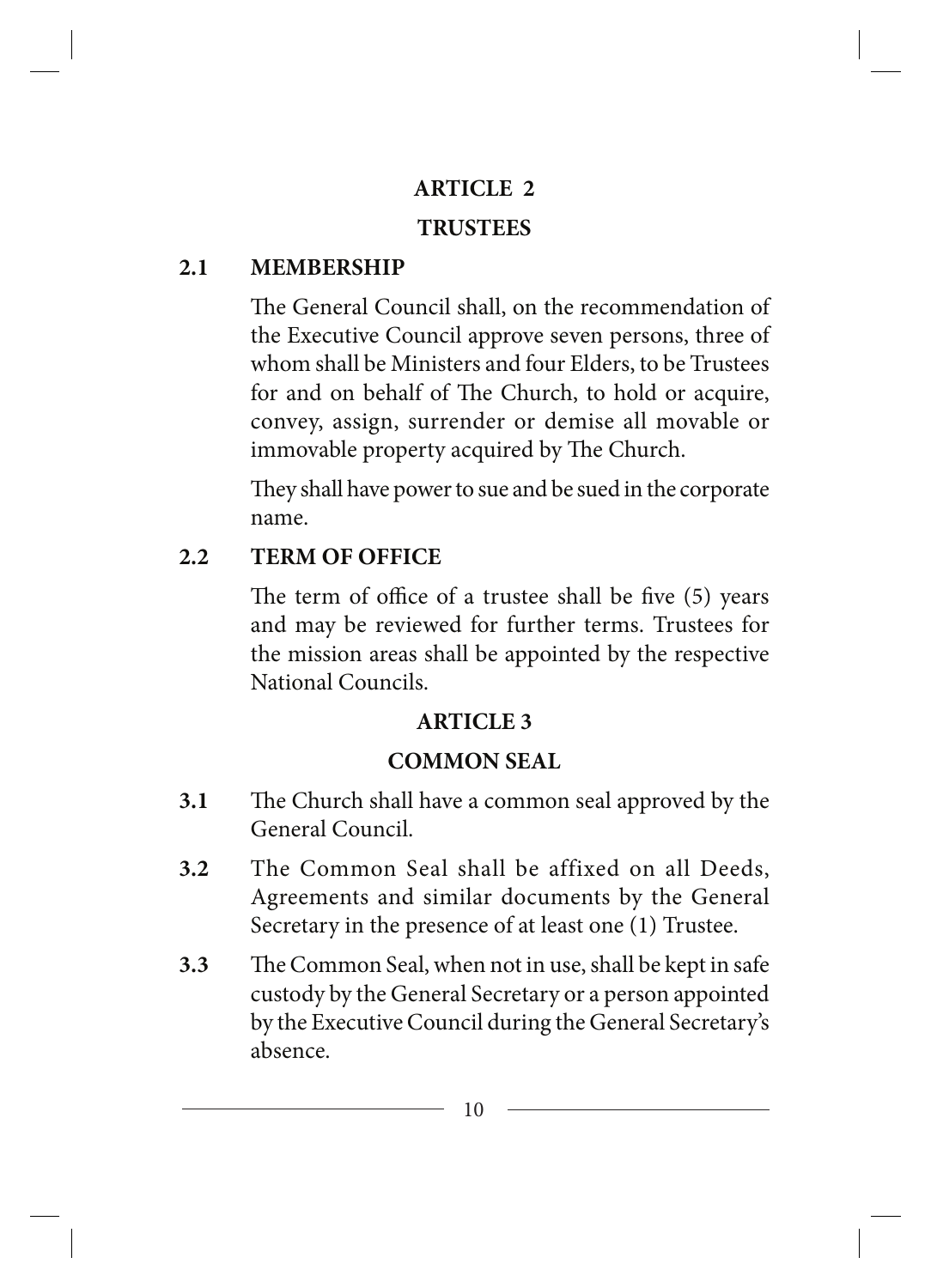### **ARTICLE 4**

# **SERVICES AND CONVENTIONS**

### **4.1 Purpose**

To propagate the Gospel and to deepen the spiritual lives of the Saints.

# **4.2 SERVICES**

Church Services shall be held on the Lord's Day (Sunday). There shall also be evening services on Wednesdays and Fridays for teaching and prayers. Services may also be held whenever necessary.

# **4.3 CAMPAIGNS**

There shall be evangelistic campaigns in cities, towns and villages to enable new Assemblies to be opened.

# **4.4 RALLIES**

Rallies shall be held in cities, towns and villages at times appointed by the District Head or Local Presbytery to carry the Gospel to the unsaved.

# **4.5 DISTRICT CONVENTIONS**

There shall be district conventions under the chairmanship of the District Head or his representative(s).

# **4.6 AREA AND ZONAL CONVENTIONS**

There shall be Area and Zonal Conventions under the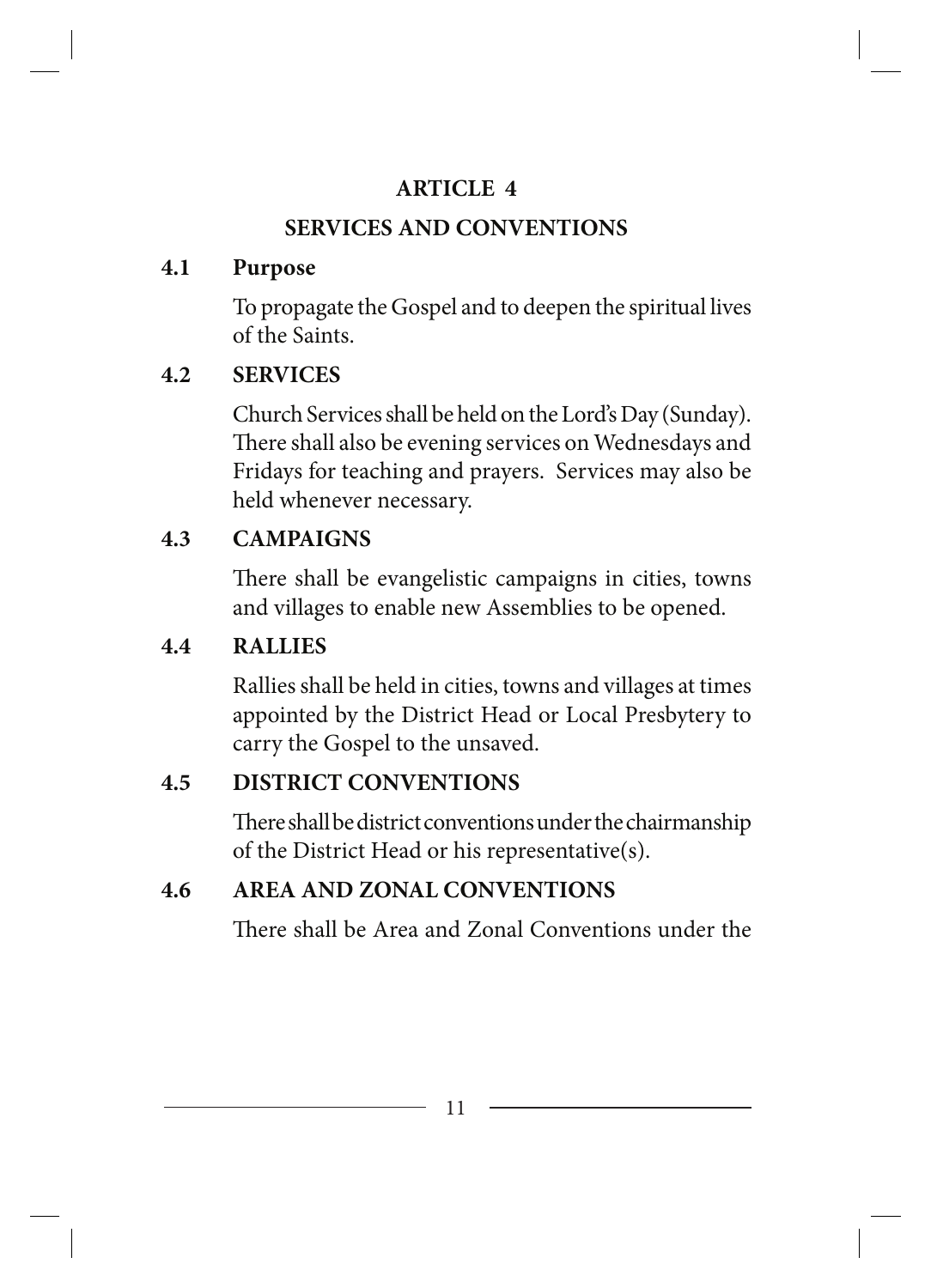chairmanship of the Area Head or his representative(s).

# **4.7 GENERAL CONVENTIONS**

Whenever approved by the General Council, General Conventions may be held in one or more places under the chairmanship of the Chairman of The Church or his representative(s).

# **4.8 RETREATS**

There shall be retreats at Local, Worship Centre, District, Area, Zonal and National levels to teach and train officers and members of the Church.

### **4.9 MINISTRY MEETINGS**

The various Ministries of The Church may also meet as and when necessary.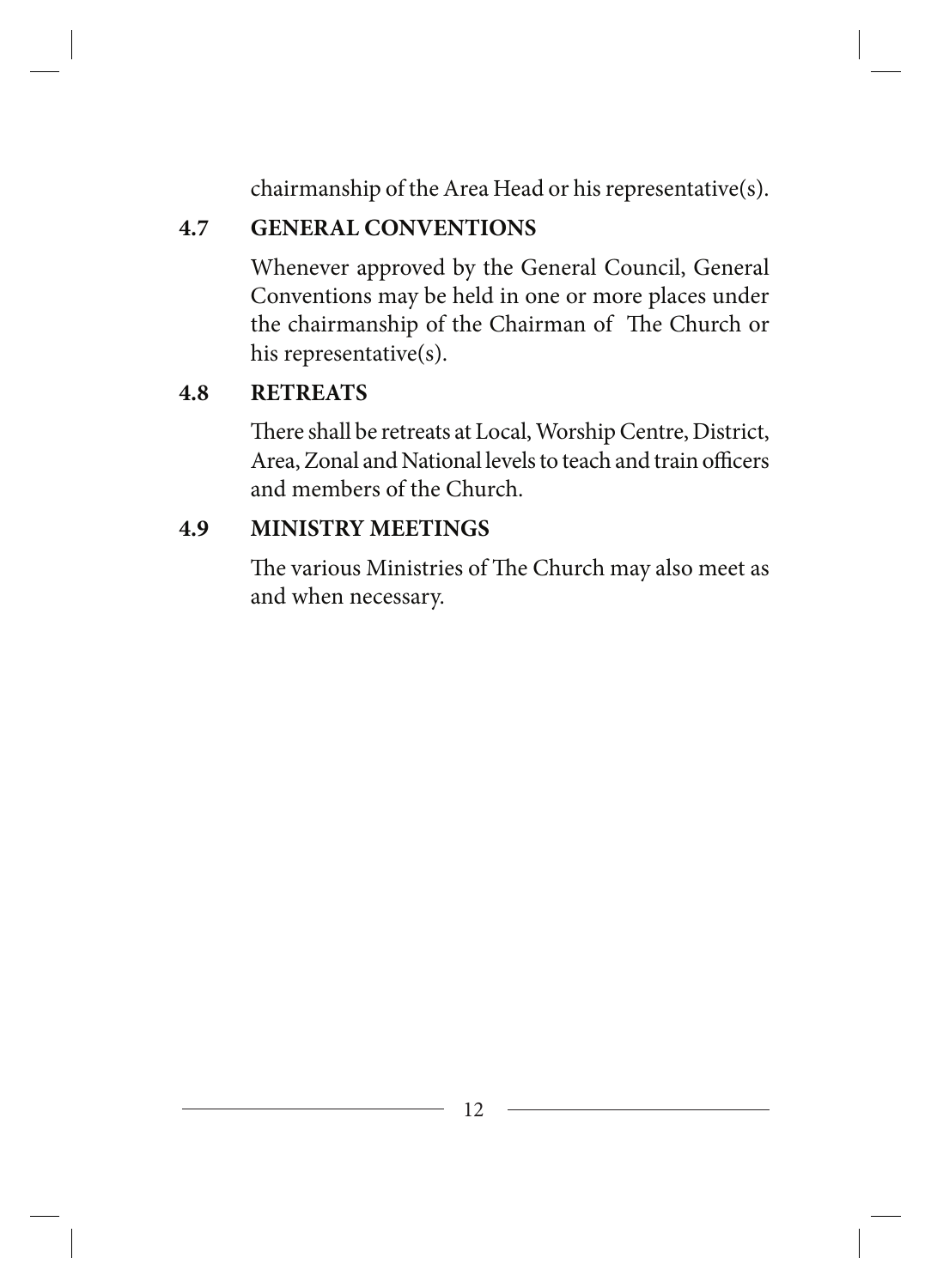#### CHAPTER II

### **GOVERNMENT OF THE CHURCH**

# **ARTICLE 5 GENERAL COUNCIL**

**5.1** There shall be a General Council made up of all Apostles, Prophets, Evangelists and ordained Pastors of the Church, Area Executive Committee members, National Heads, National Deacons, *National Secretaries*, Trustees, Chairmen of Boards and Committees, and Ministry Directors, National Executive Committee Members of Ministries/National ITI PENSA Coordinating Committee, Area Women's Ministry Leaders in Ghana. Specialists, Retired Ministers and other persons may be invited to attend without voting rights.

### **5.1(1) FUNCTIONS**

- (a) The General Council shall be the highest policymaking body
- (b) It shall be the final appellate body in all disciplinary matters affecting members of the General Council for which purpose the Council may appoint an appellate Committee
- (c) It shall elect the Chairman, the General Secretary, the International Missions Director and the Executive Council Members
- (d) It shall have the duty to impeach any member of the General Council on grounds of stated misconduct should the Executive Council fail to do so.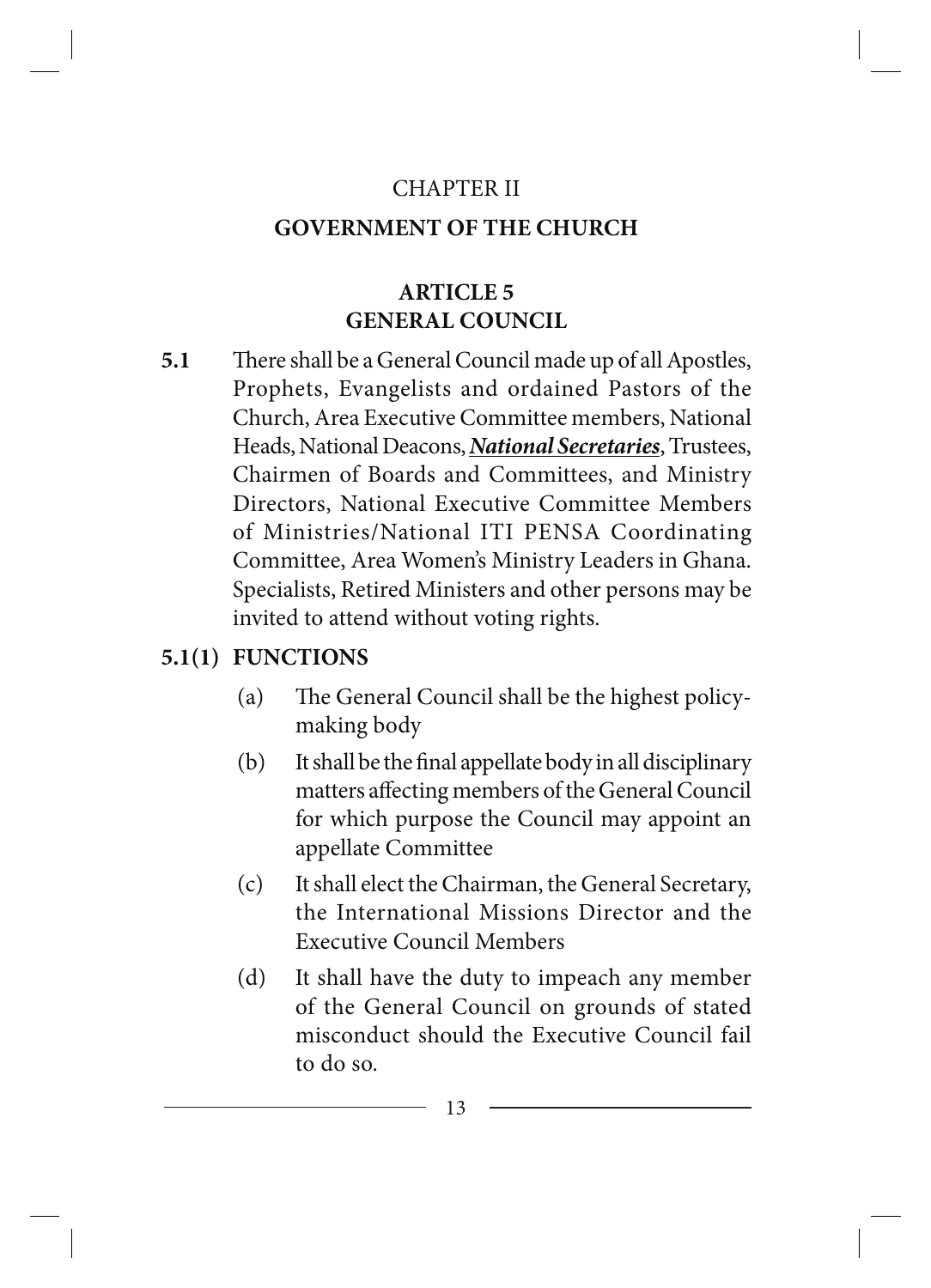(e) It shall receive and approve reports submitted by the various organs of The Church.

### **5.1 (2) CONVOCATIONS**

### a) **GENERAL COUNCIL MEETINGS**

General Council Meetings shall be held at least once every two (2) years. They shall be duly constituted as follows:

### **i) GHANAIAN REPRESENTATION**

All Apostles, Prophets, Evangelists, Area Heads and fifty percent (50%) of ordained Pastors,Trustees,Chairmen of Boards and Committees, Ministry Directors, three (3) Elders' Representatives made up of the Area Deacon and two (2) others on the Area Executive Committee, all Pastors on secondment to the Headquarters, Pentecost University College, Chaplains and PENSA Travelling Secretaries, National Executive Committee Members of Ministries, National ITI PENSA Coordinating Committee and Area Women's Ministry Leaders.

- ii) Representation of the 50% ordained Pastors from Ghana, at the General Council Meetings, shall be on rotation basis upon due elections by YES or NO process or by consensus at a meeting of the ordained pastors
- iii) The names of all accredited ordained Pastors shall then be forwarded in writing by the Area Heads to the Chairman of The Church at least Forty (40) days before the due date for the General Council Meeting.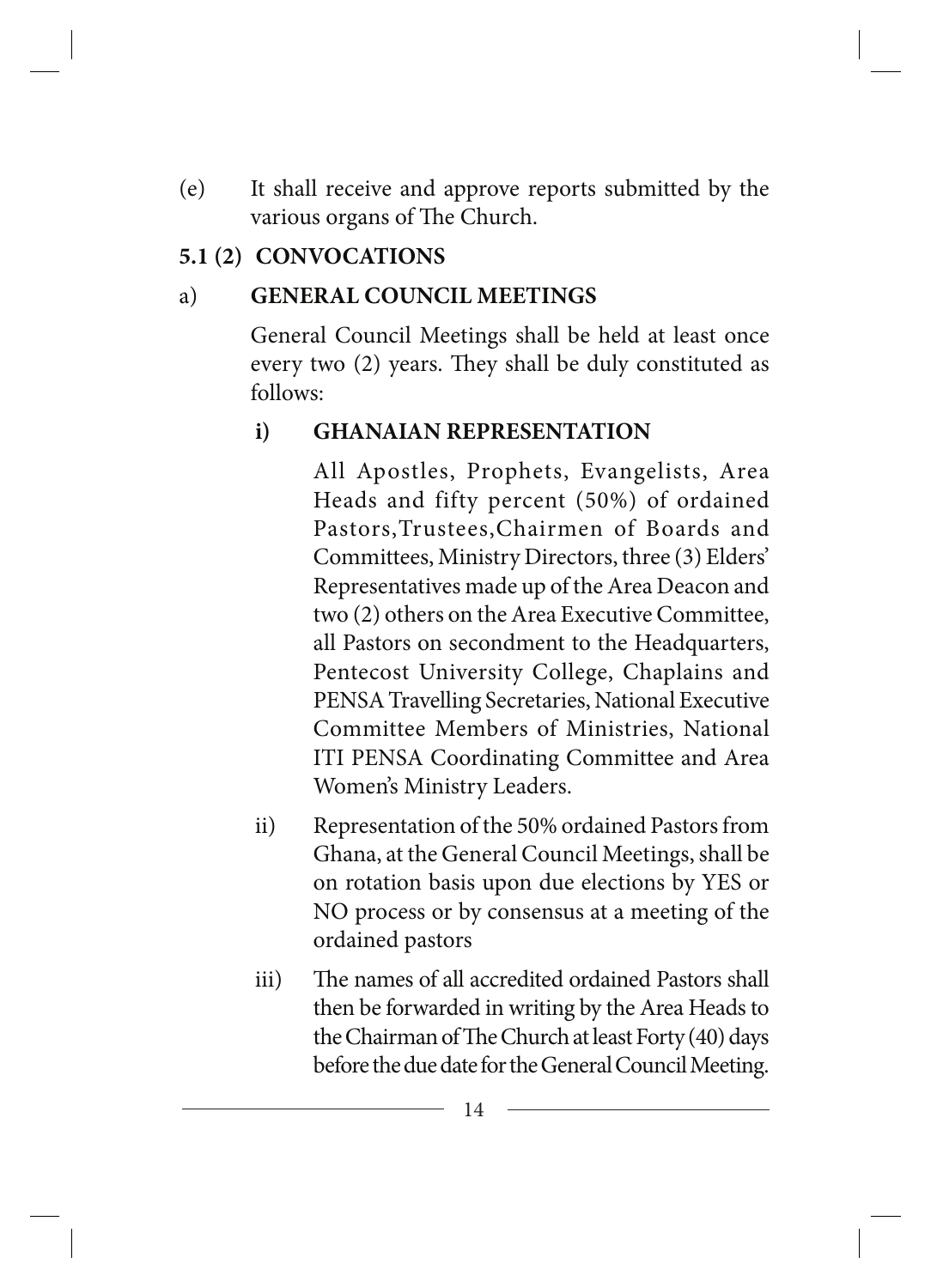iv) The Chairman shall then formally write to invite the accredited ordained Pastors to the meeting at least 30 days before the date for the General Council meeting.

### **EXTERNAL REPRESENTATION**

All Apostles, Prophets, Evangelists, National Heads, Area Heads, Missionary Attaches and National Deacons.

### **b) EXTRAORDINARY COUNCIL MEETINGS**

Between General Council Meetings, the Chairman or his accredited representative may convene Extraordinary Council Meetings. An Extraordinary Council Meeting shall be duly constituted as follows:

### **i) GHANA REPRESENTATION**

The Executive Council Members, Trustees, Apostles, Prophets, Evangelists, National/Area Heads, Heads of Committees/Boards, Ministry Directors and three (3) representatives of the Area Executive Committees, namely Area Deacon, one Elders' representative and one Pastors' representative.

### ii) **EXTERNAL REPRESENTATION**

National and Accredited Area Heads, Missionary Attaches, National Deacons and National Secretaries.

### **5.1(3) QUORUM**

Two-thirds (2/3) of the General Council members present shall form a quorum.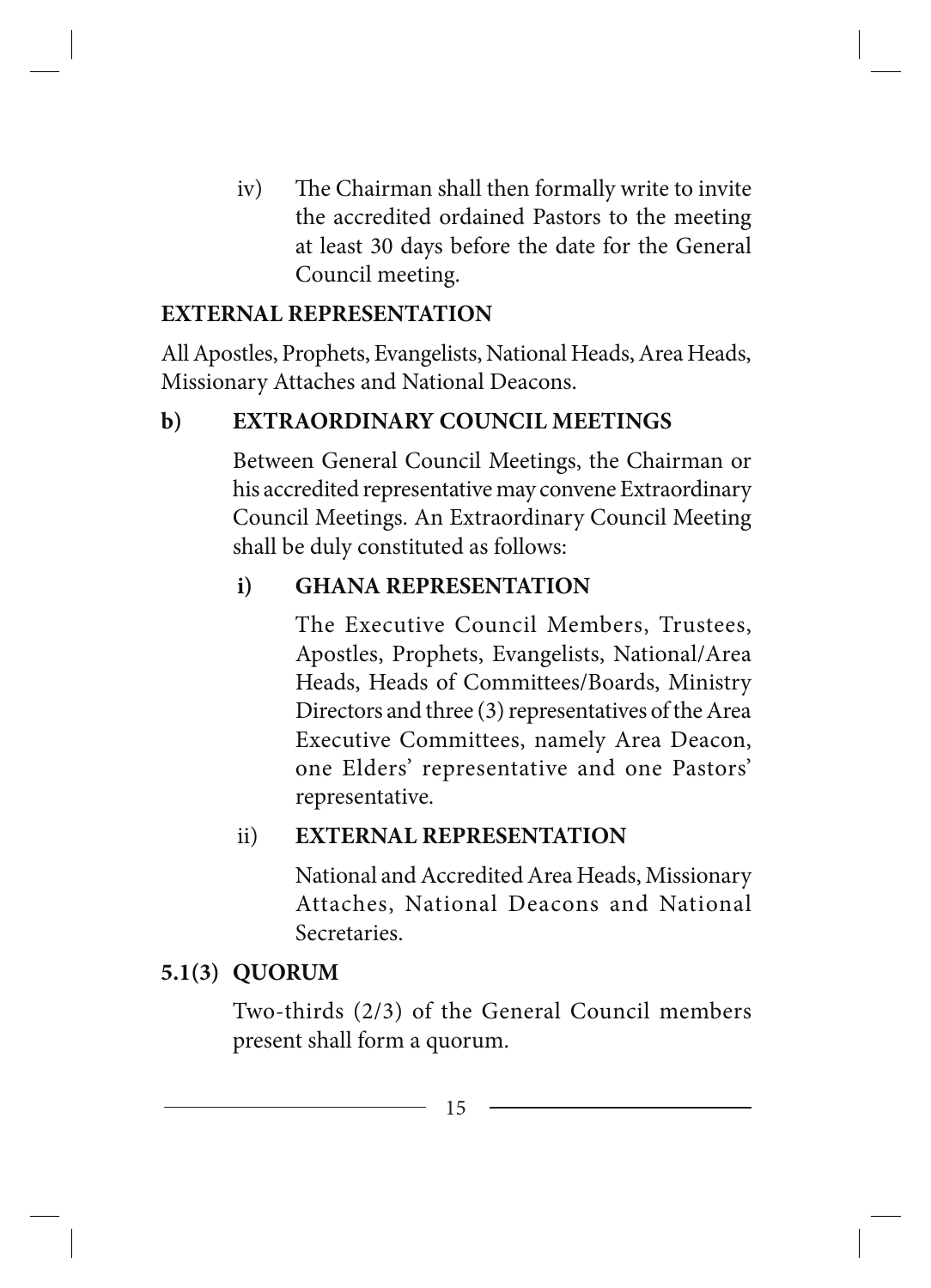### **5.1(4) VOTING**

Voting at the General Council convocation shall be by secret ballot, acclamation or show of hands.

#### **ARTICLE 6**

#### **EXECUTIVE COUNCIL**

**6.1** There shall be an Executive Council which shall be responsible for the administration of The Church.

#### **6.2 MEMBERSHIP**

It shall be made up of fifteen (15) members comprising:

- a) The Chairman
- b) The General Secretary
- c) The International Missions Director.
- d) One (1) Apostle/Prophet/National Head elected from Africa who is not a Ghanaian by descent.
- e) One (1) Apostle/Prophet/National Head elected from the Nations outside Africa
- f) Ten (10) others elected from among the Apostles and Prophets in Ghana.
- g) The Council may co-opt a Regional Coordinator who is not a member of the Executive Council to its meetings.

#### **6.3 FUNCTIONS**

- (a) The Executive Council shall be responsible to the General Council
- (b) It shall implement policies and decisions of the General Council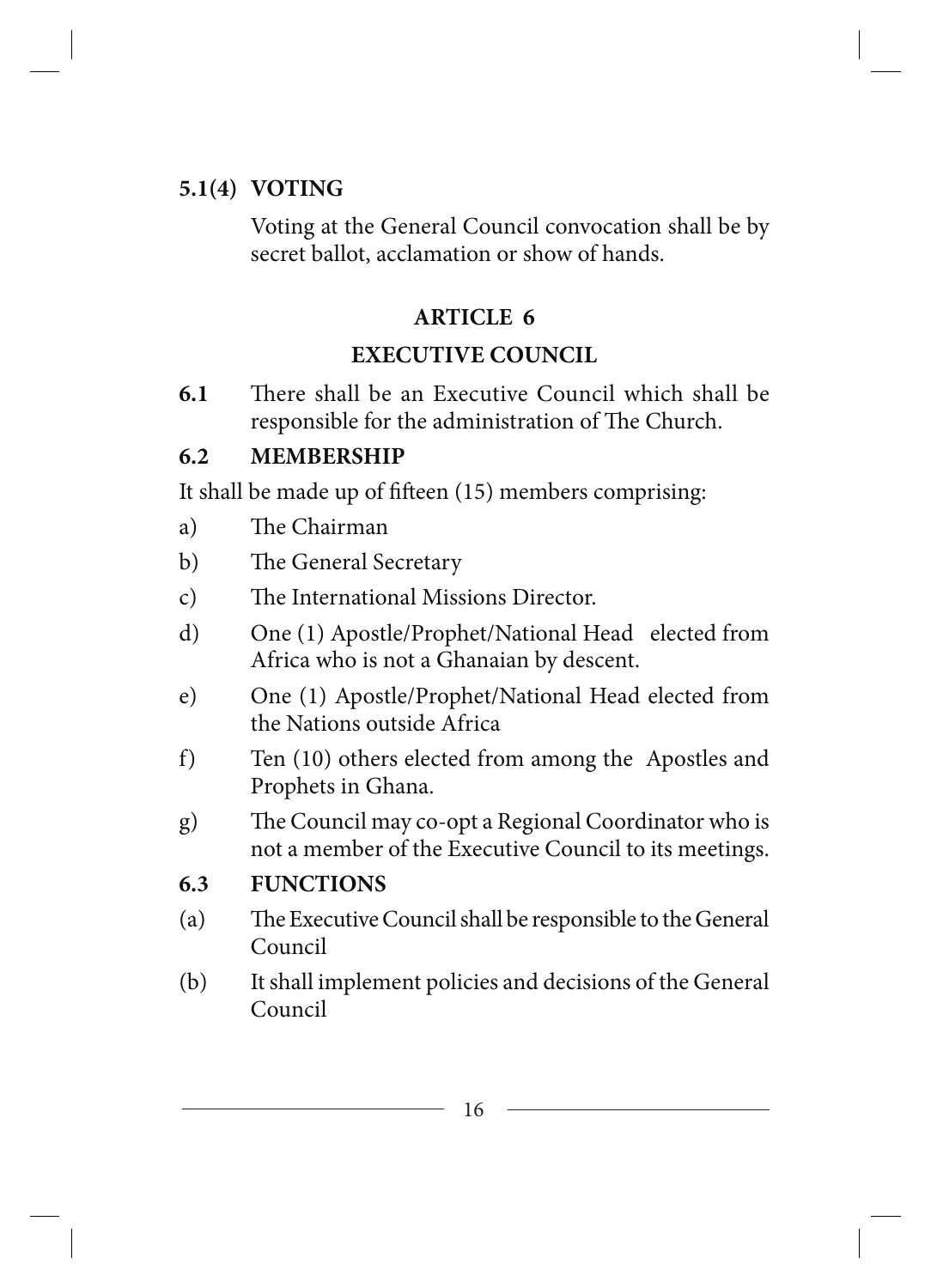- (c) In cases of emergency, the Executive Council may act for and on behalf of the General Council and report to the same for ratification of its said decisions
- (d) The Executive Council shall receive reports and memoranda from Boards, Committees, and Ministries and report to the General Council
- (e) During the incapacitation of the Chairman or the General Secretary or the International Missions Director, the Executive Council shall appoint an Acting Chairman or an Acting General Secretary or an Acting International Missions Director as the case may be for a period not exceeding one (1) year
- (f) In case of death of the Chairman or the General Secretary or the International Missions Director, the Executive Council shall convene a meeting of the General Council within three (3) months to elect a Chairman or a General Secretary or an International Missions Director as the case may be
- (g) The Executive Council shall be responsible for callings, upgradings, appointments, revocations, dismissals, impeachments, transfers and retirement of Ministers and national office holders of The Church. These functions shall be discharged in consultation with National and Area Heads where applicable
- (h) The Executive Council may recommend policy matters for consideration by the General Council
- (i) The Executive Council shall have power to take any or all administrative measures in any matter not otherwise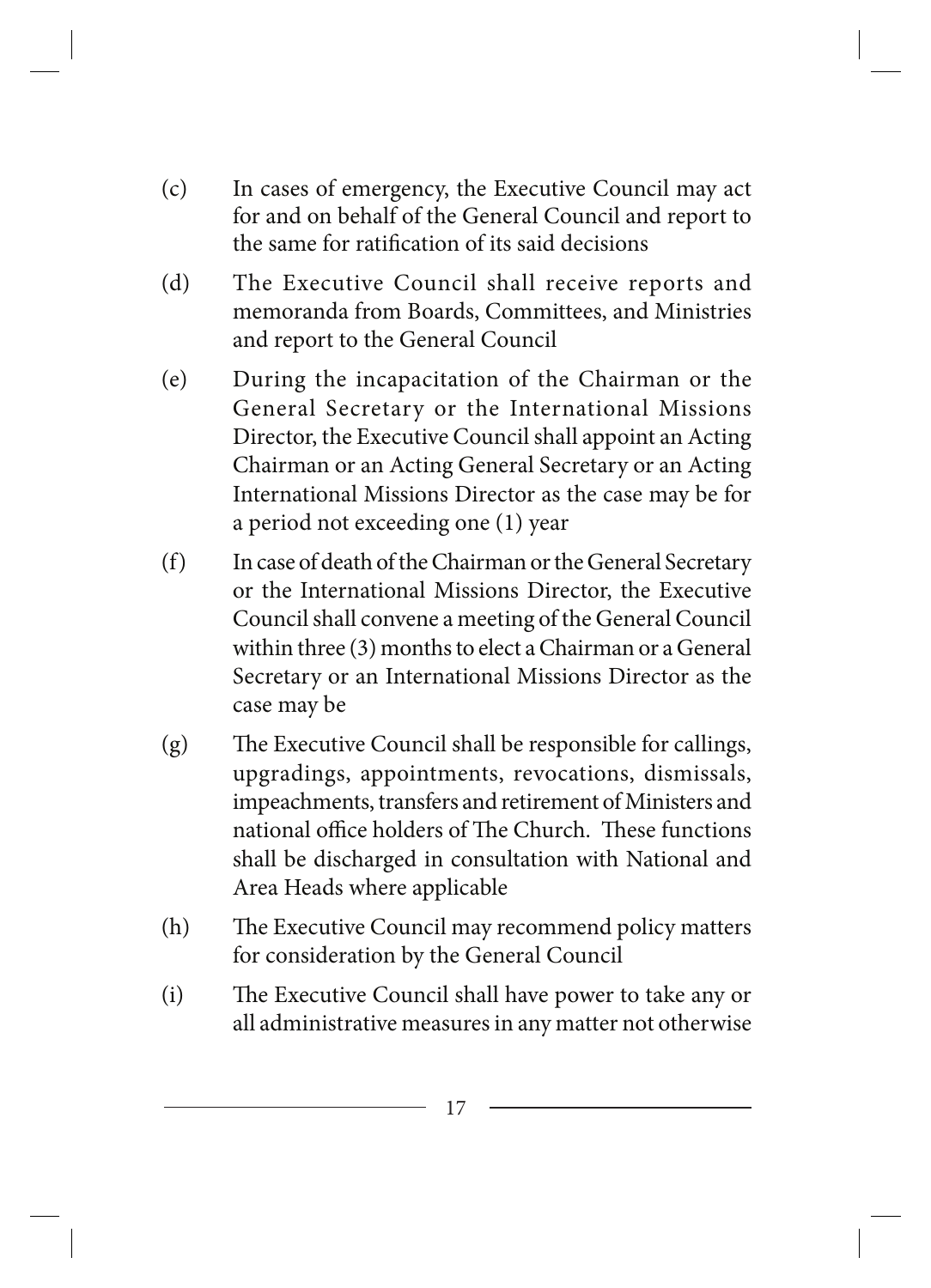provided for in this Constitution, provided that such measures are not contrary to the fundamental provisions of the Constitution

(j) In the event of the Chairman proceeding on leave, course or conference, the Executive Council shall appoint an Acting Chairman from among its members excluding the General Secretary and the International Missions Director, until his return.

### **6.4 ELECTIONS**

The Chairman shall nominate candidates from the Apostles and Prophets for presentation to the General Council for simultaneous voting.

- (a) In respect of the Ghanaian representation on the Executive Council, the Chairman shall nominate thirteen(13) candidates from the Apostles and Prophets and present them to the General Council for voting. The first ten (10) candidates, who receive the highest votes cast, shall serve on the Executive Council
- (b) In respect of candidates from the external zones, the Chairman shall put up three (3) candidates for each zone to be voted upon. The candidate who obtains the highest votes shall serve on the Executive Council
- (c) Executive members so elected into office shall remain in office until their terms expire or retire or are removed. Vacancies thereby created shall be filled by the General Council
- (d) A Chairman elected under this Constitution shall inherit the existing Executive Council members whose terms of office have not yet expired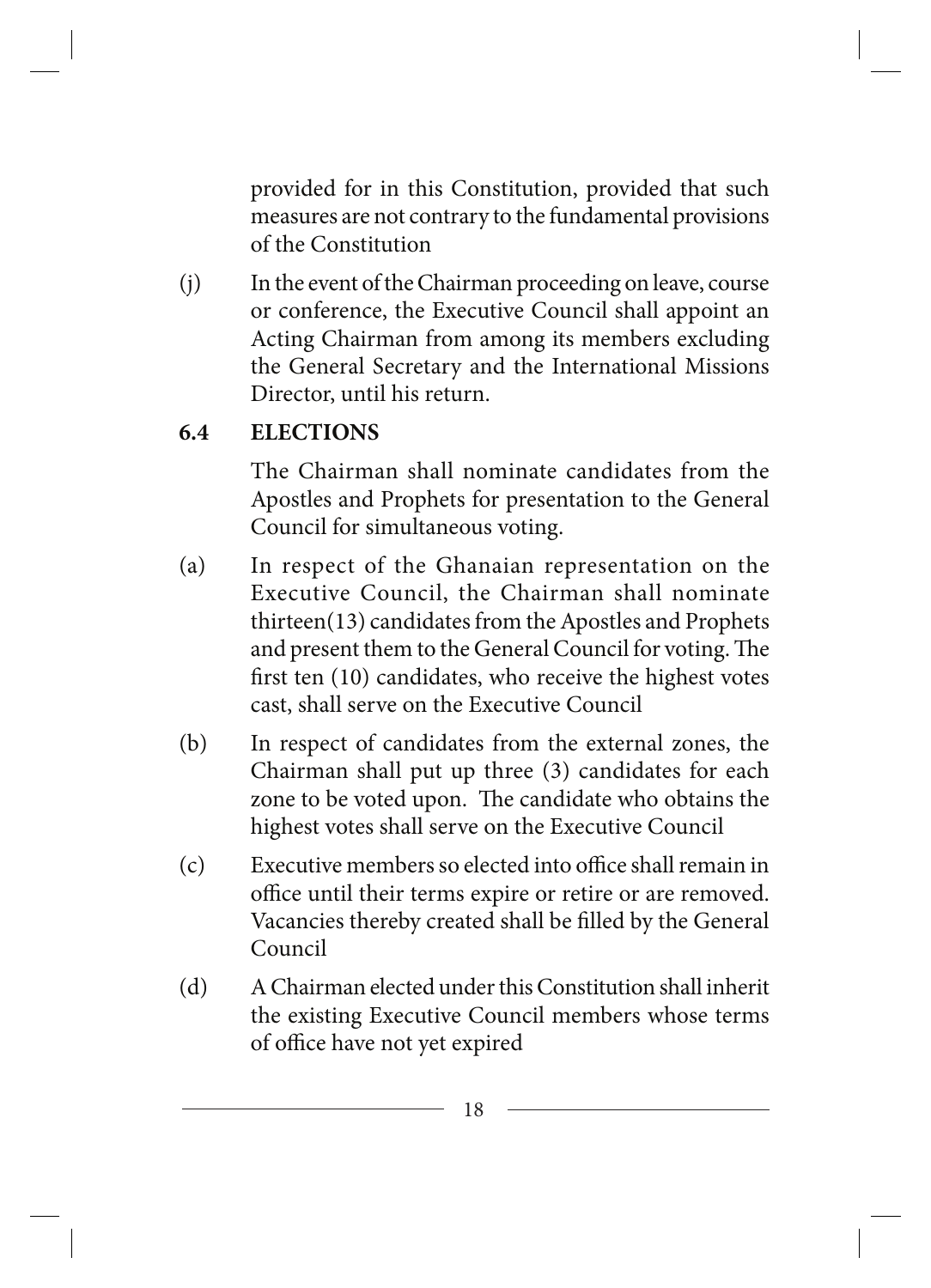(e) The Chairman in consultation with the Executive Council may co-opt other members either from the clergy or laity to Executive Council meetings as and when necessary on meeting-to-meeting basis.

#### **6.4.1 VOTING**

Shall be by secret ballot.

### **6.5 FILLING OF VACANCIES**

- a) Whenever vacancies occur in the Executive Council either from or through retirement, death, resignation, removal or expiration of term of office, the vacancy shall be filled at the next General Council Meeting and the number of candidates presented to the General Council to be voted upon shall be according to the formula: Number of vacancy/vacancies to be filled plus two (2)
- b) Where the number of vacancies exceeds six (6), the formula shall be the number of vacancies to be filled plus three (3).

### **6.6 MEETING**

The Executive Council shall meet as and when necessary. The Chairman or in his absence the Acting Chairman shall preside over all meetings of the Executive Council. Nine (9) members shall form a quorum for all meetings.

### **6.7 TERM OF OFFICE**

The term of office of the Executive Council members shall be five (5) years. Members of the Executive Council may be re-elected for further terms.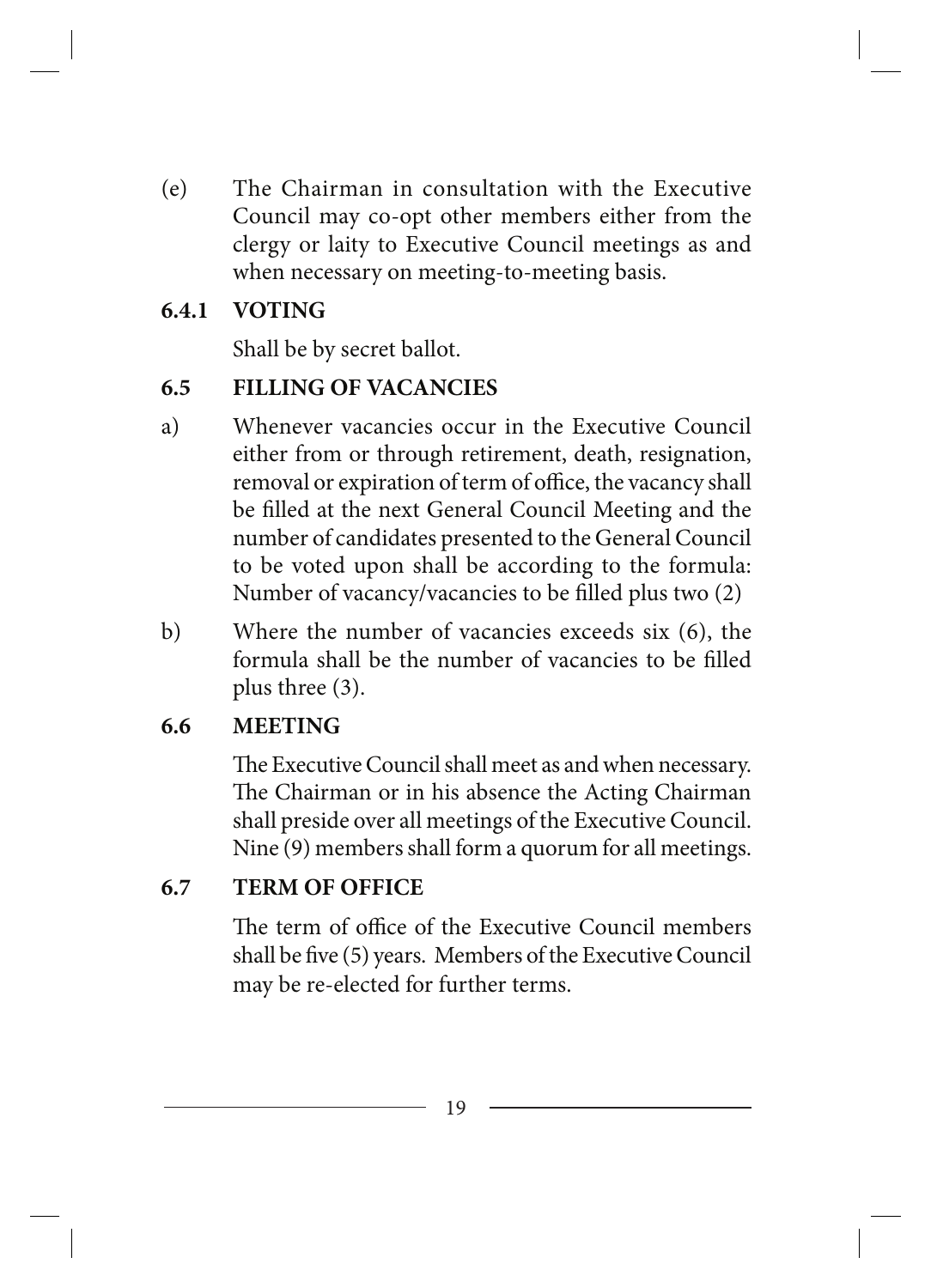### **ARTICLE 7**

### **THE REGIONAL COORDINATING COMMITTEE**

- 1) There shall be a Regional Coordinating Committee in each of the Church's designated Regions in Ghana comprising all Apostles, Prophets, Evangelists and Area Heads in the Region.
- 2) As much as possible, the Executive Council shall ensure that every Church of Pentecost designated Region of the Church in Ghana has an Executive Council member as Regional Coordinator.
- 3) Provided that where there is more than one Executive Council member in the Region, the Executive Council shall appoint one of them as the Coordinator subject to yearly reviews.
- 4) Where there is no Executive Council member serving as Area Head in a Region, the Executive Council shall appoint one of the Area Heads in that Region as Coordinator. The appointment is subject to annual review and a Coordinator may serve for further terms.
- 5) The Committee shall appoint one of the Area Heads in the Region as Secretary.
- 6) The Regional Coordinating Committee may co-opt any person(s) to its meetings.

### **7.1 FUNCTIONS**

a) It shall receive annual and half-year reports from Areas within the Region, discuss the reports and present a composite Regional report to the General Council through the Chairman's office with a copy to the General Secretary's office.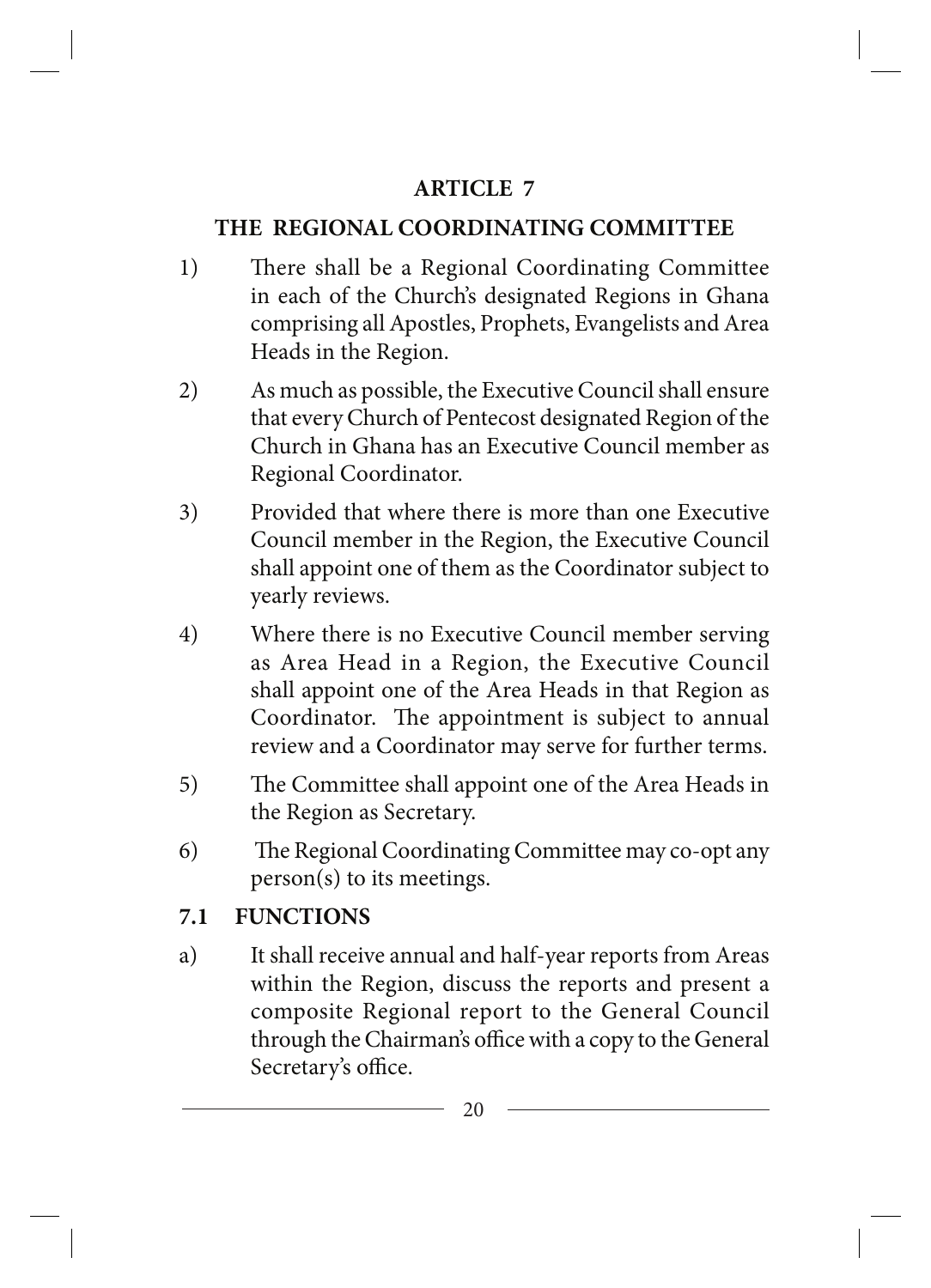- b) Make recommendations on intra-regional transfers of ministers to the Executive Council for consideration.
- c) Discuss recommendations for upgrading to overseership and callings to the pastorate from the Areas and present report to the Executive Council for consideration.
- d) Investigate matters that may be referred to it by the Executive Council or an Area Head in the Region and make appropriate recommendations.
- e) Receive, discuss and act on all memos coming out from the Region and report on the memos to the Executive Council.
- f) Coordinate activities of 'Head Office Ministers' such as PENSA Travelling Secretaries within the Region.
- g) Perform any other functions that may be assigned to it by the General Council or the Executive Council.

### **ARTICLE 8**

### **AREA PRESBYTERY**

**8.1** There shall be an Area Presbytery which shall be the co-ordinating and the highest policy-making body in the Area to which the Area Executive Committee shall be responsible. It shall be chaired by the Area Head.

### **8.2 MEMBERSHIP**

The Area Presbytery shall comprise the following: -

- (a) The Area Head
- (b) The Area Executive Committee members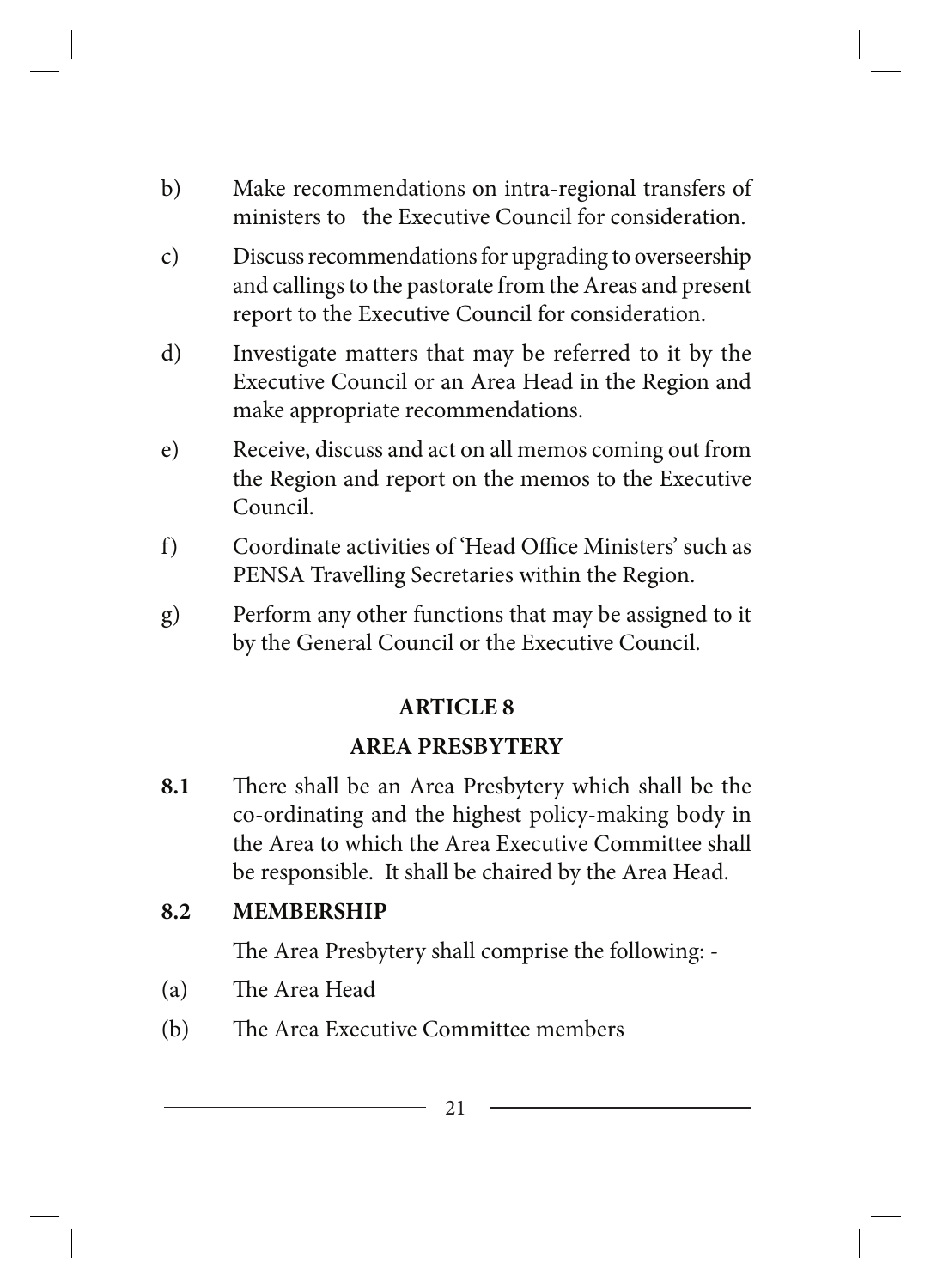- (c) All Area Ministry Leaders, their Assistants and Chairmen of Area Committees
- (d) All District Executive Committee members
- (e) Two (2) Deacons' representatives from each District/ Worship Centre
- (f) Three (3) Deaconesses' representatives from each District/Worship Centre
- (g) All other serving Ministers in the Area
- (h) All Ministers' wives in the Area
- (i) Retired officers and other persons may be invited to attend but without voting rights.

### **8.3 FUNCTIONS**

- (a) It shall be the highest policy-making body in the Area
- (b) It shall elect the Area Executive Committee members
- (c) It shall receive and approve reports submitted by the various organs of The Church in the Area
- (d) It shall appoint and review Area office holders
- (e) It shall approve the Area Budget

# **8.4 NOMINATION AND ELECTION OF DEACONS' REPRESENTATIVES**

The District Executive Committee shall nominate four (4) Deacons to be voted upon by the District Presbytery. The two (2) Deacons who obtain the highest votes shall represent the District.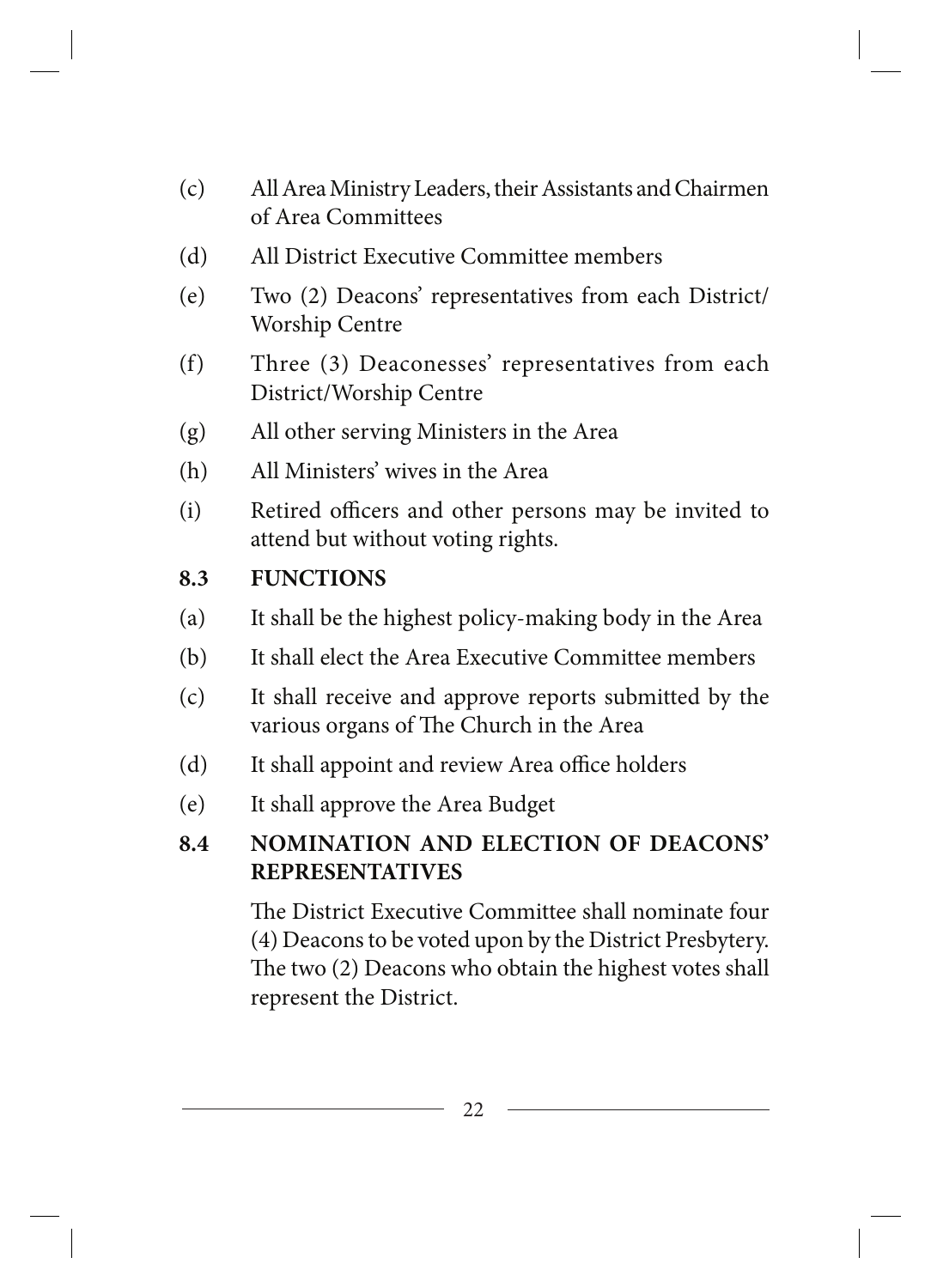# **8.5 NOMINATION AND ELECTION OF DEACONESSES' REPRESENTATIVES**

The District Executive Committee shall nominate five (5) Deaconesses to be voted upon by the District Presbytery.

The three (3) Deaconesses who obtain the highest votes shall represent the District.

# **8.6 QUORUM**

The quorum of the Area Presbyteries shall be two-thirds (2/3) of the membership.

# **8.7 VOTING**

Shall be by secret ballot.

### **8.8 TERM OF OFFICE**

Deacons' and Deaconesses' representatives, shall hold office for three (3) years and may be reviewed for further terms.

### **8.9 AREA HEAD**

There shall be an Area Head who shall be an Apostle, Prophet or an experienced minister appointed by the Executive Council with the approval of the General Council.

# **8.9.1 FUNCTIONS**

- (a) He shall be responsible to the Chairman of The Church for the administration of The Church in the Area
- (b) He shall chair the meetings of the Area Presbytery, the Area Executive Committee and every Area meeting, convention or rally he attends in the Area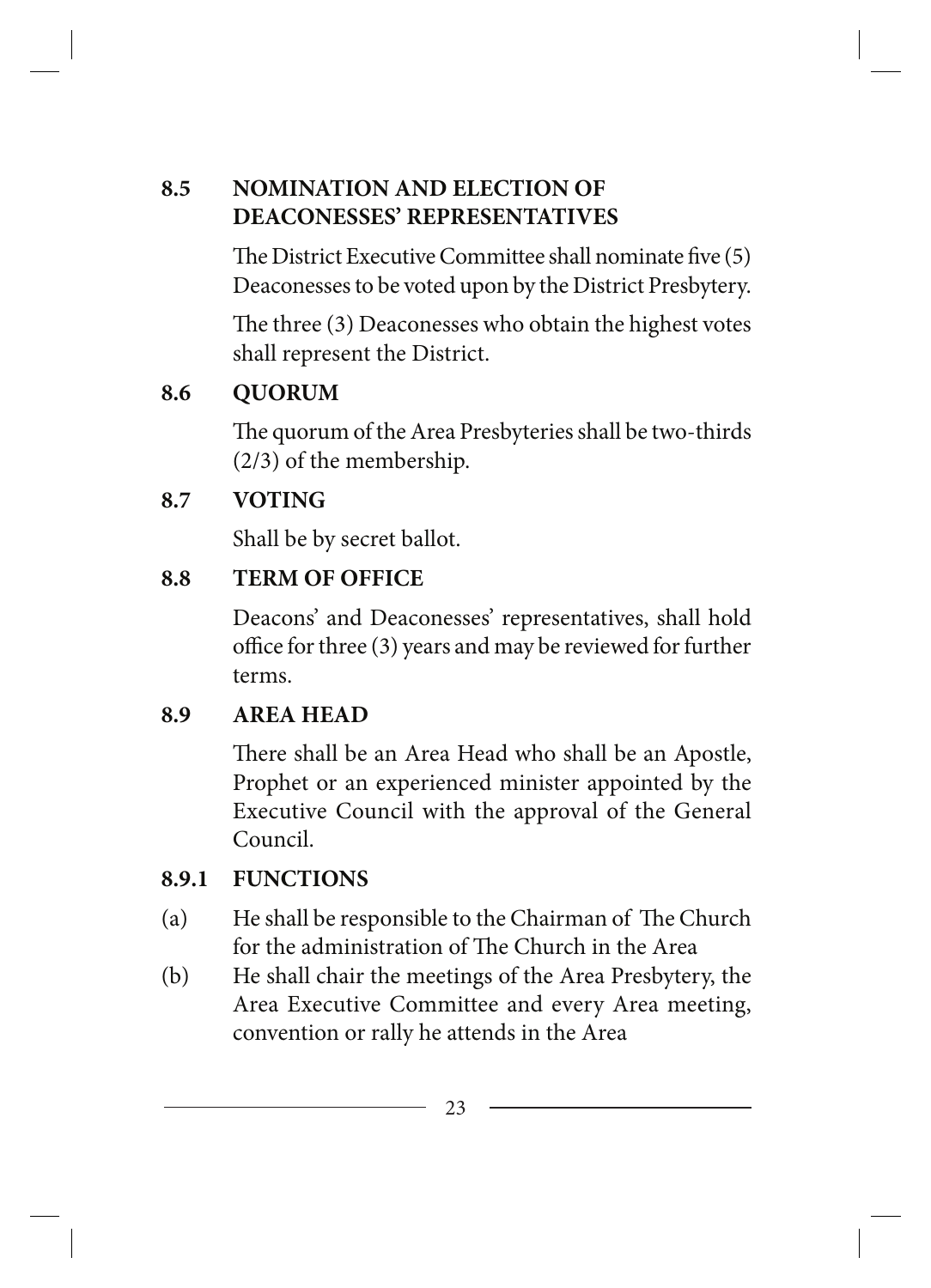- (c) He shall implement the policies and decisions of the General Council and the Executive Council in the Area
- (d) He shall be responsible for the administration of The Church in the Area and the implementation of the decisions of the Area Presbytery
- (e) He shall perform such functions as are assigned to him by the Chairman and the Executive Council
- (f) He shall be an ex-officio member of all Boards and Committees in the Area
- (g) He shall report on the Area to the General Council through the Chairman of The Church
- (h) He shall organize retreats, seminars, and prayer sessions for the Area

### **8.10 AREA EXECUTIVE COMMITTEE**

There shall be established an Area Executive Committee at the Area level to be responsible to the Area Presbytery.

### **8.10.1 MEMBERSHIP**

Each Area Executive Committee shall be made up of seven (7) members as follows:

- (a) The Area Head as Chairman
- (b) The Area Secretary who shall be a Minister
- (c) Two (2) Ministers
- (d) The Area Deacon
- (e) Two (2) Elders
- (f) (i) In an Area where a Prophet is a District Minister, he shall become an automatic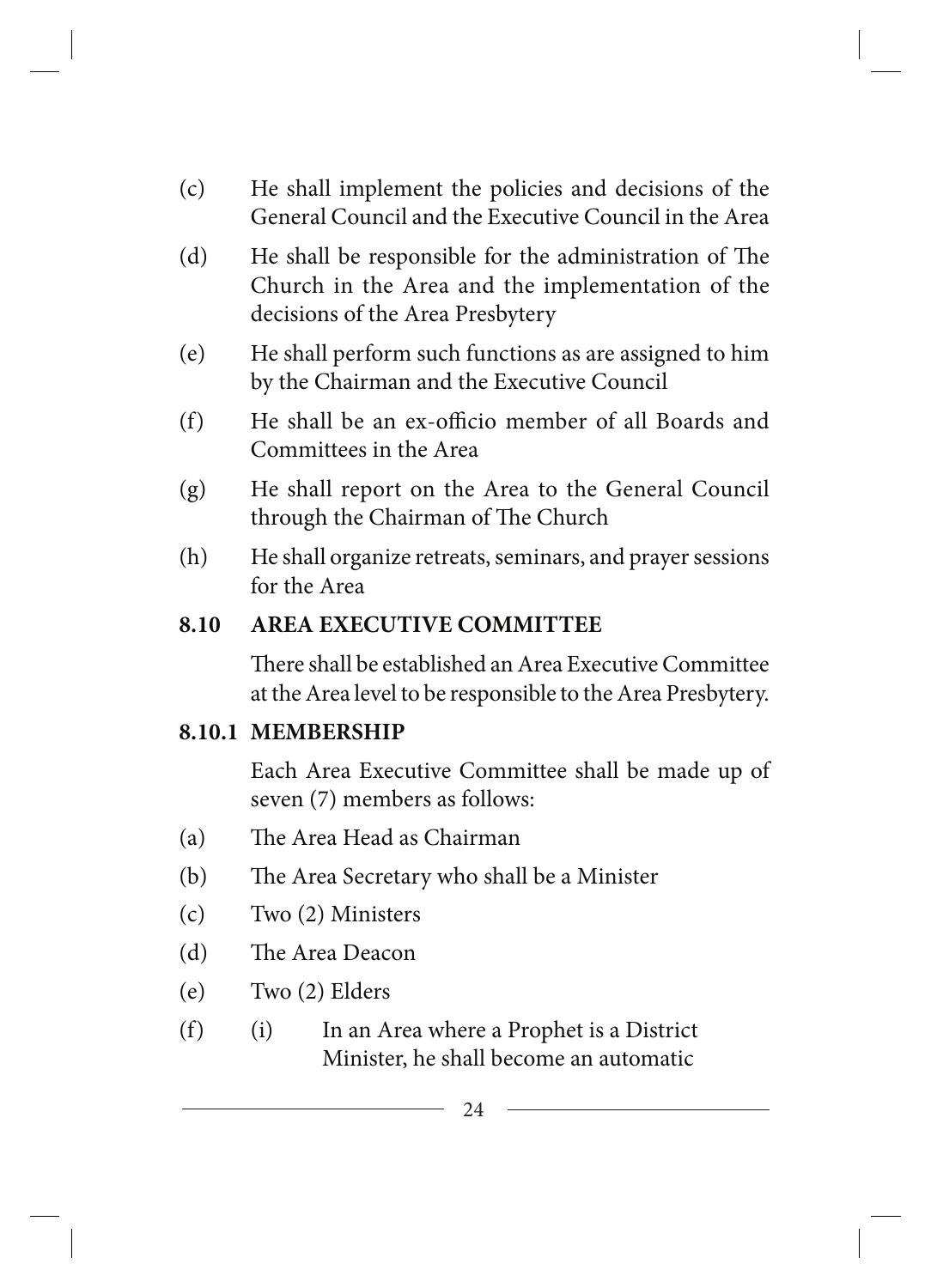member of the committee

(ii) If he joins the Area after the formation of the Committee, he shall be co-opted until a vacancy occurs in the membership of Ministers.

### **8.10.2 FUNCTIONS**

- (a) It shall be responsible for the administration of The Church in the Area, and the implementation of the decisions of the Executive Council and the Area Presbytery
- (b) It shall adjudicate on all matters brought to it either by the Executive Council or on its own initiative and report to the Executive Council.
- (c) It shall act as an appellate body in all matters decided upon by the District Executive Committee
- d) It may consider policy matters affecting the Area and make recommendations to the Area Presbytery for consideration.

### **8.11 INCAPACITATION OR ABSENCE OF AREA HEAD**

In the event of incapacitation or absence of the Area Head, the Executive Council shall arrange for temporary replacement.

### **8.12 ELECTION OF MINISTERS**

- (a) The Area Head in consultation with the Chairman of The Church shall nominate four (4) Ministers to be voted upon by the Area Presbytery
- (b) The first two (2) candidates who receive the highest votes of the members present and voting shall serve on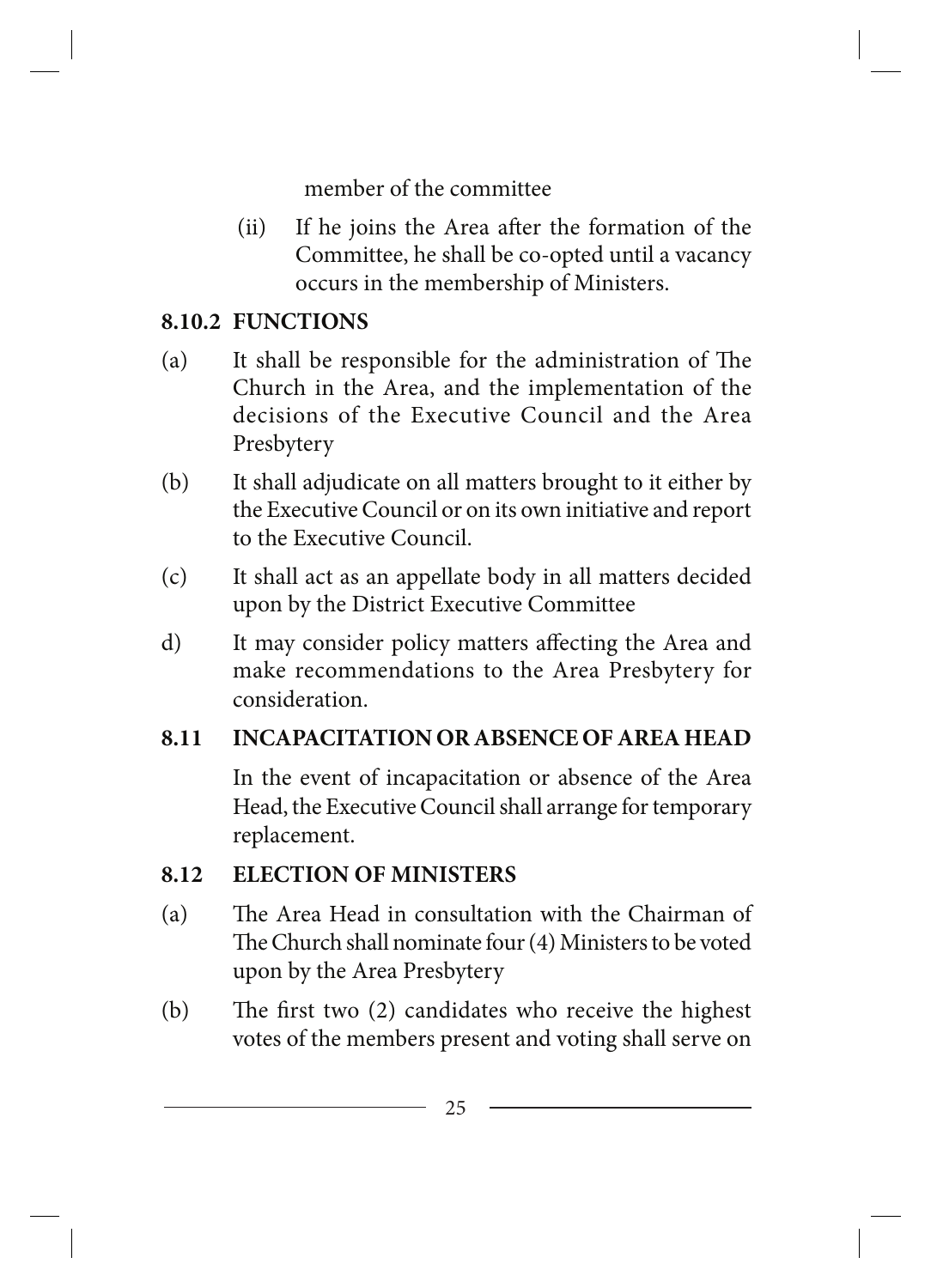the committee

- (c) Where there is a Prophet as a District Minister, three (3) Ministers shall be nominated for the election
- (d) The candidate who receives the highest votes shall serve on the committee.

### **8.13 ELECTION OF ELDERS**

The Area Head shall nominate four (4) elders to be voted upon by the Area Presbytery. The first two (2) candidates who receive the highest number of votes shall serve on the committee.

# **8.14 CO-OPTION**

- (a) The Area Executive Committee may co-opt other members from either the clergy or the laity to serve on the committee on meeting-to-meeting basis as and when the need arises.
- (b) The co-opted members shall have no voting right.

### **8.15 QUORUM**

Five (5) members of the Area Executive Committee shall form a quorum.

# **8.16 TERM OF OFFICE**

- (a) Members shall hold office for a term of four (4) years and may be reviewed for further terms
- (b) In case(s) of vacancies created by virtue of retirement, transfer or any other reasons(s), the vacancy shall be filled within three (3) months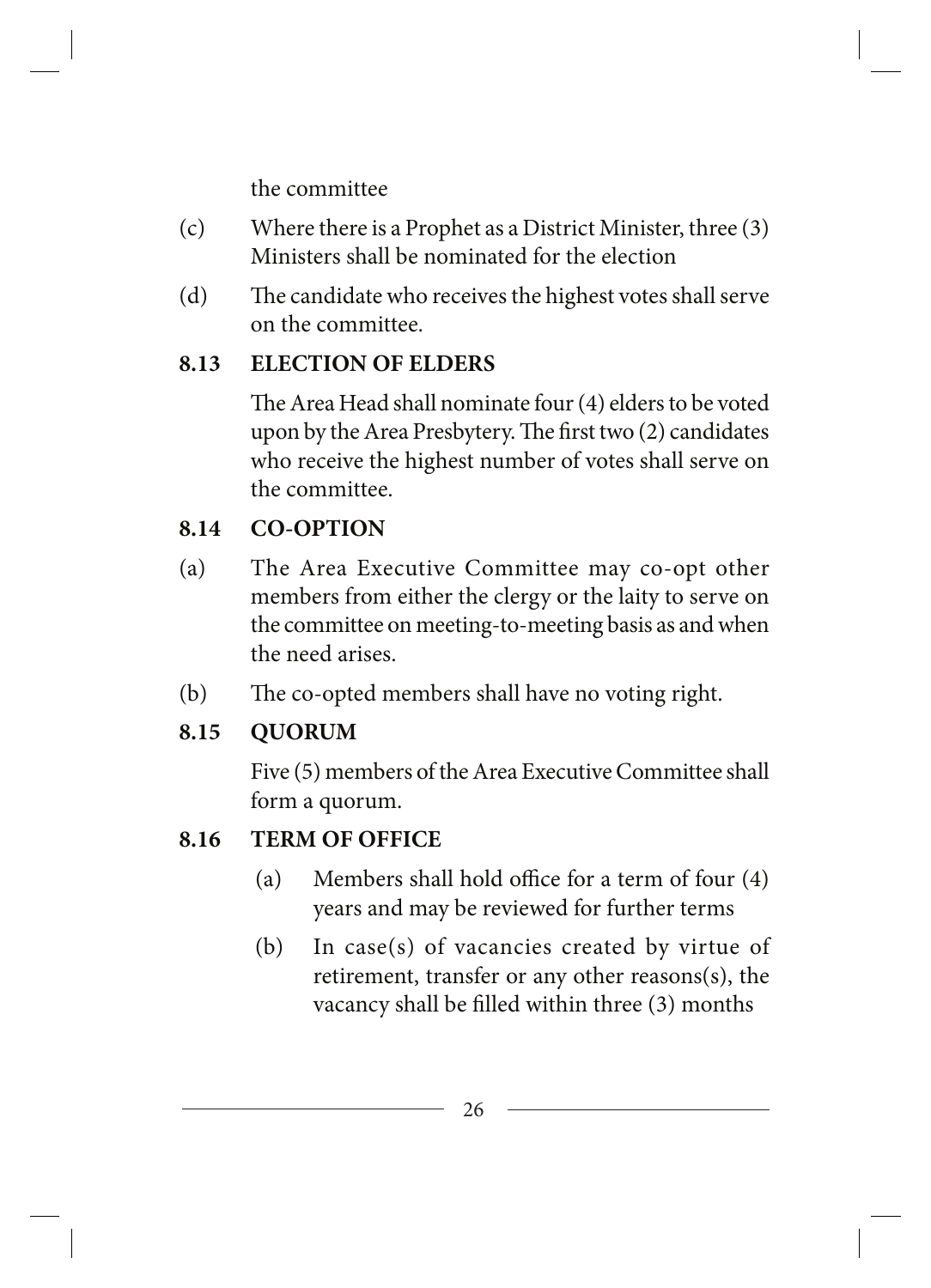(c) Should the vacancy be created in respect of the one (1) member, three (3) members shall be nominated. In the case of two (2) vacancies, four (4) nominations shall be made.

#### **8.17 VOTING**

Shall be by secret ballot.

#### **8.18 AREA SECRETARY**

There shall be an Area Secretary who shall be a Minister.

### **8.18.1 FUNCTIONS**

- (a) He shall take minutes at the Area Presbytery and Area Executive Committee meetings
- (b) He shall be responsible to the Area Head
- (c) He shall be an ex-officio member of all Committees in the Area
- (d) He shall perform such other functions as are assigned to him by the Area Head.

### **8.18.2 ELECTION**

- (a) The Area Head in consultation with the Area Executive Committee shall nominate one (1) Minister to be voted upon by the Area Presbytery
- (b) The candidate so nominated shall be elected by twothirds (2/3) majority votes of the members present and voting.

### **8.18.3 TERM OF OFFICE**

The Area Secretary shall hold office for three (3) years and maybe reviewed for further terms.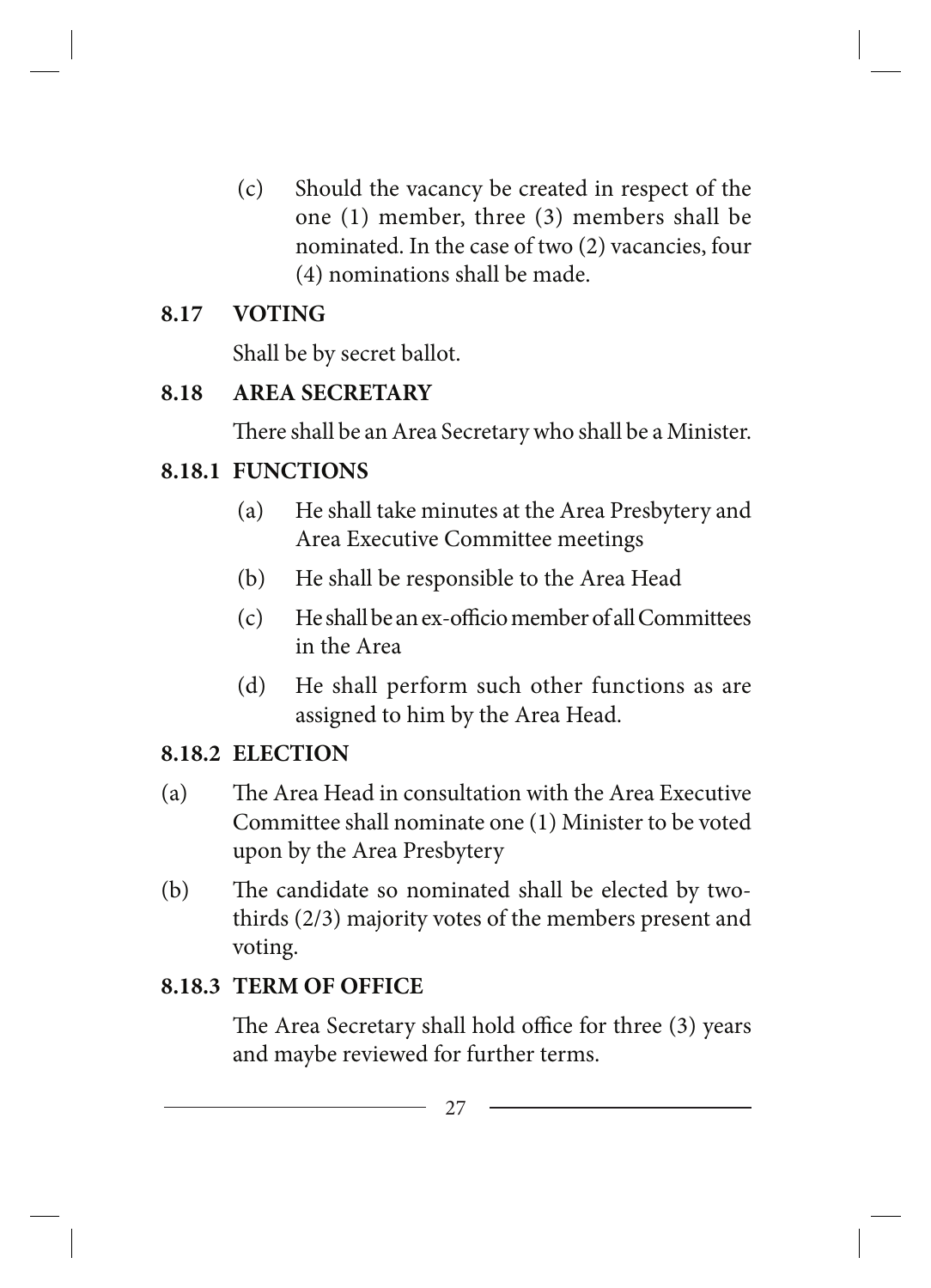### **ARTICLE 9**

# **DISTRICT PRESBYTERY**

- **9.1(a)** There shall be a District Presbytery which shall consist of the Minister, his wife, Elders, Deacons and Deaconesses in the District and District Ministry leaders and Assistant District Ministry Leaders
- b) In the event of the absence on course, leave, etc. of a District Minister, the Area Head shall appoint a Minister to stand in for him until he resumes
- c) In the event of incapacitation, the matter shall be referred to the Executive Council to fill the vacancy.

# **9.2 FUNCTIONS**

- (a) It shall be the highest policy-making body in the District
- (b) It shall discuss and decide on matters affecting the welfare of the Local Assemblies in the District
- (c) It shall elect the District Secretary and other Executive Committee members
- (d) It shall receive and approve reports submitted by the various organs of The Church in the District
- (e) It shall appoint and review District office holders
- (f) It shall approve the District Budget.
- **9.3 MEETINGS**

It shall meet at least once in four (4) months.

# **9.4 DISTRICT MINISTER**

There shall be a District Minister who shall be appointed by the General Council on the recommendation of the Executive Council.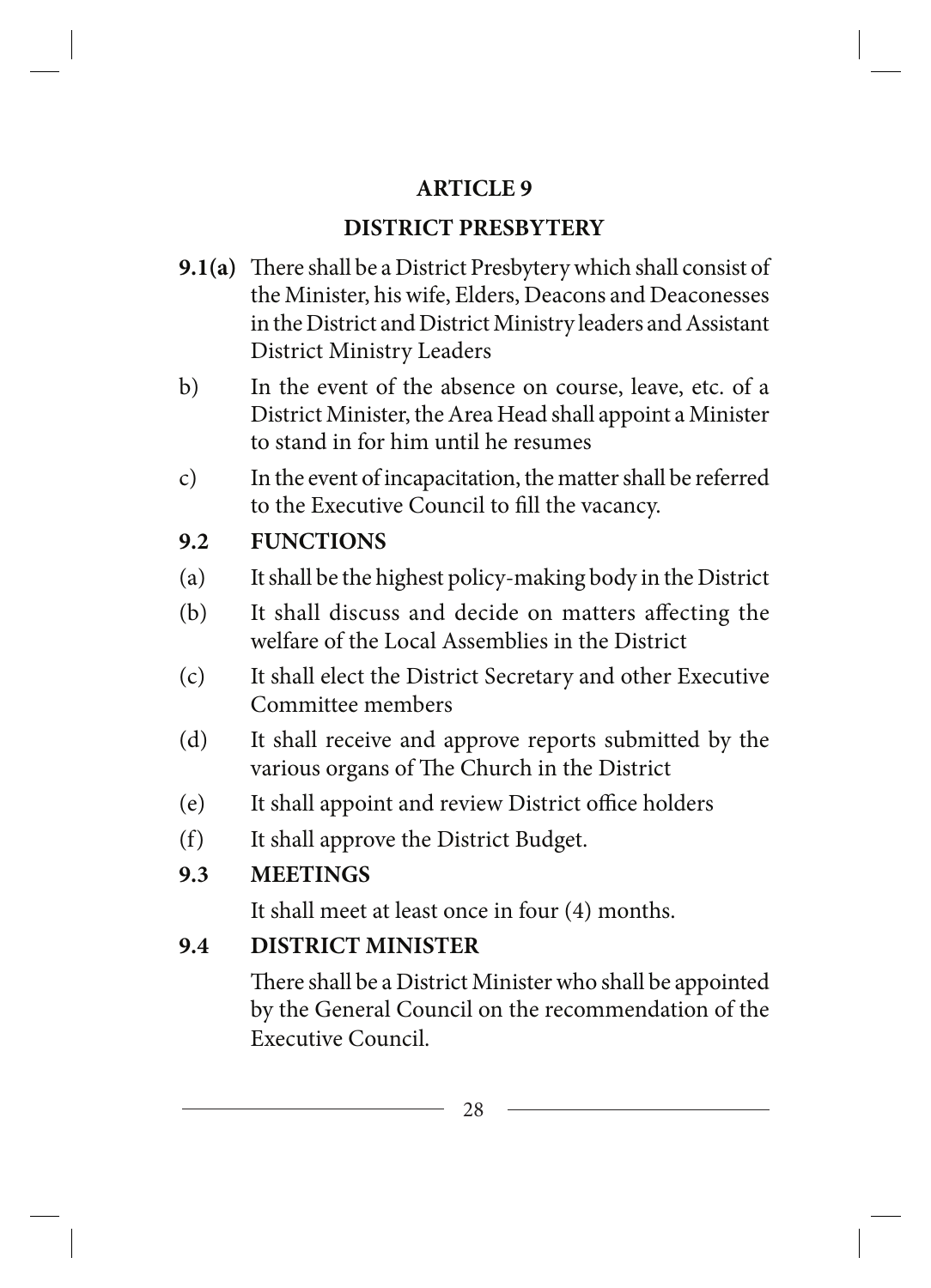### **9.4.1 FUNCTIONS OF THE DISTRICT MINISTER**

- (a) He shall be responsible to the Area Head for the administration of The Church in the District
- (b) He shall chair meetings of the District Presbytery, the District Executive Committee and every meeting, convention or rally he attends in the District
- (c) He shall implement the policies and decisions of the General Council and the Area Presbytery in the District
- (d) He shall be responsible for the administration of The Church in the District
- (e) He shall perform such functions as shall be assigned to him by the Area Head.
- (f) He shall be an ex-officio member of all Boards and Committees of The Church in the District
- (g) He shall organize rallies, seminars, retreats prayer sessions for the District
- (h) He shall perform any other duties assigned him from time to time by the Area Head

### **9.5 DISTRICT EXECUTIVE COMMITTEE**

There shall be established a District Executive Committee to be responsible to the District Presbytery.

### **9.5.1 MEMBERSHIP**

A District Executive Committee shall be made up of

- (a) The District Minister
- (b) The District Secretary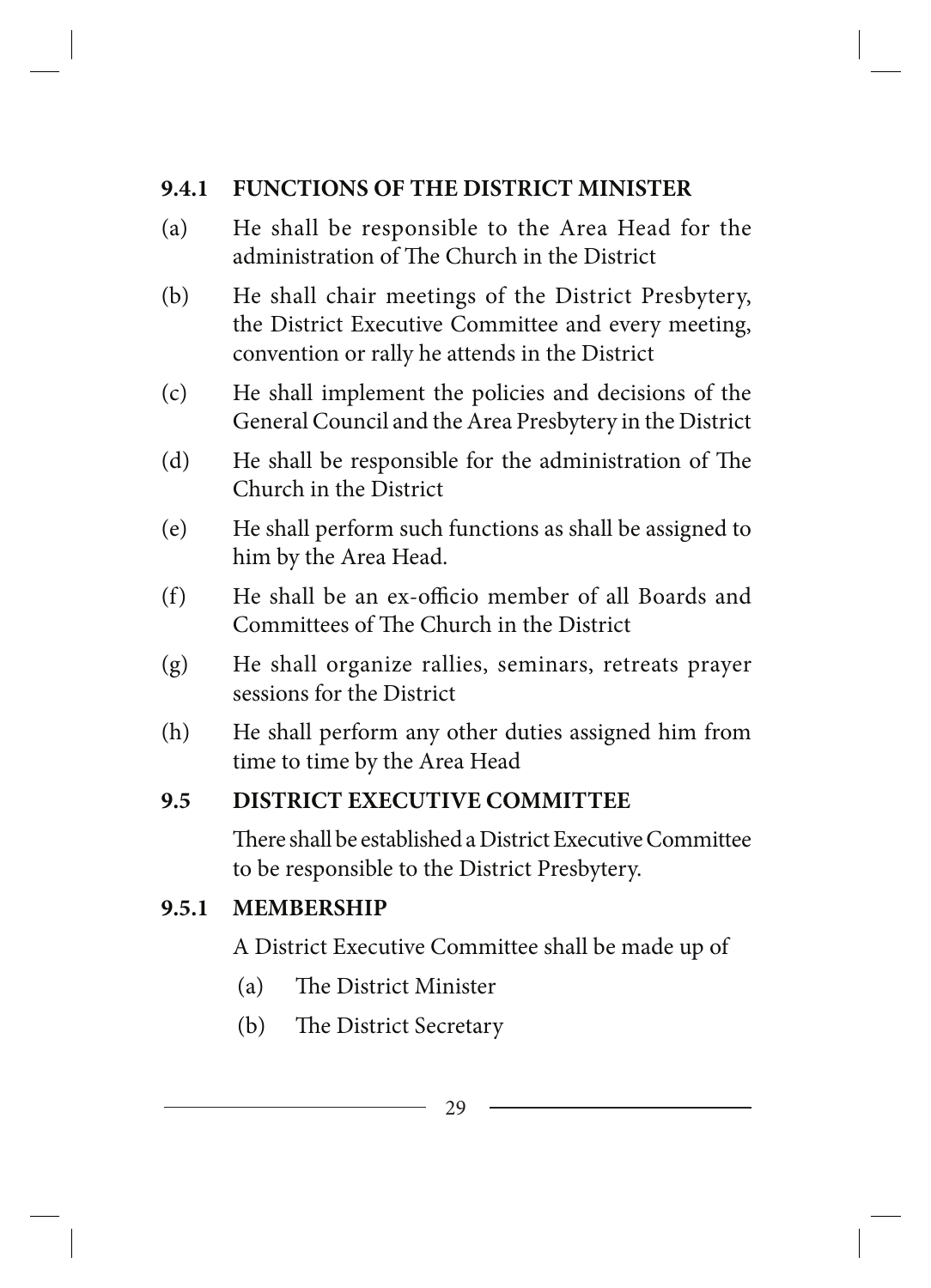- (c) Chairman of the District Finance Committee and
- (d) Four (4) Elders
- (e) The Area Deacon shall not serve on the District Executive Committee.

### **9.5.2 FUNCTIONS**

- (a) It shall be responsible for the administration of The Church in the District, implementing decisions of the Area Executive Committee including decisions of the Executive Council.
- (b) It shall adjudicate on all matters brought to it by the Area Executive Committee or on its own, and report to the Area Executive Committee.
- (c) It may consider policy matters affecting the District and make recommendations to the District Presbytery.

### **9.5.3 ELECTION OF ELDERS**

- (a) The District Minister in consultation with the Area Head shall nominate six (6) candidates from the Eldership to be voted on by the District Presbytery.
- (b) The first four (4) candidates who receive the highest votes cast shall serve on the Executive Committee.

### **9.5.4 TERM OF OFFICE**

Members shall hold office for a term of three (3) years and may be reviewed for further terms.

### **9.5.5 QUORUM**

The quorum of the Executive Committee shall be 5 of the membership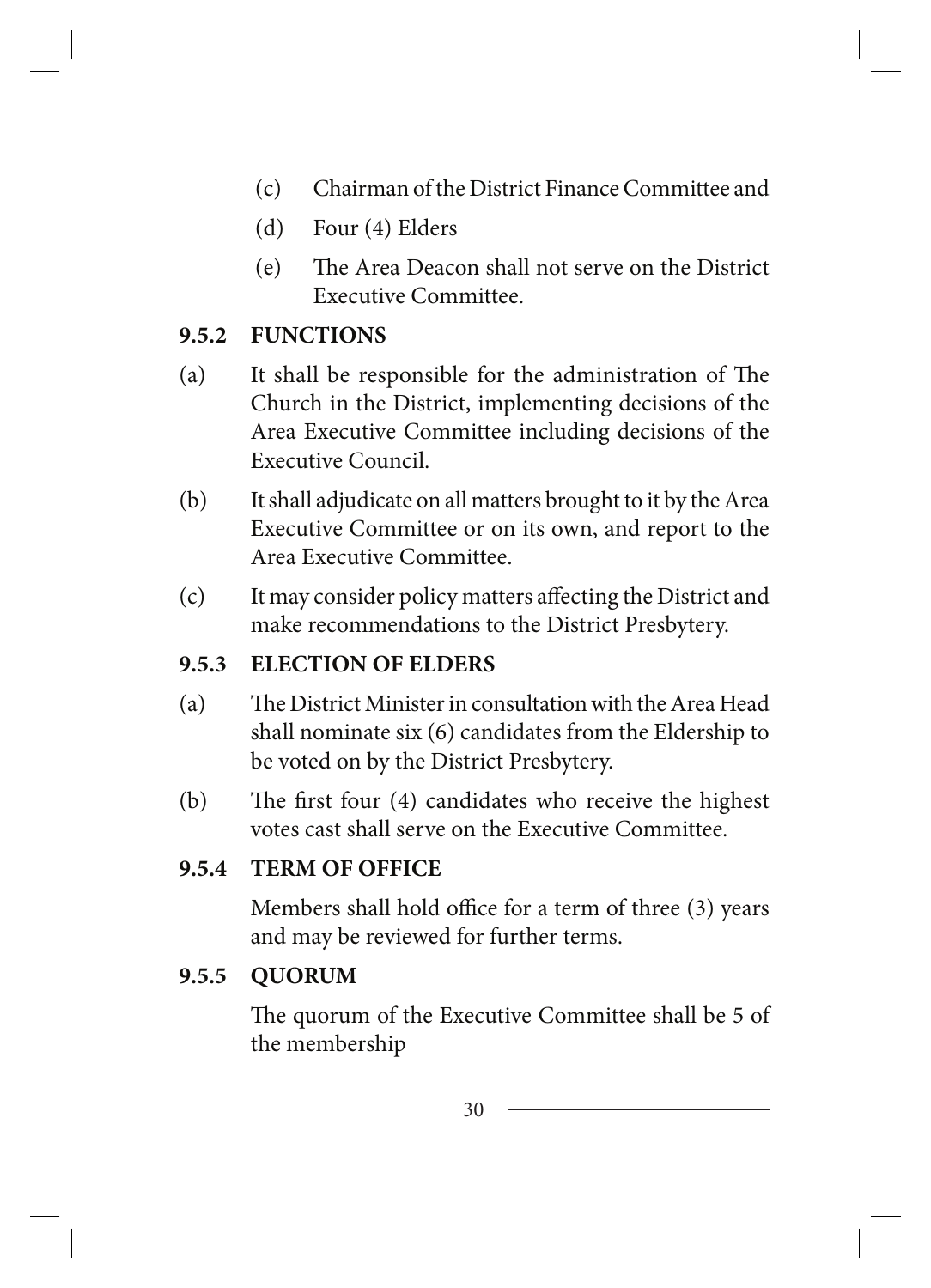### **9.5.6 VOTING**

Shall be by secret ballot.

# **9.5.7 FILLING OF VACANCIES**

- (a) In cases of vacancies created by virtue of retirement, transfer or any other reason(s), the vacancies shall be filled within three (3) months
- (b) Should a vacancy be created in respect of one (1) member, three (3) members shall be nominated; in the case of two (2) vacancies, four (4) nominations shall be made.

# **9.6 DISTRICT SECRETARY**

There shall be a District Secretary who shall be an Elder.

# **9.6.1 FUNCTIONS**

- (a) He shall take minutes at the District Presbytery and District Executive Committee meetings
- (b) He shall be responsible to the District Minister
- (c) He shall be an ex-officio member of all Committees in the District
- (d) He shall perform such other functions as are assigned to him by the District Minister.

### **9.6.2 ELECTION**

(a) The District Minister shall in consultation with the District Executive Committee nominate one (1) Elder to be voted upon by the District Presbytery.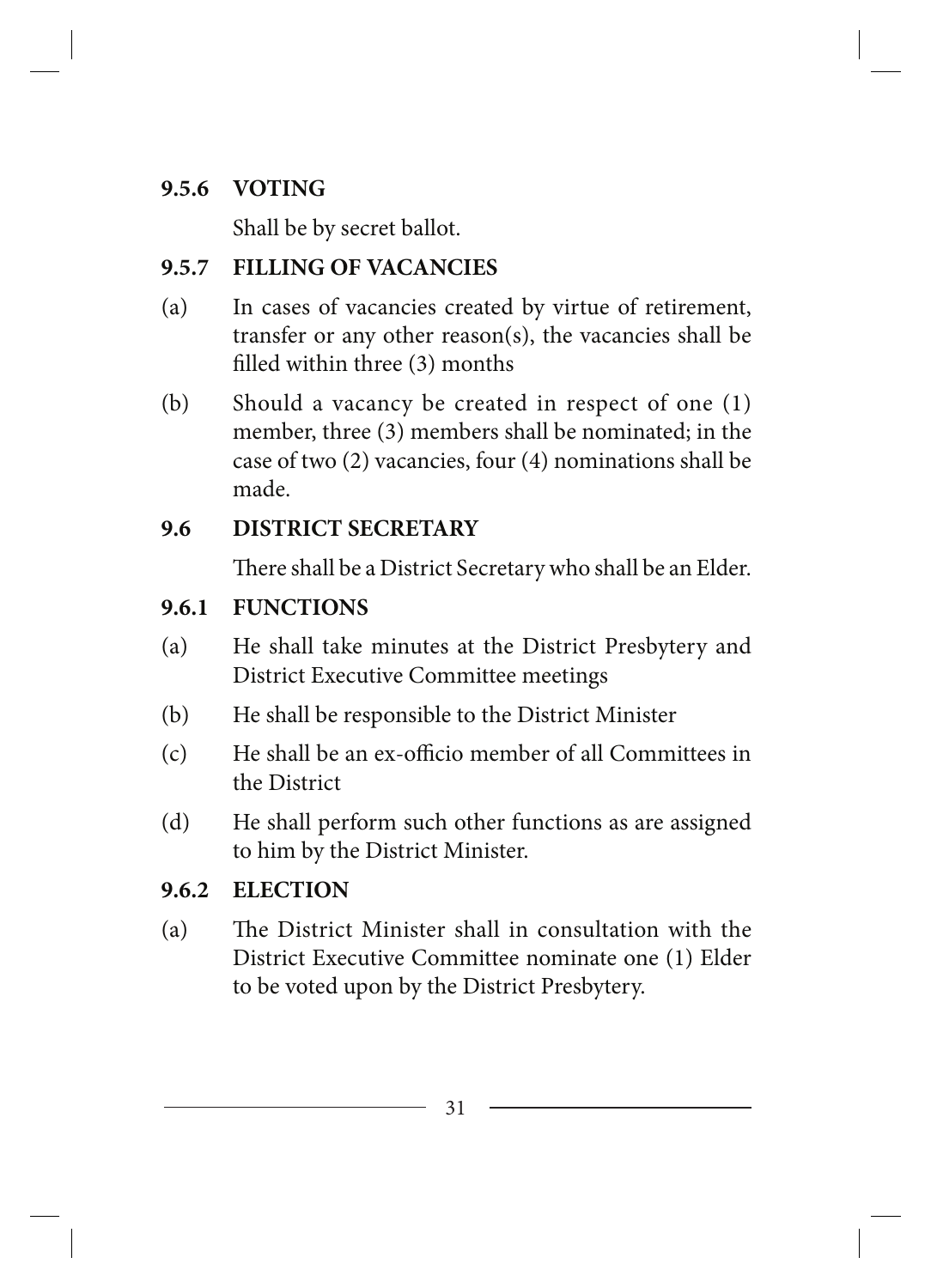(b) The candidate so nominated shall be elected by twothirds (2/3) majority votes of the members present and voting.

#### **9.6.3 TERM OF OFFICE**

He shall hold office for a term of three (3) years and may be reviewed for further terms.

#### **9.7 DISTRICT FINANCE CHAIRMAN**

There shall be a District Finance Committee Chairman who shall be an Elder of good repute and integrity with a fair accounting knowledge.

### **9.7.1 FUNCTIONS**

- (a) He shall be responsible to the District Presbytery and the District Minister
- (b) He shall preside at meetings of the Finance Committee
- (c) He shall see to it that the Local Assemblies submit their tithes and financial statements in good time for collection and payment to the Area office
- (d) He shall ensure that Finance Secretaries/Clerks keep all books of account up to date and that all cash/cheques are banked intact and in good time
- (e) He shall ensure that a Bank statement is obtained from the bank and bank reconciliation is prepared monthly
- (f) He shall ensure that all payment are authorized and properly audited
- (g) He shall ensure that the Annual District Budget is prepared in good time for approval by the District Presbytery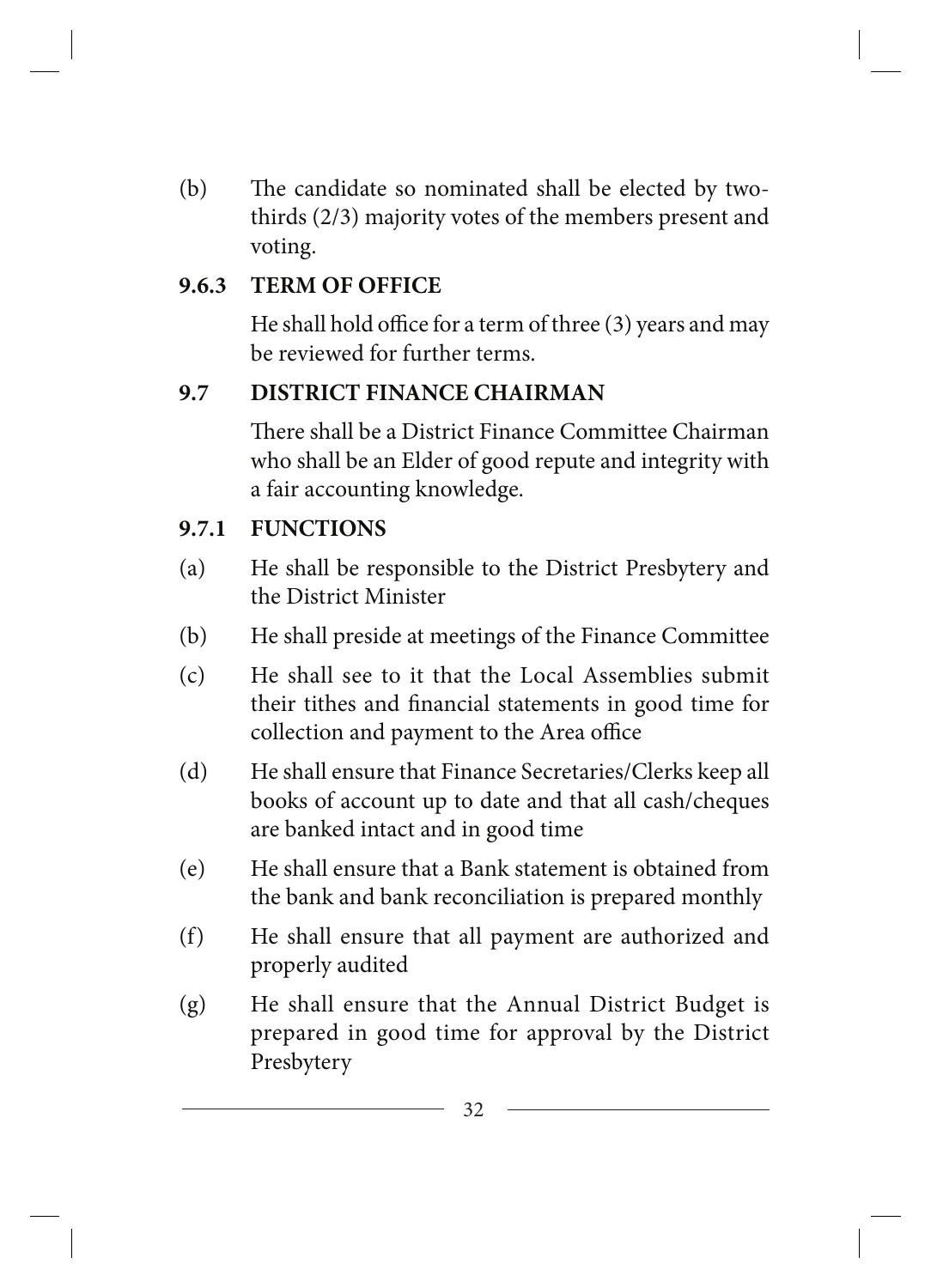- (h) He shall ensure that financial policies of the Church are implemented
- (i) He shall perform such other functions as are from time to time assigned by the District Minister or District Presbytery or District Executive Committee.

#### **9.7.2 ELECTION**

- (a) The District Minister shall in consultation with the District Executive Committee, nominate a qualified Elder to be voted upon by the District Presbytery
- (b) The candidate so nominated shall be elected by twothirds (2/3) majority of the members present and voting.

#### **ARTICLE 10**

#### **LOCAL PRESBYTERY**

- **10.1 a)** There shall be a Local Presbytery which shall consist of the Minister, his wife, Elders, Deacons and Deaconesses of the Local Assembly
	- b) Local Ministry Leaders who are not ordained officers shall be co-opted to the Local Presbytery, where applicable but shall not have voting rights.

#### **10.1.2 FUNCTIONS**

It shall decide on matters concerning the Local Assembly.

#### **10.1.3 MEETINGS**

It shall meet at least once a month.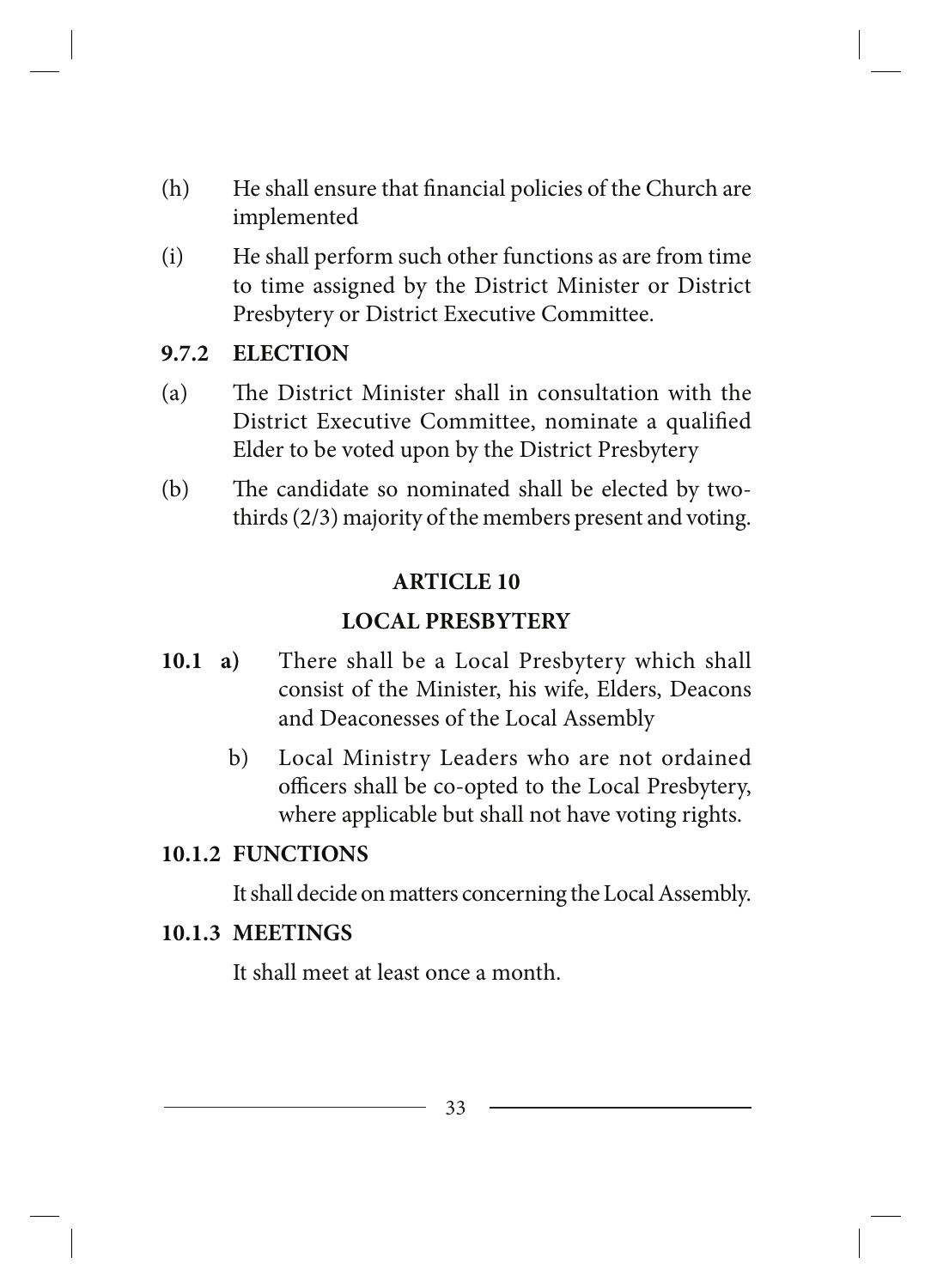### **10.2 LOCAL SECRETARY**

There shall be a Local Secretary who shall be an officer or member of the Local Assembly.

### **10.2.1 FUNCTIONS**

- (a) He shall take minutes at the meetings of the Local Presbytery and keep a minutes book.
- (b) He shall be responsible to the Presiding Elder.

### **10.2.2 ELECTION**

- (a) The Presiding Elder in consultation with the District Minister shall nominate an officer or a member to be elected by the Local Presbytery.
- (b) The candidate so nominated shall be elected by two-thirds (2/3) majority votes of the members present and voting.

### **10.2.3 TERM OF OFFICE**

He shall hold office for a term of three (3) years and may be reviewed for further terms.

### **ARTICLE 11**

### **WORSHIP CENTRE**

- 11.1 There shall be established such Worship Centres in any Area as the Area Head may, in consultation, with the Executive Council determine.
- 11.2 A Worship Centre shall have the status of a District and all other provisions for the Districts shall apply to a Worship Centre with such modifications as are appropriate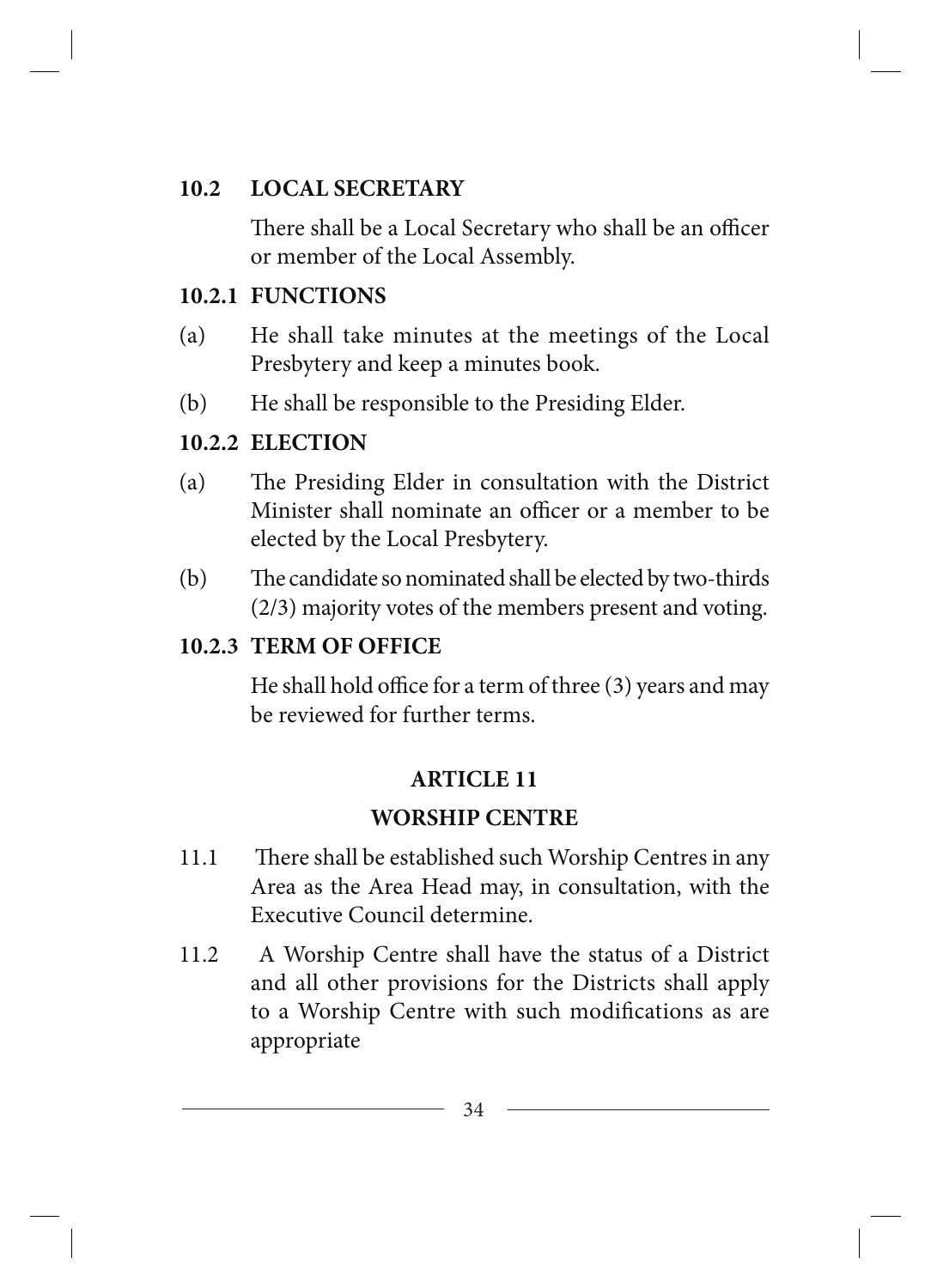### **ARTICLE 12**

# **NATIONAL COUNCIL**

**12.1** There shall be established National Councils in the missionary lands which shall act as liaison between the International Missions Board and the Local Assemblies. The Council shall meet at least once a year.

# **12.2 FUNCTIONS**

They shall perform such functions as set out in their National Constitution or Charter*.*

# **12.3 MEMBERSHIP OF NATIONAL COUNCILS**

As set out in their National Constitution or Charter.

# **12.3.1 CO-OPTION**

The Chairman may co-opt other members as he deems necessary who shall have no voting right.

# **12.4 NATIONAL EXECUTIVE COUNCIL**

There shall be established for each Nation outside Ghana, a National Executive Council, which shall be responsible for the administration of The Church.

# **12.4.1 FUNCTIONS**

- (a) It shall be responsible to the National Council.
- (b) It shall execute policies and decisions of the National Council.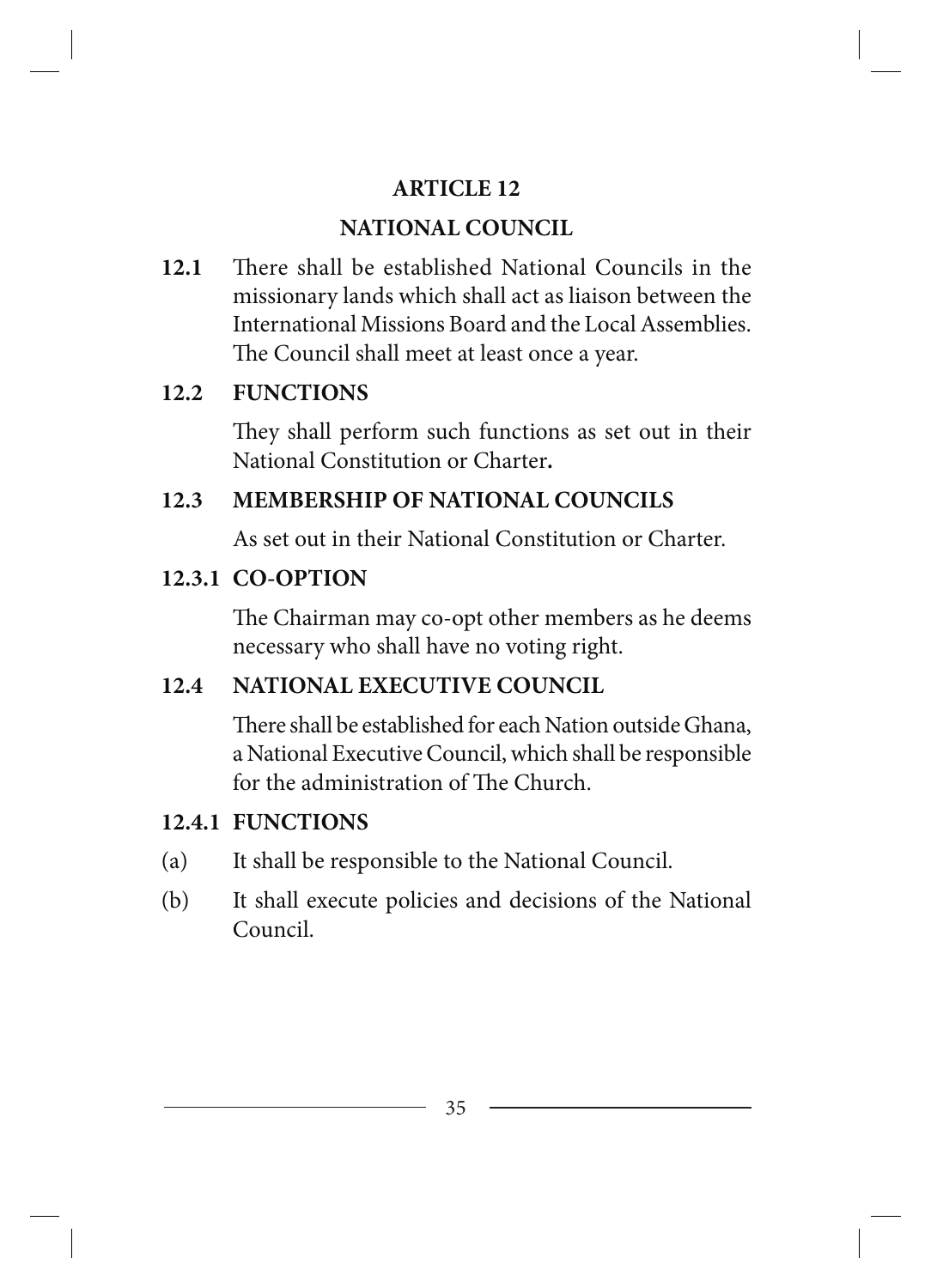# **12.4.2 MEMBERSHIP OF NATIONAL EXECUTIVE COUNCIL**

The National Executive Council shall be constituted in accordance with the National Constitution or Charter.

#### **12.4.3 TERM OF OFFICE**

Members shall hold office for four (4) years and may be reviewed for further terms.

### **12.5 NATIONAL CHARTER**

Each Nation shall promulgate a Charter in accordance with the principles of the Constitution of The Church.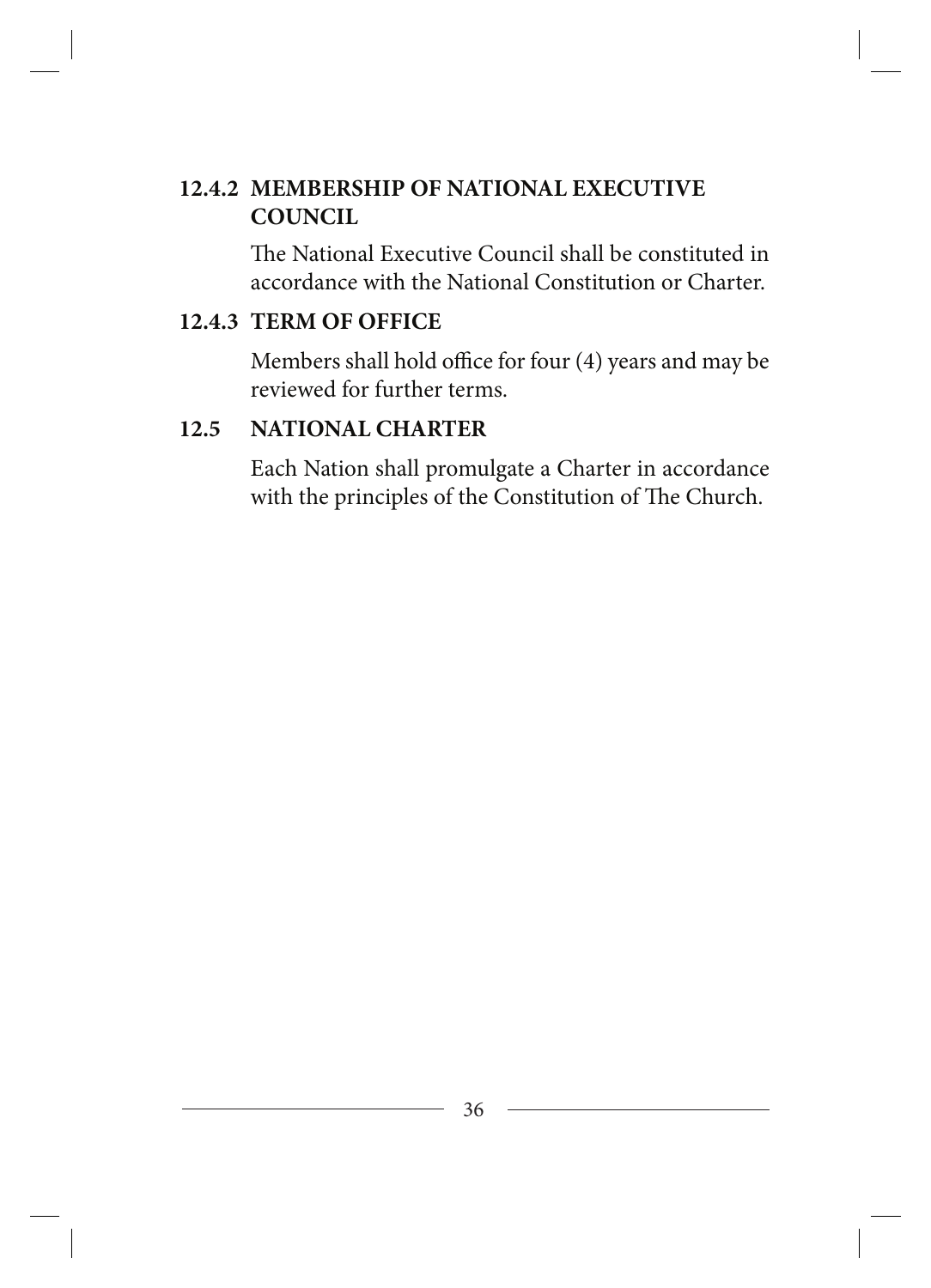#### CHAPTER III

### **ADMINISTRATION**

# **ARTICLE 13**

#### **CHAIRMAN**

# **13.1 CHAIRMAN**

There shall be a Chairman of The Church who shall take precedence over all other officers and members of The Church.

# **13.1.1 QUALIFICATION**

He shall be a Minister not below the office of an Apostle or a Prophet.

# **13.2 FUNCTIONS**

- (a) He shall chair the Executive Council and the General Council meetings
- (b) He shall be an ex-officio member of every Board and Committee of The Church
- (c) He shall chair every meeting, convention or rally he attends
- (d) He shall direct action on issues and correspondence pertaining to Missionaries and External Branches
- (e) He shall be the Chairman of the Missions Board
- (f) He shall assign to the General Secretary and the International Missions Director such duties as he shall deem necessary.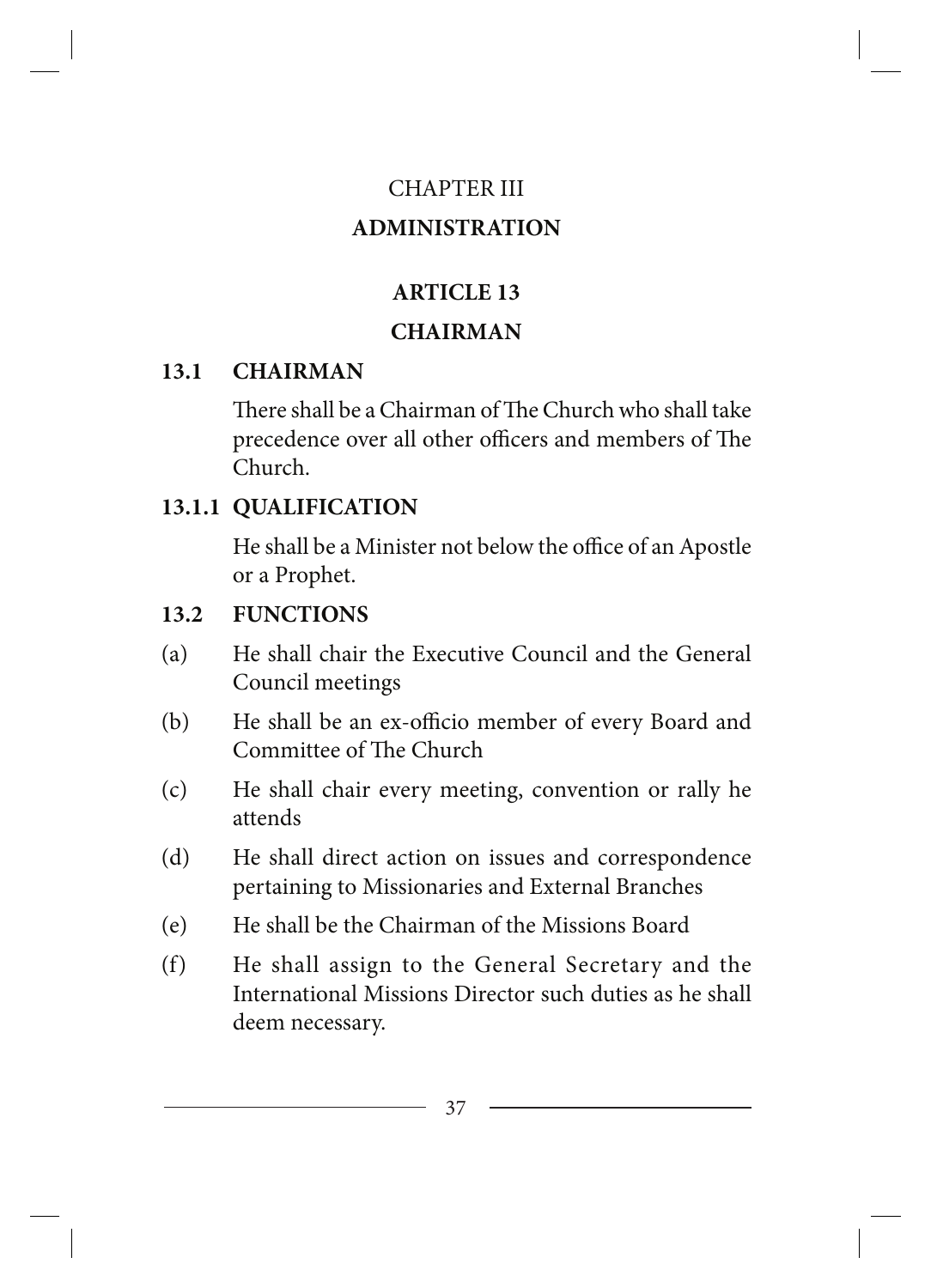- (g) He shall during the short absence of the General Secretary or the International Missions Director not exceeding six (6) months be responsible for appointing an Acting General Secretary or an acting International Missions Director from among the Executive Council members or Apostles and Prophets
- (h) Subject to the provisions of this Constitution, he may take decisions and actions with any Area Head where disciplinary or other action is urgently required in an Area and afterwards report to the Executive Council
- (i) He shall organize retreats, seminars, and prayer sessions for National/Area Heads and Ministers.
- (j) He may issue pastoral and circular letters as and when he deems necessary
- (k) He shall confer with the General Secretary and the International Missions Director on matters concerning Government and outside bodies
- (i) He shall give a formal address on the state of The Church at every General Council meeting.

#### **13.3 ELECTION**

- (a) The Executive Council, regulating its own proceedings shall, after prayerful consideration, present a candidate from the list of eligible candidates, to the Electoral College for open discussion and secret ballot
- (b) Members of the Executive Council, Apostles, Prophets, Evangelists**,** National Heads and Area Heads shall constitute an Electoral College to put forward a candidate for the Chairmanship to be voted upon by the General Council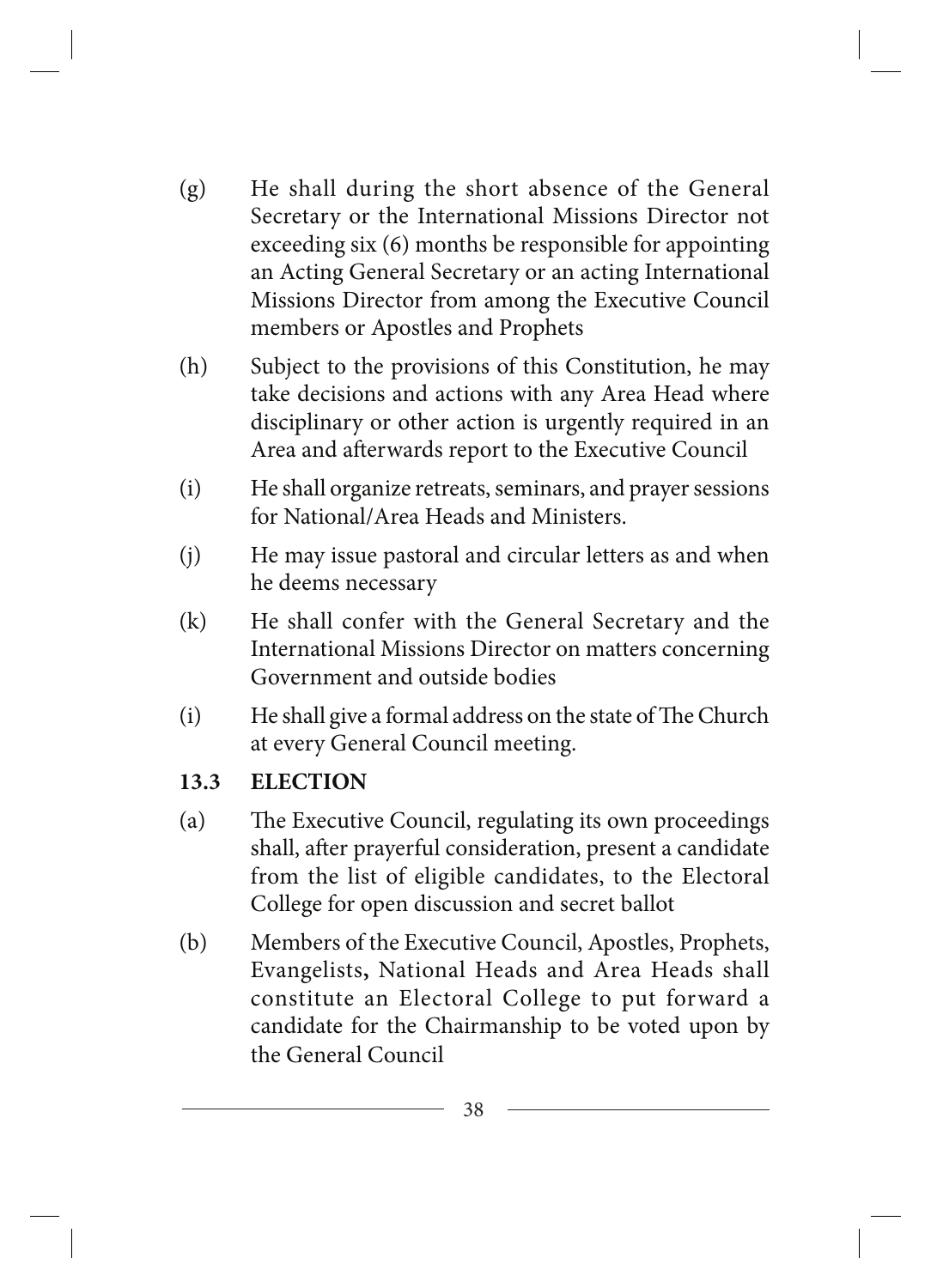- (c) Elections at the Electoral College shall be done by a secret ballot supervised by an Electoral Commission appointed by the Executive Council. Elections at the Electoral College shall be by simple majority
- (d) The candidate so elected at the Electoral College shall be presented to the General Council for approval by two-thirds (2/3) majority votes of the members present and voting
- (e) If the candidate so presented fails to obtain the required two-thirds (2/3) majority votes from the General Council, the Electoral College shall nominate a second candidate for approval by two-thirds (2/3) majority votes of members present and voting
- (f) If the second candidate also fails to obtain the two-thirds (2/3) majority votes from the General Council, the Electoral College shall nominate a third candidate for approval by two-thirds (2/3) majority votes of members present and voting
- (g) If the third candidate presented by the Electoral College also fails to obtain the two-thirds (2/3) majority votes, then the two (2) candidates who drew the highest number of votes shall be presented to the General Council for election on simple majority basis
- (h) Where there is a tie, it shall be resolved by the casting of lots
- (i) All directive prophecies and revelations concerning candidates for consideration for the position of Chairman shall be communicated verbally or in writing to the Executive Council through the Chairman of the Church.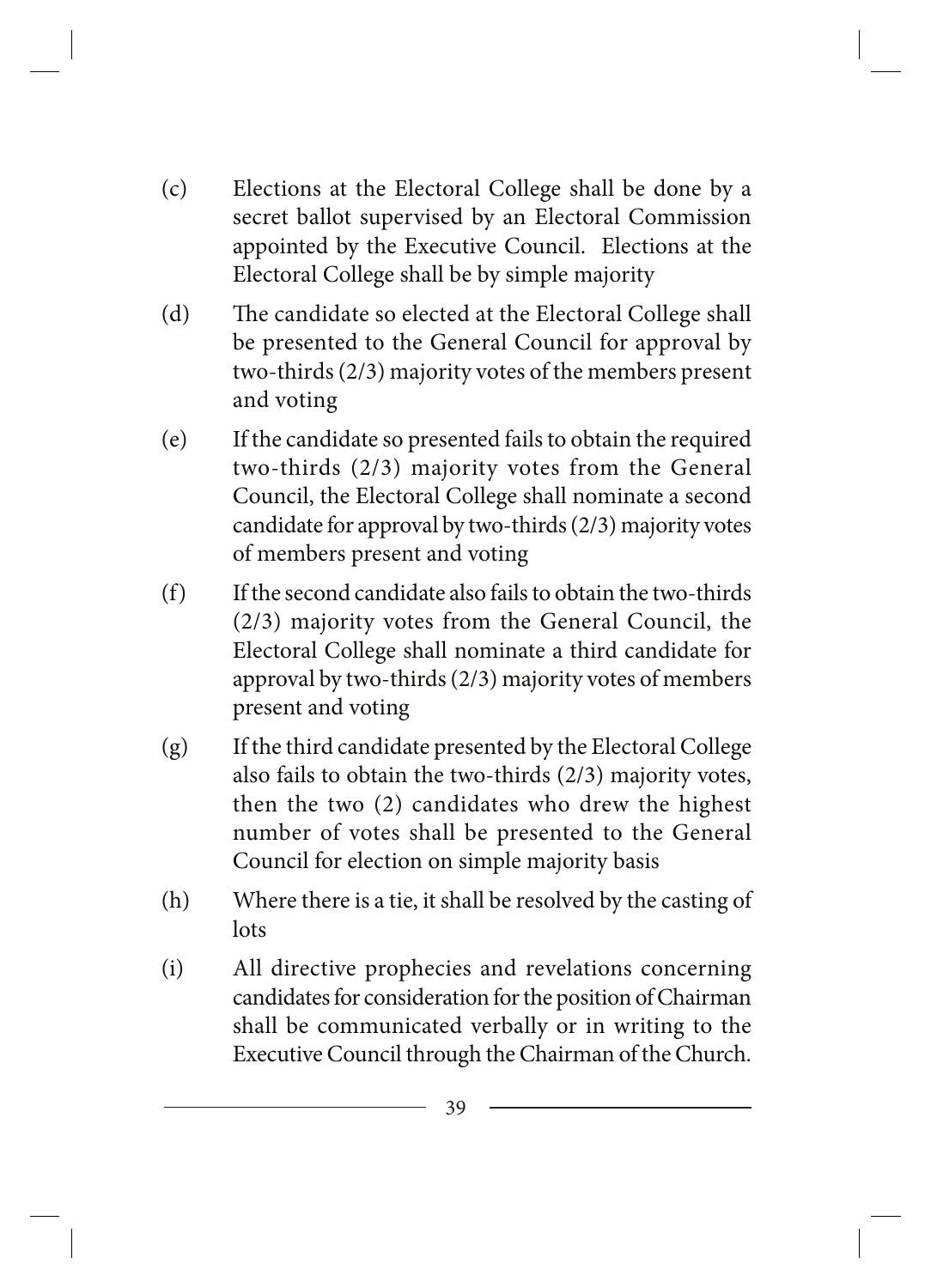(j) The Executive Council, regulating its own proceedings shall present a candidate to be voted upon by the Electoral College. The candidate so accepted by the Electoral College shall be presented to the General Council to be voted upon.

#### **13.3.1 VOTING**

Shall be by secret ballot.

#### **13.4 TERM OF OFFICE**

The Chairman shall hold office for a term of five (5) years and may be re-elected for a further term only i.e. he shall not be elected to hold office for more than two (2) terms.

#### **13.5 ABSENCE, INCAPACITATION OR DEATH**

- (a) During the absence or incapacitation of the Chairman, the Executive Council shall appoint an Acting Chairman for a period not exceeding one (1) year
- (b) In case of death, the General Council shall appoint a Chairman within three (3) months from the date of death.

#### **13.6 DISCIPLINARY ACTION**

- (a) Should the Chairman abuse his office, it shall be the duty of the Executive Council to interdict him and appoint an independent body within The Church to go into the matter according to the Constitution and the principles of The Church
- (b) The body so appointed shall report to the Executive Council within three (3) months.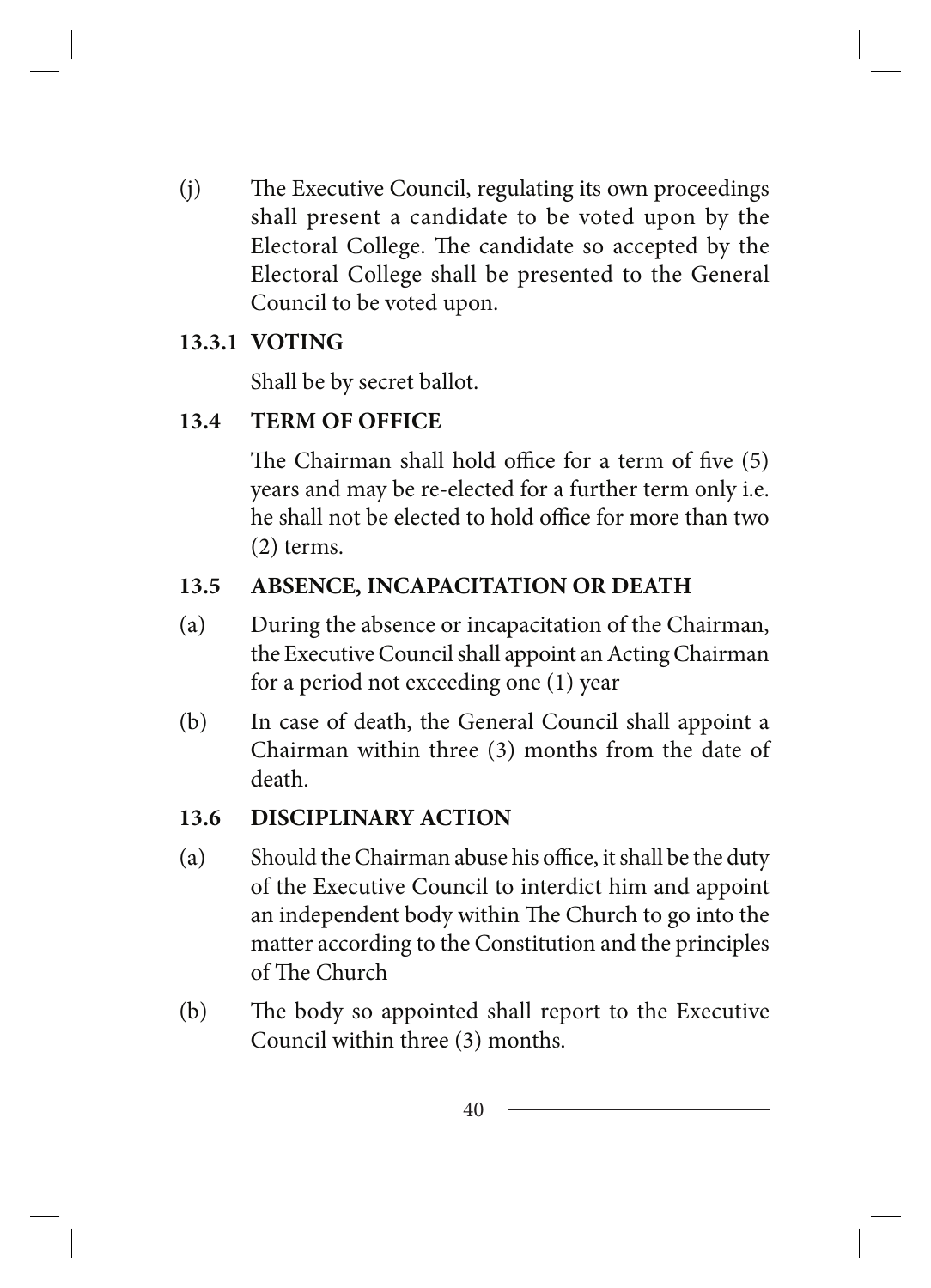- (c) If the Chairman is found guilty and the seriousness of the offence so requires, the Executive Council shall give him a written notice of his removal from office forthwith
- (d) During the period of interdiction, an Acting Chairman shall be appointed by the Executive Council

#### **13.6.1 APPEAL**

- (a) The Chairman shall have a right to appeal to the General Council within one (1) month of the date of service of the removal notice
- (b) The decision of the General Council shall be final.

#### **ARTICLE 14**

# **GENERAL SECRETARY**

**14.1** There shall be a General Secretary of The Church.

# **14.1.1 QUALIFICATION**

He must be a mature Minister with a good standard of education.

# **14.2 FUNCTIONS**

- (a) He shall take minutes at the General and Executive Council meetings
- (b) He shall deal with the correspondence of The Church
- (c) He shall be responsible to the Chairman for the Head Office Administration
- (d) He shall perform such duties as are assigned to him by the Chairman and the Executive Council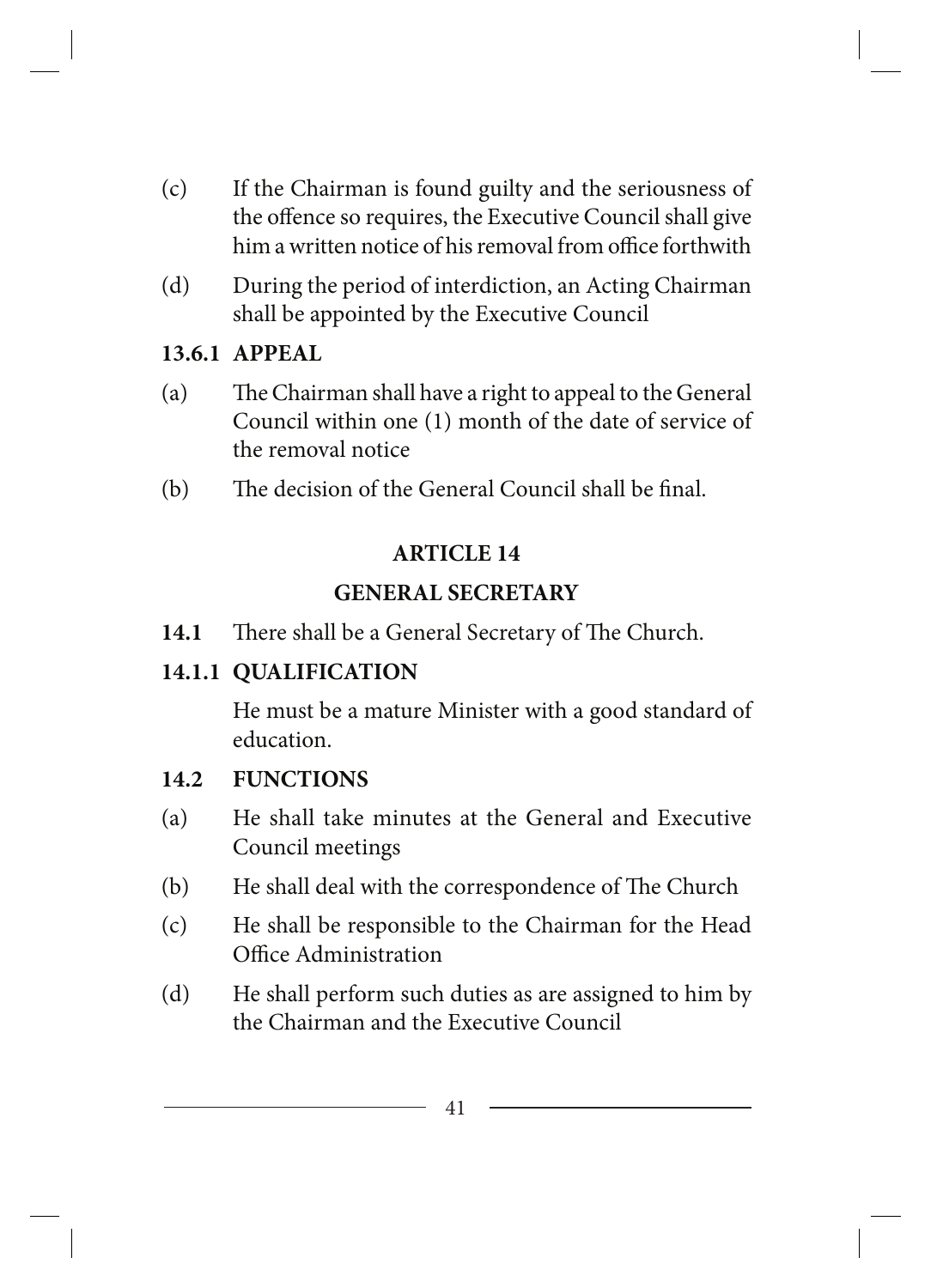- (e) He shall be an ex-officio member of all Boards and Committees
- (f) The General Secretary shall not be a field Minister while in office
- (g) He shall keep the official seal of The Church.
- (h) He shall report to the General Council on the performance of the Headquarters Administration
- (i) He shall prepare the Agenda for General Council meetings in consultation with the Chairman.

#### **14.3 ELECTION**

- (a) The Executive Council, regulating its own proceedings shall, after prayerful consideration, present a candidate from the list of eligible candidates, to the Electoral College for open discussion and secret ballot
- (b) Members of the Executive Council, Apostles, Prophets, Evangelists, National Heads and Area Heads shall constitute an Electoral College to put forward a candidate for the General Secretaryship for approval by the General Council
- (c) Elections at the Electoral College shall be done by a secret ballot supervised by an Electoral Commission appointed by the Executive Council. Elections at the Electoral College shall be by simple majority
- (d) The candidate so elected at the Electoral College shall be presented to the General Council for approval by two-thirds (2/3) majority votes of the members present and voting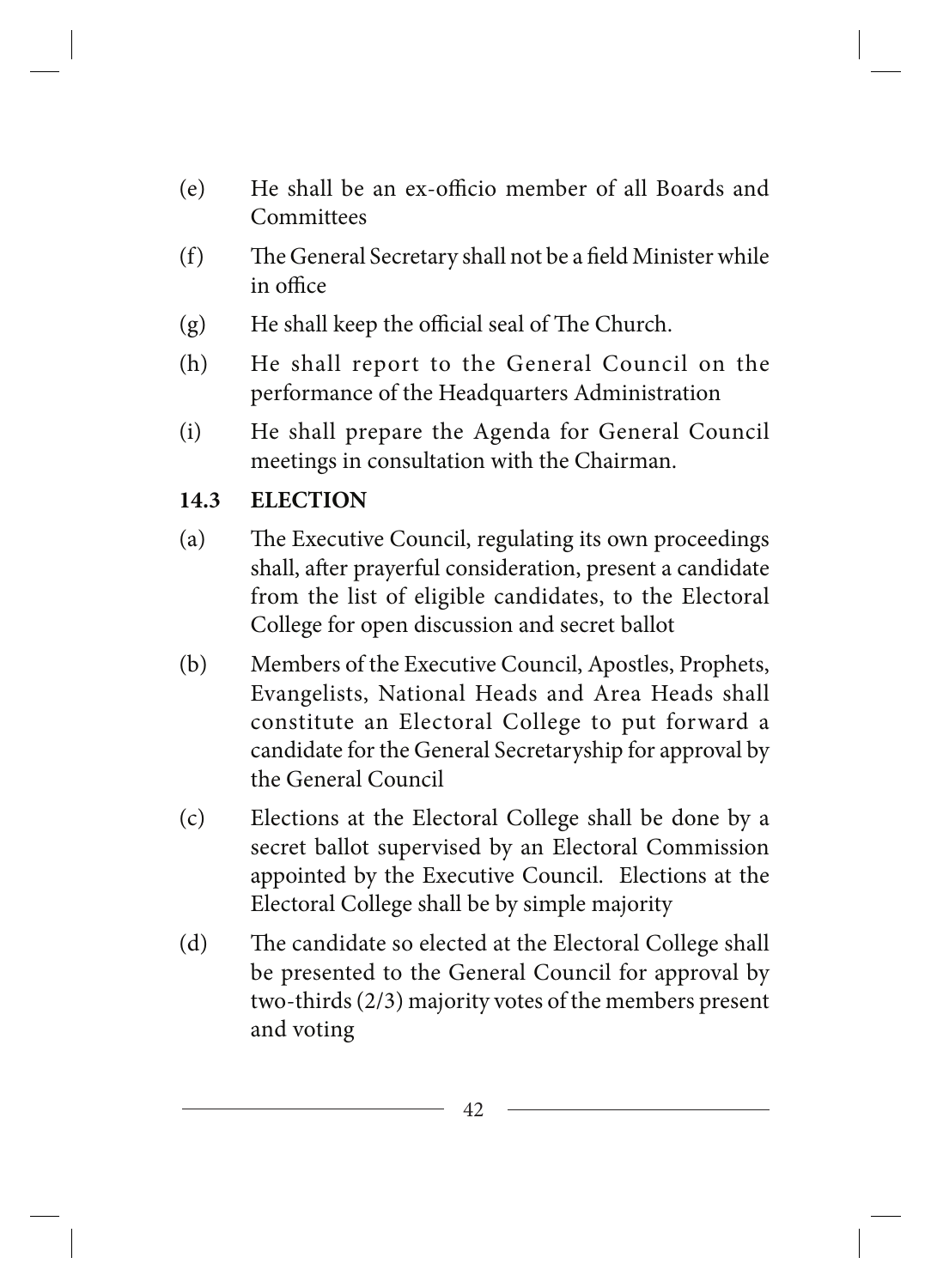- (e) If the candidate so presented fails to obtain the required two-thirds (2/3) majority votes from the General Council, the Electoral College shall nominate a second candidate for approval by two-thirds (2/3) majority votes of members present and voting
- (f) If the second candidate also fails to obtain the two-thirds (2/3) majority votes from the General Council, the Electoral College shall nominate a third candidate for approval by two-thirds (2/3) majority votes of members present and voting
- (g) If the third candidate presented by the Electoral College also fails to obtain the two-thirds (2/3) majority votes, then the two (2) candidates who drew the highest number of votes shall be presented to the General Council for election on simple majority basis.
- (h) Where there is a tie, it shall be resolved by the casting of lots
- (i) All directive prophecies and revelations concerning candidates for consideration for the position of General Secretary shall be communicated verbally or in writing to the Executive Council through the Chairman of the Church.
- (j) The Executive Council, regulating its own proceedings shall present a candidate to be voted upon by the Electoral College. The candidate so accepted by the Electoral College shall be presented to the General Council to be voted upon.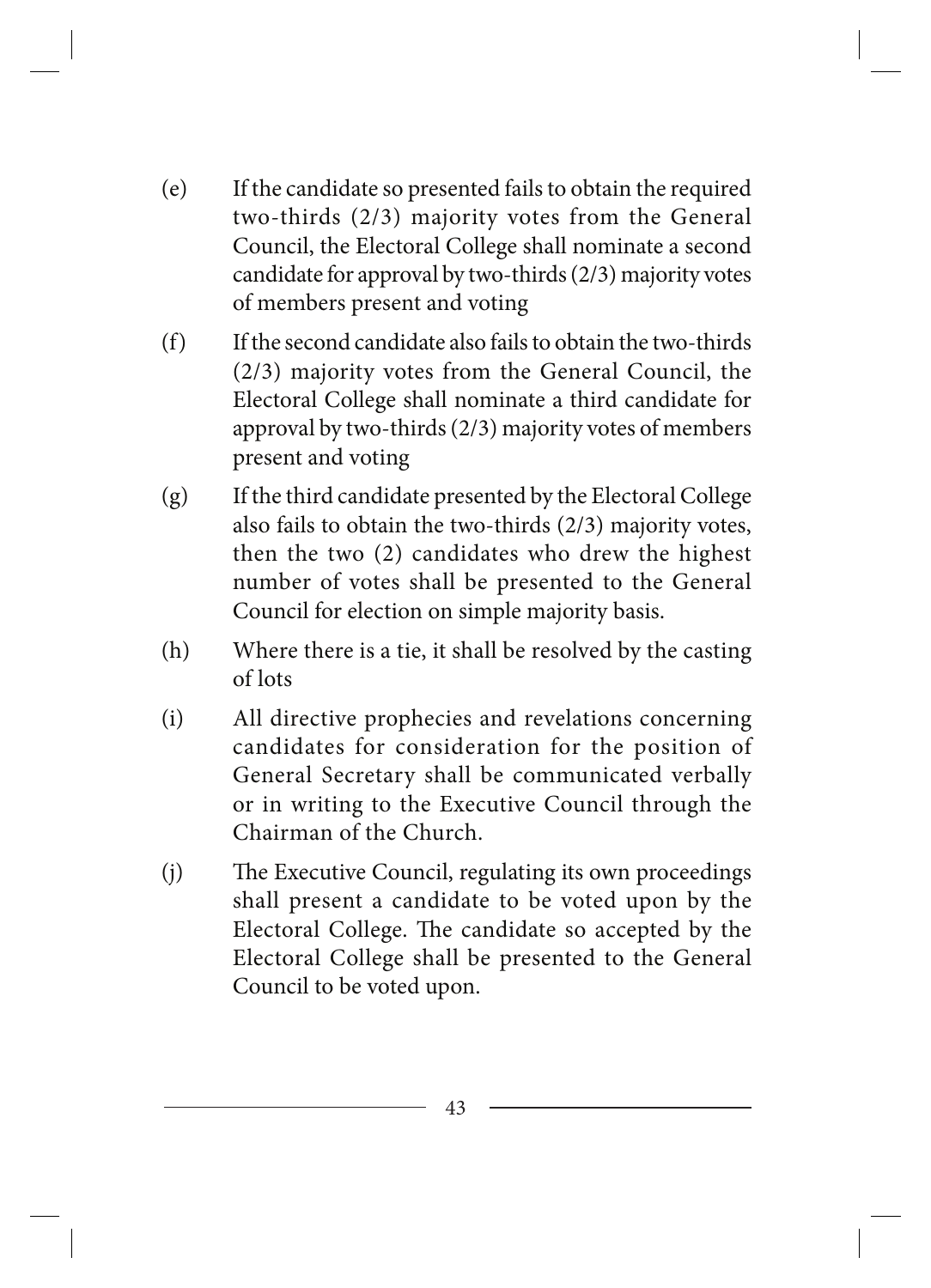# **14.3.1 VOTING**

Shall be by a secret ballot.

# **14.4 TERM OF OFFICE**

The General Secretary shall hold office for a term of five (5) years and may be re-elected for a further term only i.e. he shall not be elected to hold office for more than two (2) terms.

# **14.5 ABSENCE, INCAPACITATION OR DEATH**

- (a) During the absence or incapacitation of the General Secretary, the Executive Council shall appoint an Acting General Secretary to act for a period not exceeding One (1) year.
- (b) In case of death, the Executive Council shall appoint a General Secretary within three (3) months.

# **14.6 DISCIPLINARY ACTION**

- (a) Should the General Secretary abuse his office, it shall be the duty of the Executive Council to interdict him and appoint an independent body within The Church to go into the matter according to the constitution and the principles of The Church.
- (b) The body appointed shall report to the Executive Council within three (3) months. If the General Secretary is found guilty and the seriousness of the offence so requires, the Executive Council shall give him a written notice of his removal from office forthwith
- (c) During the period of interdiction, an Acting General Secretary shall be appointed.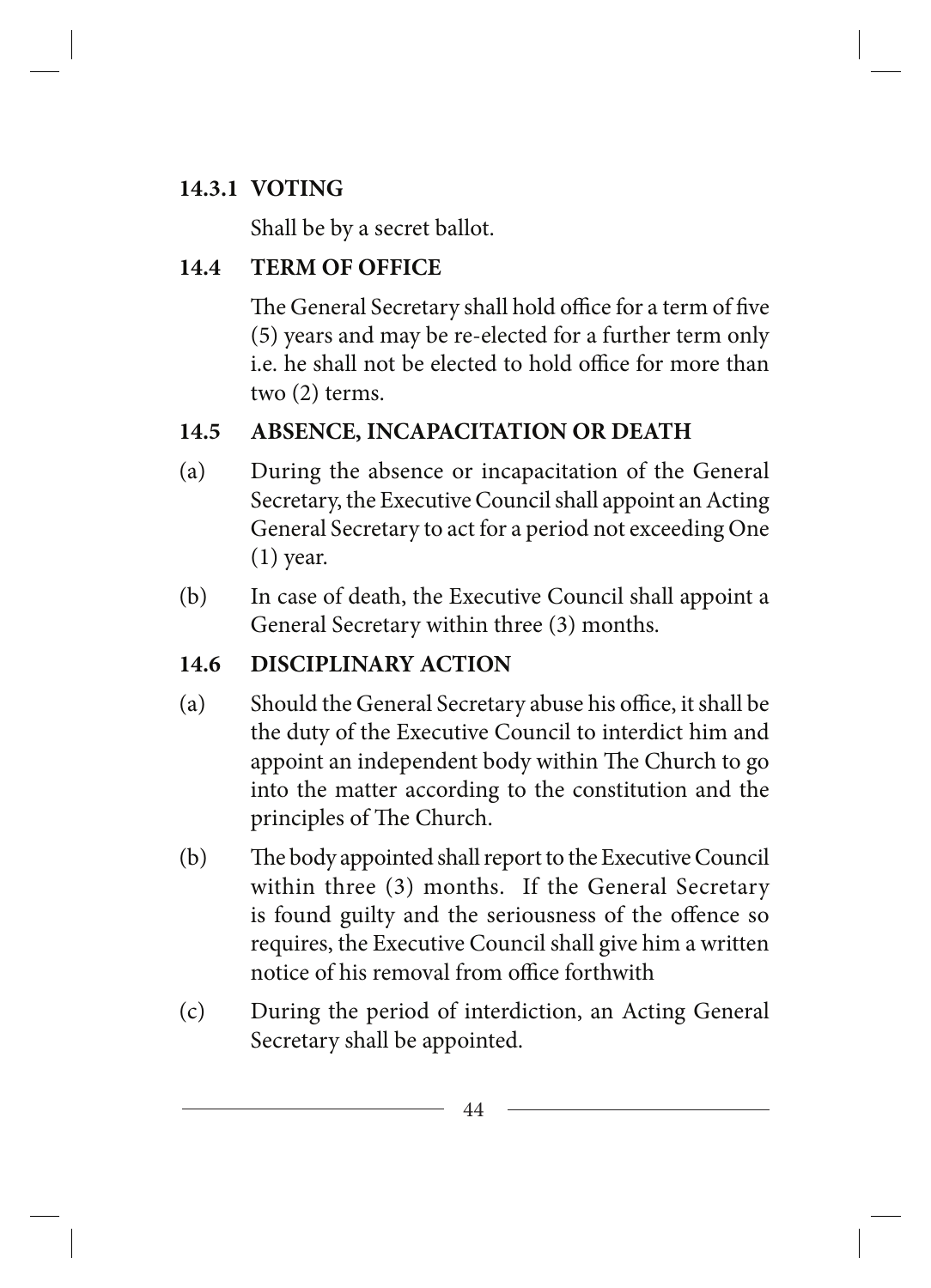#### **14.6.1 APPEAL**

- (a) The General Secretary shall have the right to appeal to the General Council within one (1) month of the date of service of the removal notice
- (b) The decision of the General Council shall be final.

### **ARTICLE 15 THE INTERNATIONAL MISSIONS DIRECTOR**

**15.1** There shall be an International Missions Director as a Headquarters Officer of The Church.

# **15.1.1 QUALIFICATION**

He shall be an Apostle or Prophet of The Church.

# **15.2 FUNCTIONS**

- (a) The International Missions Director shall be the Secretary of the Missions Board, and shall record the minutes of the Board
- (b) He shall prepare the agenda for meetings of the Board in consultation with the Board Chairman.
- (c) He shall be responsible to the Chairman through the Missions Board for the administration of the International Missions
- (d) He shall be responsible for the provision of missionary information in official publications of the Board
- (e) He shall be responsible to the Chairman for all correspondence pertaining to the International Missions and any missionary work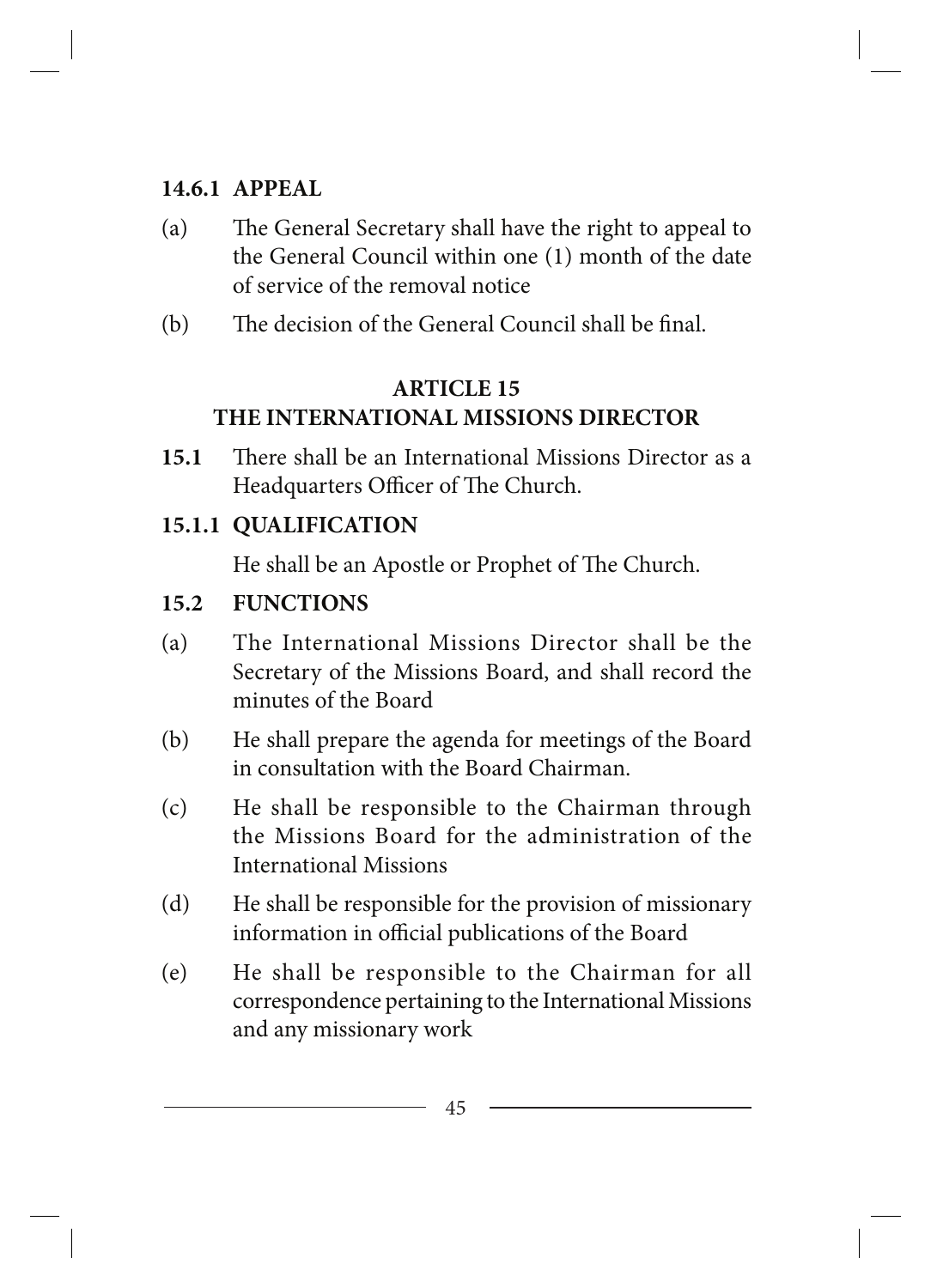- (f) By virtue of his office, he shall be an ex-officio member of each National Council
- (g) He and the Chairman shall represent the Board and The Church in all matters relating to Government or authorities where missionary activities are involved
- (h) He shall organize seminars and retreats for training Ministers and Officers in the International Missions
- (i) He shall advise Missionaries and where appropriate organize with them crusades, rallies and conventions for effective evangelism
- (j) He shall implement decisions of the Board and perform such other functions and duties as may be directed by the Chairman and the Executive Council.

#### **15.3 ELECTION**

- (a) The Executive Council, regulating its own proceedings shall, after prayerful consideration, present a candidate from the list of eligible candidates, to the Electoral College for open discussion and secret ballot
- (b) Members of the Executive Council, Apostles, Prophets, Evangelists, National Heads and Area Heads shall constitute an Electoral College to put forward a candidate for the position of International Missions Director for ratification by the General Council
- (c) Election at the Electoral College shall be by secret ballot supervised by the Electoral Commission appointed by the Executive Council. Elections at the Electoral College shall be by simple majority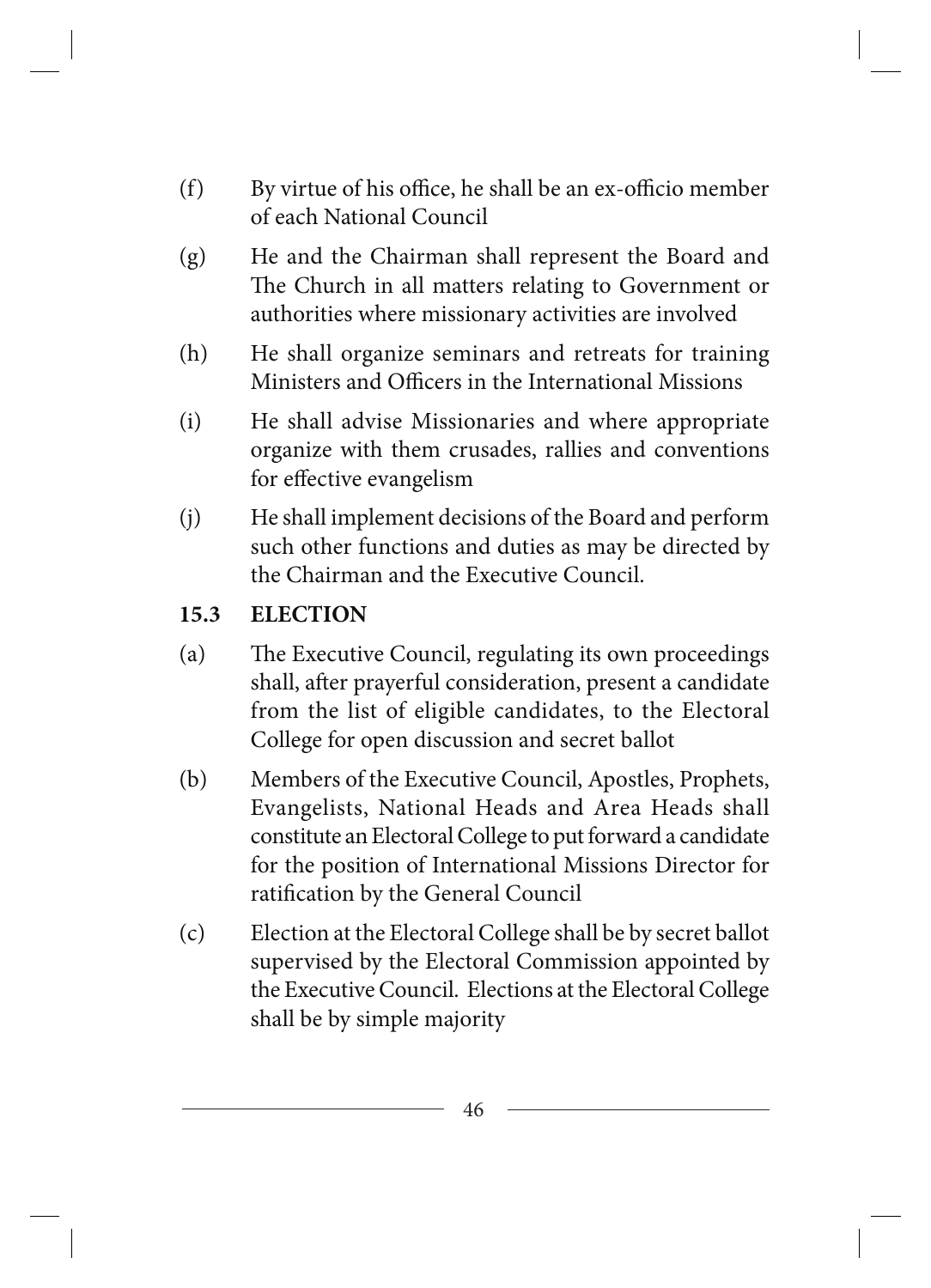- (d) The candidate elected at the Electoral College shall be presented to the General Council for approval by two-thirds (2/3) majority votes of the members present and voting
- (e) If the candidate so presented fails to obtain the required two-thirds (2/3) majority votes from the General Council, the Electoral College shall nominate a second candidate for approval by two-thirds (2/3) majority votes of members present and voting
- (f) If the second candidate fails to obtain two-thirds majority votes from the General Council, the Electoral College shall nominate a third candidate for approval by two-thirds (2/3) majority votes of members present and voting
- (g) If the third candidate presented by the Electoral College also fails to obtain two-thirds (2/3) majority votes, then the two (2) candidates who drew the highest number of votes shall be presented to the General Council for elections on simple majority basis.
- (h) Where there is a tie, it shall be resolved by the casting of lots
- (i) All directive prophecies and revelations concerning candidates for consideration for the position of The International Missions Director shall be communicated verbally or in writing to the Executive Council through the Chairman of the Church.
- (j) The Executive Council, regulating its own proceedings shall present a candidate to be voted upon by the Electoral College. The candidate so accepted by the Electoral College shall be presented to the General Council to be voted upon.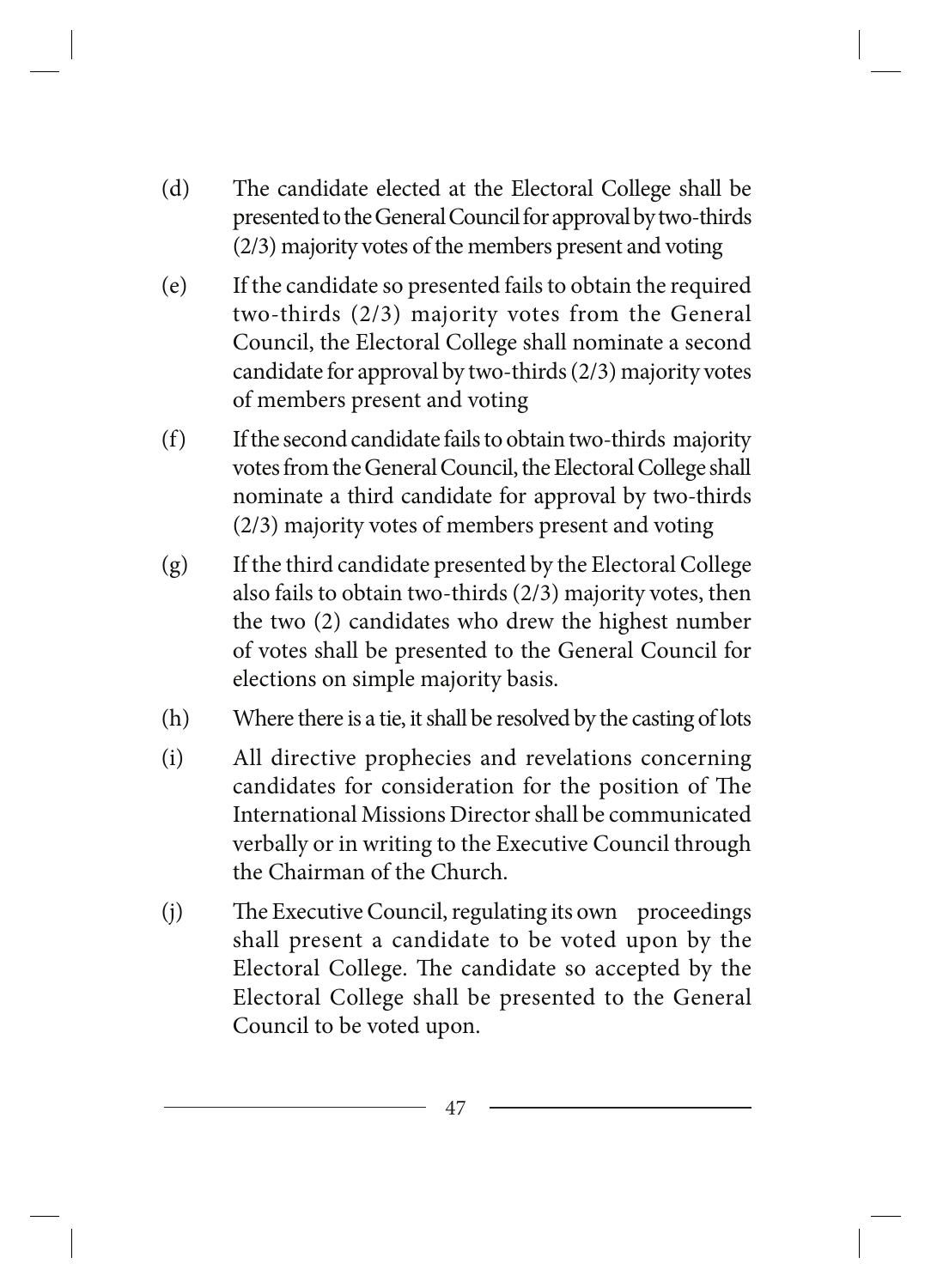# **15.3.1 VOTING**

Shall be by secret ballot.

# **15.4 TERM OF OFFICE**

The International Missions Director shall hold office for a term of five (5) years and may be re-elected for a further term only i.e. he shall not be elected to hold office for more than two (2) terms.

# **15.5 ABSENCE, INCAPACITATION OR DEATH**

- (a) During the incapacitation of the International Missions Director, the Executive Council shall appoint an Acting International Missions Director to Act for a period not exceeding one (1) year
- (d) In case of death, the General Council shall appoint an International Missions Director within three (3) months from the date of death.

# **15.6 DISCIPLINARY ACTION**

- (a) Should the International Missions Director abuse his office, it shall be the duty of the Executive Council to interdict him and appoint an independent body within the Church to go into the matter according to the constitution and the principles of The Church
- (b) The body appointed shall report to the Executive Council within three (3) months
- (c) If the International Missions Director is found guilty, and the seriousness of the offence so requires, the Executive Council shall give him a written notice of removal from office forthwith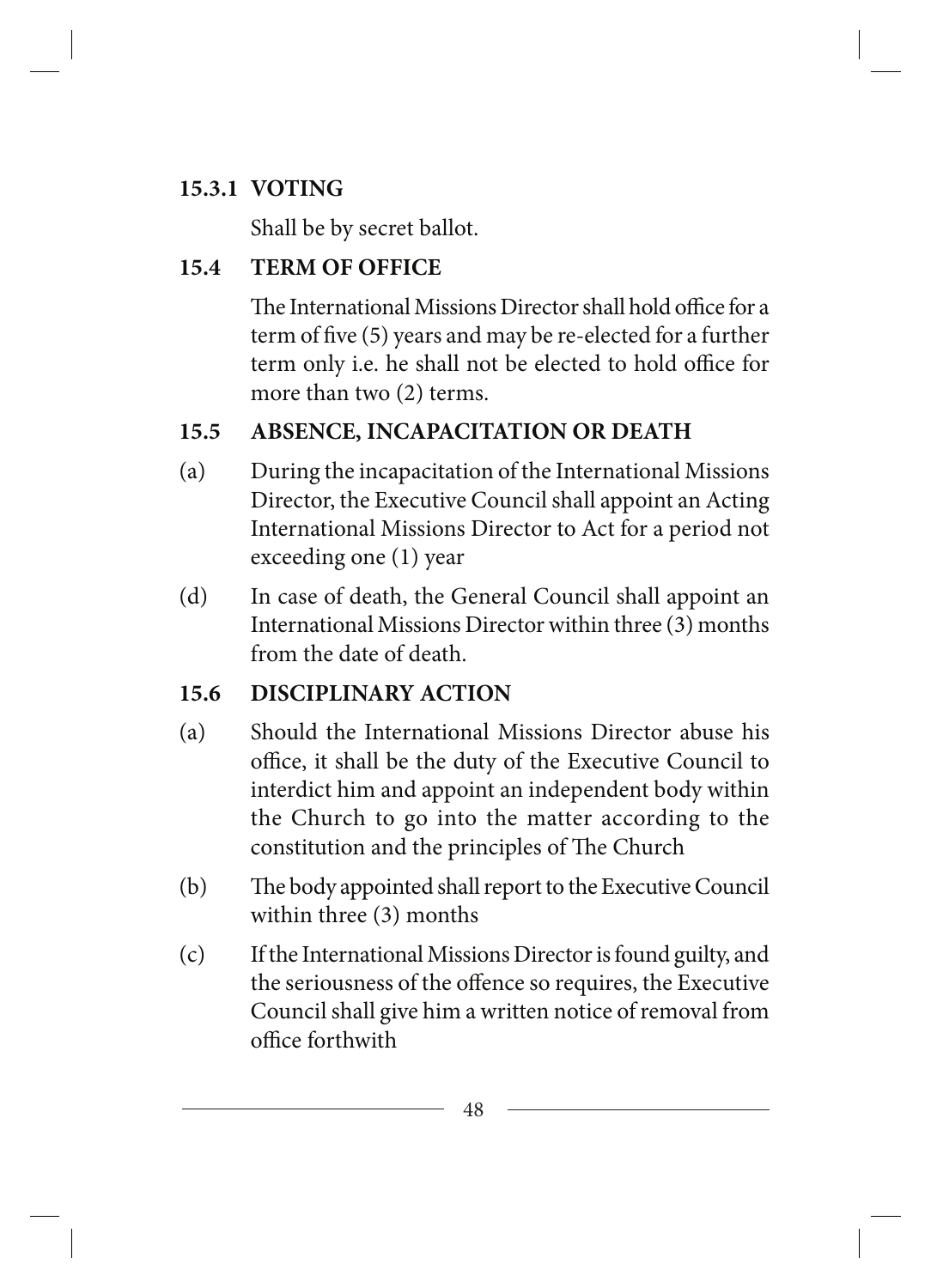(d) During the period of interdiction, an Acting International Missions Director shall be appointed by the Executive Council

#### **15.6.1 APPEAL**

- (a) The International Missions Director shall have the right to appeal to the General Council within one (1) month of the date of service of the removal notice
- (b) The decision of the General Council shall be final.

# **ARTICLE 16**

#### **MINISTERS**

16.1 (a) According to the teaching of the New

Testament, there are ministers through whom the ascended Lord governs The Church which is His body (1 Cor. 12:28; Eph. 4:11-13)

- (b) Approved proven men of God are called to these offices by divine revelation, directive prophecy or recommendation by the Executive Council for ratification by the General Council
- (c) New entrants from Ghana shall be recommended to the Executive Council by the National Ministerial Committee
- (d) Prospective candidates shall have been approved by the hierarchy of Local, District and Area Presbyteries through the respective ministerial committees
- (e) In the case of the external branches of The Church, the Executive Council shall call proven men of God into the ministry upon the recommendation of or in consultation with a National Executive Council.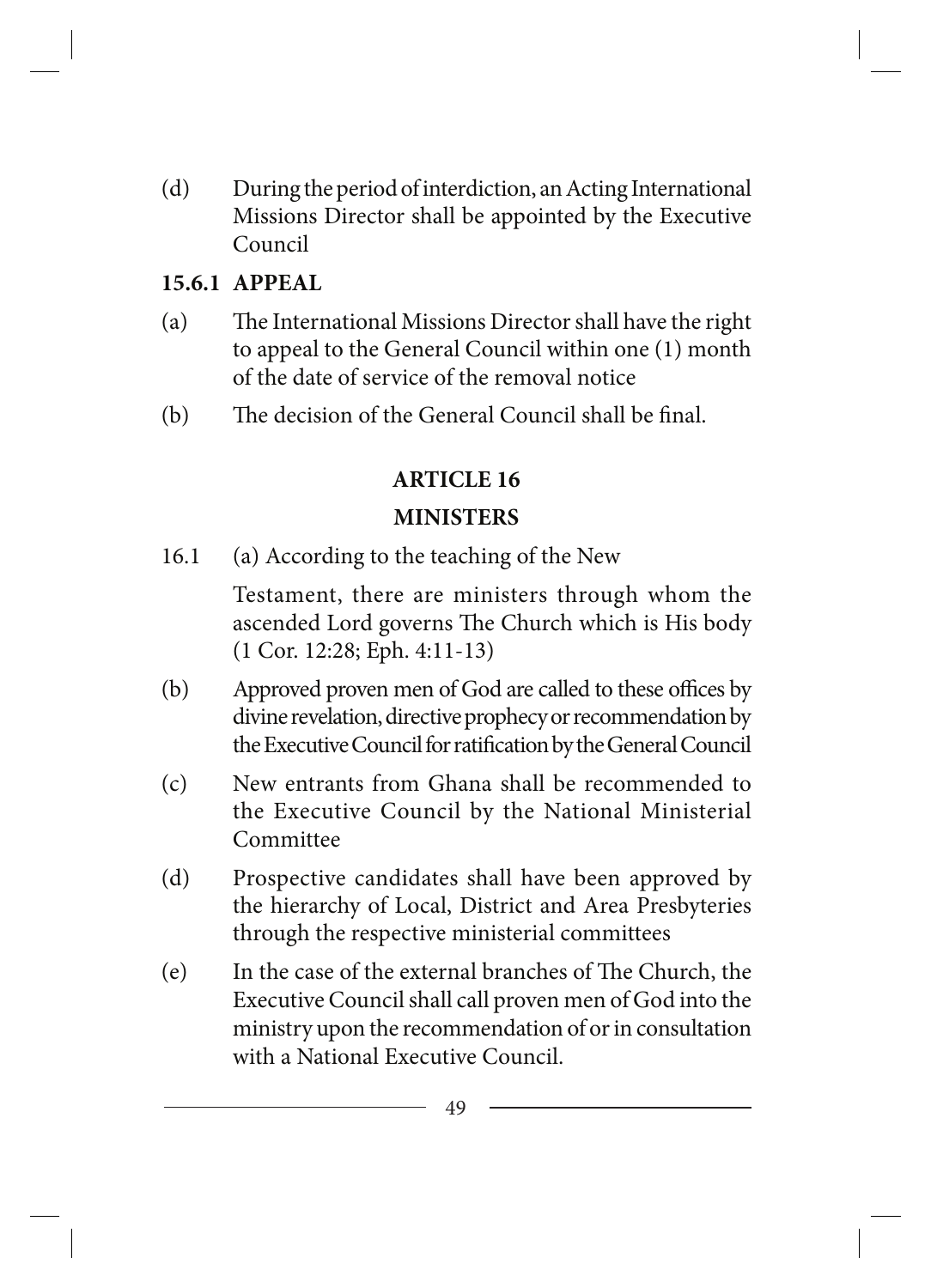#### **16.1.1 QUALIFICATION FOR ADMISSION INTO THE FULL-TIME MINISTRY OF THE CHURCH (1 TIM. 3:1-7)**

- (a) The person must be born again and be baptized in the Holy Spirit.
- (b) He must qualify in terms of 1 Timothy 3:1-7 and Titus 1:6-8
- (c) He must possess at least a moderate amount of formal education
- (d) He must possess a clear voice without impediment in his speech
- (e) He must be willing to learn
- (f) He must be of sound body and mind proven by medical examination
- (g) He must be a mature person not above forty-two (42) years
- (h) He must be obedient to the General Council and the Executive Council
- (i) He must be recommended by an Apostle or an Area Head in consultation with the Local, District and Area Presbyteries respectively
- (j) Elders of proven pastoral ability who are above the age of forty-two (42) years may be called into the Ministry on the recommendation of the Executive Council provided that in all such cases they shall be approved by the General Council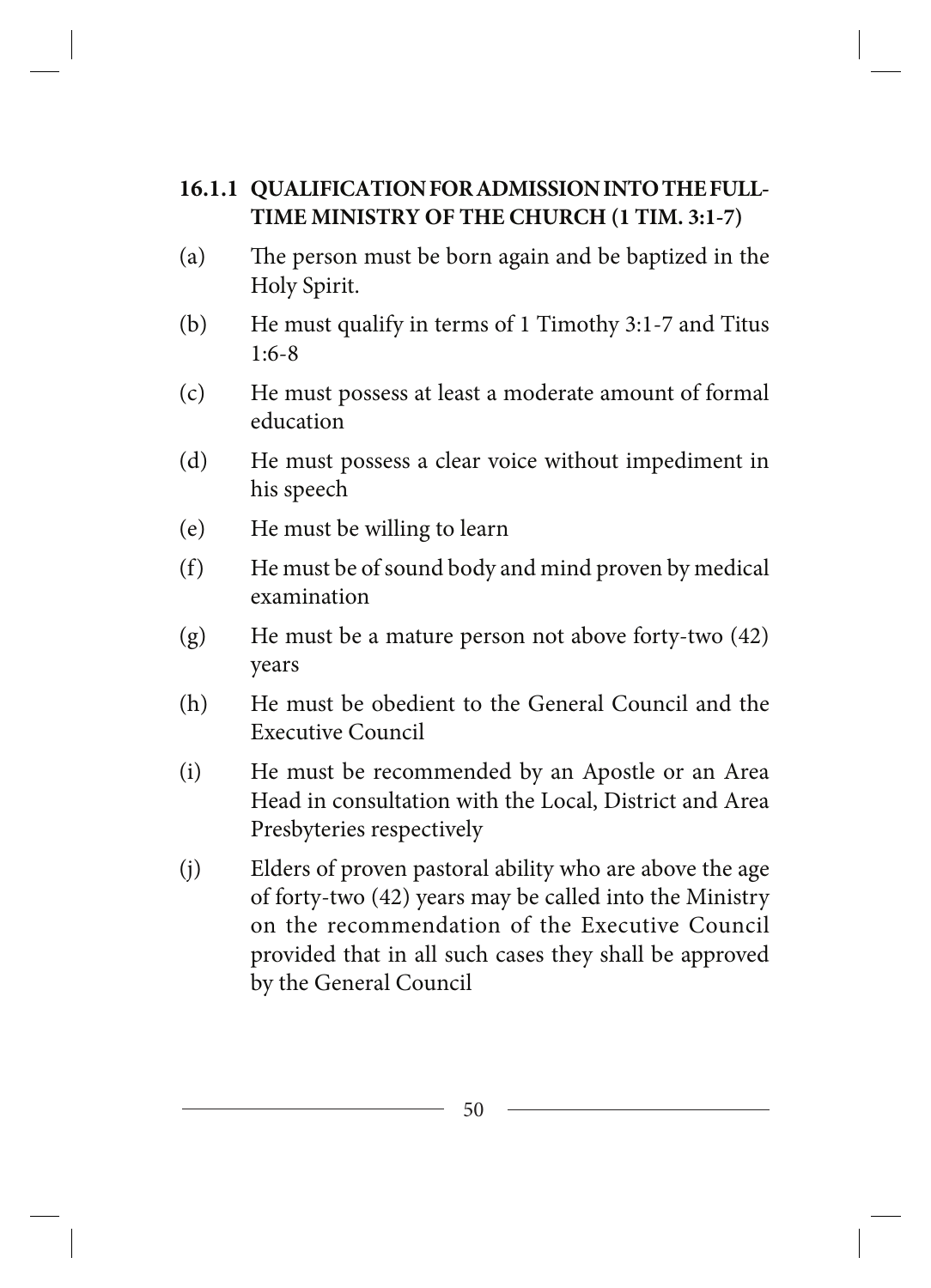# **16.2 CATEGORIES OF MINISTERS**

### **16.2.1 PROBATIONARY OVERSEERS**

New entrants shall be put on probation for at least two (2) years effective from the date of admission into the Ministry after which period they may, on the recommendation of the respective National or Area Heads to the Executive Council, be confirmed as Overseers or released from the Ministry.

# **16.2.2 FUNCTIONS**

They shall perform all duties of an Overseer under a District Pastor as in  $16.4(1)$  except  $16.4(1)$  d of this Constitution.

#### **16.3 OVERSEERS**

New entrants or Probationers who perform satisfactorily shall be confirmed into the full-time Ministry as Overseers.

#### **16.3.1 FUNCTIONS**

They shall perform all pastoral duties except the blessing of marriages.

#### **16.4 PASTORS**

Overseers who prove themselves capable of pastoral work shall be called and ordained into the pastorate.

# **16.4.1 FUNCTIONS**

- (a) To feed and care for the flock
- (b) To administer the Lord's Supper
- (c) To visit the sick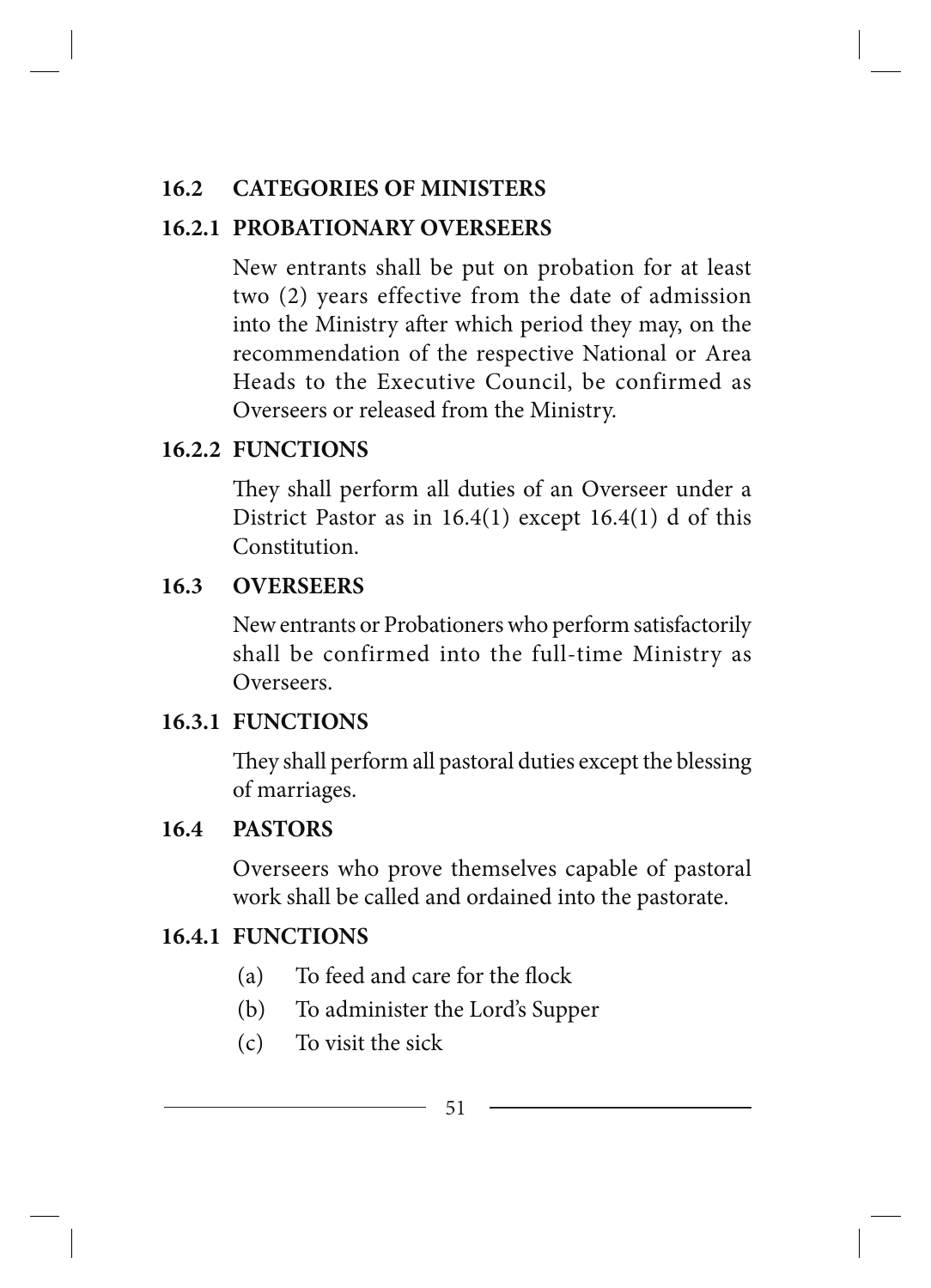- (d) To bless marriages
- (e) Baptize new converts
- (f) To dedicate children
- (g) To bury the dead
- (h) To teach and preach the gospel
- (i) To do all other things incidental to the calling Except dedication of church buildings and ordination of officers.

#### **16.5 TEACHERS**

Ministers whose ministry stands out in the Teaching Ministry may be called to the Office of a Teacher.

#### **16.5.1 FUNCTIONS**

- (a) They shall perform pastoral functions
- (b) They shall teach the Word of God and faithfully point the body of Christ to sound and life-giving Christian doctrine.

#### **16.5 EVANGELISTS**

Ministers whose ministry stands out in evangelism may be called to the office of Evangelist.

#### **16.6.1 FUNCTIONS**

- (a) They shall perform pastoral functions.
- (b) They shall preach the Gospel especially to the unsaved
- (c) They shall break new grounds for the opening of new Assemblies (Ac. 8:5-7).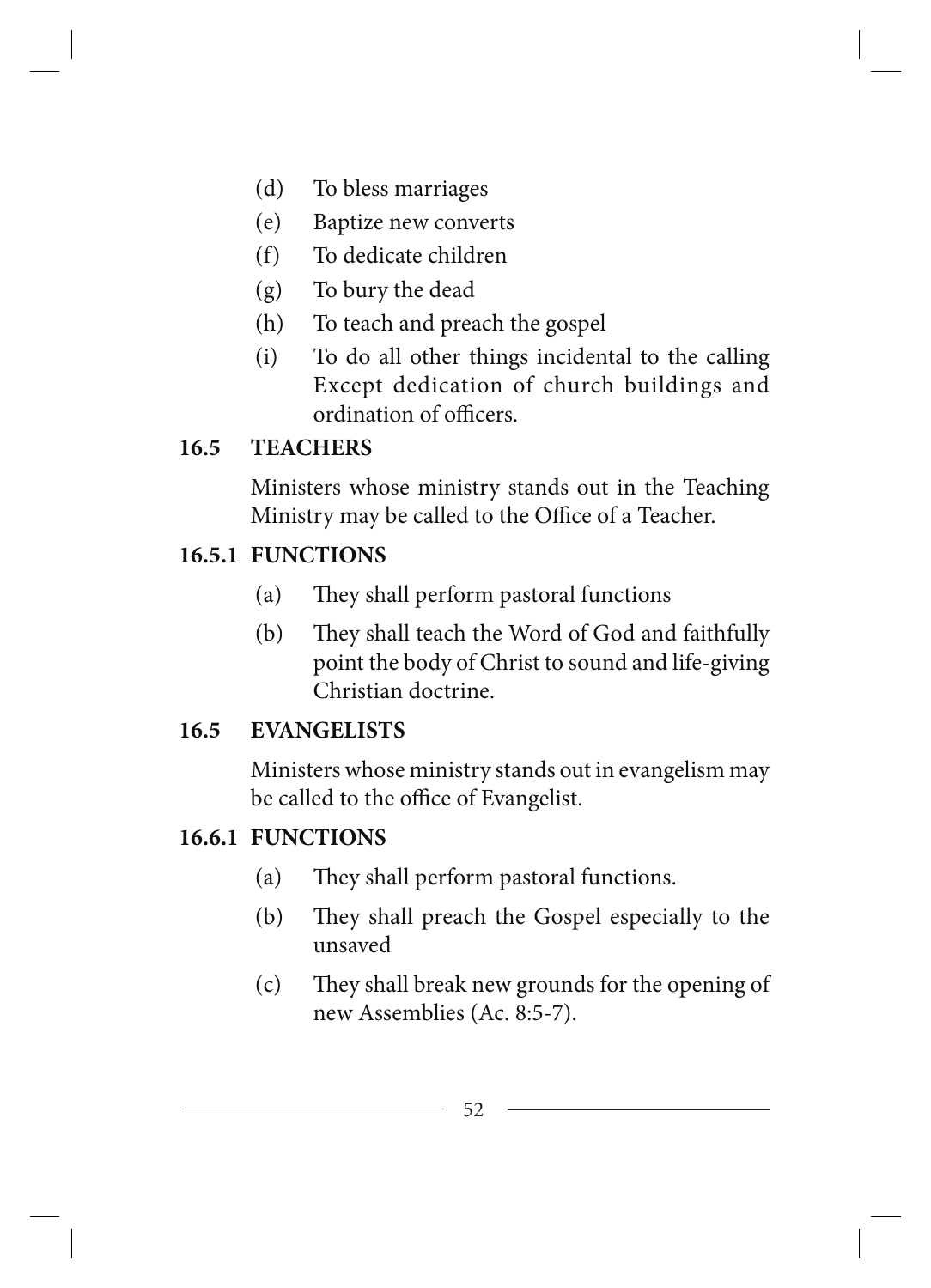#### **16.6 PROPHETS**

These are Ministers who exercise the prophetic Ministry and are called into the office of Prophet.

# **16.7.1 FUNCTIONS**

- (a) The Office of a Prophet is complementary to that of the Apostle in calling, directing and ordaining Ministers and other Officers of The Church. (1 Cor. 12:28; Eph. 4:11-13)
- (b) This Office is distinguishable from the exercise of the gift of prophecy which edifies, exhorts and comforts the saints (1 Cor. 14:3, 4)
- (c) Dedicate church buildings and other properties of The Church.

# **16.7 APOSTLES**

These are ordained ministers who exercise Apostolic Ministry and are called into the Office of Apostle.

# **16.8.1 FUNCTIONS**

- (a) They establish churches, and build and care for them, meeting the spiritual needs of the various officers and members in The Church
- (b) They ordain Ministers and Officers of The Church
- (c) Keep discipline in the Church
- (d) Impart spiritual gifts to others (Rom. 1:11; 2 Tim. 1:6; Lk. 6:13)
- (e) Dedicate church buildings and other properties of The Church.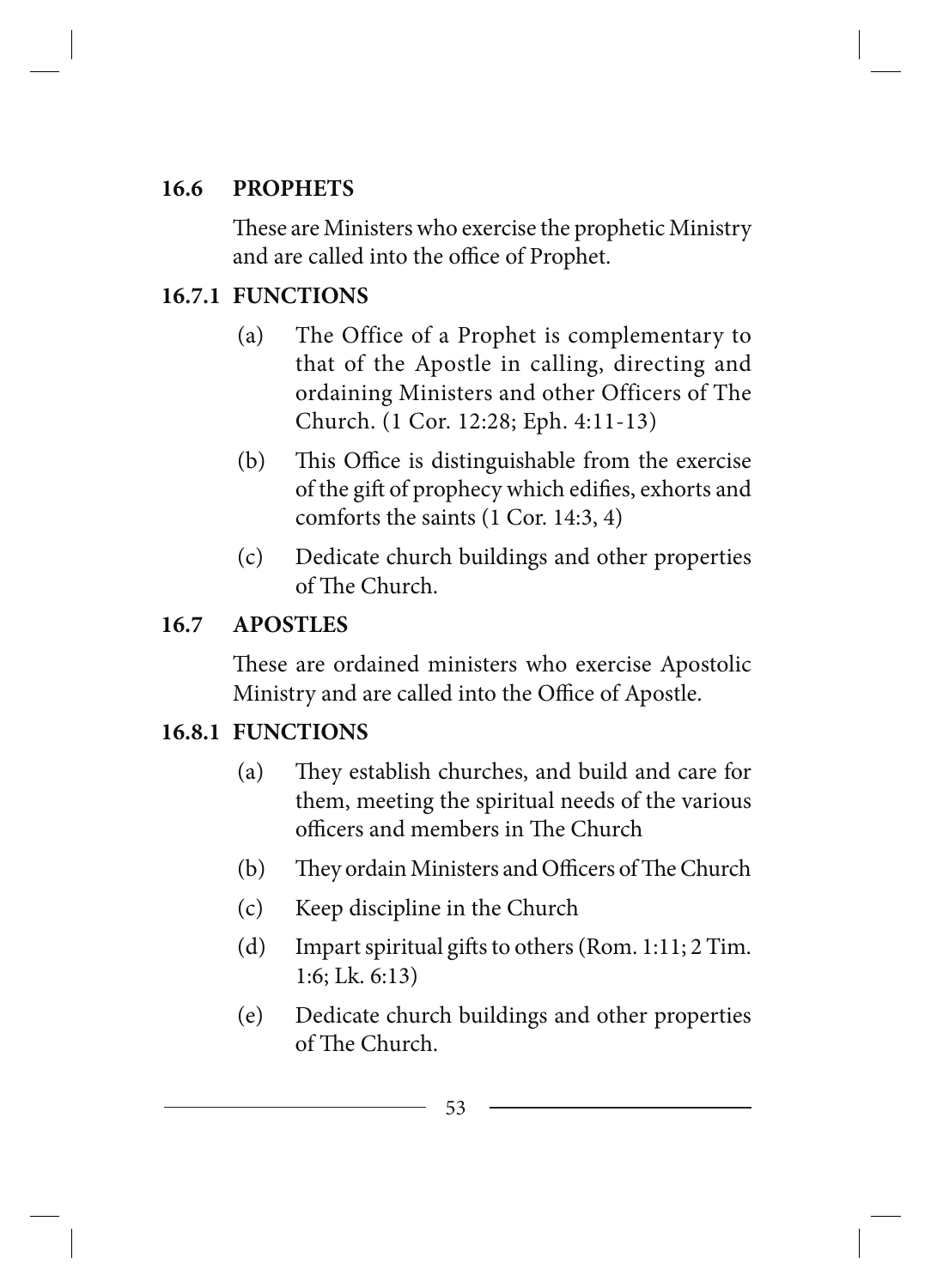### **16.9 TENT MINISTERS**

Elders who are specialists in their chosen fields of endeavour and are of proven pastoral ability and have not attained the age of 65 years may be called into the ministry as "TENT MINISTERS on the recommendation of the Executive Council, provided that in all such cases they shall be approved by the General Council.

# **16.9.1 FUNCTIONS**

To perform all functions prescribed under clause 16.4 (1) of this Constitution.

#### **16.10 RETIRING AGE**

- (a) Ministers shall retire at the age of sixty-five (65) years
- (b) Nevertheless, a Minister, upon attaining the age of sixtyfive (65) years, may apply for extension of his Ministry
- (c) If in the opinion of the Executive Council and after due medical examination he is found healthy enough to continue in the full-time Ministry, he may be permitted to continue for one (1) or two (2) years subject to the approval of the General Council on the merits of each case
- (d) However, his retiring benefits shall be computed on the salary pertaining at the age of sixty-five (65) years.

# **16.10.1 PREMATURE RETIREMENT**

A minister may be prematurely retired from the full-time Ministry:

- (a) On medical grounds
- (b) In circumstances which will not permit him to continue in the full-time ministry.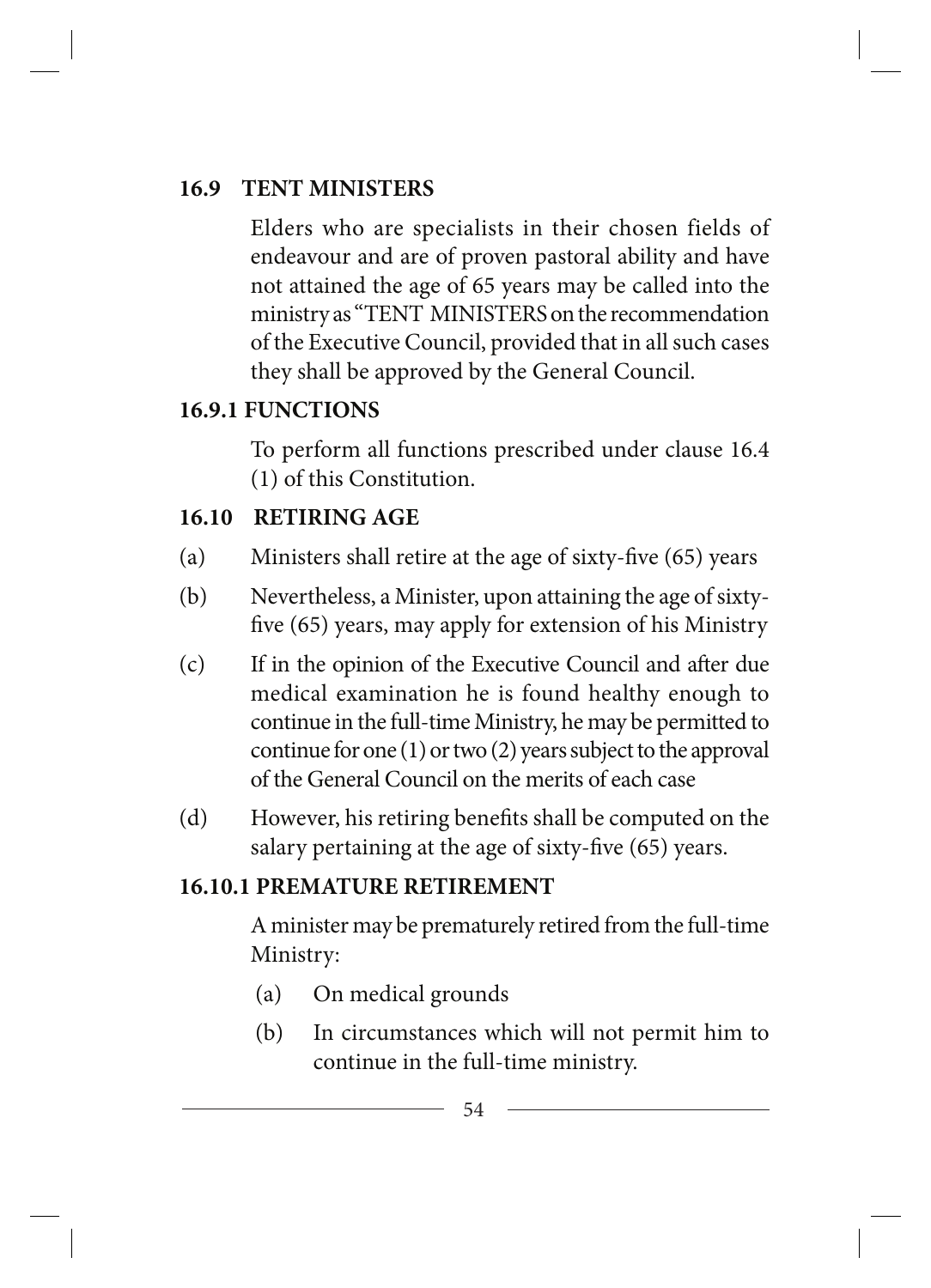#### **16.10.2 COMPLETION OF OFFICE**

A Chairman, a General Secretary or an International Missions Director who, when voted into office, will not have served his full term of office before the attainment of the age of sixty-five (65) years, and notwithstanding the attainment of the age of sixty-five (65) years shall complete his term of office.

#### **16.10.3 BENEFITS OF PENSION SCHEME**

A Minister who retires at the age of sixty-five (65) years or is prematurely retired shall be entitled to all benefits under the Pension Scheme.

#### **16.10.4 VOLUNTARYRETIREMENT OR RESIGNATION**

Subject to section 16.10.1 above, The Church shall not encourage voluntary retirement of Ministers called into the full-time Ministry before the retiring age. Nonetheless, a Minister may resign or retire before the retiring age of sixty-five (65) years and shall be paid such reduced pension benefits as are applicable under the Pension Scheme.

# **16.11 CONDUCT THAT WILL LEAD TO DISMISSAL OF A MINISTER**

A Minister may be dismissed on any of the following grounds: -

- (a) Unfaithfulness to the Church
- (b) Disobedience to his calling
- (c) Refusal to fellowship with fellow Ministers after attempts have been made to settle the misunderstanding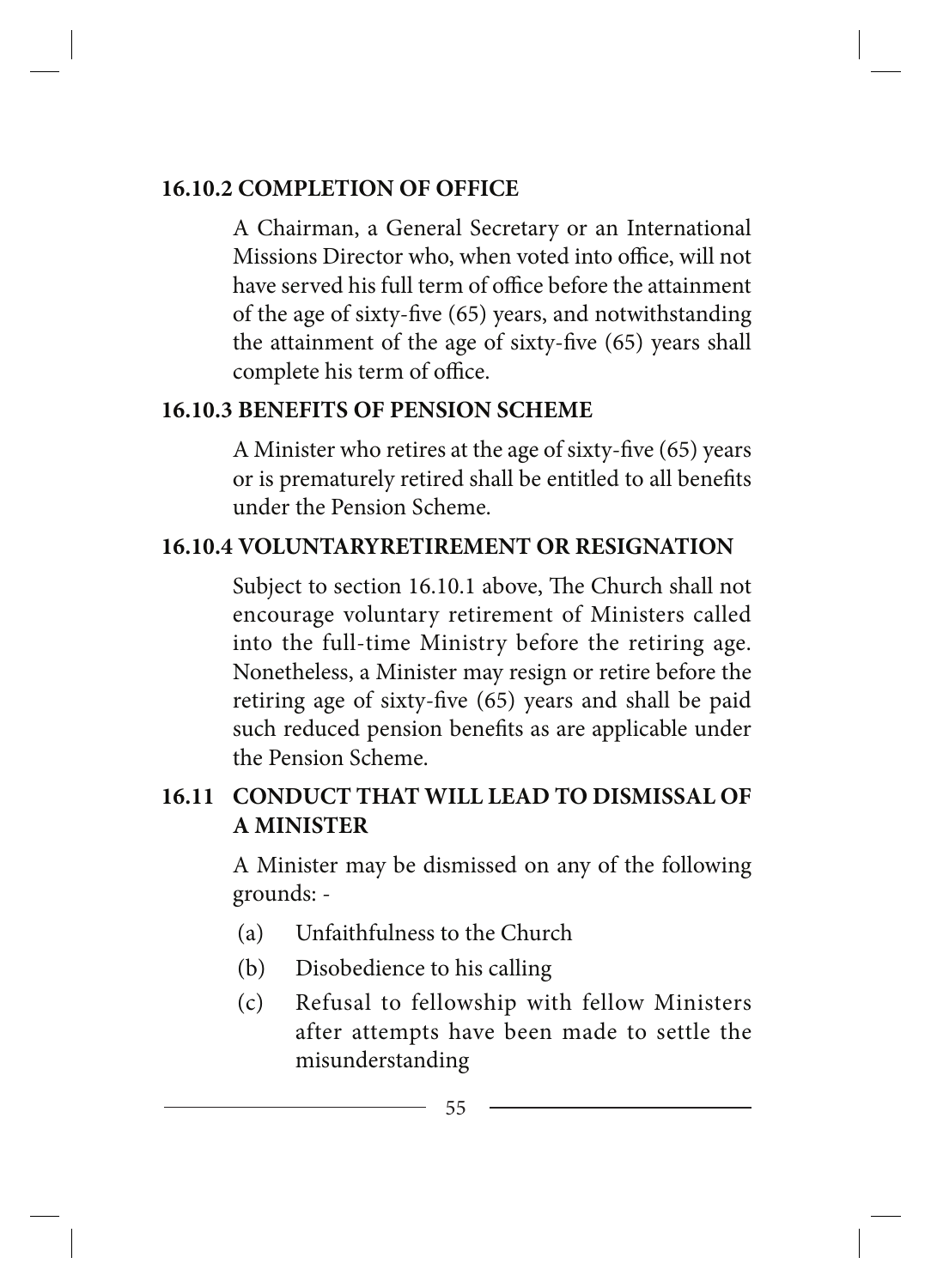- (d) Preaching erroneous doctrine
- (e) Living questionable life
- (f) Insubordination
- (g) Getting involved in any conduct either directly or indirectly which in the opinion of the General Council may bring The Church into disrepute

#### **16.12 SUMMARY DISMISSAL**

#### **16.12.1 OFFENCES**

The Chairman and an Area Head or the Executive Council may summarily dismiss a Minister who commits any of the following offences:

- (a) Theft
- (b) Fraud
- (c) Dishonesty
- (d) Immorality

#### **16.12.2 APPEAL**

The aggrieved party may appeal to the General Council through the General Secretary within thirty (30) days of the service of the dismissal letter.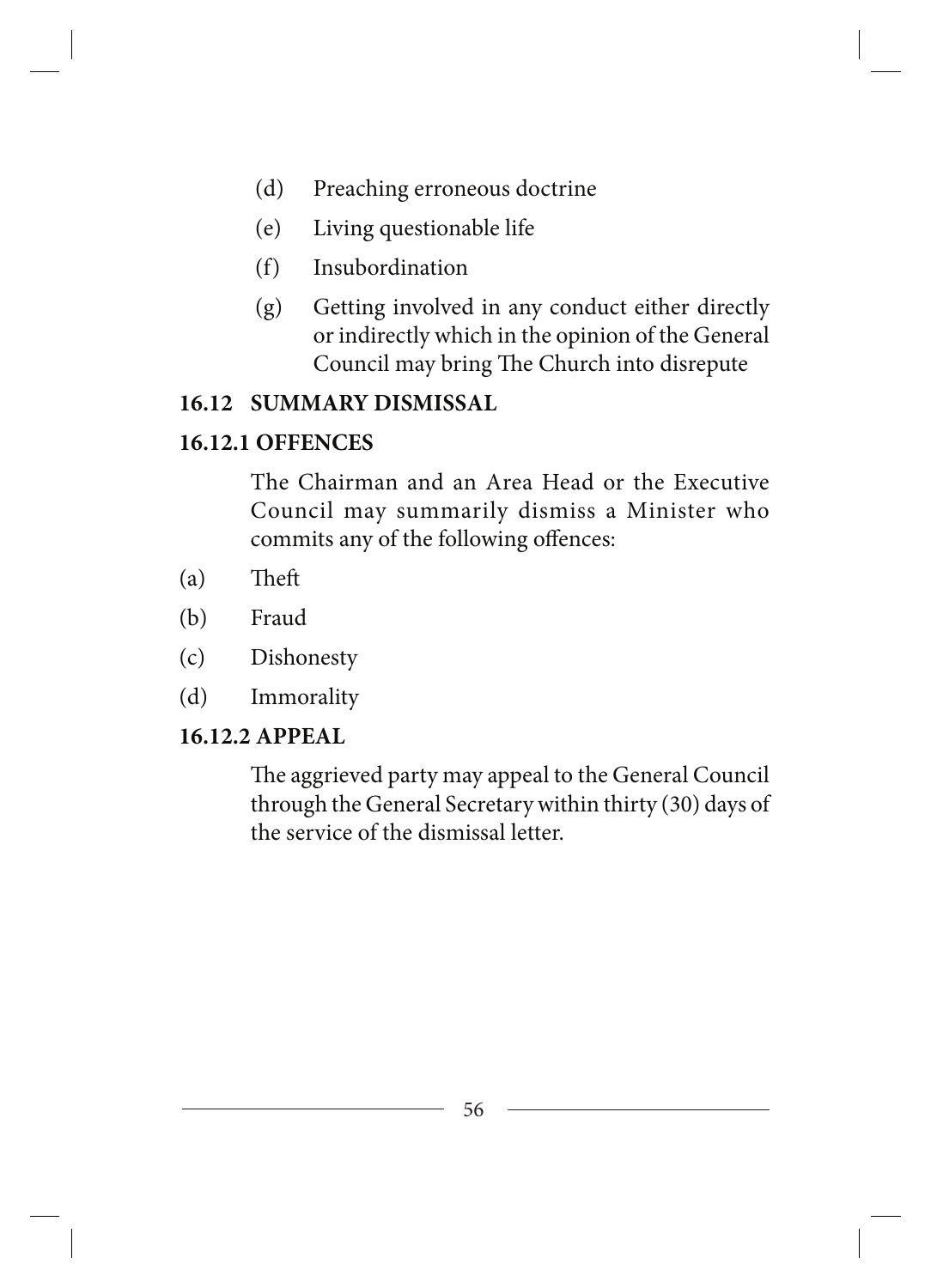#### **ARTICLE 17**

#### **MISSIONARIES**

The Church shall recognize the following missionary status.

### **17.1 MINISTERIAL MISSIONARY**

These are persons who hold apostolic, prophetic or pastoral offices in The Church and whose appointments by the Executive Council have been approved by the General Council for missions work on regular basis with approved financial support.

# **17.2 ASSOCIATE MISSIONARY**

These are recognized missionaries of Pentecostal Denominations desirous of working in association with The Church of Pentecost Missionaries under the general direction and supervision of the General Council and acceptable to the International Missions Board.

# **17.3 VOCATIONAL MISSIONARY**

- (a) These are professional members of The Church of Pentecost or any other acceptable Pentecostal Church who serve in Mission fields and who hold no apostolic, prophetic or pastoral offices in the Church. They may support themselves financially or may be wholly or partially supported by the International Missions Board
- (b) These persons shall work under the direction and supervision of the National Council and be subject to the conditions laid down by the International Missions Board.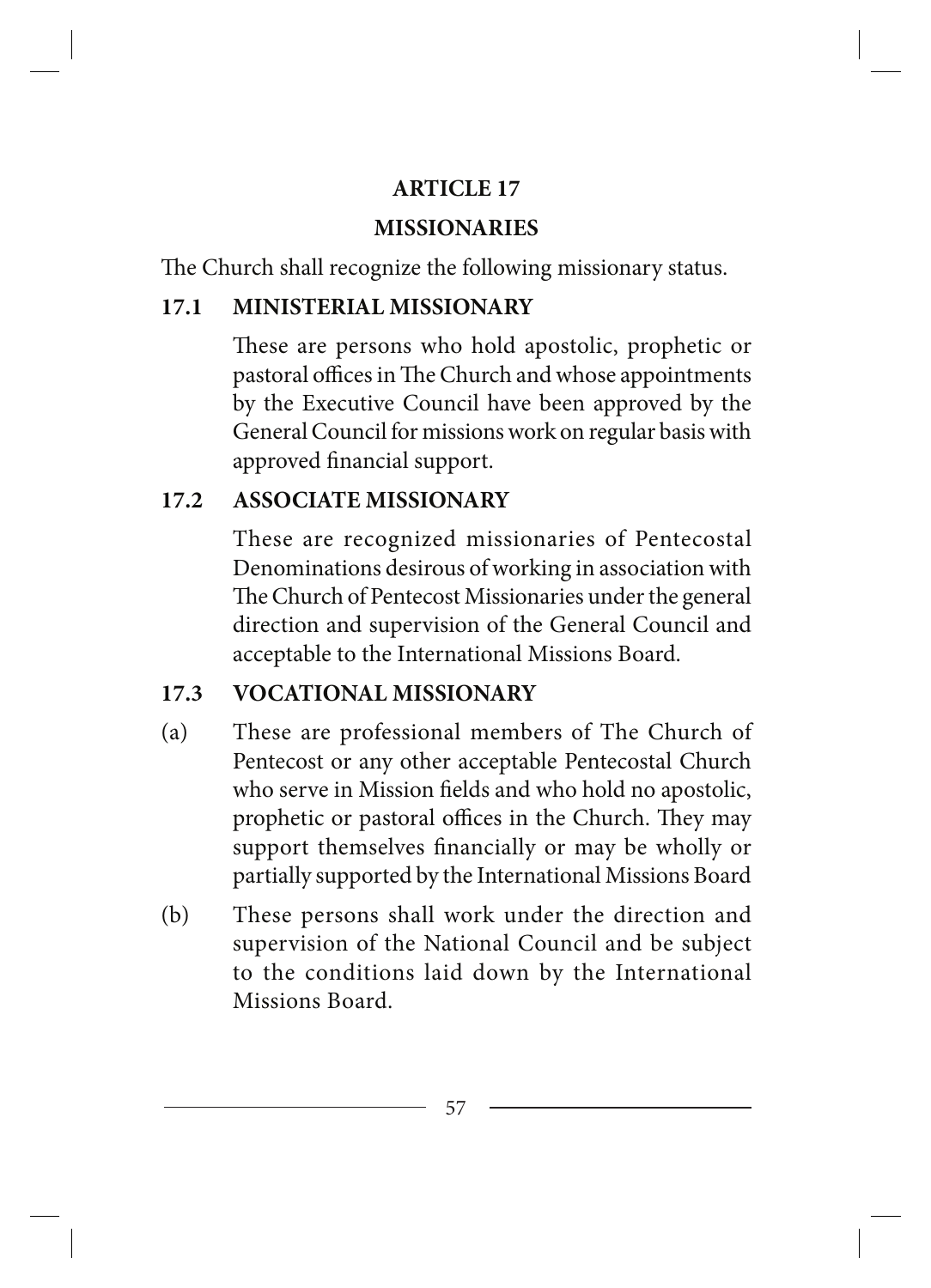### **17.4 QUALIFICATIONS**

#### **17.4.1 MINISTERIAL MISSIONARY**

- (a) A candidate shall fulfill the theological training required for the Ministry of The Church of Pentecost
- (b) A Ministerial Missionary shall have ministerial experience in The Church
- (c) He must have passed an interview by the Executive Council.

# **17.4.2 ASSOCIATE MISSIONARY**

- (a) He must produce reference endorsed by an acceptable Pentecostal Church or Organization.
- (b) He shall accept the Tenets of The Church and its missionary position offered.

### **17.4.3 VOCATIONAL MISSIONARY**

- (a) He shall professionally be qualified to fulfill the position offered
- (b) He shall be of good standing in The Church or any other recognized Pentecostal Church
- (c) He shall accept the Tenets of The Church.

#### **17.5 MISSIONARY APPOINTMENT**

(a) With the exception of the Ministerial Missionaries, all other missionaries may be appointed upon application in writing for missions service with the International Missions Board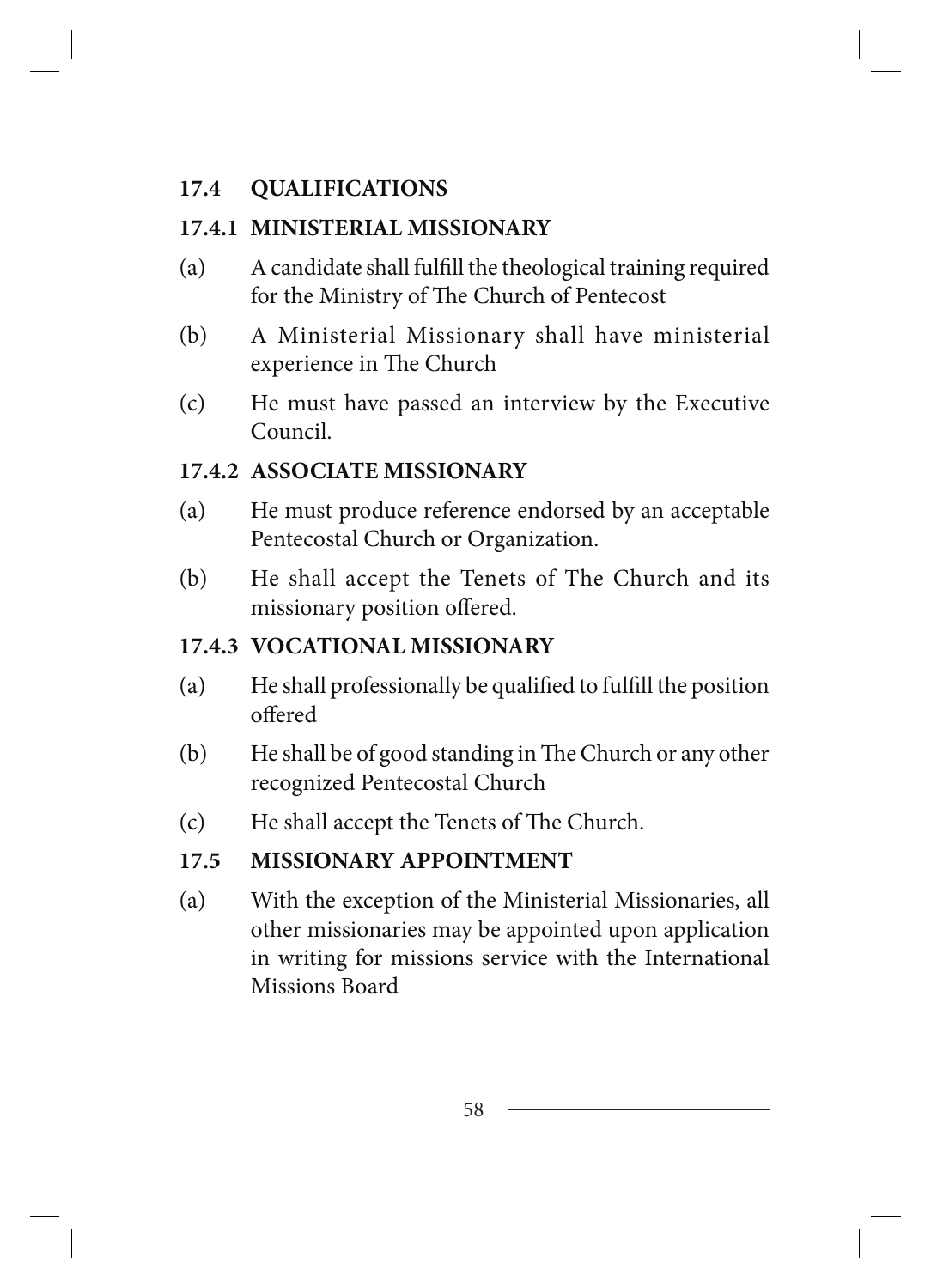- (b) The application, addressed to the International Missions Director, shall be considered by the Missions Board, which shall make recommendations to the Executive Council
- (c) The decisions of the General Council shall be final.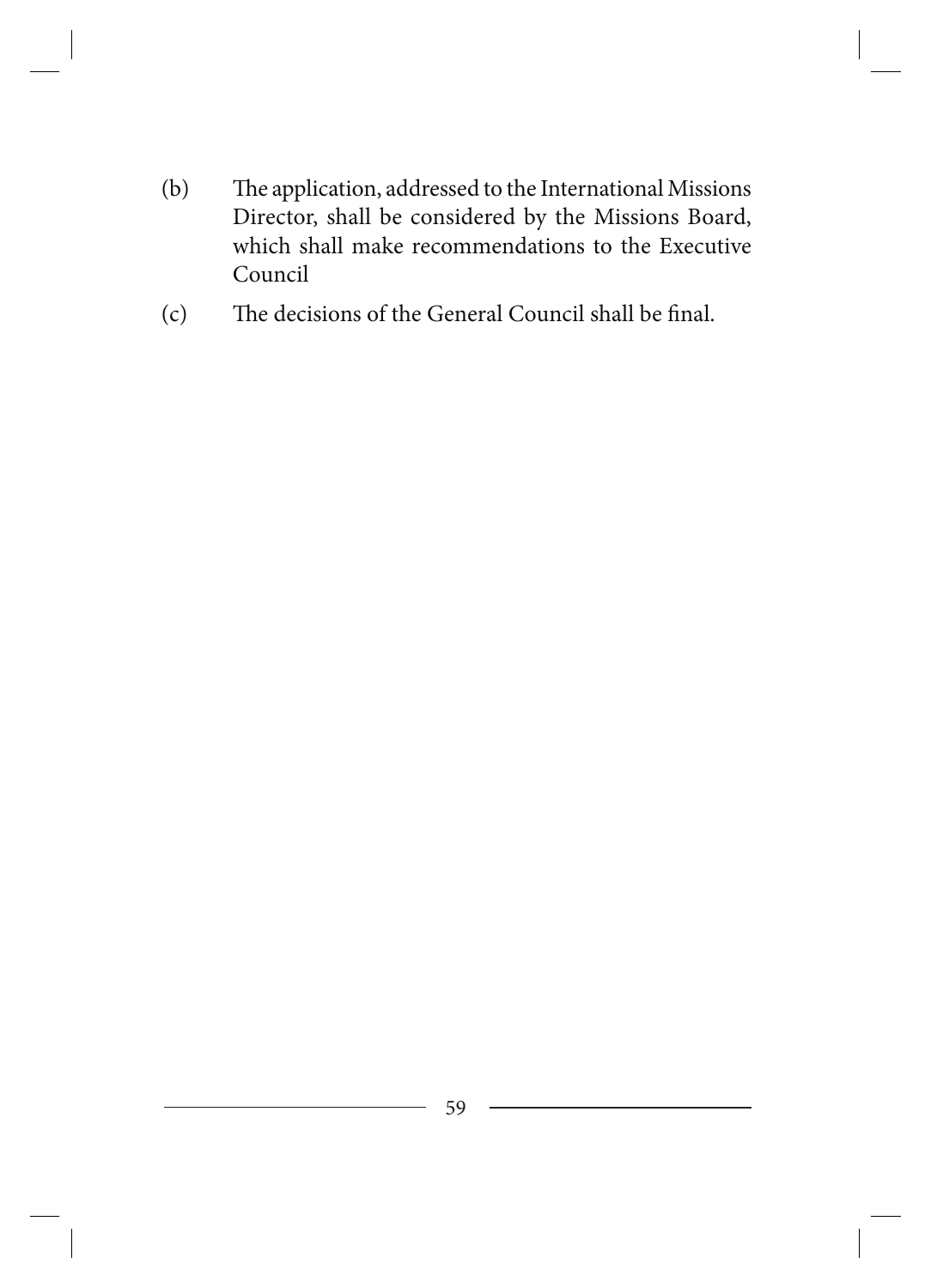#### CHAPTER IV

#### **MINISTRIES**

# **ARTICLE 18**

# **EVANGELISM MINISTRY**

# **18.1 ESTABLISHMENT**

There shall be established an Evangelistic Wing of The Church to be known as the Evangelism Ministry. It shall hold meetings at least once a week.

# **18.1.1 MEMBERSHIP**

The Evangelism Ministry shall be open to all members of The Church.

# **18.2 FUNCTIONS**

- (a) To carry out Evangelism, i.e. preaching, witnessing, winning and discipling souls
- (b) To encourage church members to participate in the full programmes and activities of The Church and to further expose them to the various ministries within The Church
- (c) To afford the members of The Church the opportunity to plan and organize programmesand activities for evangelism in villages, towns and cities
- (e) Other specialized evangelistic related ministries
- (f) To carry out such other functions as the General Council or the Executive Council may assign it.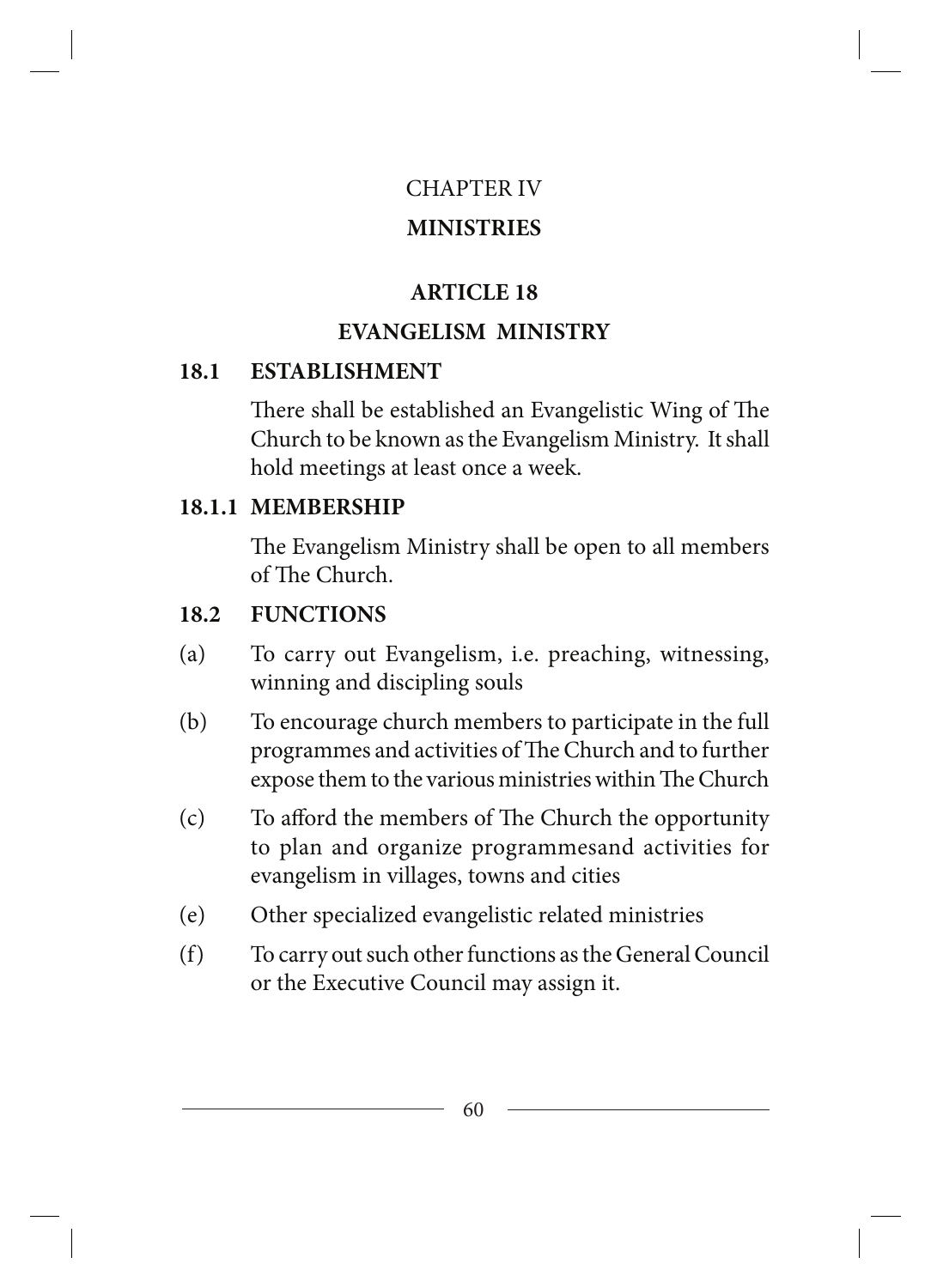#### **18.4 EVANGELISM MINISTRY EXECUTIVE COMMITTEE**

The Evangelism Ministry shall be administered by an Executive Committee of seven (7) members made up of four (4) Ministers and three (3) Elders.

#### **18.3.1 APPOINTMENT**

The Executive Council shall, with the approval of the General Council, appoint the Evangelism Ministry Executive Committee as follows:

- (a) An Apostle, a Prophet or an experienced Minister as Patron who shall be Chairman of the Ministry
- (b) A Minister as full-time Evangelism Ministry Director
- (c) A Minister as Deputy Evangelism Ministry Director
- (d) The Coordinator of the Prisons' Ministry and
- (e) Three Elders
- (f) Where the Director is an Apostle, Prophet or Evangelist there shall be no Patron and an additional Minister shall be appointed to the Committee.

#### **18.4 FUNCTIONS OF THE PATRON**

- (a) The Patron shall be Chairman of the Evangelism Ministry
- (b) He shall be an adviser to the Evangelism Ministry Director and other officers of the Ministry
- (c) He shall chair Evangelism Ministry Executive Committee meetings and in his absence the Evangelism Ministry Director shall preside.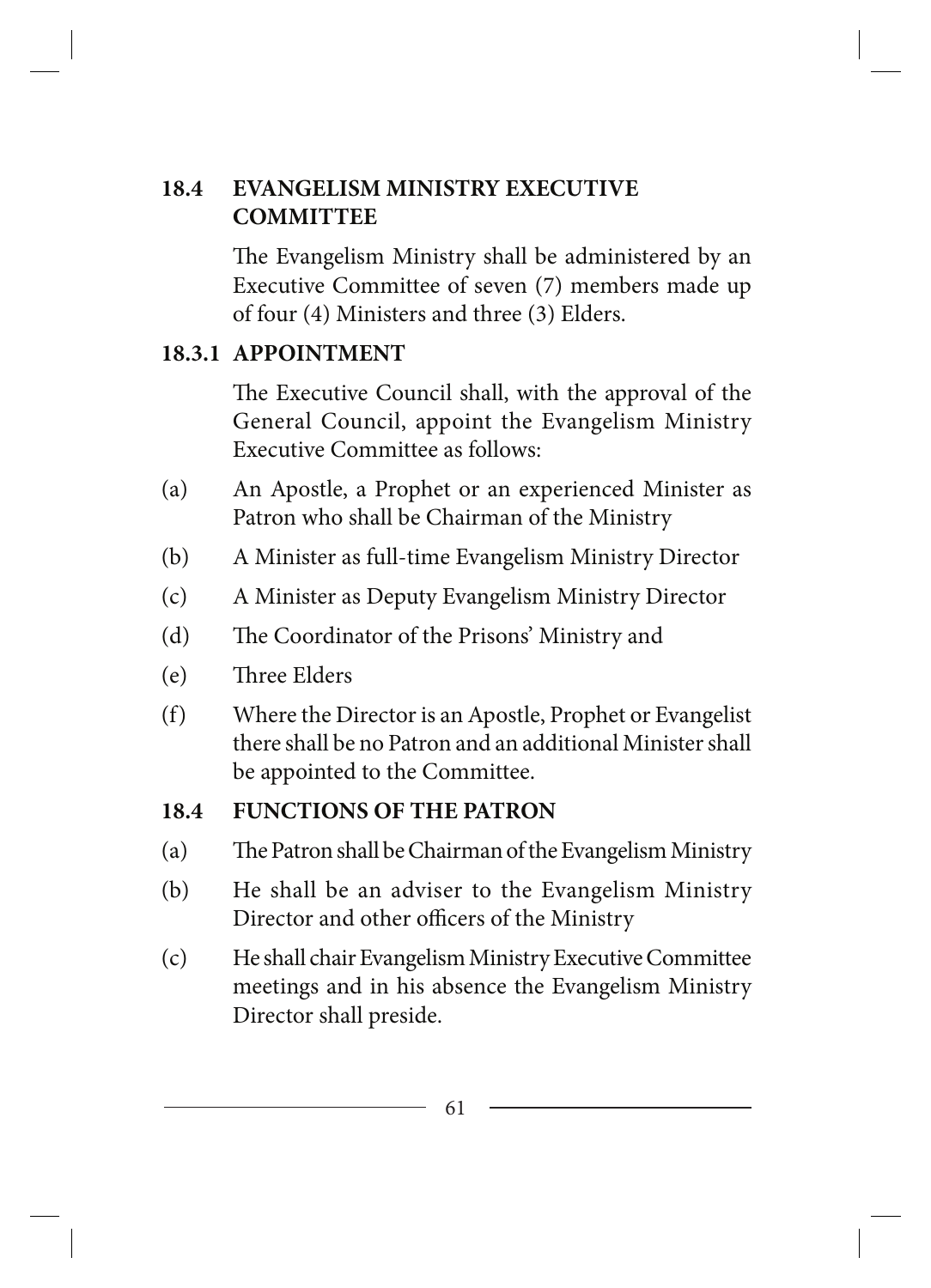### **18.5 FUNCTIONS OF THE EVANGELISM MINISTRY DIRECTOR**

- (a) He shall be responsible for the administration of the Evangelism Ministry
- (b) He shall chair the Evangelism Ministry Executive Committee meetings in the absence of the Patron
- (c) He shall prepare and carry out the Ministry's programmes and implement decisions of the General Council, the Executive Council and the Ministry's Executive Committee
- (d) He shall prepare the Agenda for Evangelism Ministry Executive Committee meetings and make them available to members
- (e) He shall plan programmes for evangelism in cities, towns and villages
- (f) He shall direct affairs during the Ministry's Leadership meetings and other related activities of the Ministry
- (g) He shall provide study material for the Ministry
- (h) He shall perform such other functions and duties as may be assigned by the Ministry's Executive Committee or The Chairman of The Church
- (i) He shall liaise with other evangelistic bodies in the parachurches and other Christian organizations
- (j) He shall be responsible to the Chairman of The Church
- (k) He shall report on the state of the Ministry to the General Council through the Executive Council.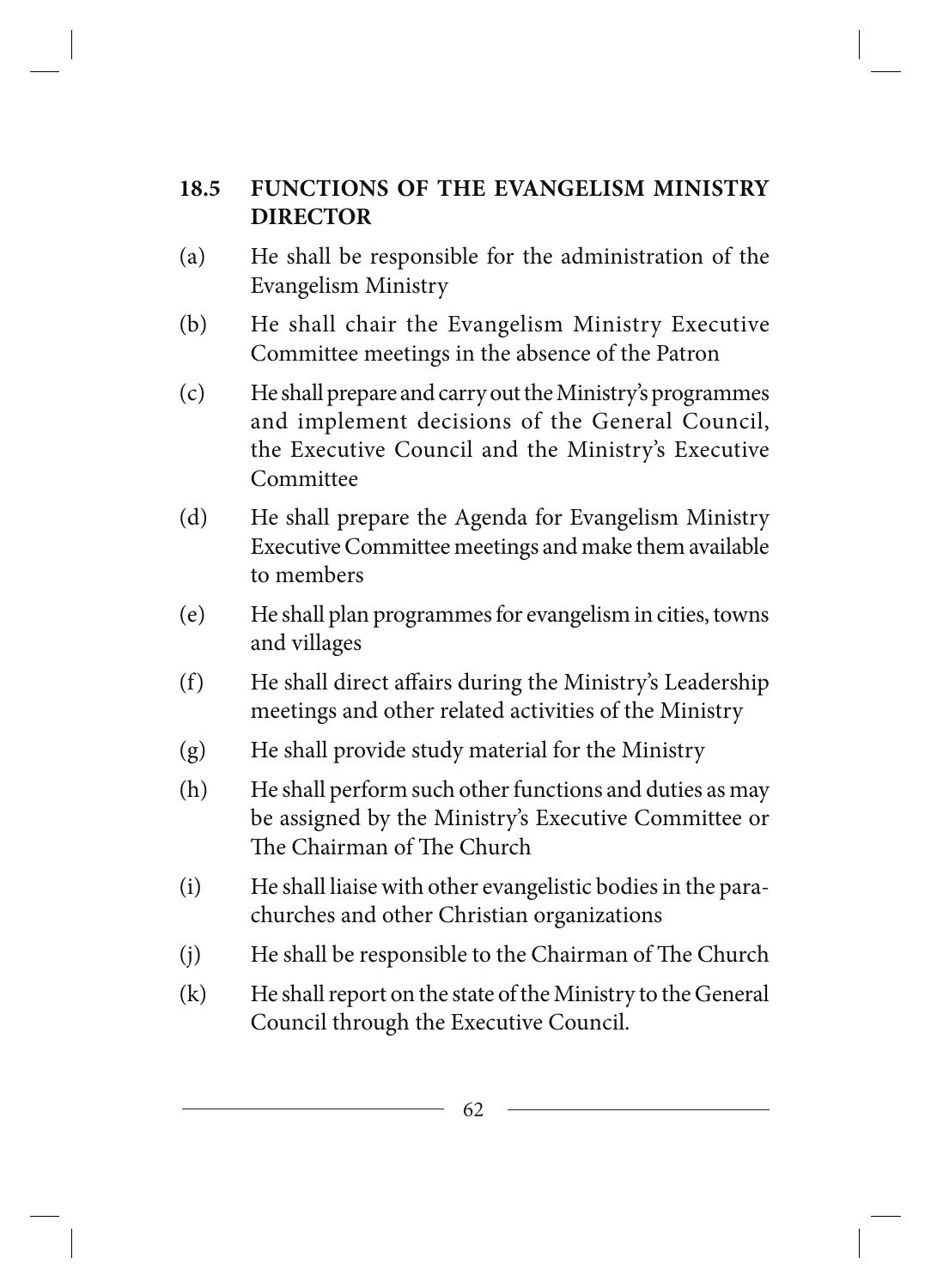# **18.6 FUNCTIONS OF THE DEPUTY EVANGELISM MINISTRY DIRECTOR**

- (a) He shall deputize for the Evangelism Ministry Director in his absence
- (b) He shall assist the Evangelism Ministry Director in the discharge of his functions
- (c) He shall perform such other functions as he may be assigned by the Evangelism Ministry Director or the Executive Committee of the Ministry.

#### **18.7 TERMS OF OFFICE**

The Patron, the Evangelism Ministry Director, the Deputy Director and all other members shall hold office for four (4) years and may be reviewed for further terms.

# **18.8 AREA EVANGELISM EXECUTIVE COMMITTEE**

# **18.8.1 APPOINTMENT**

The Evangelism Ministry shall be administered by a seven-member Executive Committee appointed by the Area Presbytery on the recommendation of the Area Executive Committee.

# **18.8.2 MEMBERSHIP OF AREA EVANGELISM EXECUTIVE COMMITTEE**

- a) Area Evangelism Leader
- b) Assistant Area Evangelism Leader
- c) Four (4) Elders one of whom shall be the Secretary
- d) One (1) Deaconess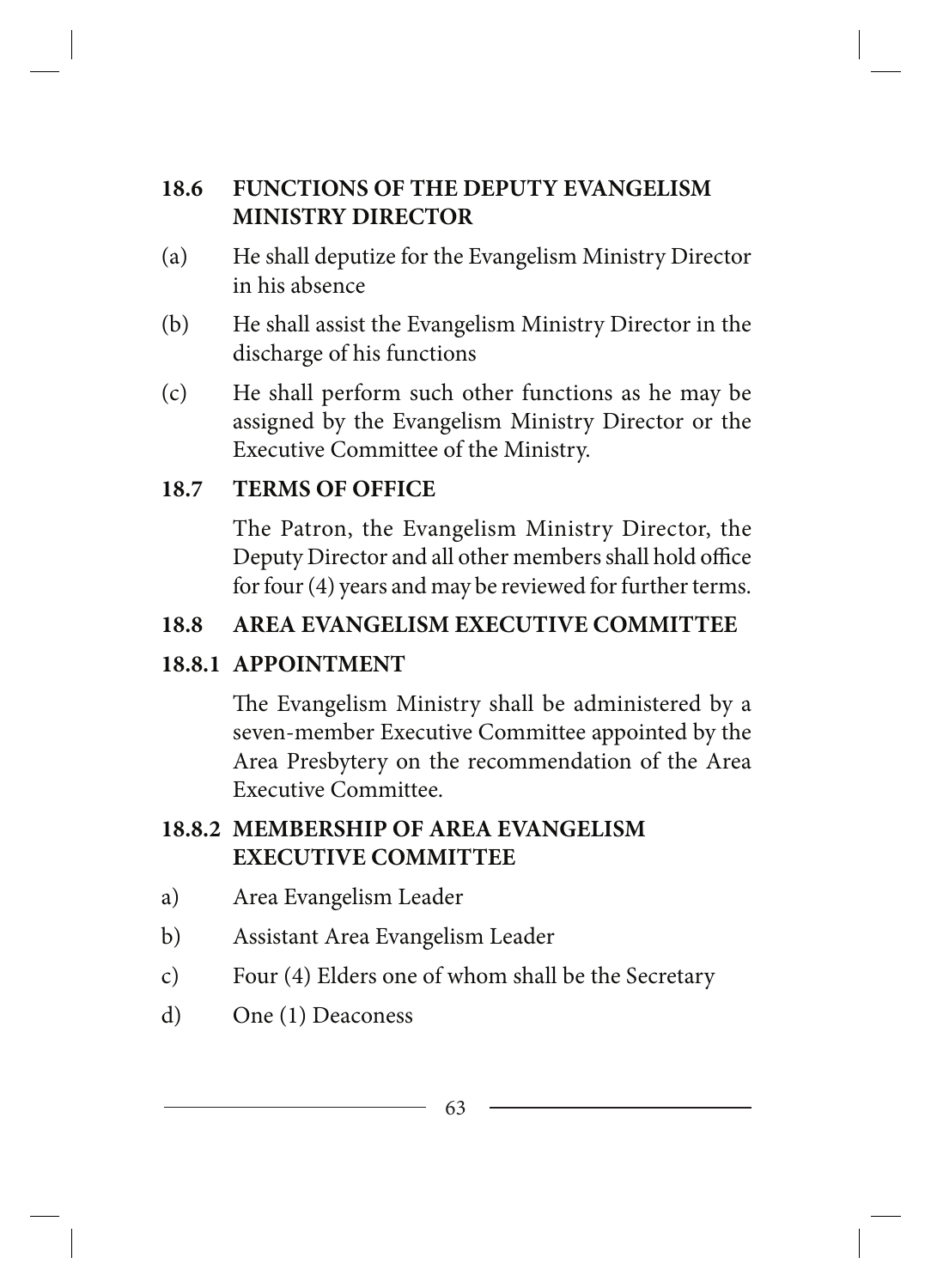### **18.8.3 TERM OF OFFICE**

The Leader, Assistant and all other members shall hold office for a term of three (3) years and may be reviewed for further terms.

# **18.9 AREA EVANGELISM MINISTRY LEADER**

Two (2) Ministers shall be appointed as Area Evangelism Leader and Assistant Area Evangelism Leader respectively.

# **18.9.1 APPOINTMENT**

The Area Evangelism Leader and his Assistant shall be appointed by the Area Presbytery on the recommendation of the Area Executive Committee.

# **18.9.2 FUNCTIONS**

- (a) The Area Evangelism Leader shall be responsible to the Area Presbytery through the Area Head for the administration of the Ministry in the Area
- (b) He shall plan programmes for evangelism, discipleship and leadership training in villages, towns and cities
- (c) He shall chair meetings of the Ministry
- (d) He shall be responsible for the formation, sustenance and growth of the Ministry in the Area in the fulfillment of the Great Commission
- (e) He shall report bi-annually to the Evangelism Ministry Director and the Area Presbytery on the state of the Ministry in the Area
- (f) He shall perform such other functions as the Evangelism Ministry Director and/or the Area Presbytery shall assign to him from time to time.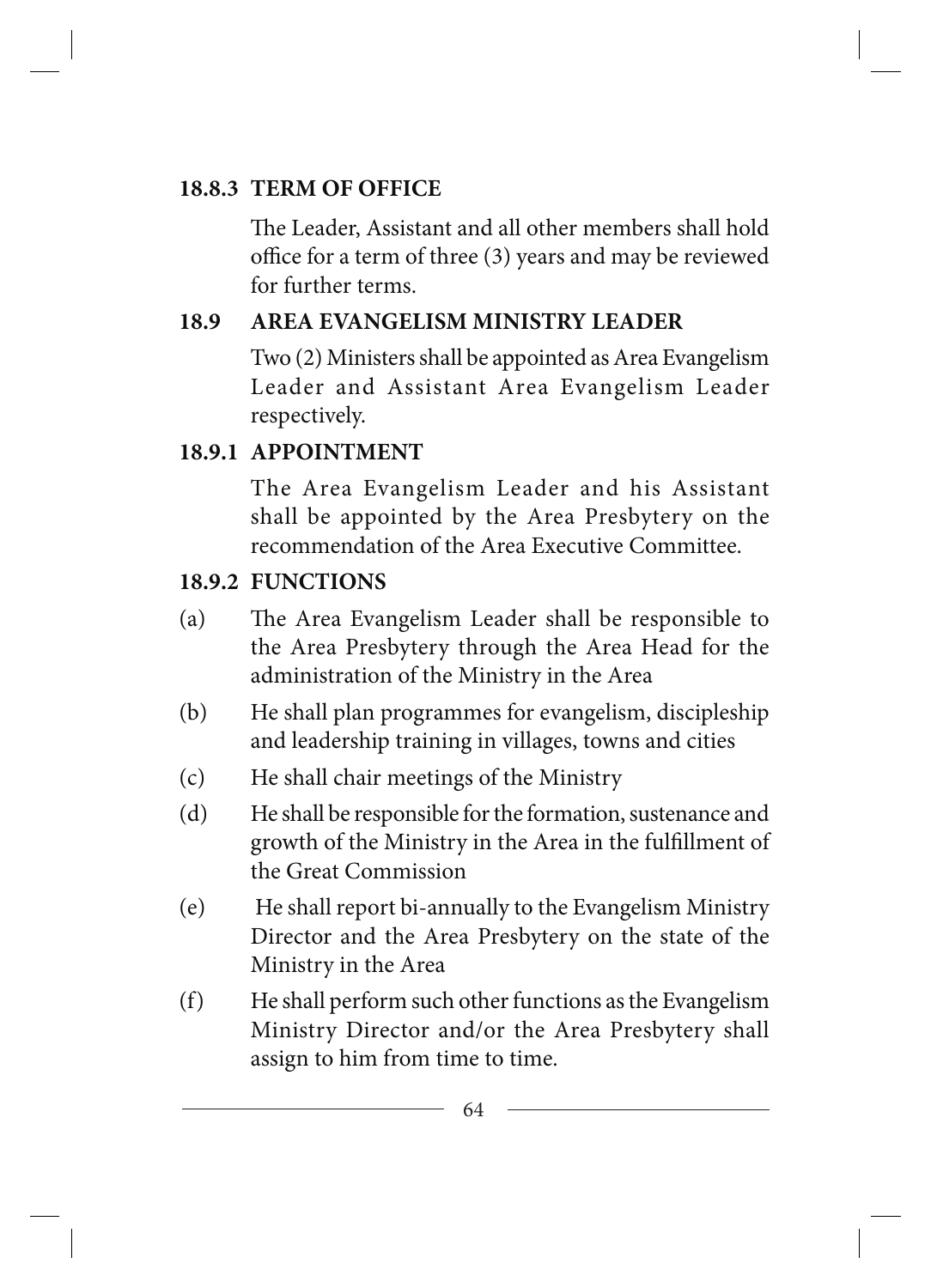#### **18.9.3 TERM OF OFFICE**

The Area Evangelism Leader and his Assistant shall hold office for three (3) years and may be reviewed for further terms.

#### **18.10 DISTRICT EVANGELISM MINISTRY EXECUTIVE COMMITTEE**

#### **18.10.1 APPOINTMENT**

The Evangelism Ministry shall be administered by a five-member Executive Committee appointed by the District Presbytery on the recommendation of the District Executive Committee.

#### **18.10.2 MEMBERSHIP**

- a) District Evangelism Ministry Patron
- b) District Evangelism Ministry Leader
- c) Assistant District Evangelism Ministry Leader
- d) One (1) Deacon and one (1) Deaconess one of whom shall be the Secretary.

#### **18.10.3 TERM OF OFFICE**

The Patron, Leader, Assistant and all other members shall hold office for a term of three (3) years and may be reviewed for further terms

#### **18.11 DISTRICT EVANGELISM MINISTRY LEADER**

An Elder shall be appointed District Evangelism Ministry Leader. He shall have an Assistant.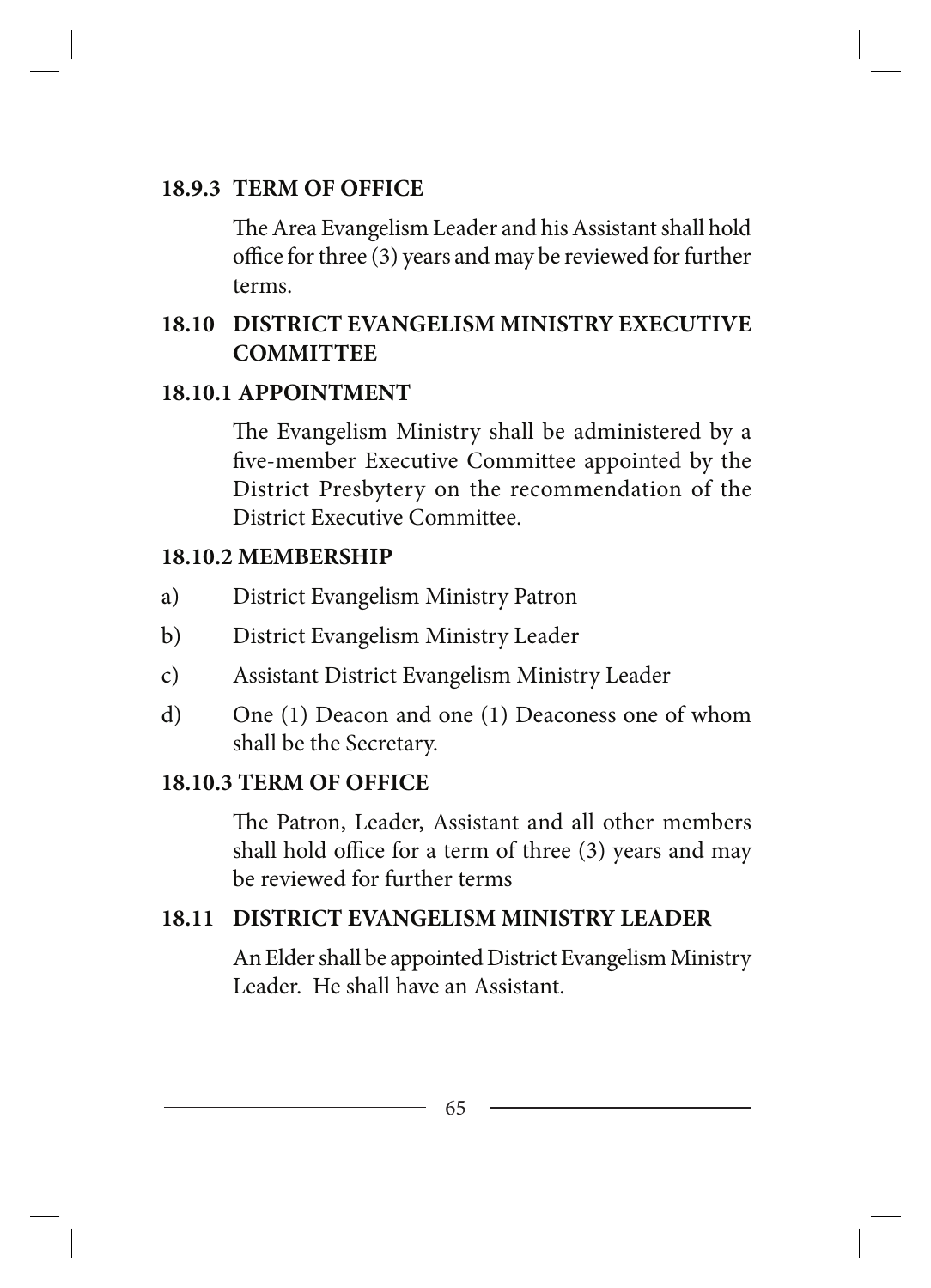#### **18.11.1 APPOINTMENT**

The District Evangelism Ministry Leader and his Assistant shall be appointed by the District Presbytery on the recommendation of the District Executive Committee.

#### **18.11.2 FUNCTIONS**

- (a) He shall supervise the Ministry in the District.
- (b) He shall communicate all relevant matters with the consent of the District Minister to the Area Evangelism Leader
- (c) He shall see to the teaching of the Word of God and lessons in the Ministry Syllabus
- (d) He shall be responsible for the preparation of programmes for Ministry meetings in consultation with the District Minister.

#### **18.11.3 TERM OF OFFICE**

The District Evangelism Leader and his Assistant shall hold office for three (3) years and may be reviewed for further terms.

# **18.12 LOCAL EVANGELISM MINISTRY EXECUTIVE COMMITTEE**

#### **18.12.1 APPOINTMENT**

The Evangelism Ministry shall be administered by a fivemember Executive Committee appointed by the Local Presbytery*.*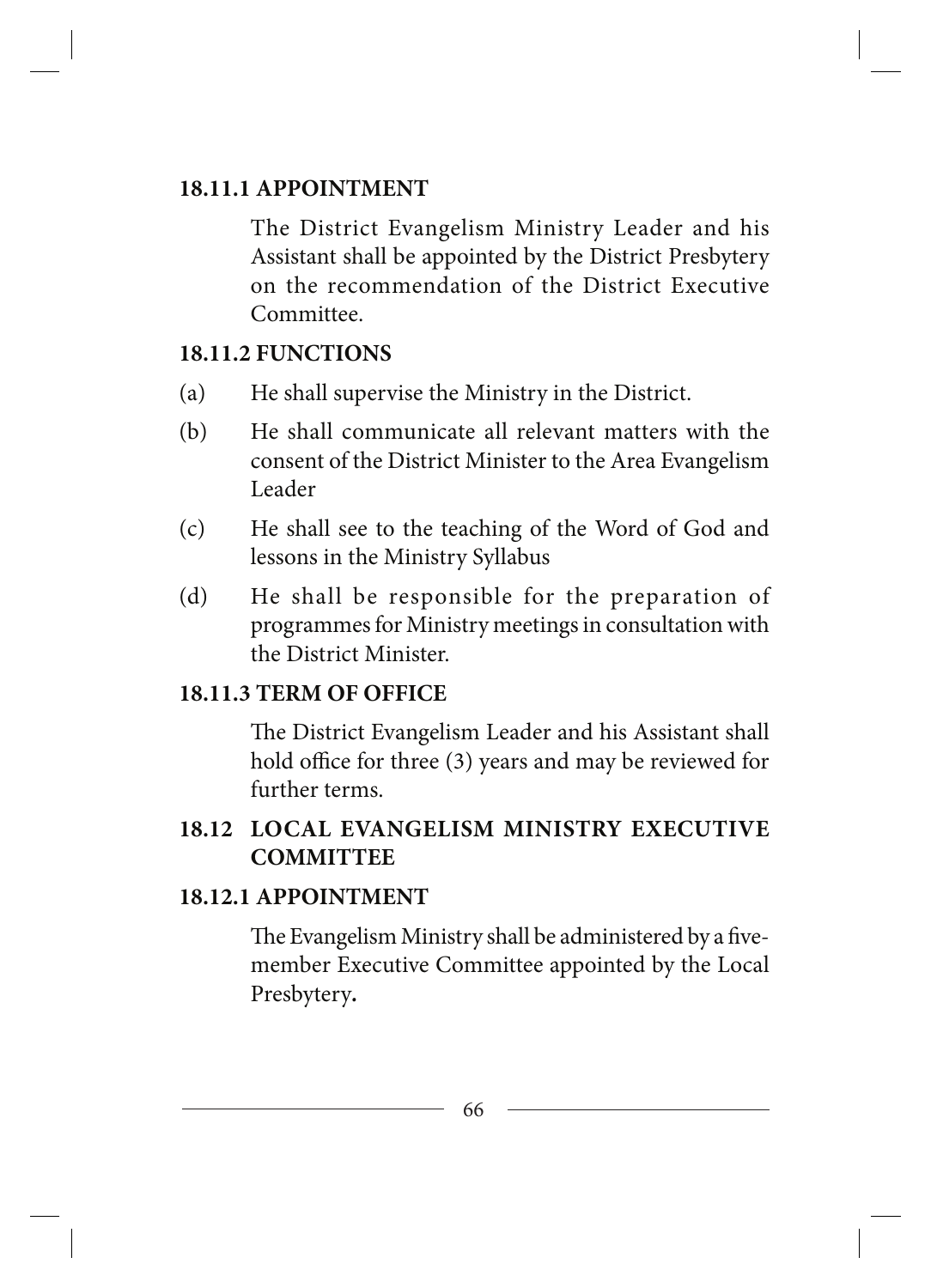### **18.12.2 MEMBERSHIP**

- a) Local Evangelism Ministry Patron
- b) Local Evangelism Ministry Leader
- c) Assistant Local Evangelism Ministry Leader
- d) Two (2) others including a female.

# **18.12.3 TERM OF OFFICE**

The Patron, Leader, Assistant and all other members shall hold office for a term of two (2) years and may be reviewed for further terms

# **18.13 LOCAL EVANGELISM MINISTRY LEADER**

There shall be appointed a Local Evangelism Ministry Leader who shall have an Assistant.

# **18.13.1 APPOINTMENT**

The Local Evangelism Ministry Leader and his Assistant shall be appointed by the Local Presbytery.

# **18.13.2 FUNCTIONS**

- (a) He shall supervise the Evangelism Ministry in the Local Assembly
- (b) He shall communicate all relevant matters with the consent of the Presiding Elder to the District Leader
- (c) He shall see to the teaching of the Word of God and lessons in the Ministry syllabus
- (d) He shall be responsible for the preparation of programmes for the Ministry meetings in consultation with the District Pastor/Presiding Elder.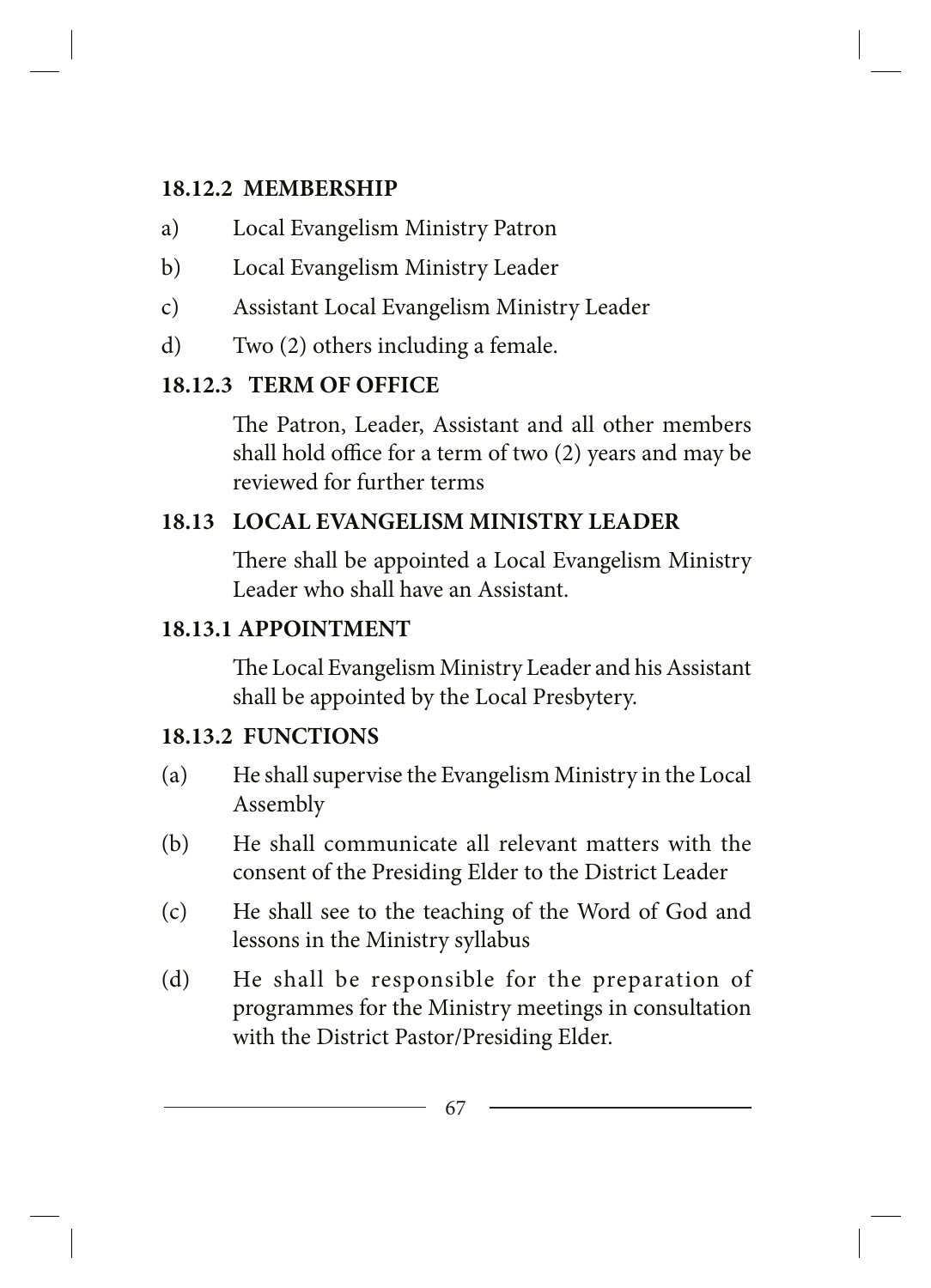#### **18.13.3 TERM OF OFFICE**

The Local Evangelism Ministry Leader and his Assistant shall hold office for two (2) years and may be reviewed for further terms.

#### **18.14 FINANCE**

Freewill offerings shall be taken at meetings. A percentage as determined by the General Council from time to time shall be paid into the Central Fund.

# **ARTICLE 19**

# **PENTECOST YOUTH MINISTRY**

#### **19.1 ESTABLISHMENT**

There shall be established a Pentecost Youth Ministry as the Youth Wing of The Church.

# **19.1.1 MEMBERSHIP**

It shall comprise the Pentecost Students and Associates (PENSA) which shall operate in colleges and other tertiary institutions, a TEENAGE MINISTRY and other youth. Meetings shall be held at least once a week.

# **19.2 FUNCTIONS**

- (a) To carry out Evangelism, i.e. preaching, witnessing and winning souls
- (b) To encourage the youth to participate in the full programmes and activities of The Church and to further expose them to the various Ministries within The Church
- (c) To afford the youth the full opportunity to plan and organize programmes and activities for evangelism in schools, colleges and the tertiary institutions and to encourage them to develop the gifts and qualities of leadership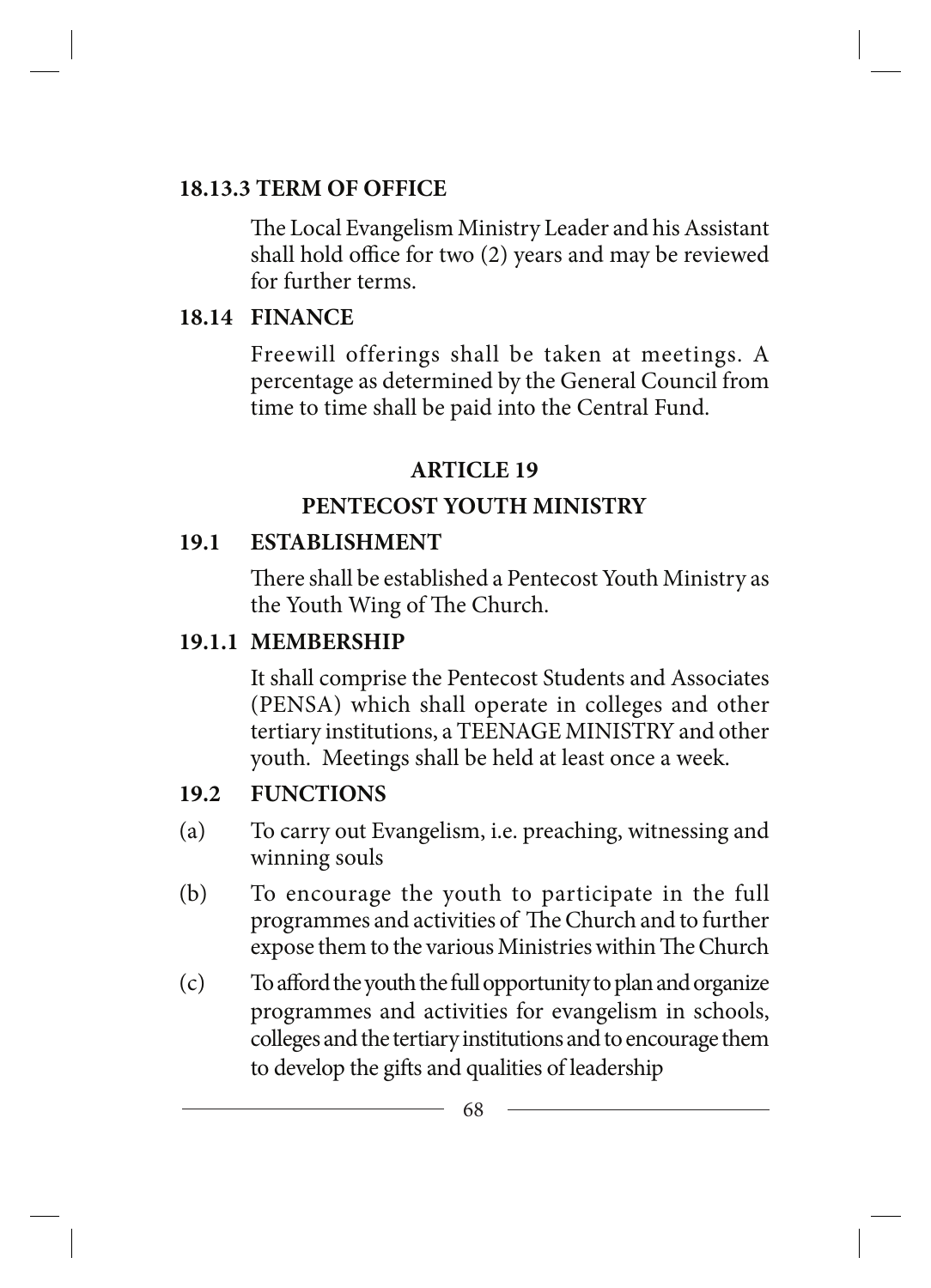- (d) To plan and organize programmes and activities that meet the peculiar needs and aspirations of the youth
- (e) Other specialized Youth related ministries
- (f) To carry out such other functions as the General Council or the Executive Council may assign it.

# **19.3 PENTECOST YOUTH MINISTRY EXECUTIVE COMMITTEE**

The Pentecost Youth Ministry shall be administered by an Executive Committee of seven (7) members made up of three (3) Ministers, two (2) Elders, one (1) Deaconess and one (1) Minister's wife.

# **19.3.1 APPOINTMENT OF YOUTH MINISTRY EXECUTIVE COMMITTEE**

The Executive Council shall with the approval of the General Council appoint the Youth Executive Committee as follows:

- (a) An Apostle, a Prophet or an experienced Minister as a Patron who shall be the Chairman of the Ministry
- (b) A Minister as a full-time Director of the Ministry
- (c) A Minister/An Elder as a Deputy Director
- (d) One (1) Minister
- (e) Two (2) Elders
- (f) One (1) Deaconess
- (g) One (1) Minister's Wife
- (h) Provided that where the Director is an Apostle or Prophet, there shall be no Patron and an additional Minister shall be appointed to the Committee.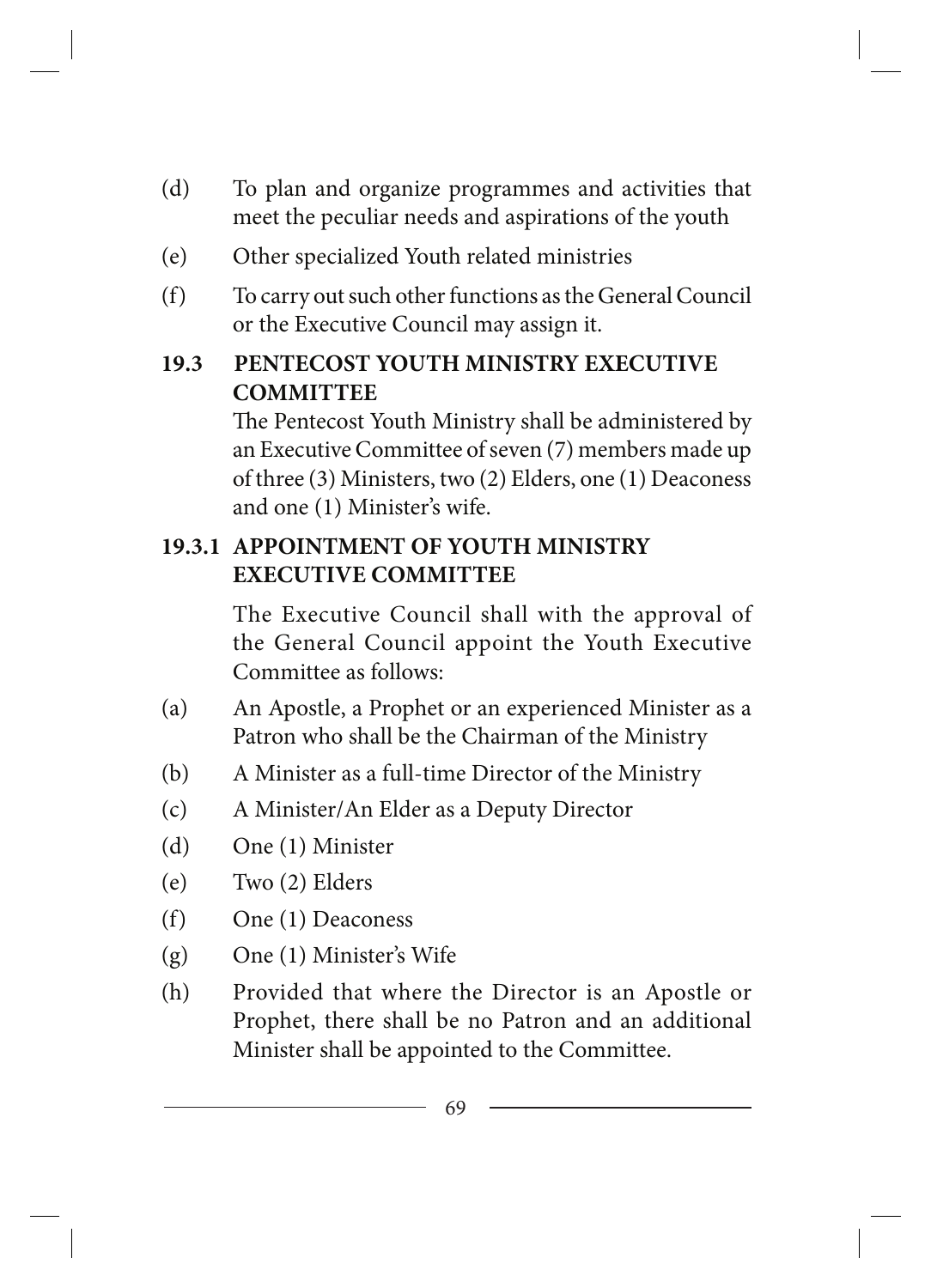### **19.4 FUNCTIONS OF THE PATRON**

- (a) The Patron shall be the Chairman of the Ministry
- (b) He shall be an adviser to the Youth Director and other Officers of the Ministry
- (c) He shall chair the Youth Ministry Executive Committee meetings and in his absence, the Youth Director shall preside.

#### **19.5 FUNCTIONS OF THE YOUTH DIRECTOR**

- (a) He shall be a full-time Director and shall prepare and carry out the ministry's programmes and implement decisions of the General Council, the Executive Council and the Pentecost Youth Ministry Executive Committee
- (b) He shall be responsible for the administration of the Youth Ministry
- (c) He shall in consultation with the Patron plan programmes for evangelism in schools, colleges and the tertiary institutions and to plan special programmes for the youth occasionally
- (d) He shall prepare the Agenda for the Pentecost Youth Ministry Executive Committee meetings and shall arrange to make them available to members
- (e) He shall chair the Pentecost Youth Ministry Executive Committee meetings in the absence of the Patron
- (f) He shall direct affairs during Pentecost Youth Ministry leadership meetings and other related activities of the Ministry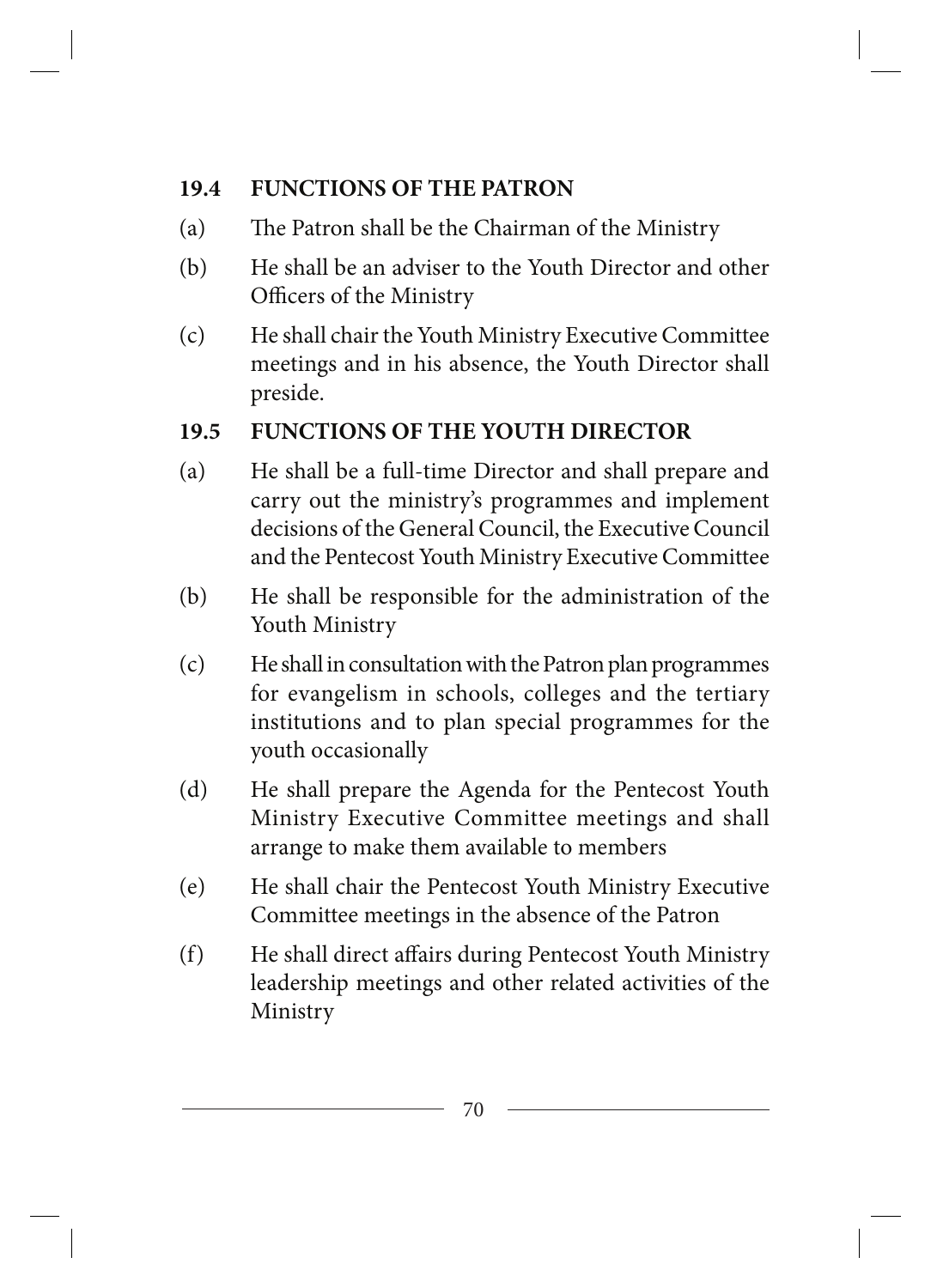- (g) He shall provide study material for the Ministry
- (h) He shall perform such other functions and duties as may be directed by the Pentecost Youth Ministry Executive Committee or the Chairman of The Church
- (i) He shall be responsible to the Chairman of The Church
- (j) He shall liaise with other Youth bodies in the parachurches and other Christian organizations.

# **19.6 FUNCTIONS OF THE DEPUTY YOUTH DIRECTOR**

- (a) He shall deputise for the Youth Director in his absence
- (b) He shall assist the Youth Director in his duties except for exclusive ministerial functions where he is an Elder
- (c) He shall perform such other functions as may be assigned by the Youth Director or the Executive Committee of the Pentecost Youth Ministry.

# **19.7 TERM OF OFFICE**

The Patron, the Youth Director, the Deputy Youth Director and all other members of the Executive Committee shall hold office for four (4) years and may be reviewed for further terms.

# **19.8 AREA YOUTH EXECUTIVE COMMITTEE**

# **19.8.1 APPOINTMENT**

The Youth Ministry shall be administered by a sevenmember Executive Committee appointed by the Area Presbytery on the recommendation of the Area Executive Committee.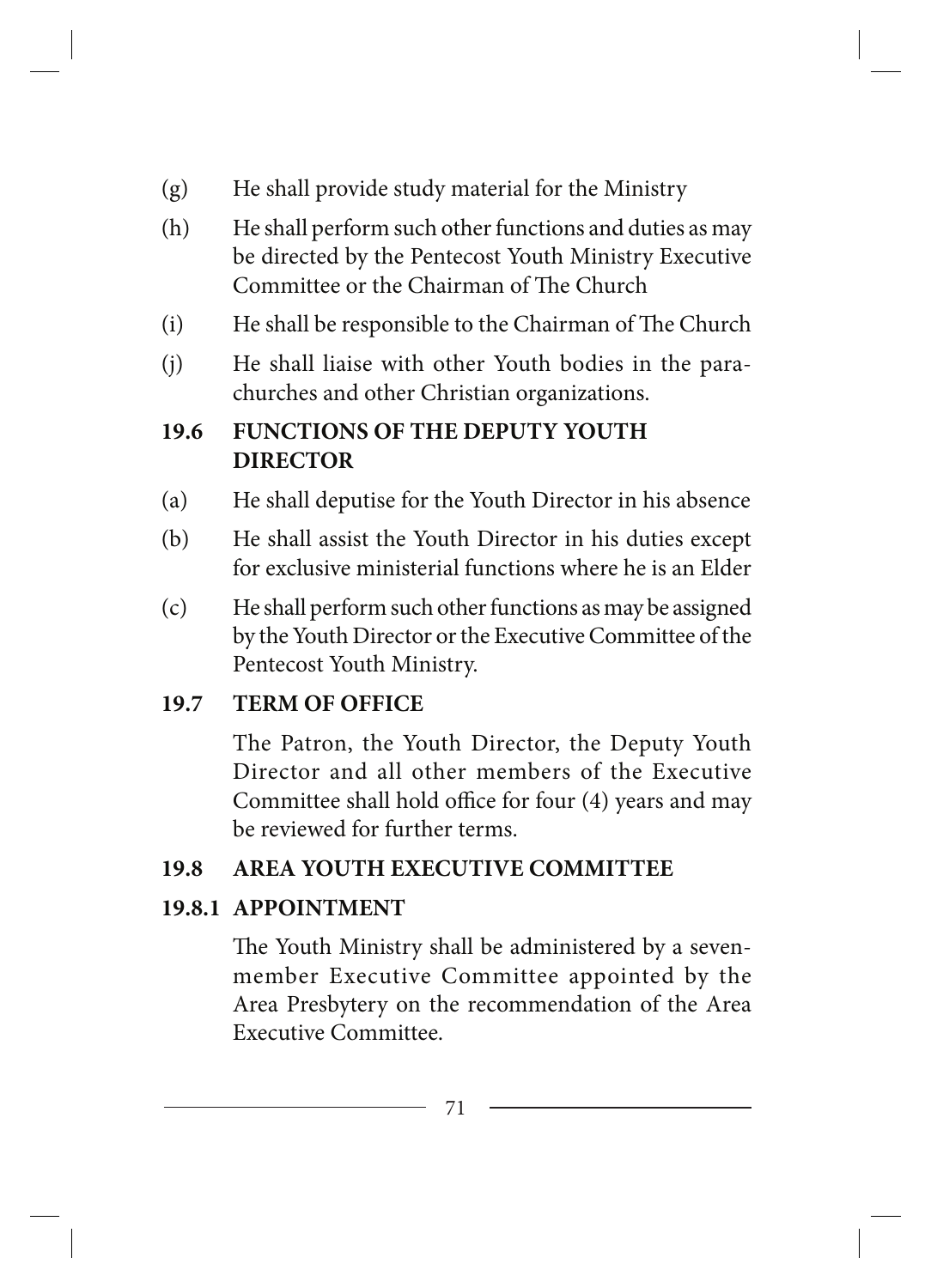#### **19.8.2 MEMBERSHIP**

- a) Area Youth Ministry Leader
- b) Assistant Area Youth Ministry Leader
- c) Four (4 ) Elders one of whom shall be the Secretary
- d) One (1) Deaconess

# **19.8.3 TERM OF OFFICE**

The Leader, Assistant Leader and all other members shall hold office for a term of three (3) years and may be reviewed for further terms.

# **19.9 AREA YOUTH LEADER**

A Minister shall be appointed as an Area Youth Ministry Leader. He shall be assisted by an Elder.

# **19.9.1 APPOINTMENT**

The Area Youth Ministry Leader and his Assistant shall be appointed by the Area Presbytery on the recommendation of the Area Executive Committee.

# **19.9.2 FUNCTIONS**

- (a) The Area Youth Leader shall be responsible to the Area Presbytery through the Area Head for the administration of the Youth Ministry in the Area
- (b) He shall plan programmes for evangelism, discipleship and leadership training in schools, colleges and tertiary institutions
- (c) He shall chair meetings of the Ministry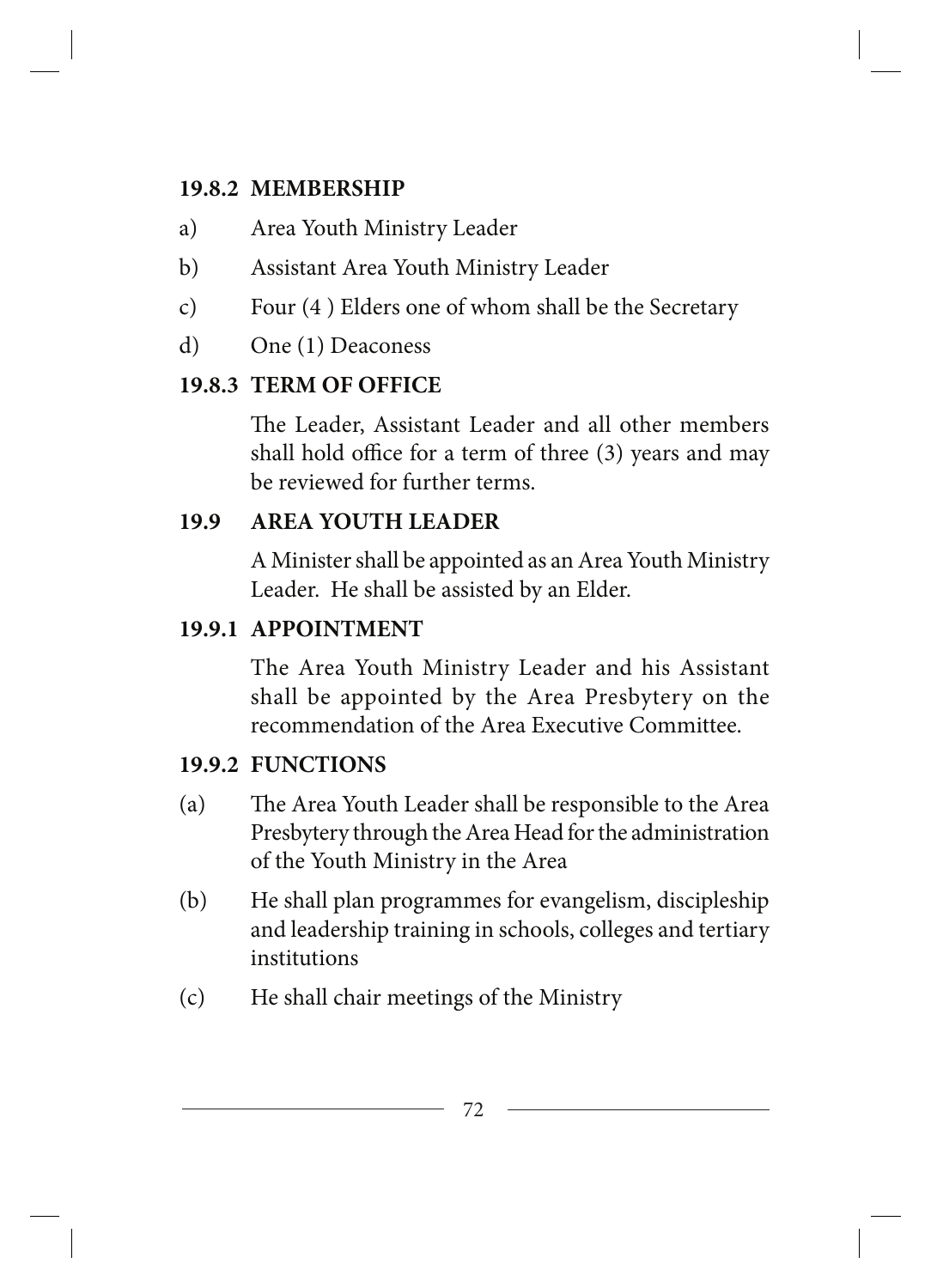- (d) He shall be responsible for the formation, sustenance and growth of the Youth Ministry in the Area for the fulfillment of the Great Commission especially by the Youth
- (e) He shall report bi-annually to the Youth Director and the Area Presbytery on the state of the Youth Ministry in the Area
- (f) He shall perform such other functions as the Youth Director and/or the Area Head shall assign to him from time to time.

#### **19.9.3 TERM OF OFFICE**

The Area Youth Leader and his Assistant shall hold office for three (3) years and may be reviewed for further terms.

#### **19.10 DISTRICT YOUTH EXECUTIVE COMMITTEE**

#### **19.10.1 APPOINTMENT**

The Youth Ministry shall be administered by a fivemember Executive Committee appointed by the District Presbytery on the recommendation of the District Executive Committee and it shall be responsible to the District Presbytery.

#### **19.10.2 MEMBERSHIP**

- a) District Youth Ministry Patron
- b) District Youth Ministry Leader
- c) Assistant District Youth Ministry Leader
- d) One (1) Deacon and one (1) Deaconess one of whom shall be the Secretary.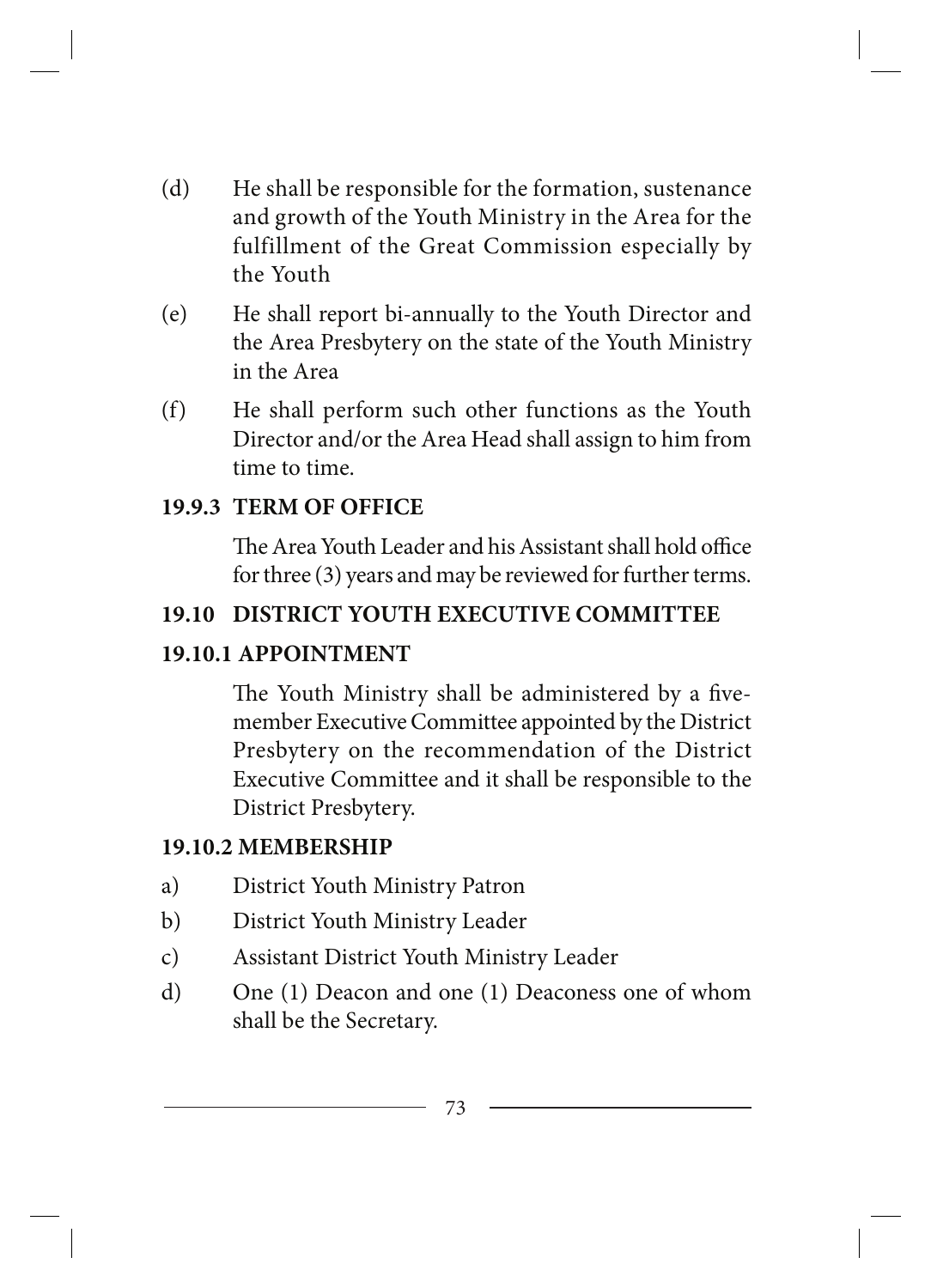#### **19.10.3 TERM OF OFFICE**

The Patron, Leader, Assistant and all other members shall hold office for a term of three (3) years and may be reviewed for further terms

### **19.10.4 DISTRICT YOUTH MINISTRY LEADER**

An Officer shall be appointed as The District Youth Leader. He or she shall have an Assistant.

### **19.10.4.1 APPOINTMENT**

The District Youth Ministry Leader and the Assistant shall be appointed by the District Presbytery on the recommendation of the District Executive Committee.

### **19.10.5.1 FUNCTIONS OF DISTRICT YOUTH MINISTRY LEADER**

- (a) He shall supervise the Youth Ministry in the District
- (b) He shall communicate all relevant matters with the consent of the District Minister to the Area Leader
- (c) He shall see to the teaching of the Word of God and lessons in the Youth Ministry Syllabus
- (d) He shall be responsible for the preparation of programmes for Youth Ministry meetings in consultation with the District Minister.

### **19.10.5.2 TERM OF OFFICE**

The District Youth Ministry Leader and the Assistant shall hold office for three (3) years and may be reviewed for further terms.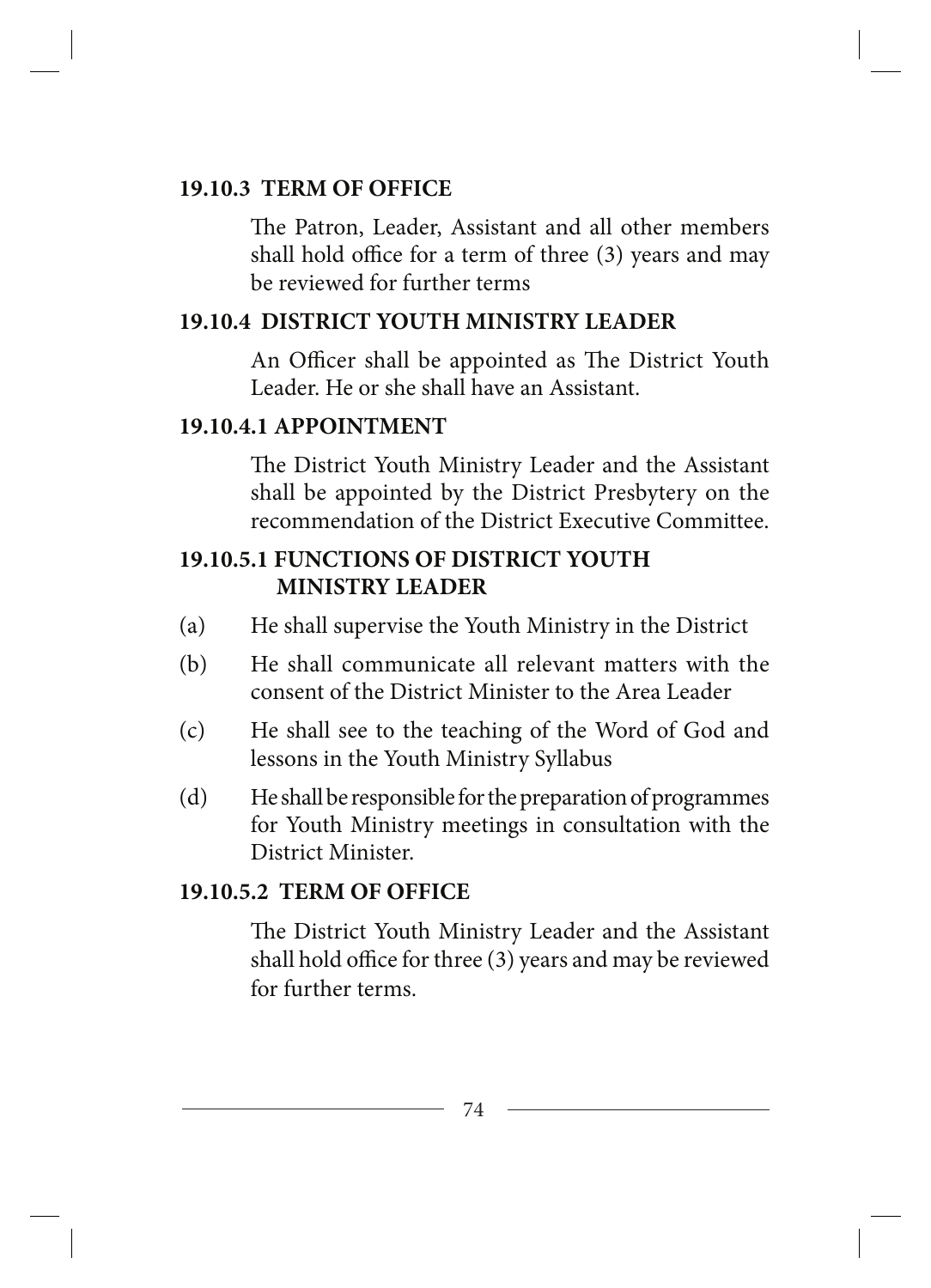## **19.11 LOCAL YOUTH MINISTRY EXECUTIVE COMMITTEE**

### **19.11.1 APPOINTMENT**

The Youth Ministry shall be administered by a fivemember Executive Committee appointed by the Local Presbytery.

## **19.11.2 MEMBERSHIP**

- a) Local Youth Ministry Patron
- b) Local Youth Ministry Leader
- c) Assistant Local Youth Ministry Leader
- d) Two (2) others including a female.

# **19.11.3 TERM OF OFFICE**

The Local Youth Ministry Patron, and all other members shall hold office for a term of two (2) years and may be reviewed for further terms.

# **19.12 LOCAL YOUTH MINISTRY LEADER**

There shall be appointed a Local Youth Ministry Leader who shall have an Assistant.

## **19.12.1 APPOINTMENT**

The Local Youth Ministry Leader and the Assistant shall be appointed by the Local Presbytery.

## **19.12.2 FUNCTIONS**

(a) He shall take charge of the Youth Ministry in the Local Assembly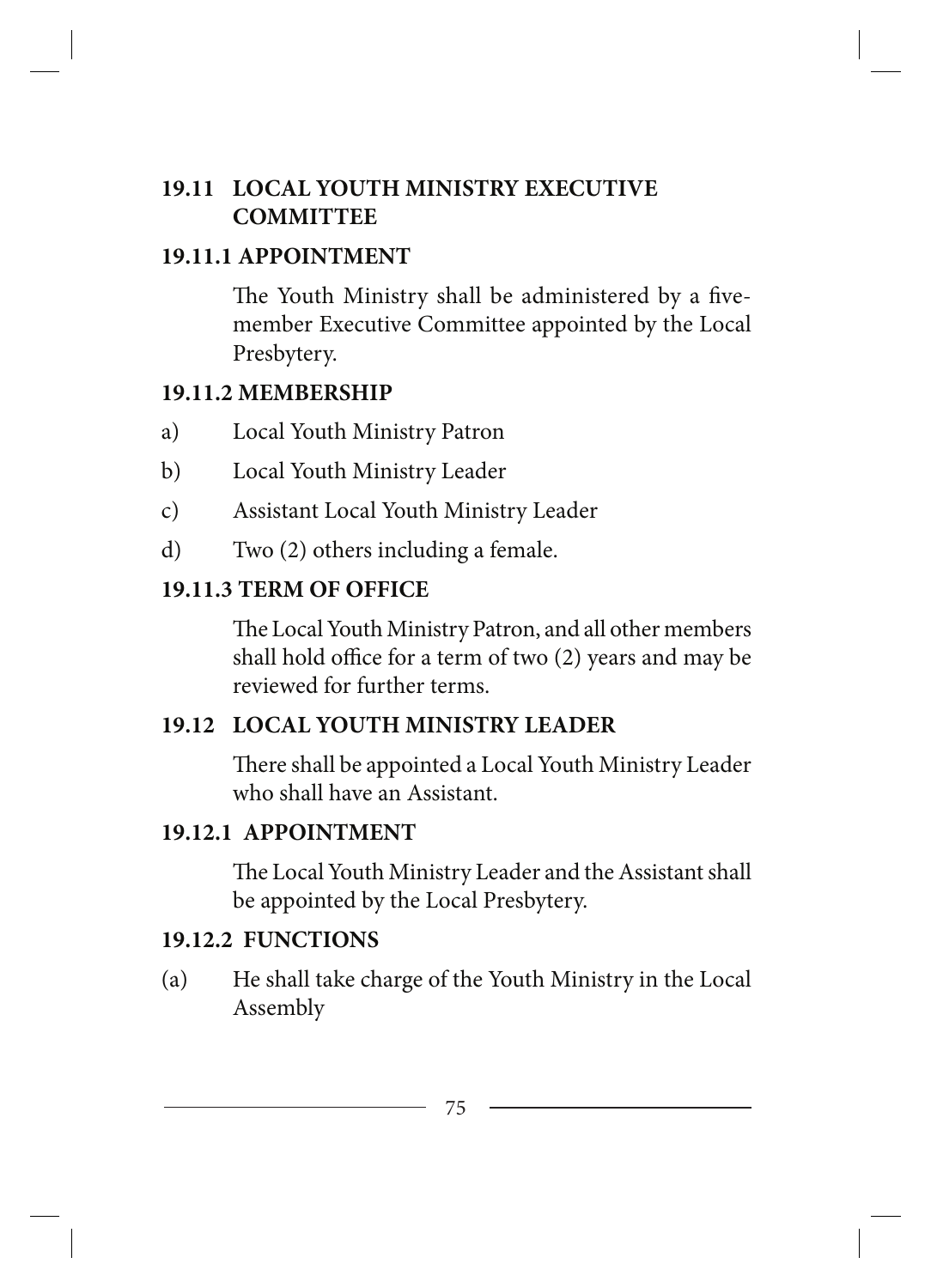- (b) He shall communicate all relevant matters with the consent of the Presiding Elder to the District Leader
- (c) He shall see to the teaching of the Word of God and lessons in the Youth Ministry Syllabus
- (d) He shall be responsible for the preparation of programmes for the Youth Ministry meetings in consultation with the Presiding Elder.

#### **19.12.3 TERM OF OFFICE**

The Local Youth Ministry Leader and his Assistant shall hold office for two (2) years and may be reviewed for further terms.

#### **19.13 FINANCE**

Freewill offerings shall be taken at Youth Ministry meetings. A percentage as determined by the General Council from time to time shall be paid into the Central Fund.

#### **ARTICLE 20**

#### **PENTECOST MEN'S MINISTRY**

#### **20.1 ESTABLISHMENT**

There shall be established a Pentecost Men's Ministry (PEMEM) to cater for the interest of all the men in The Church.

#### **20.2 FUNCTIONS**

(i) To organize seminars, workshops, lectures and symposia on all aspects of life including: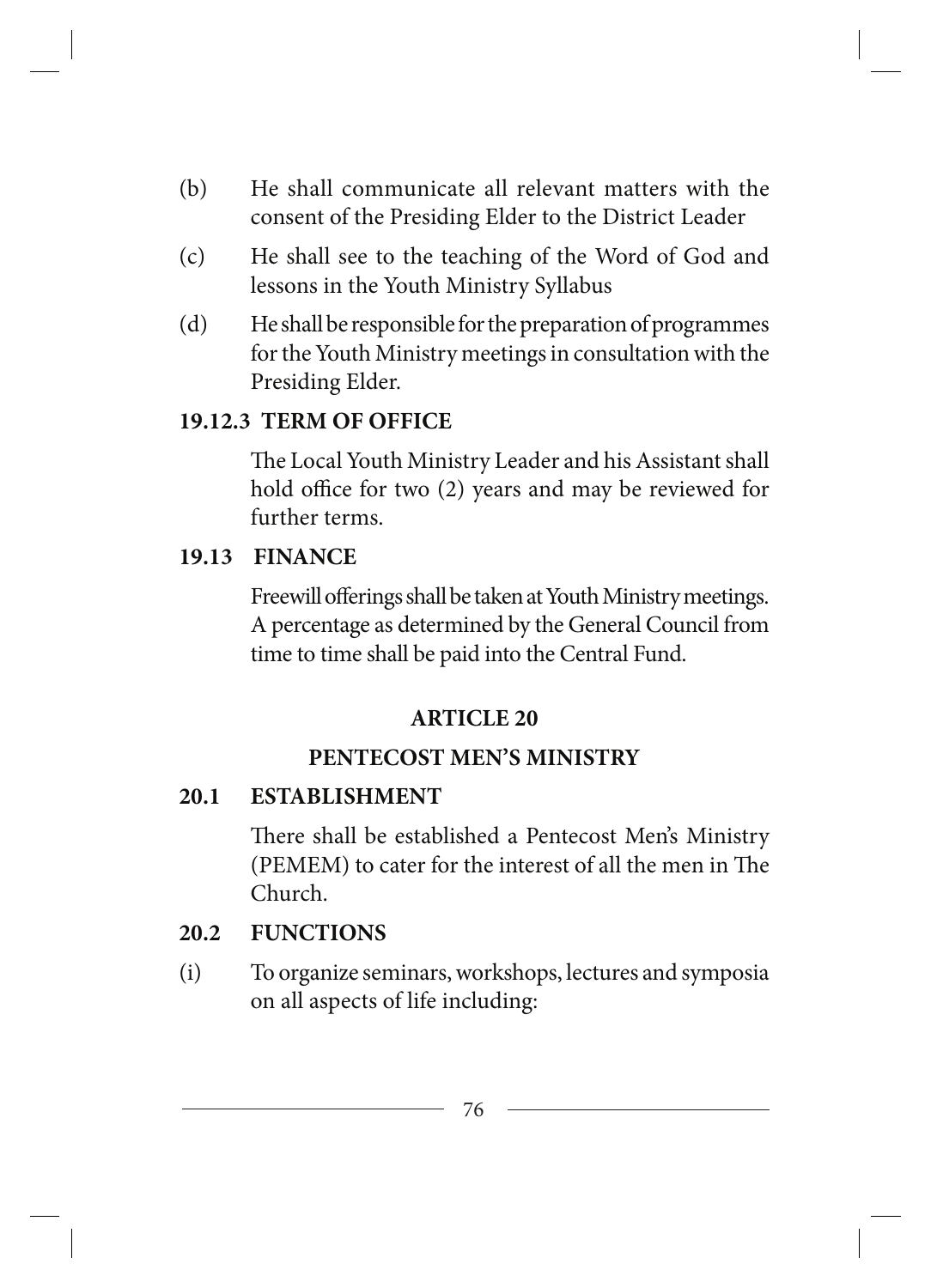- (a) Marriage enrichment, husband's responsibilities at home, child care and education
- (b) Business management and techniques
- (c) Leadership and responsibility in The Church and the State
- (d) Current affairs at both national and international levels
- (e) The teaching of basic principles of domestic Law e.g. the making of Wills and Agreements for the purchasing or real and personal property
- (f) The Church of Pentecost History
- (ii) Other specialized men related ministries
- (iii) Such other functions as the General Council or the Executive Council may assign it.

## **20.3 MEETINGS**

They shall hold meetings at least once a month.

# **20.4 NATIONAL PEMEM EXECUTIVE**

The Pentecost Men's Ministry shall be administered by an Executive Committee of seven (7) members made up of four (4) Ministers and three (3) Elders.

# **20.4.1 APPOINTMENT OF NATIONAL PEMEM EXECUTIVE COMMITTEE**

The Executive Council shall with the approval of the General Council appoint to serve on the PEMEM Executive Committee, the following: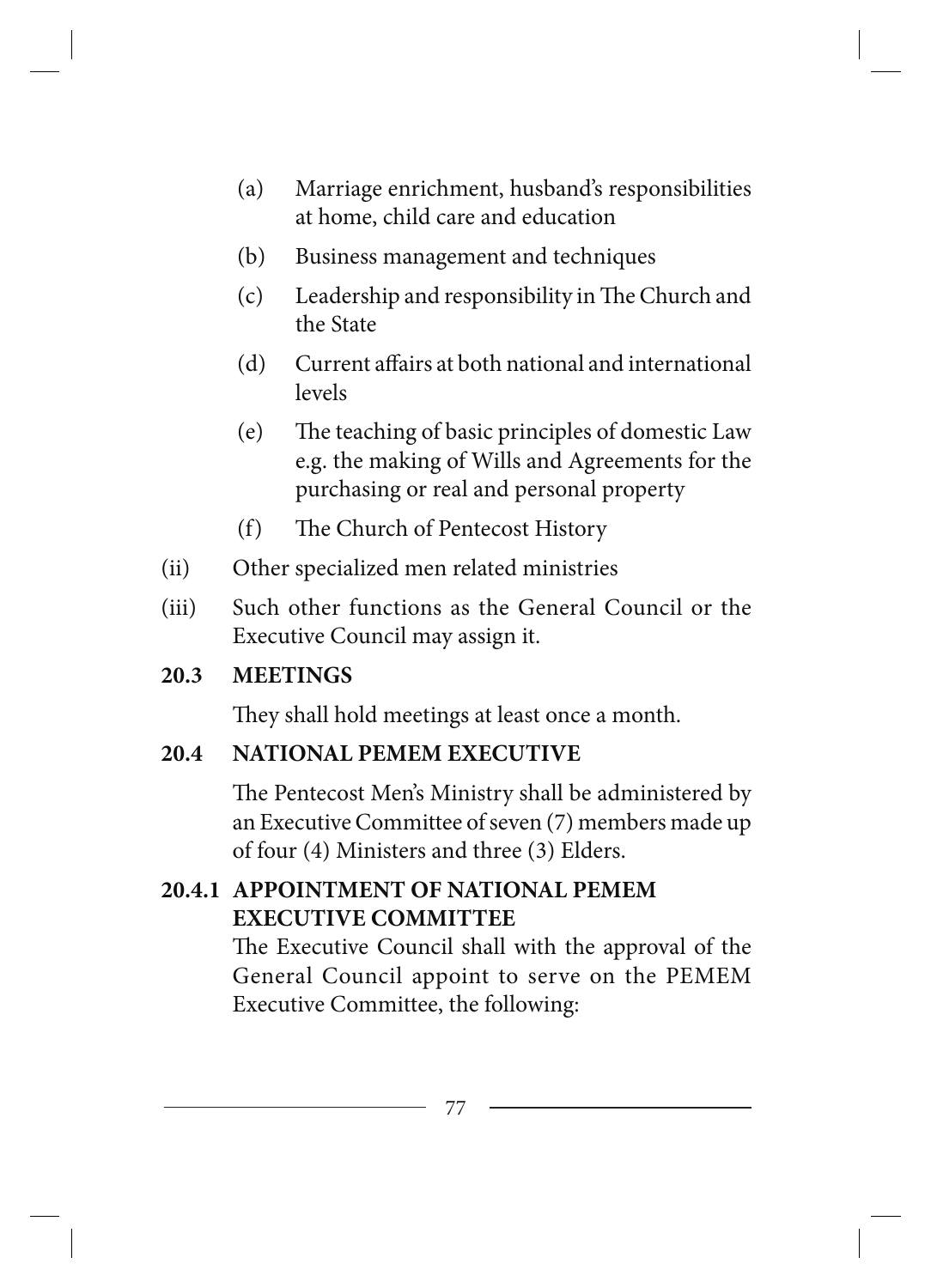- (a) An Apostle, a Prophet or an experienced Minister as PEMEM Director and he shall be the Chairman of the Ministry
- (b) A Deputy PEMEM Director who shall be an Elder of good repute
- (c) Three (3) Ministers
- (d) Two (2) Elders

#### **20.5 FUNCTIONS OF THE PEMEM DIRECTOR**

- (a) He shall be the Chairman of the Ministry.
- (b) He shall be responsible for the administration of the Ministry.
- (c) He shall chair the Men's Ministry Executive Committee meetings
- (d) He shall have general supervision of the PEMEM
- (e) He shall submit the Men's Ministry general reports to the General Council through the Chairman of the church
- (f) He may assign to the PEMEM Deputy Director such duties as he deems necessary
- (g) He shall be responsible to the Chairman of the Church.
- (h) He shall be responsible for the preparation of the PEMEM Syllabus.
- **20.6 FUNCTIONS OF THE PEMEM DEPUTY DIRECTOR**
- (a) He shall assist the PEMEM Director in the supervision of the Men's Ministry.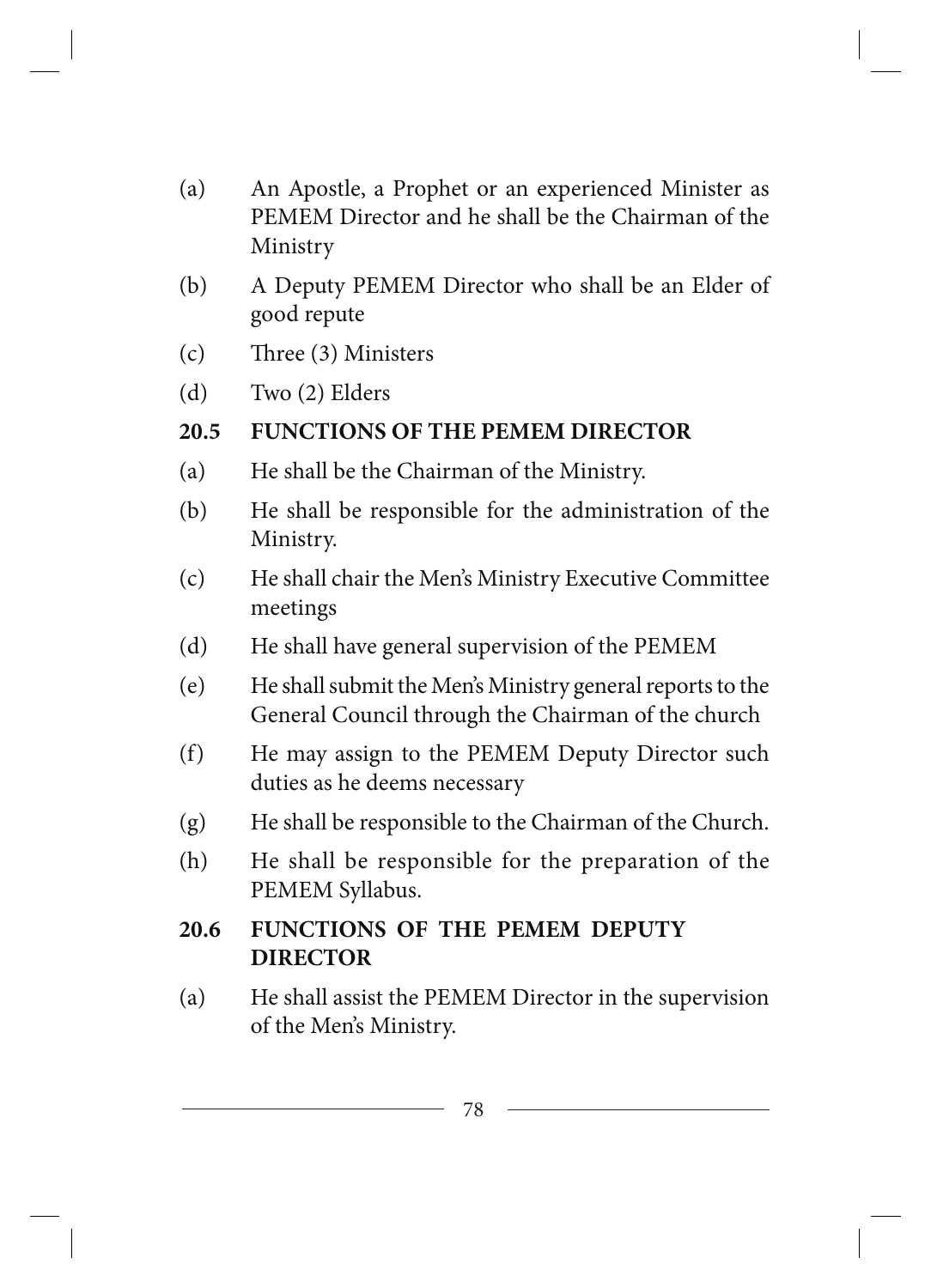- (b) He shall deputise for the PEMEM Director at meetings and other functions when he is absent.
- (c) He shall perform such functions as shall be assigned to him by the PEMEM Director or the PEMEM Executive Committee.

### **20.7 TERM OF OFFICE**

The term of office of the **PEMEM** Director, the PEMEM Deputy Director and all other Executive members shall be four (4) years and may be reviewed for further terms.

### **20.8 AREA PEMEM EXECUTIVE COMMITTEE**

## **20.8.1 APPOINTMENT**

The PEMEM shall be administered by a seven-member Executive Committee appointed by the Area Presbytery on the recommendation of the Area Executive Committee.

### **20.8.2 MEMBERSHIP**

- a) Area PEMEM Leader
- b) Assistant Area PEMEM Leader
- c) Five (5) Elders two (2) of whom shall be District Leaders

## **20.8.3 TERM OF OFFICE**

The Leader, Assistant and all other members shall hold office for a term of three (3) years and may be reviewed for further terms.

### **20.9 AREA PEMEM LEADER**

A Minister shall be appointed as an Area PEMEM Leader. He shall be assisted by an Elder.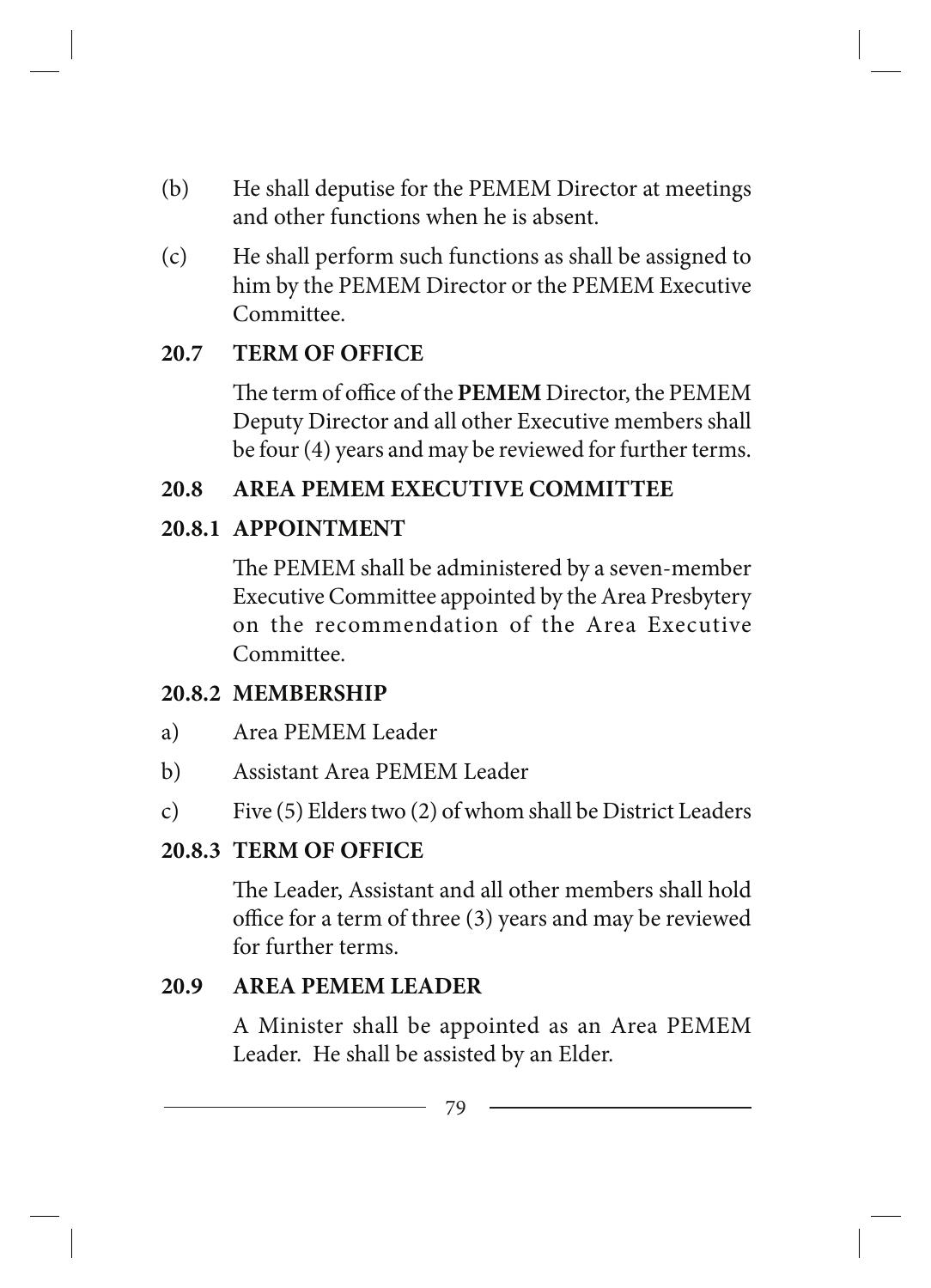#### **20.9.1 APPOINTMENT**

The Area PEMEM Leader and his Assistant shall be appointed by the Area Presbytery on the recommendation of the Area Executive Committee and the Ministers.

#### **20.9.2 FUNCTIONS**

- (a) He shall have general supervision of the PEMEM in the Area
- (b) He shall work in consultation with the Area Head and report to the Area Presbytery.

#### **20.9.3 TERM OF OFFICE**

The term of office of the Area PEMEM Leader and his Assistant shall be three (3) years and may be reviewed for further terms.

#### **20.10 DISTRICT PEMEM EXECUTIVE COMMITTEE**

#### **20.10.1 APPOINTMENT**

The PEMEM shall be administered by a five-member Executive Committee appointed by the District Presbytery on the recommendation of the District Executive Committee**.**

#### **20.10.2 MEMBERSHIP**

- a) District PEMEM Leader
- b) Assistant District PEMEM Leader
- c) Two (2) Elders
- d) One (1) Deacon.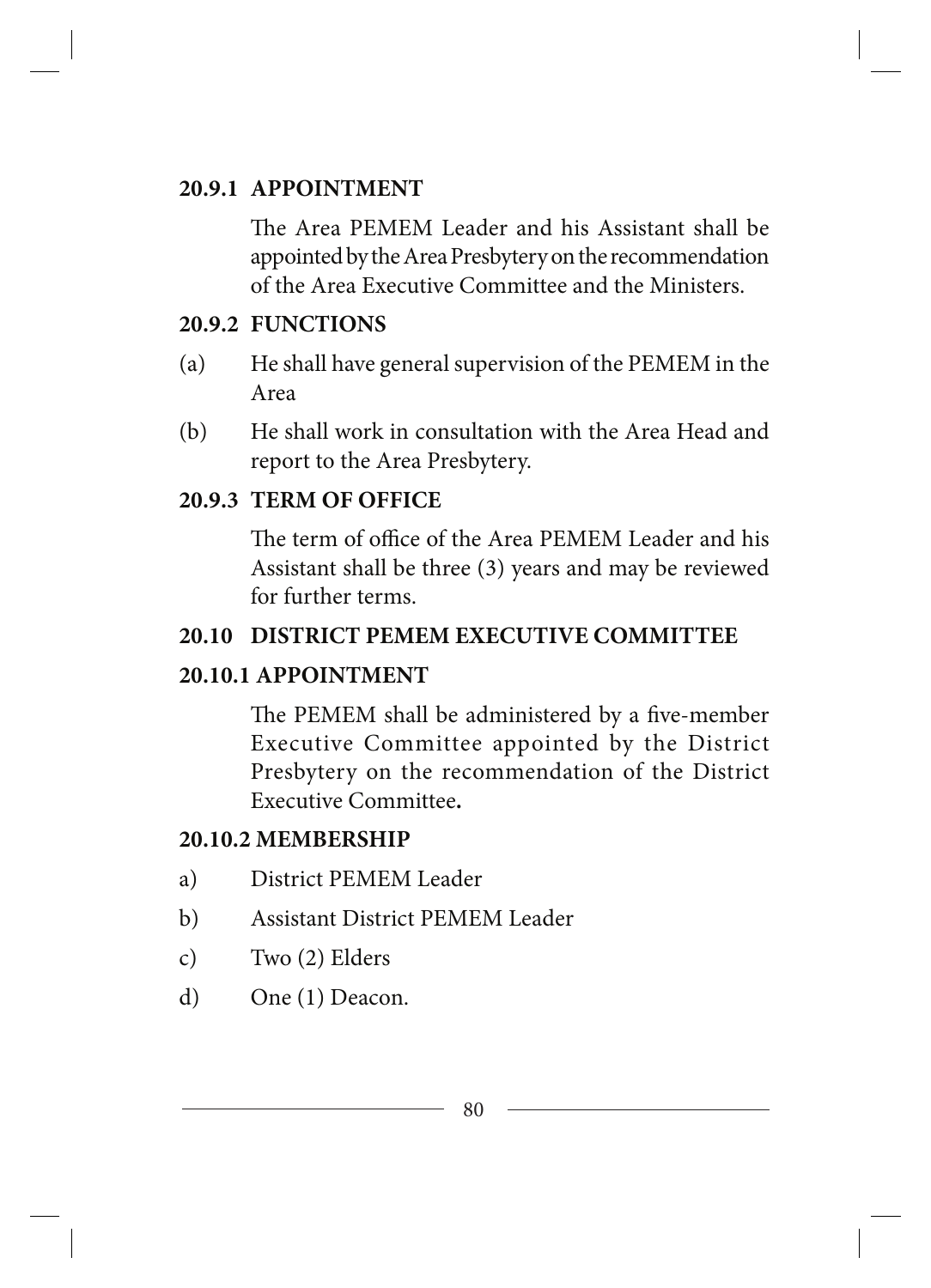#### **20.10.3 TERM OF OFFICE**

The Leader, Assistant and all other members shall hold office for a term of three (3) years and may be reviewed for further terms

## **20.11 DISTRICT PEMEM LEADER**

An Elder shall be appointed as a District PEMEM Leader. He shall have an Assistant.

### **20.11.1 APPOINTMENT**

The District PEMEM Leader and his Assistant shall be appointed by the District Presbytery on the recommendation of the District Executive Committee.

### **20.11.2 FUNCTIONS**

- (a) He shall supervise the work of the PEMEM in the District
- (b) He shall report through the District Minister to the Area Leader.
- (c) He shall see to the teaching of the Word of God and the lessons in the PEMEM syllabus
- d) He shall be responsible for the preparation of programmes for PEMEM meetings in consultation with the District Minister.

## **20.11.3 TERM OF OFFICE**

The term of office shall be three (3) years and may be reviewed for further terms.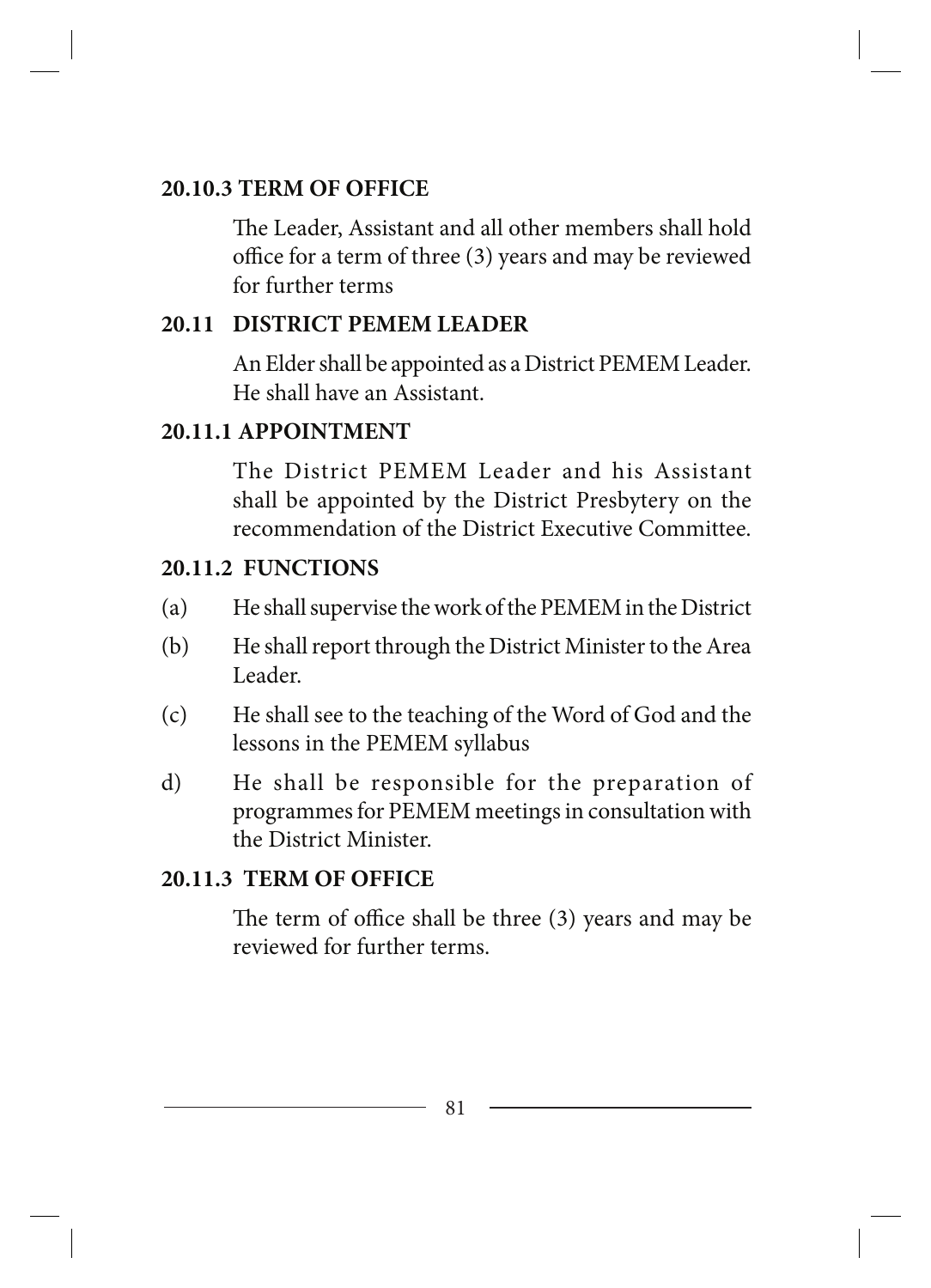#### **20.12 LOCAL PEMEM EXECUTIVE COMMITTEE**

#### **20.12.1 APPOINTMENT**

The PEMEM shall be administered by a five-member Executive Committee appointed by the Local Presbytery.

#### **20.12.2 MEMBERSHIP**

- a) Local PEMEM Patron
- b) Local PEMEM Leader
- c) Assistant Local PEMEM Leader
- d) Two (2) other members

## **20.12.3 TERM OF OFFICE**

The Patron, Leader, Assistant and all other members shall hold office for a term of two (2) years and may be reviewed for further terms.

### **20.13 LOCAL PEMEM LEADER**

There shall be appointed an Elder or a Brother of good repute as Local **PEMEM** Leader who shall have an Assistant.

### **20.13.1 APPOINTMENT**

The Local **PEMEM** Leader and his Assistant shall be appointed by the Local Presbytery and he shall be responsible to the Local Presbytery.

### **20.13.2 FUNCTIONS**

(a) He shall co-operate with the Local Presbytery and with the Minister in the discharge of his duties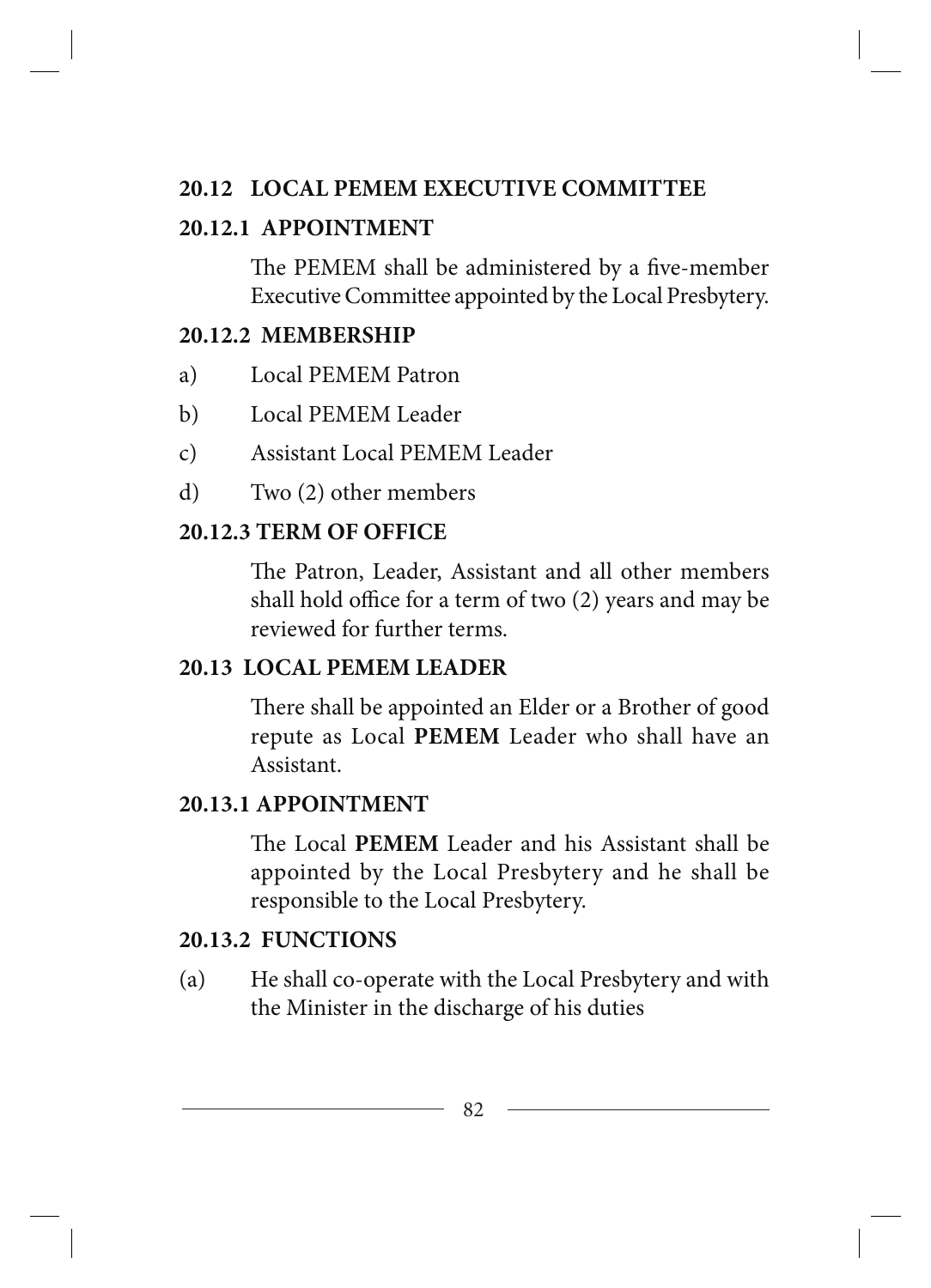- (b) He shall take charge of the Local **PEMEM** meetings
- (c) He shall see to the teaching of the Word of God and the lessons in the **PEMEM** syllabus.

## **20.13.3 TERM OF OFFICE**

The term of office shall be two (2) years and may be reviewed for further terms.

## **20.14 FINANCE**

Freewill offerings shall be taken at meetings. A percentage determined by the General Council from time to time shall be paid into the Central Fund.

# **ARTICLE 21**

# **WOMEN'S MINISTRY**

# **21.1 ESTABLISHMENT**

There shall be a Women's Ministry which shall consist of all the women in the Local Assemblies. It shall hold meetings at least once a week.

# **21.2 FUNCTIONS OF THE WOMEN'S MINISTRY**

- (a) To pray for the growth of the Church.
- (b) To organize seminars, workshops, lectures and symposia in all aspects of life including:
	- (i) Marriage enrichment, wives' responsibilities at home, child welfare, care and education
	- (ii) Business management and techniques
	- (iii) The teaching of basic principles of law relating to the family e.g. succession, marriage, etc.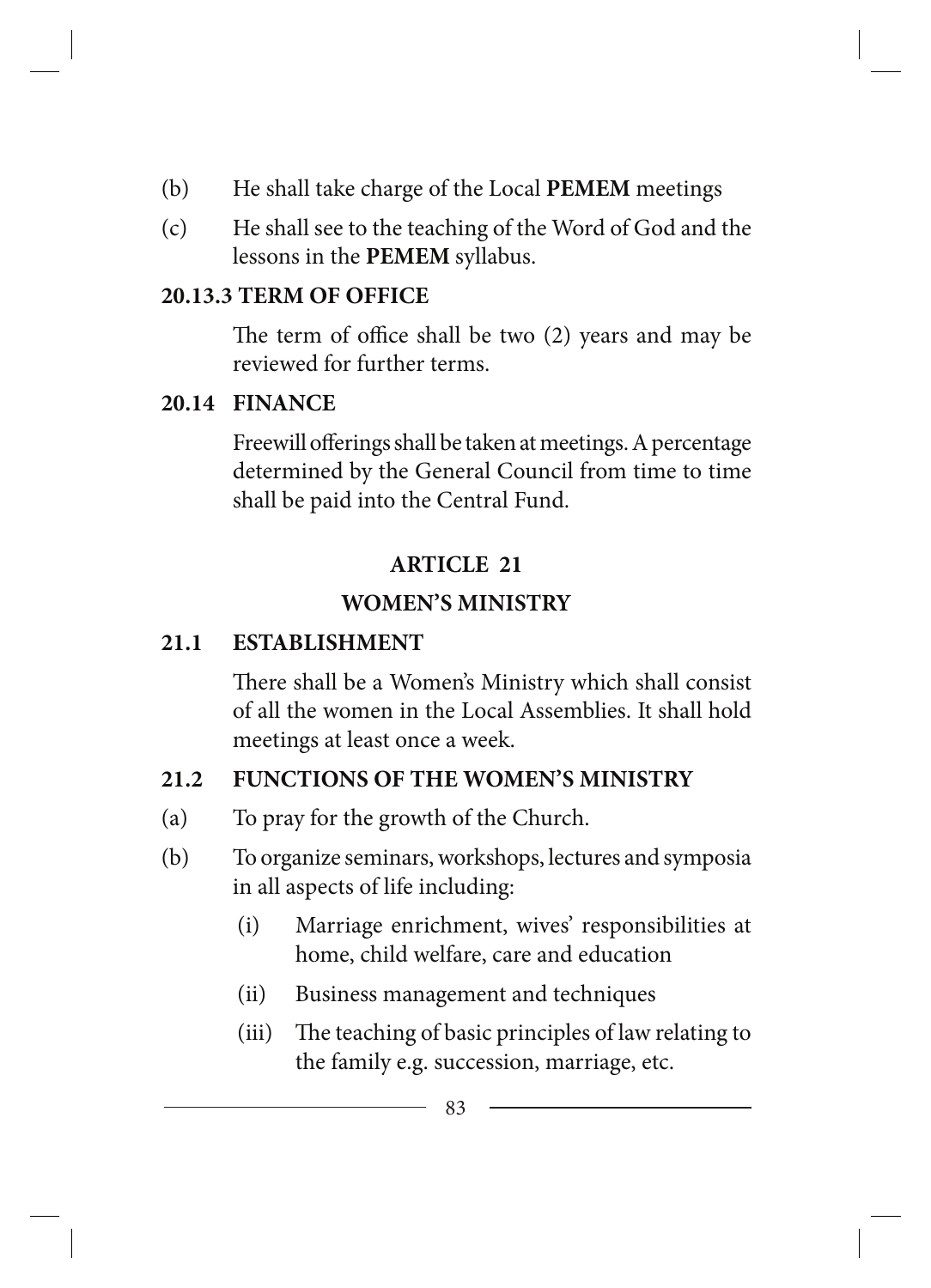- (c) To promote the welfare of widows, orphans, the needy, etc.
- (d) To carry out evangelism i.e. preaching, witnessing, and winning souls for the Lord
- (e) To train women to be responsible married women in The Church and the society
- (f) To develop the talents of women and the total womanhood to enhance the social, physical, spiritual and intellectual status of the women
- (g) Other specialized women related ministries
- (h) To perform such other functions as the General Council or the Executive Council may assign it.

## **21.3 WOMEN'S MINISTRY EXECUTIVE COMMITTEE**

The Women's Ministry shall be administered by an Executive Committee made up of seven (7) members appointed by the Executive Council with the approval of the General Council.

## 21.3.1 **MEMBERSHIP OF THE WOMEN'S MINISTRY EXECUTIVE COMMITTEE**

The Executive Committee of the Women's Ministry shall be made up of the following:

- a) One (1) Women's Director
- b) One Deputy Women's Director
- c) Two (2) Minister's Wives
- d) Three (3) Deaconesses one of whom shall be the secretary.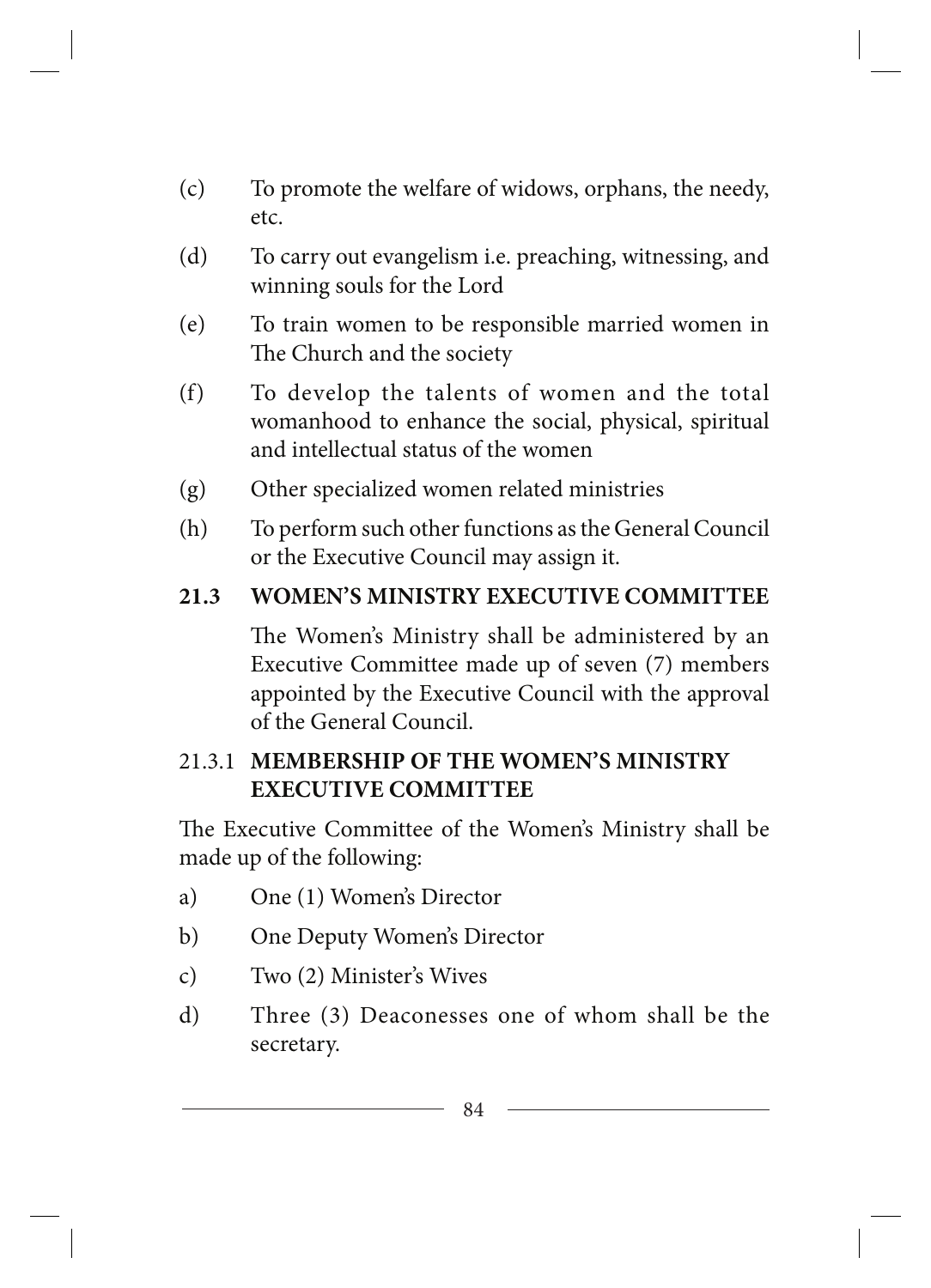## **21.4 WOMEN'S MINISTRY DIRECTOR**

The Executive Council shall with the prior approval of the General Council appoint a Deaconess of good repute to be the Director of the Women's Ministry.

# **21.4.1 FUNCTIONS OF THE WOMEN'S MINISTRY DIRECTOR**

- a) She shall be a full-time Director and shall prepare and carry out the Ministry's programmes and implement decisions of the General Council, the Executive Council and the Ministry's Executive Committee.
- b) She shall be responsible to Chairman of the Church for the administration of the Ministry.
- c) She shall have general supervision of the Ministry.
- d) She shall prepare agenda for the Women's Ministry meetings and shall arrange to make them available to the members.
- e) She shall chair the Women's Executive Committee meetings.
- f) In the absence of the Chairman or his accredited representative, she shall chair Women's Ministry general conventions.
- g) She shall submit the Women's Ministry general reports to the General Council.
- h) She shall supply study material for the Ministry.
- (i) She shall direct affairs during Women's Ministry leadership meetings and other related activities of the Ministry.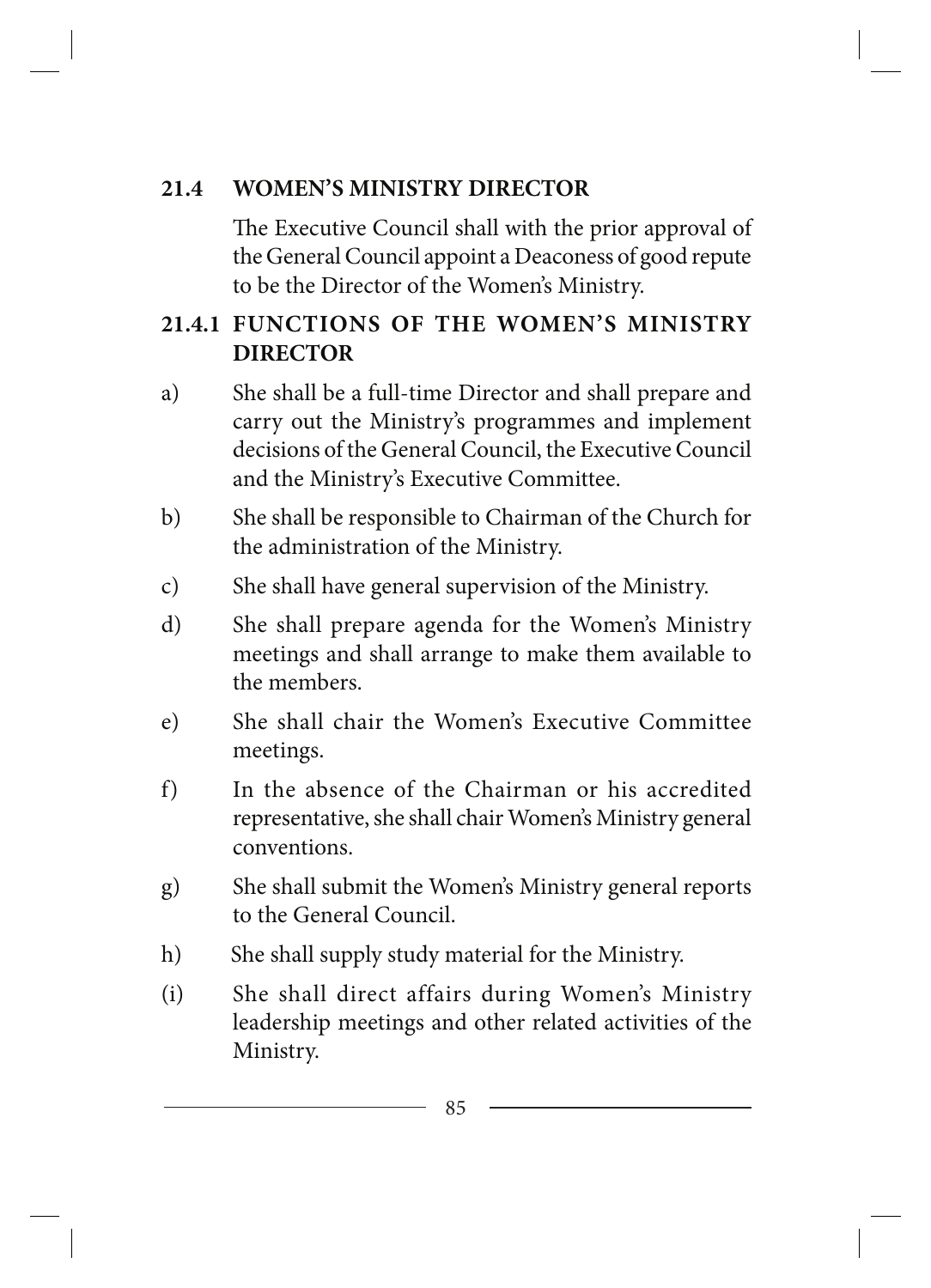j) She shall perform any other functions that she may be assigned by the General Council or the Executive Council.

### **21.5 DEPUTY WOMEN'S MINISTRY DIRECTOR**

The Executive Council shall with the approval of the General Council appoint a Deputy Women's Ministry Director

### **21.5.1 FUNCTIONS**

- (a) The Deputy Women's Ministry Director shall deputise for the Director
- (b) She shall assist the Women's Ministry Director in her functions
- (c) She shall perform such duties as may be assigned by the Women's Ministry Director or the Executive Committee of the Ministry.

## **21.6 TERM OF OFFICE**

The Director and the Deputy Director of the Women's Ministry and all other Executive Committee members shall hold office for four (4) years and may be reviewed for further terms

## **21.7 AREA WOMEN'S MINISTRY EXECUTIVE COMMITTEE**

### **21.7.1 APPOINTMENT**

The Women's Ministry shall be administered by a seven-member Executive Committee appointed by the Area Presbytery on the recommendation of the Area Executive Committee.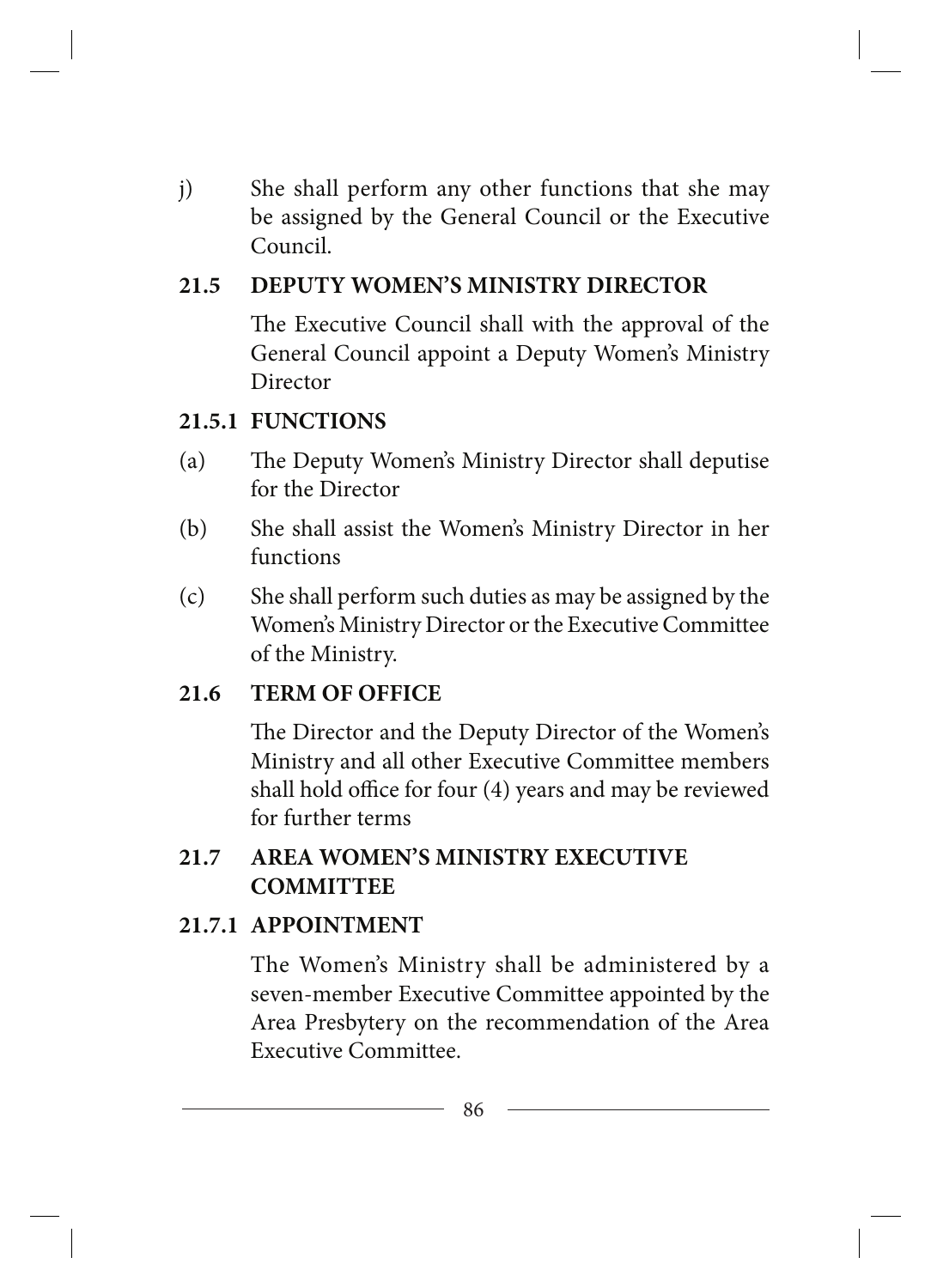## **21.7.2 MEMBERSHIP**

- a) Leader
- b) Assistant Leader
- c) One (1) Pastor's wife
- d) Four (4) Deaconesses one of whom shall be the Secretary

# **21.7.3 TERM OF OFFICE**

The Leader, Assistant and all other members shall hold office for a term of three (3) years and may be reviewed for further terms.

## **21.8 AREA WOMEN'S MINISTRY LEADER**

A Deaconess of good repute shall be appointed as an Area Women's Ministry Leader. She shall be assisted by another Deaconess.

# **21.8.1 APPOINTMENT**

The Area Women's Leader and her Assistant shall be appointed by the Area Presbytery on the recommendation of the Area Executive Committee.

## **21.8.2 FUNCTIONS**

- (a) The Area Women's Leader shall be responsible to the Area Head for the administration of the Ministry.
- (b) She shall have general supervision of the Women's Ministry in the Area.
- (c) She shall chair the Women's Ministry Executive Committee meetings.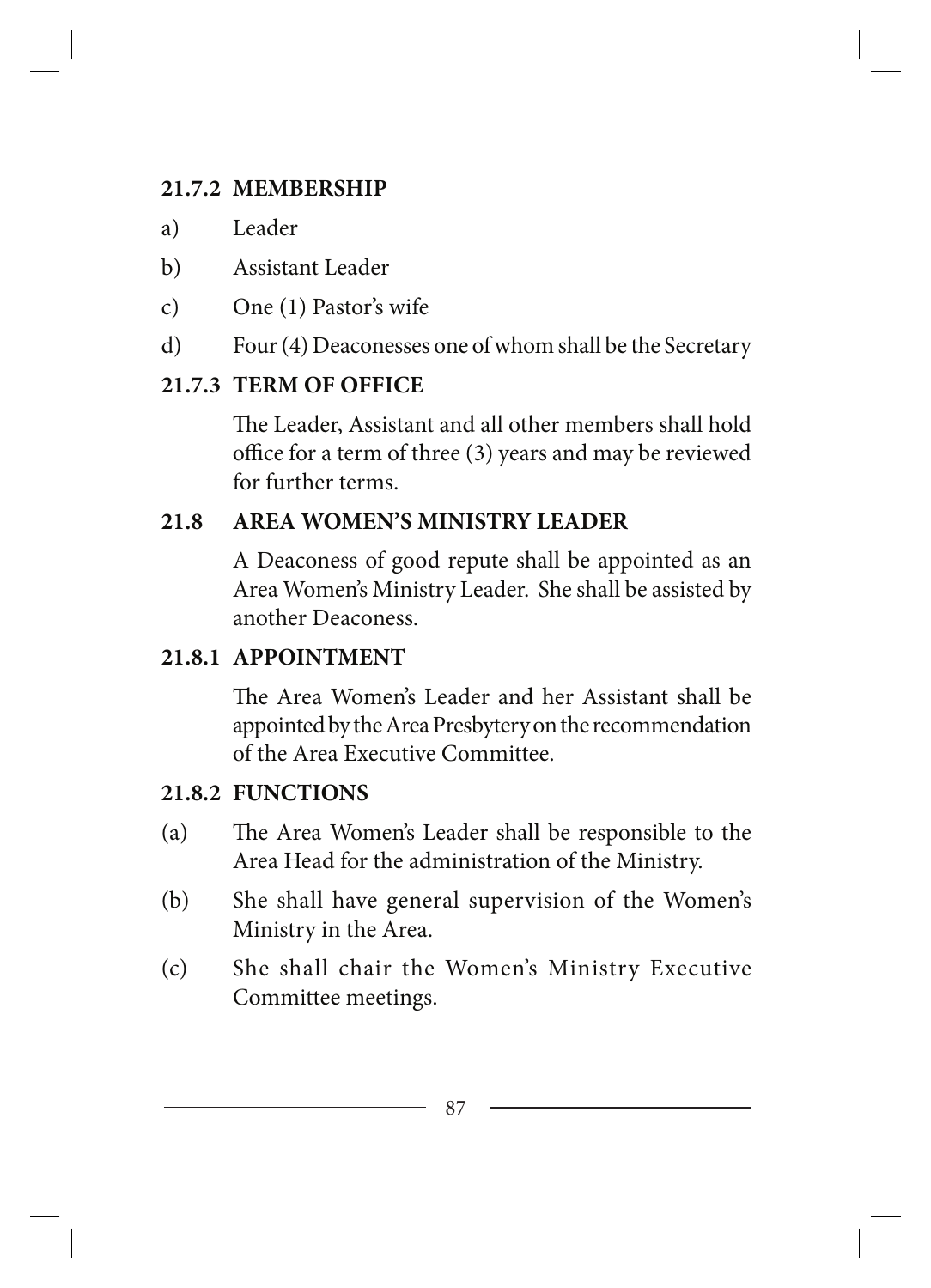- (d) In the absence of the Area Head or his accredited representative, she shall chair the Area Women's Ministry conventions.
- (e) She shall report to the Area Presbytery through the Area Head.
- (f) She shall perform any other function that she may be assigned by the Area Head.

### **21.9 TERM OF OFFICE**

The Area Women's Leader and her Assistant shall hold office for three (3) years and may be reviewed for further terms.

## **21**.**10 DISTRICT WOMEN MINISTRY EXECUTIVE COMMITTEE**

#### **21.10.1 APPOINTMENT**

The Women Ministry shall be administered by a fivemember Executive Committee appointed by the District Presbytery on the recommendation of the District Executive Committee.

#### **21.10.2 MEMBERSHIP**

- a) District Women's Ministry Leader
- b) Assistant Leader
- c) Three (3 ) women one of whom shall be the Secretary.

#### **21.10.3 TERM OF OFFICE**

The Leader, Assistant and all other members shall hold office for a term of three (3) years and may be reviewed for further terms.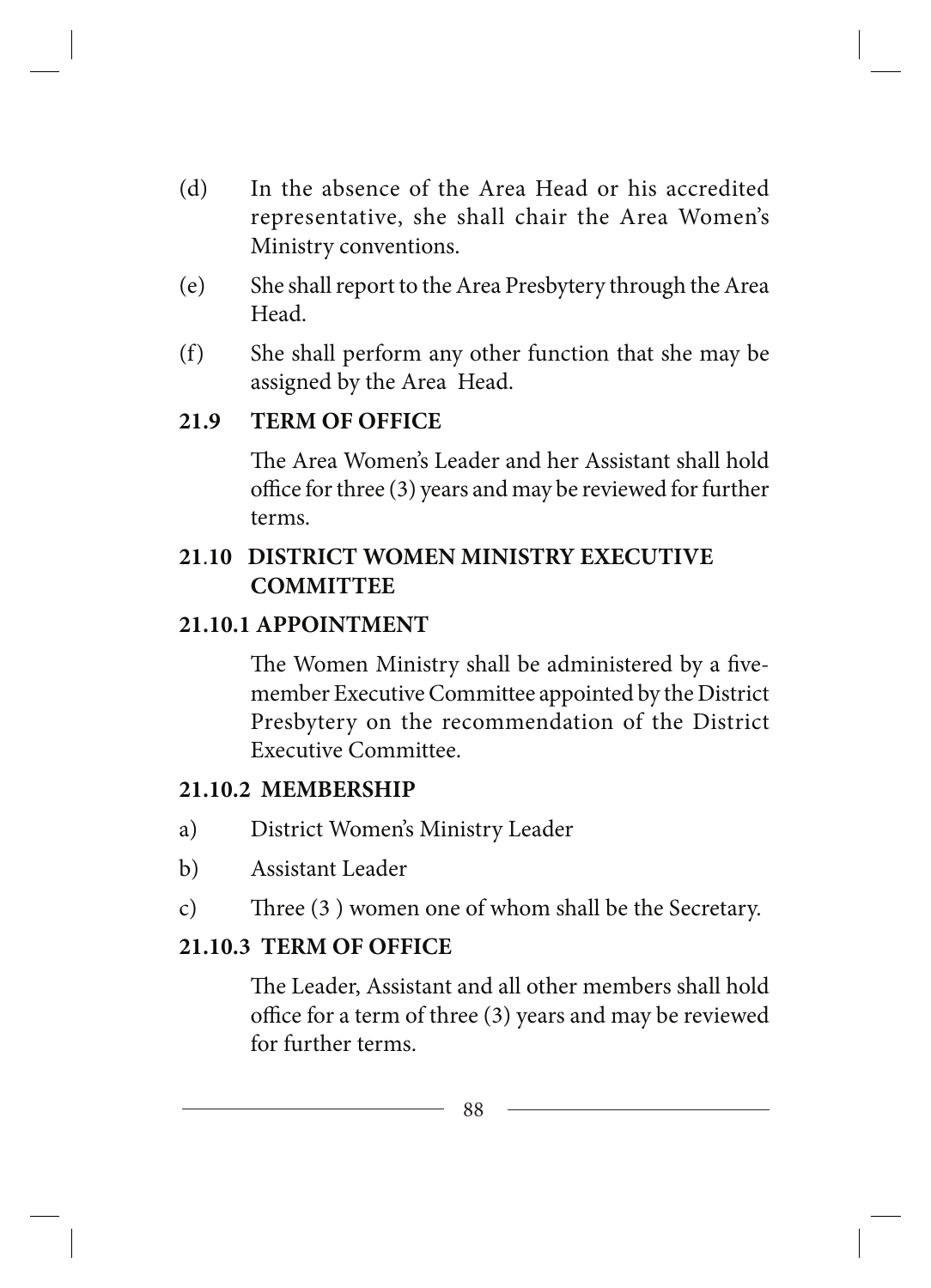### **21.11 DISTRICT WOMEN'S MINISTRY LEADER**

A Deaconess of good repute shall be appointed as a District Women's Ministry Leader. She shall have an Assistant.

## **21.11.1 APPOINTMENT**

The District Women's Ministry Leader and her Assistant shall be appointed by the District Presbytery on the recommendation of the District Executive Committee.

## **21.11.2 FUNCTIONS**

- (a) She shall supervise the Women's Ministry in the District
- (b) She shall communicate all relevant matters with the consent of the District Minister to the Area Leader
- (c) She shall see to the teaching of the women the Word of God and lessons in the Women's Ministry Syllabus
- (d) She shall be responsible for the preparation of programmes for Women's Ministry meetings in consultation with the District Minister.

## **21.11.3 TERM OF OFFICE**

The term of office shall be three (3) years and may be reviewed for further terms.

# 21**.12 LOCAL WOMEN'S MINISTRY EXECUTIVE COMMITTEE**

## **21.12.1 APPOINTMENT**

The Local Women's Ministry shall be administered by a five-member Executive Committee appointed by the Local Presbytery.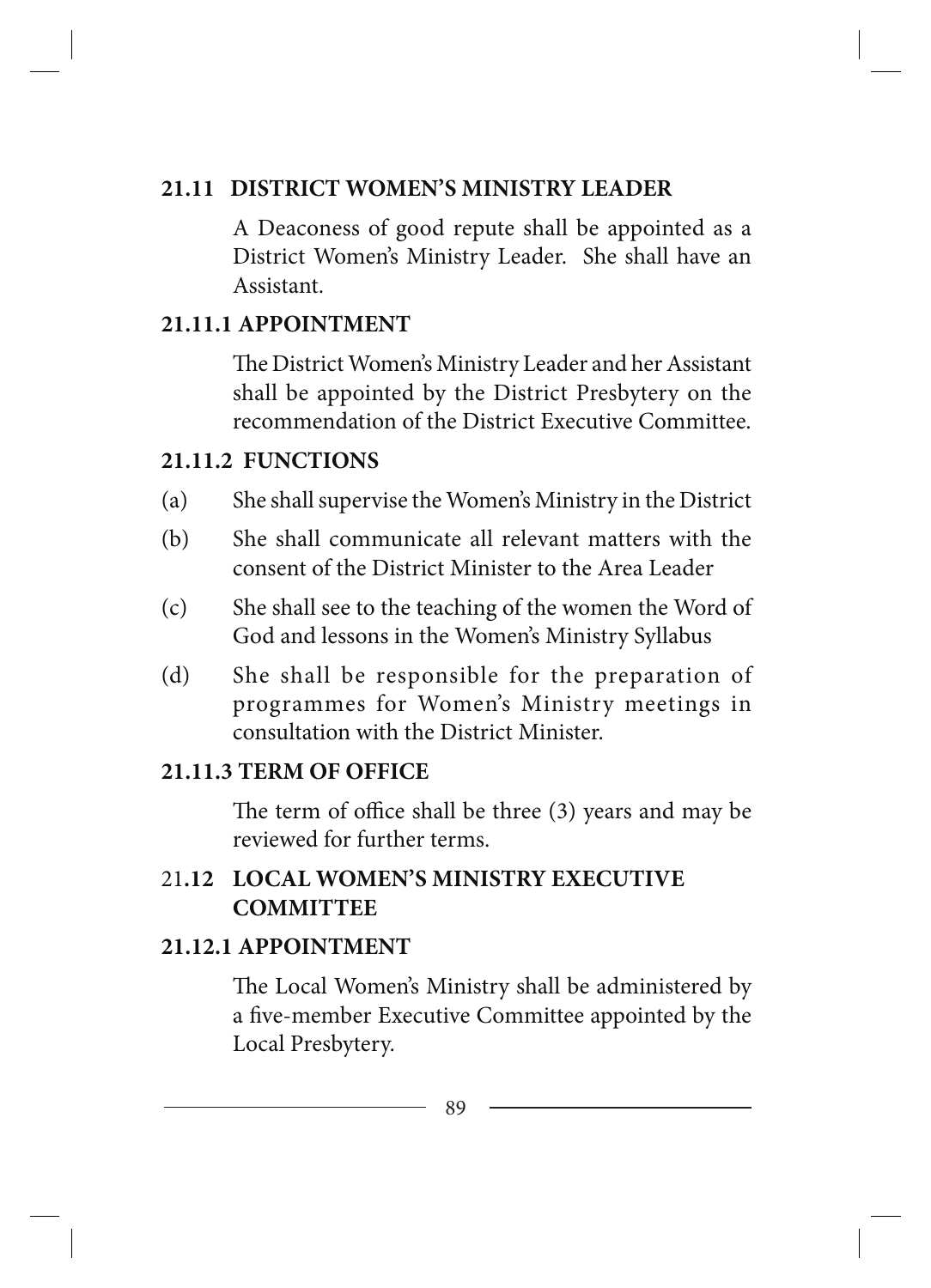### **21.12.2 MEMBERSHIP**

- a) Leader
- b) Assistant Leader
- c) Three (3) other women one of whom shall be the secretary.

# **21.12.3 TERM OF OFFICE**

The Leader, Assistant and all other members shall hold office for a term of two (2) years and may be reviewed for further terms.

# **21.13 LOCAL WOMEN'S MINISTRY LEADER**

A Deaconess of good repute shall be appointed as the Local Women's Ministry Leader. She shall have an Assistant.

## **21.14.1 APPOINTMENT**

The Local Women's Ministry Leader and her Assistant shall be appointed by the Local Presbytery.

# **21.14.2 FUNCTIONS**

- (a) She shall co-operate with the Local Presbytery and the Minister in the discharge of her duties
- (b) She shall take charge of the Local Women's Ministry meetings
- (c) She shall see to the teaching of the women the Word of God and lessons in the Women's Ministry Syllabus.

## **21.14.3 TERM OF OFFICE**

The term of office shall be two (2) years and may be reviewed for further terms.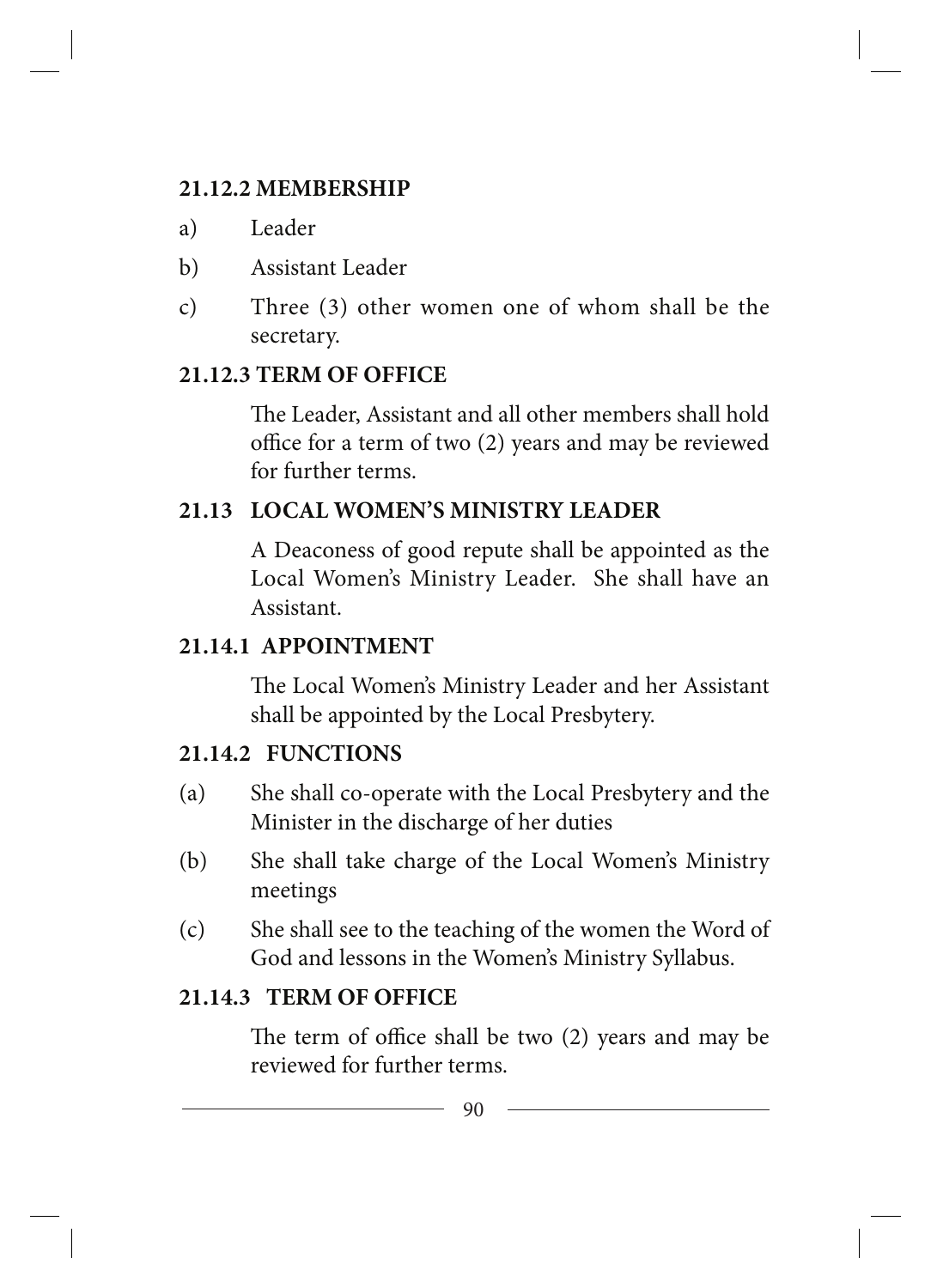#### **21.15 FINANCE**

Freewill offerings shall be taken at meetings. A percentage as determined by the General Council from time to time shall be paid into the Central Fund.

### **ARTICLE 22**

## **CHILDREN'S MINISTRY**

### **22.1 ESTABLISHMENT**

There shall be a Children's Ministry made up of the children and their teachers in the Local Assembly.

### **22.2 FUNCTIONS**

- (a) To hold Sunday morning service to pray, fellowship and to study God's Word
- (b) It shall hold periodic competitions and such other activities as shall ensure the children's spiritual growth and sustain their interest in the Ministry
- (c) Other specialized children related ministries.

# **22.3.1 THE CHILDREN'S MINISTRY EXECUTIVE COMMITTEE**

There shall be an Executive Committee of seven (7) members appointed by the Executive Council with the approval of the General Council*.*

### **22.3.1 MEMBERSHIP**

The Executive Committee of the Children's Ministry shall be made up of the following: -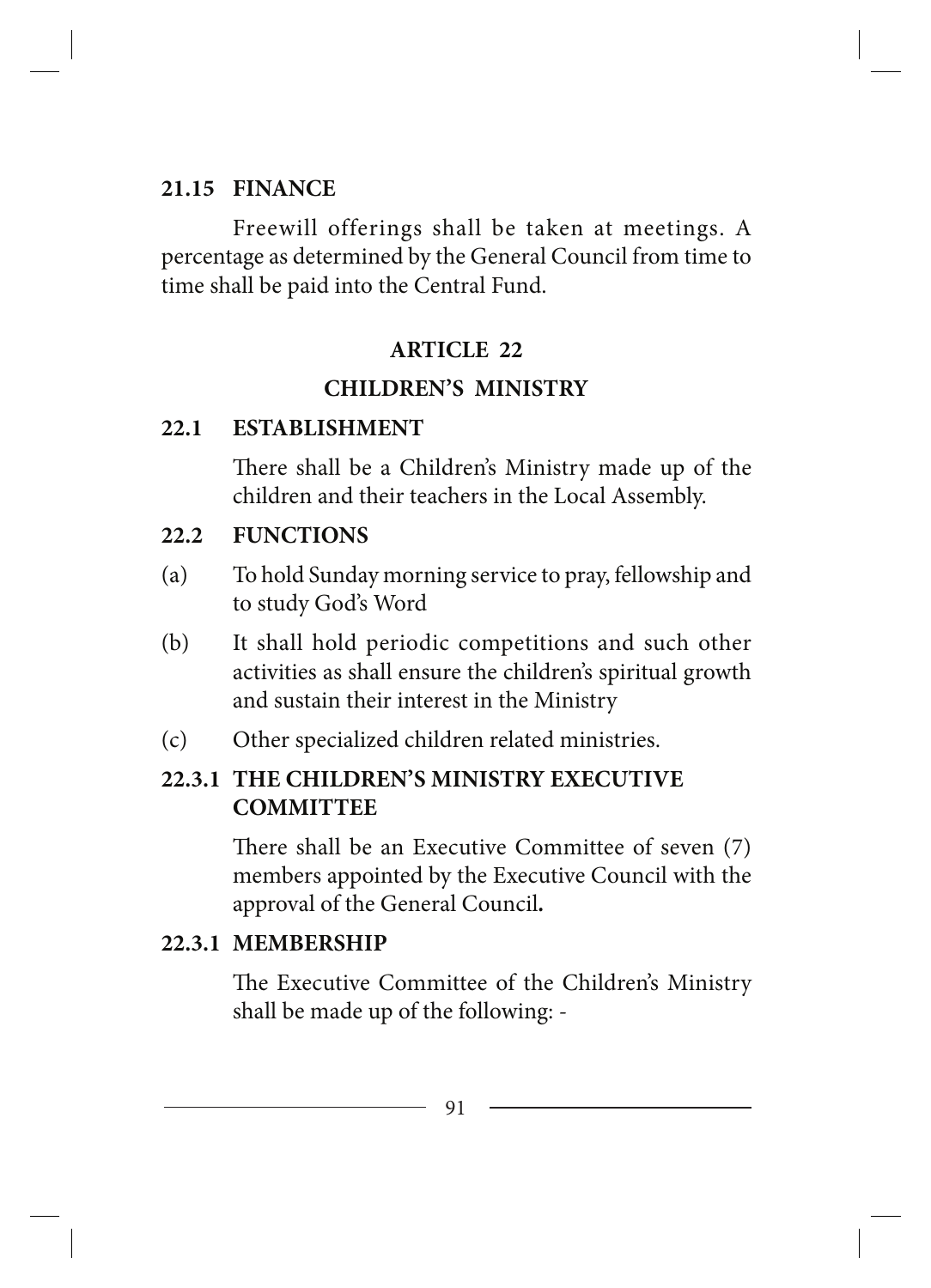- a) One (1) Patron
- b) One (1) Director
- c) One (1) Deputy Director
- d) One (1) Minister
- e) One (1) Elder
- f) One (1) Deaconess
- g) One (1) Minister's Wife
- h) Where the Director is an Apostle or Prophet, there shall be no Patron and an additional Minister shall be appointed to the Committee

## **22.4 PATRON**

The Executive Council shall with the approval of the General Council appoint an Apostle or Prophet as the Patron of the Children's Ministry

## **22.4.1 FUNCTIONS OF THE PATRON**

- (a) He shall be the Chairman of the Ministry.
- (b) He shall advise the Children's Director and other officers of the Ministry
- (c) He shall chair Executive Committee meetings
- (d) He shall be responsible to the Chairman of The Church.

# **22.5 CHILDREN'S MINISTRY DIRECTOR**

The Executive Council shall with the approval of the General Council appoint a Minister as a Director of the Children's Ministry.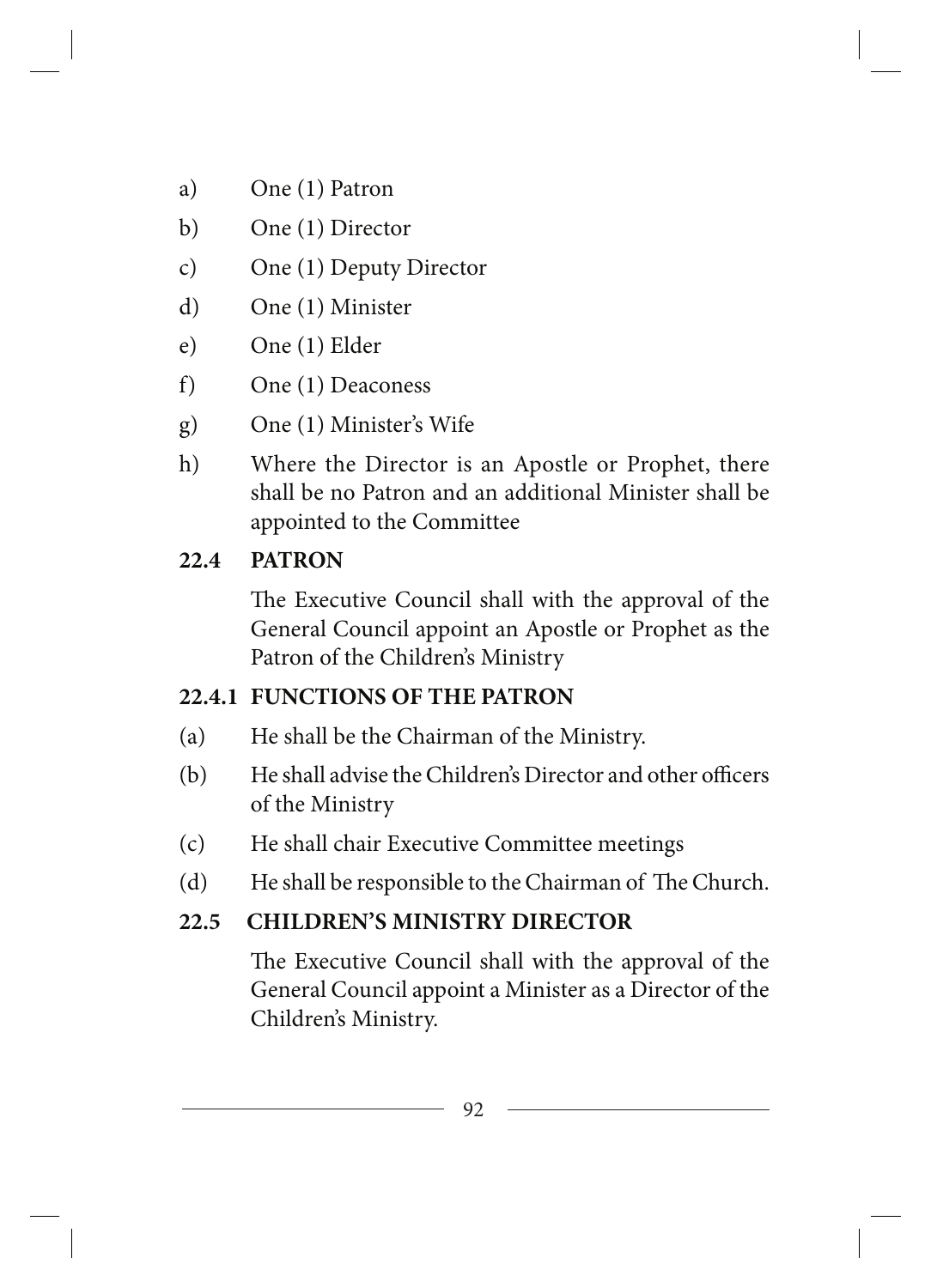## **22.5.1 FUNCTIONS**

- (a) He shall have general supervision of all the activities of the Ministry
- (b) He shall plan such activities as shall help the children grow and sustain their interest in the Ministry
- (c) To plan and execute such training schemes as will equip the teachers for the spiritual upbringing of the children
- (d) He shall be responsible for the preparation of the Ministry's syllabus and arranging for teaching and learning aids for the Ministry
- (e) To arrange rallies from time to time for the Ministry
- (f) He shall be responsible to the Chairman of The Church for the effective administration of the Children's Ministry
- g) He shall perform any other functions that he may be assigned by the General Council or the Executive Council.

## **22.6 DEPUTY CHILDREN'S MINSITRY DIRECTOR**

The Executive Council shall with the approval of the General Council appoint an Elder as Deputy Director of the Children's Ministry*.* 

### **22.6.1 FUNCTIONS**

- (a) The Deputy Director of the Children's Ministry shall deputise for the Director of the Children's Ministry in his absence
- (b) He shall assist the Director of the Children's Ministry.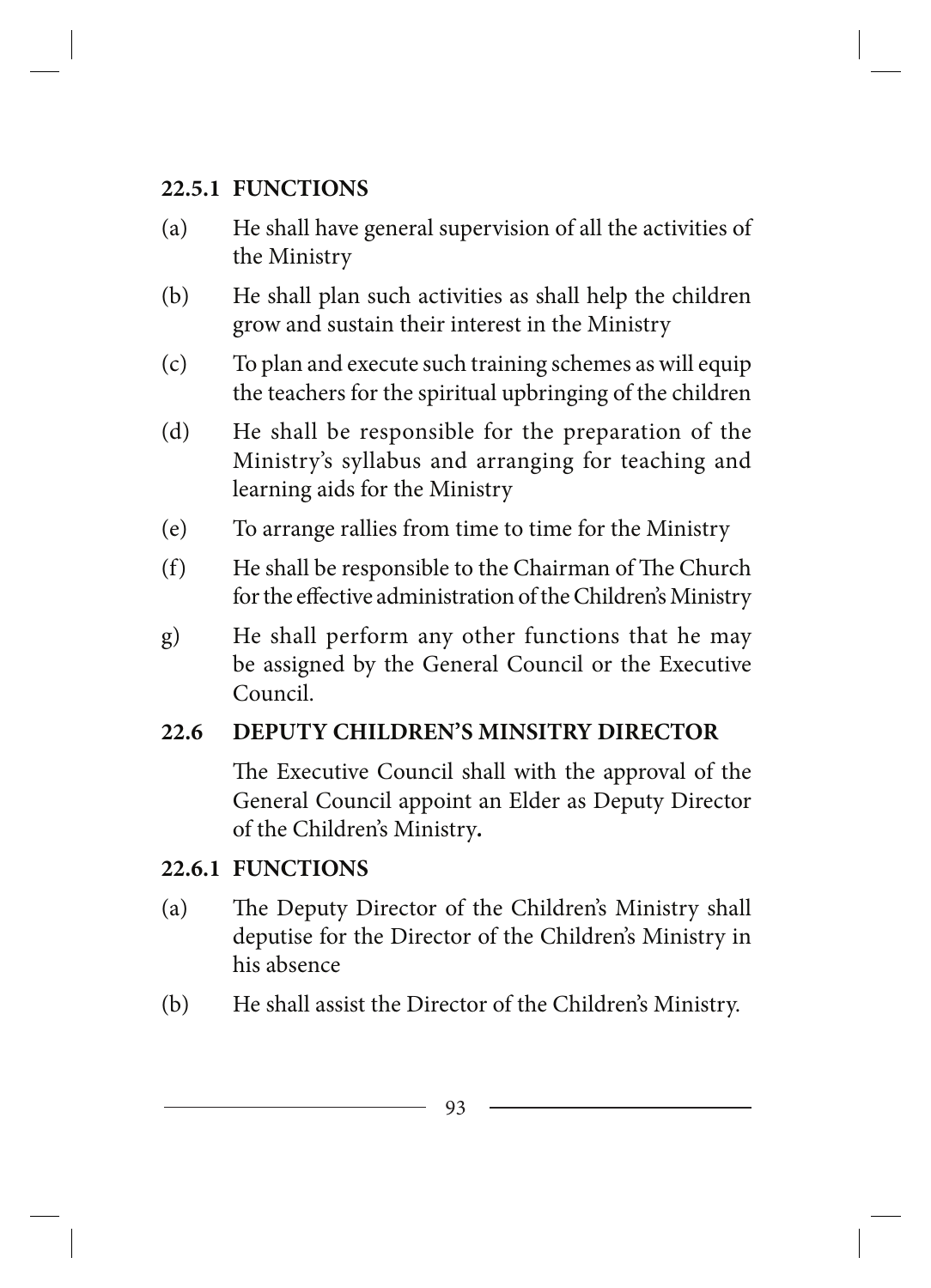(c) He shall perform such other functions as may be assigned by the Children's Ministry Director or the Executive Committee of the Ministry.

#### **22.6.2 TERM OF OFFICE**

The Patron, the Director and the Deputy Director of the Children's Ministry and all other officers shall hold office for four (4) years and may be reviewed for further terms.

### **22.7 AREA CHILDREN'S MINISTRY EXECUTIVE COMMITTEE**

#### **22.7.1 APPOINTMENT**

The Children's Ministry shall be administered by a seven-member Executive Committee appointed by the Area Presbytery on the recommendation of the Area Executive Committee.

#### **22.7.2 MEMBERSHIP**

- a) Area Children's Ministry Leader
- b) Assistant Area Children's Ministry Leader
- c) Two (2) Elders, one of whom shall be the Secretary
- d) Two (2) District Leaders
- e) One (1) Pastor's wife.

#### **22.7.3 TERM OF OFFICE**

The Leader, Assistant and all other members shall hold office for a term of three (3) years and may be reviewed for further terms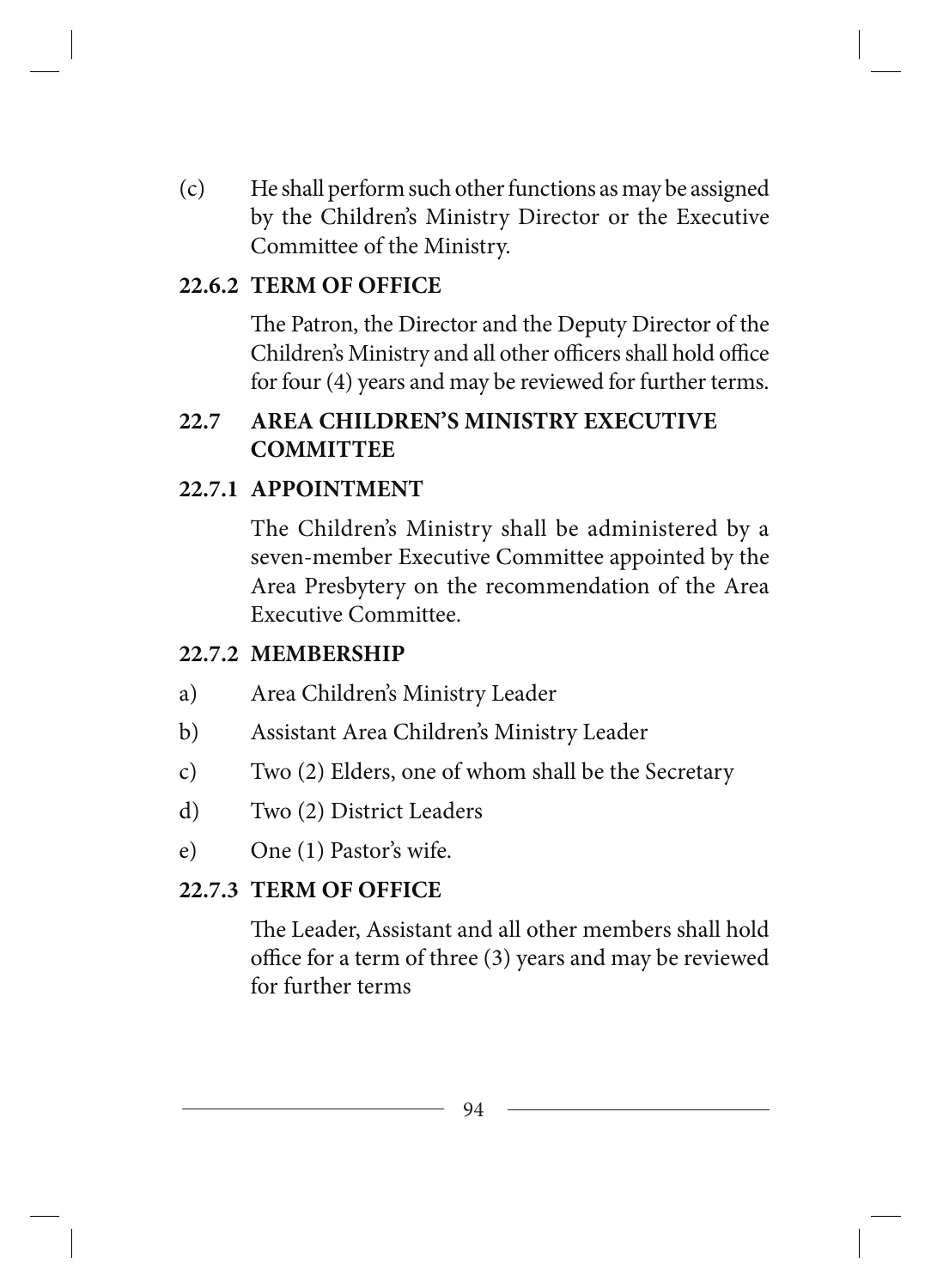## **22.8 AREA CHILDREN'S MINISTRY LEADER**

A Minister shall be appointed as Area Children's Ministry Leader. He shall be assisted by an Elder.

## **22.8.1 APPOINTMENT**

The Area Children's Ministry Leader and his Assistant shall be appointed by the Area Presbytery on the recommendation of the Area Executive Committee.

## **22.8.2 FUNCTIONS**

- (a) He shall have general supervision of the Ministry in the Area
- (b) He shall work in co-operation with the District and Local Leaders
- (c) He shall chair all Area rallies and meetings of the Ministry.

## **22.9 TERM OF OFFICE**

The Area Children's Ministry Leader and his Assistant shall hold office for three (3) years and may be reviewed for further terms.

## **22.10 DISTRICT CHILDREN'S MINISTRY EXECUTIVE COMMITTEE**

### **22.10.1 APPOINTMENT**

The Children's Ministry shall be administered by a fivemember Executive Committee appointed by the District Presbytery on the recommendation of the District Executive Committee.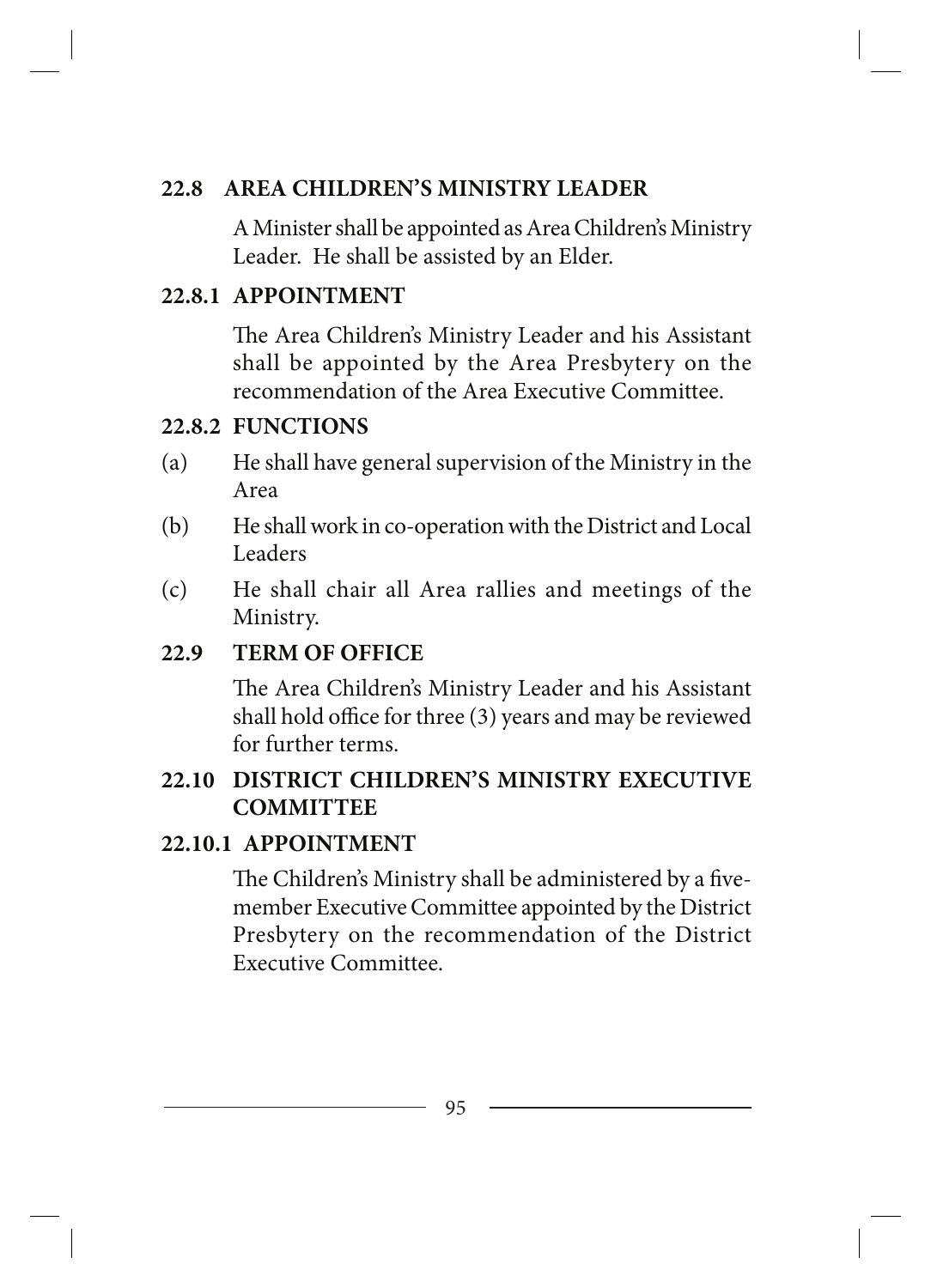## **22.10.2 MEMBERSHIP**

- a) District Children's Ministry Patron
- b) District Children's Ministry Leader
- c) Assistant District Children's Ministry Leader
- d) Two (2 ) others one of whom shall be a Local leader.

# **22.10.3 TERM OF OFFICE**

The Patron, Leader, Assistant and all other members shall hold office for a term of three (3) years and may be reviewed for further terms

# **22.11 DISTRICT CHILDREN'S MINISTRY LEADER**

An Officer shall be appointed District Children's Ministry Leader. He or she shall have an Assistant.

# **22.11.1 APPOINTMENT**

The District Children's Ministry Leader and his or her Assistant shall be appointed by the District Presbytery on the recommendation of the District Executive Committee.

# **22.11.2 FUNCTIONS**

- (a) To supervise the activities of the Ministry in the District
- (b) To communicate regularly with the Area and Local Ministry Leaders in consultation with the District Minister
- (c) To co-ordinate the activities of the Ministry in the District
- (d) To perform such duties as the Area Leader shall assign to him in the District with the consent of the District Minister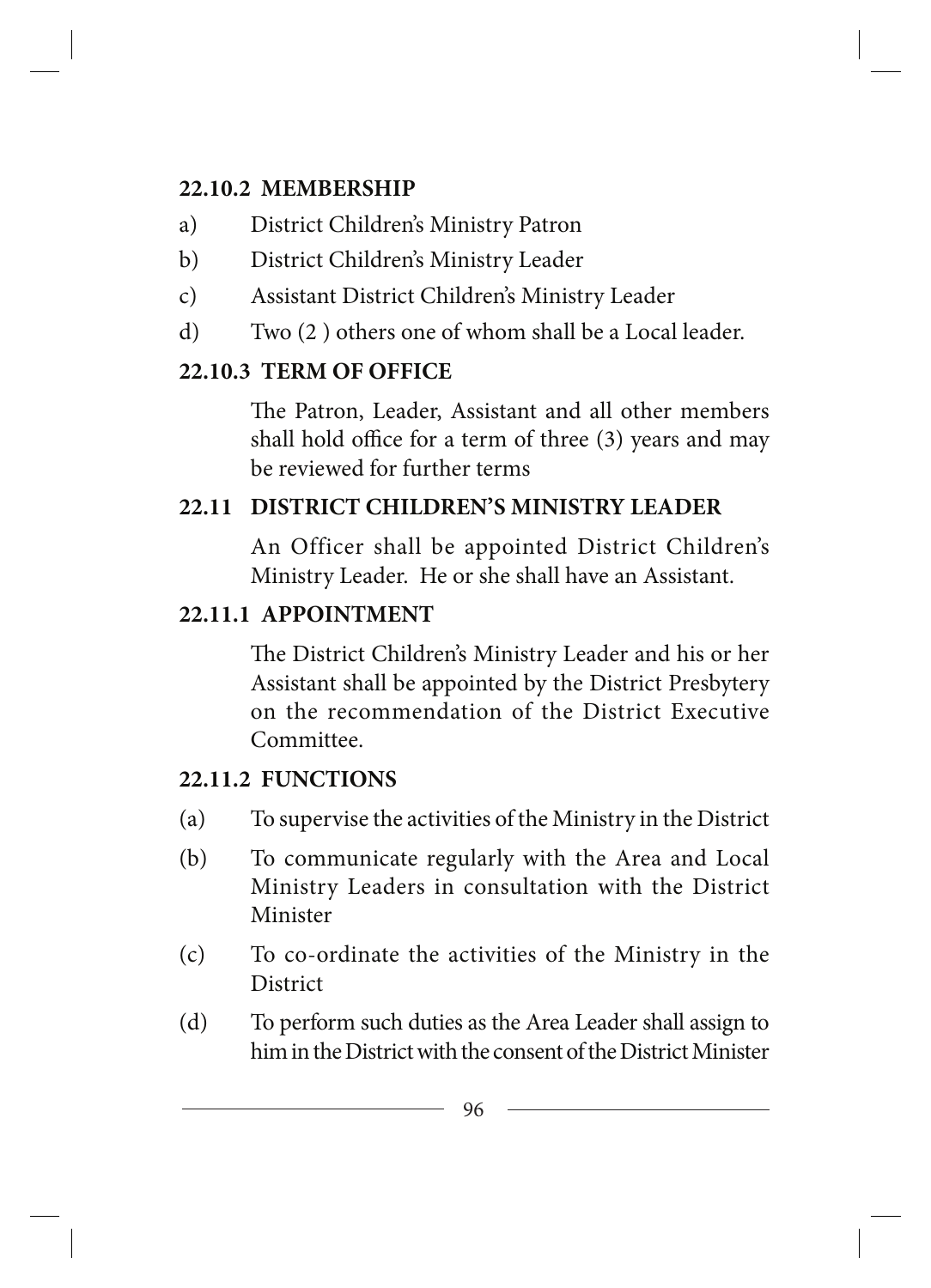(e) To chair all meetings of the Children's Ministry in the District.

### **22.12 TERM OF OFFICE**

The District Leader and the Assistant shall hold office for three (3) years and may be reviewed for further terms.

## **22.13 LOCAL CHILDREN'S MINISTRY EXECUTIVE COMMITTEE**

### **22.13.1 APPOINTMENT**

The Children's Ministry shall be administered by a fivemember Executive Committee appointed by the Local Presbytery.

#### **22.13.2 MEMBERSHIP**

- a) Local Children's Ministry Patron
- b) Local Children's Ministry Leader
- c) Assistant Local Children's Ministry Leader
- d) Two (2) others including a female.

#### **22.13.3 TERM OF OFFICE**

The Patron, Leader, Assistant and all other members shall hold office for a term of two (2) years and may be reviewed for further terms

### **22.14 LOCAL CHILDREN'S MINISTRY LEADER**

An Officer or a member of good repute with keen interest in Children's work shall be appointed the Local Leader of the Ministry. He or she shall have an Assistant*.*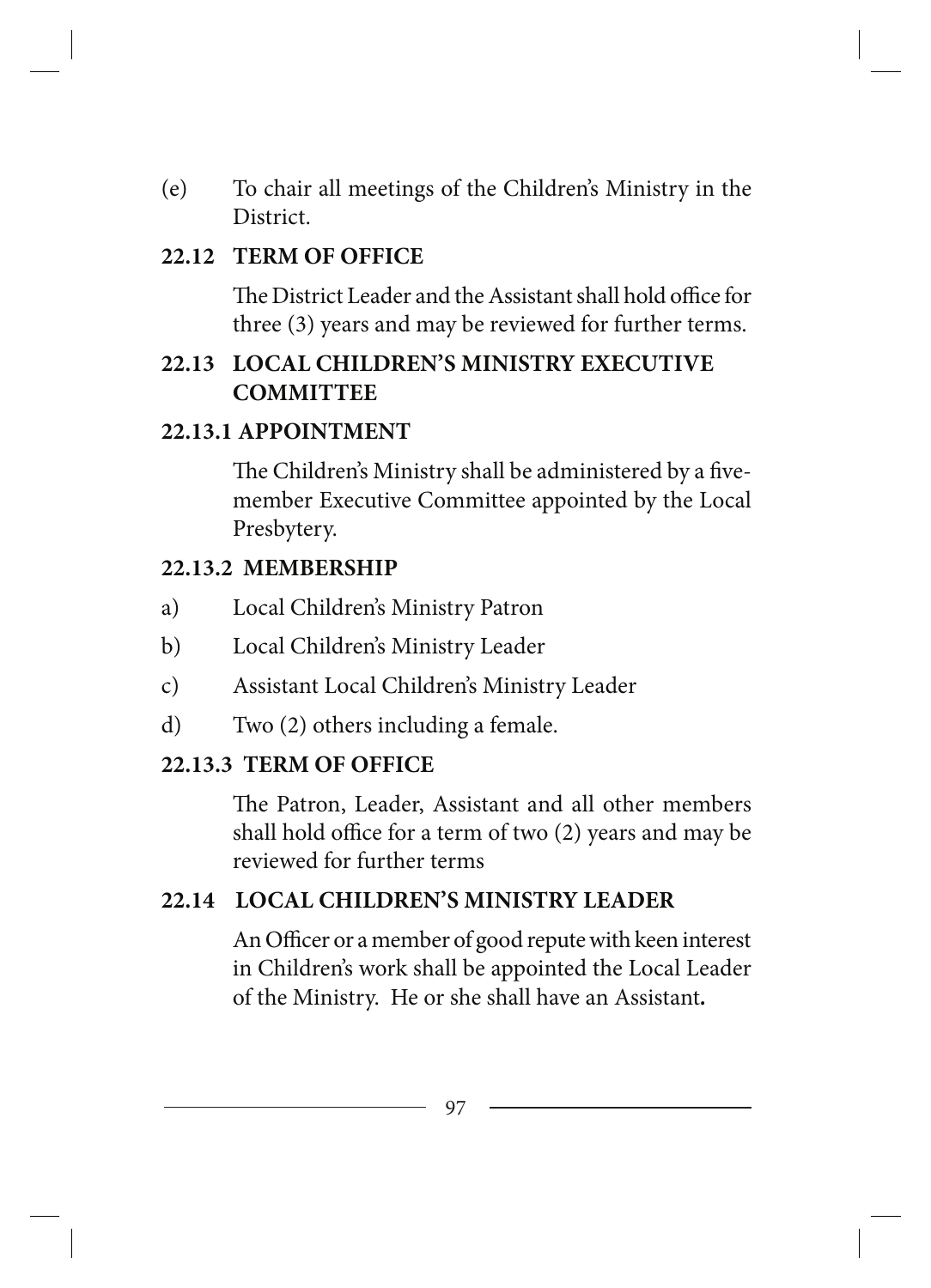#### **22.14.1 APPOINTMENT**

The Local Leader and the Assistant shall be appointed by the District Minister and the Local Presbytery.

### **22.14.2 FUNCTIONS**

- (a) To co-operate with the Local Presbytery and the Minister in the discharge of his or her functions
- (b) To carry out such functions as may be assigned him or her by the District Leader.

#### **22.14.3 TERM OF OFFICE**

The Local Leader and the Assistant shall hold office for two (2) years and may be reviewed for further terms.

#### **22.15 FINANCE**

Freewill offerings shall be taken at meetings. A percentage of the offerings as determined by the General Council from time to time shall be paid into the Central Fund.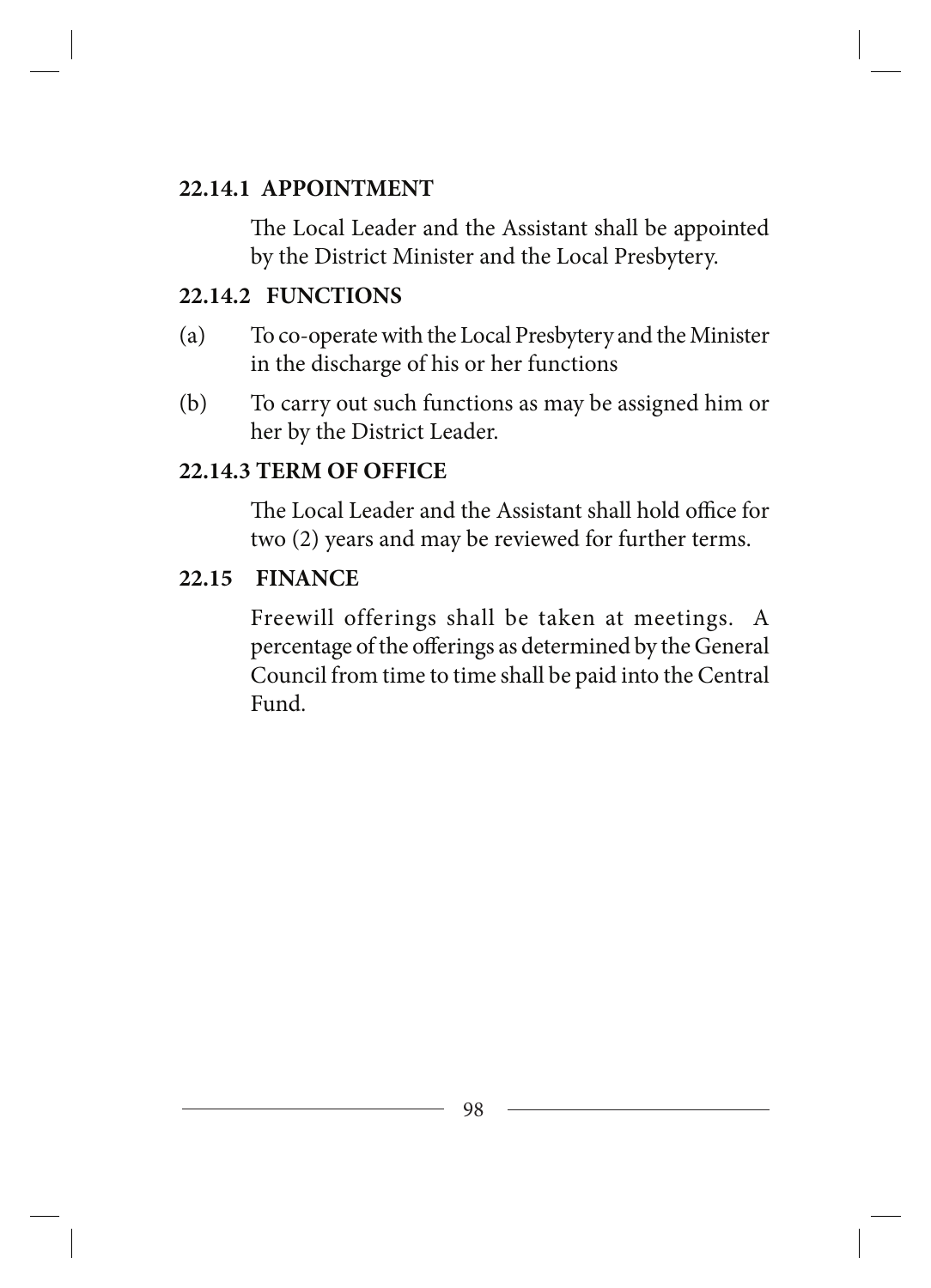### CHAPTER V

## **OFFICERS AND MEMBERS**

## **ARTICLE 23**

# **UNPAID OFFICERS**

## **23.1** There shall be unpaid officers of The Church

# **23.2 AREA DEACON**

The Area Presbytery shall appoint an Elder of good repute and integrity with a fair accounting knowledge to be the Area Deacon.

# **23.2.1 FUNCTIONS**

- (a) He shall be responsible for the finances of The Church at the Area, District and Local Levels
- (b) He shall be responsible for the submissions of tithes and other funds of The Church to the Headquarters
- (c) He shall be responsible to the Area Head and the Area Presbytery
- (d) He shall prepare annual financial reports to the Area Presbytery and the Finance Board
- (e) He shall chair meetings of the Area Finance Committee
- (f) He shall be an ex-officio member of every District and Local Finance Committee within the Area
- (g) He shall perform such duties as may be assigned him by the Area Head or the Area Executive Committee.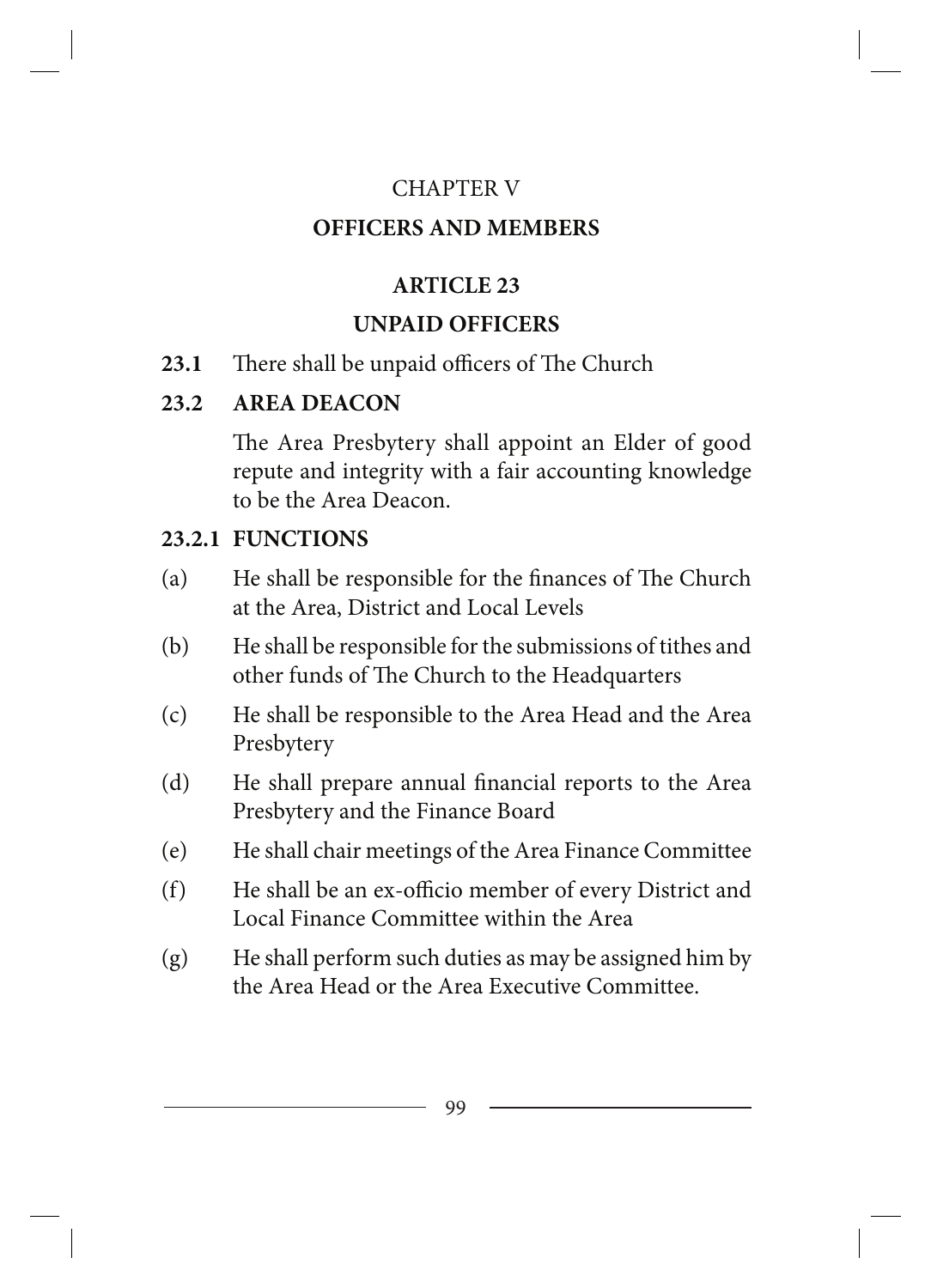## **23.2.2 ELECTION OF AREA DEACON**

One qualified Elder shall be nominated by the Area Executive Committee and all other Ministers in the Area to be voted upon by the Area Presbytery. The candidate so nominated shall be elected by two-thirds (2/3) majority votes of members present and voting.

### **23.2.3 TERM OF OFFICE**

He shall hold office for four (4) years and may be reviewed for further terms.

### **23.3 ELDERS**

There shall be Elders of The Church ordained by an Apostle or Prophet who will be unpaid Officers.They shall be recommended by the District Minister in consultation with the District/Local Presbytery for approval of the Area Head.

## **23.3.1 QUALIFICATION**

- (a) These persons must be born-again and be baptized in the Holy Spirit
- (b) They must qualify in terms of 1Timothy 3:1-7 and Titus 1:6-8
- (c) They must possess at least a moderate amount of education or be functionally literate
- (d) They must possess a clear voice without impediment in their speech
- (e) They must be willing to learn
- (f) They must be mature persons of sound body and mind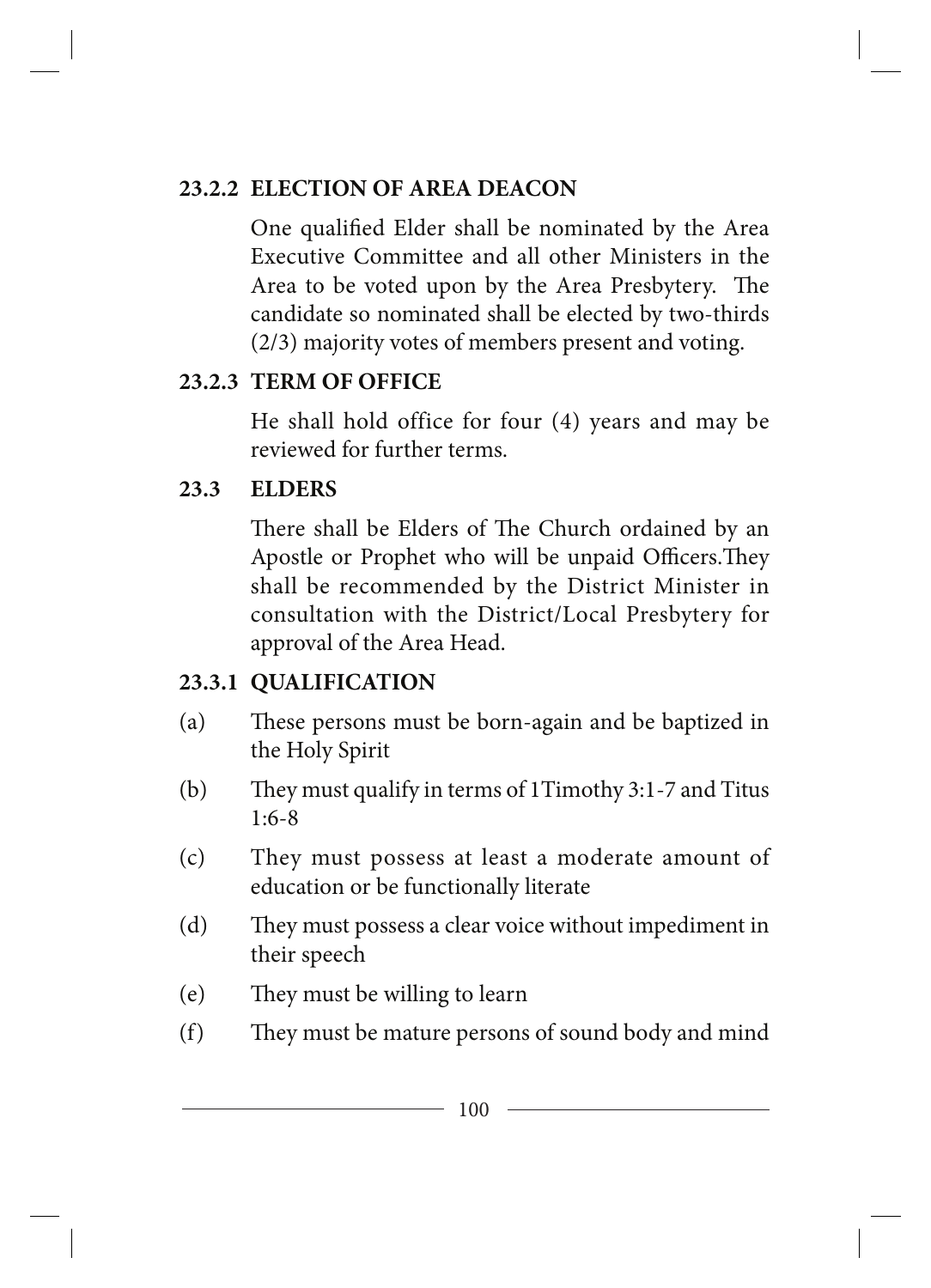## **23.3.2 FUNCTIONS**

- (a) They shall be responsible for the effective running of the Local Assembly
- (b) They shall administer the Lord's Supper
- (c) They shall conduct funerals in the absence of the Minister
- (d) They shall teach sound biblical doctrine
- (e) They shall conduct naming of children
- (f) They shall keep the register of names and addresses of members of The Church
- (g) They shall acquire property for The Church in the name of the Trustees
- (h) They shall act in the absence of the Minister
- (i) They shall perform any other functions as may be assigned by the District Minister.

# **23.4 PRESIDING ELDER**

- a) The District Minister shall present one of the Elders to be voted upon by the Local Presbytery to preside over a Local Assembly and the Local Presbytery in the absence of the Minister. Where this is not applicable, the District Minister, in consultation with the District Executive Committee, shall transfer an Elder to preside at a Local Assembly
- b) For a Worship Centre, the Resident Minister shall present one of the Elders to be voted upon by the Worship Centre Presbytery to preside over the Centre and the Centre Presbytery in the absence of the Minister.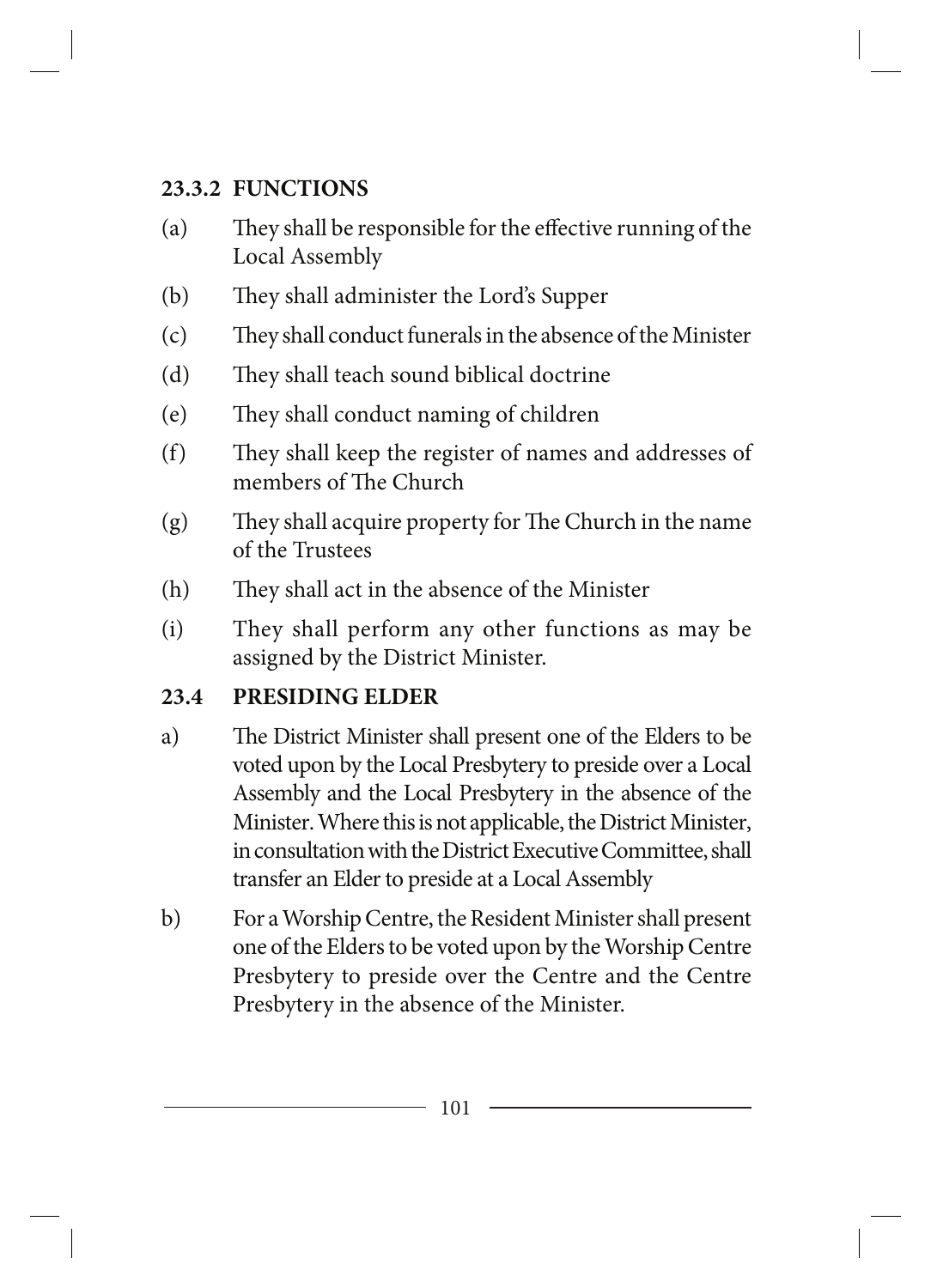## **23.4.1 TERM OF OFFICE**

The term of office of a Presiding Elder shall be two (2) years and may be reviewed for further terms.

# **23.5 DEACONS AND DEACONESSES**

- (a) These are ordained brothers and sisters called to look after the physical assets of the Local Assembly.
- (b) The District Minister shall in consultation with the Local Presbytery recommend members to the District Ministerial Committee for vetting and;
- (c) The District Minister shall forward the candidates recommended by the District Ministerial Committee to the Area Head for vetting by the Area Ministerial Committee and the approval of the Area Head

# **23.5.1 QUALIFICATION**

- (a) These persons must be born-again and be baptized in the Holy Spirit
- (b) They must qualify in terms of 1Timothy 3:8-13 and Titus 2:3-5
- (c) They must possess a clear voice without impediment in their speech
- (d) They must be willing to learn
- (e) They must be of sound body and mind

# **23.5.2 FUNCTIONS**

They shall look after the material things of the Local Assembly, namely: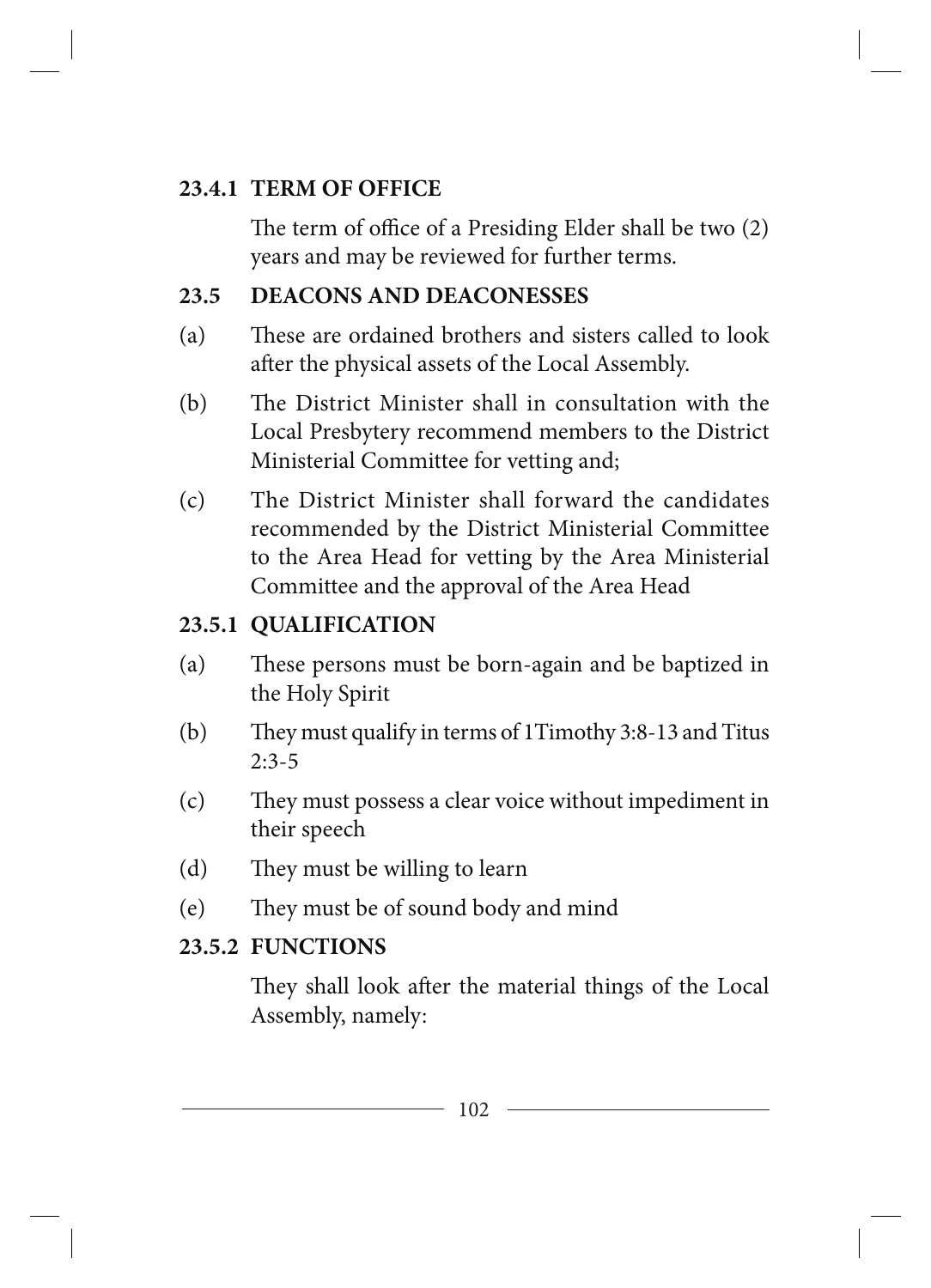- (a) Collections (local funds), lighting, cleaning the Church and the Lord's Supper utensils
- (b) They shall perform any other functions assigned by the Presiding Elder or the District Minister.

### **23.6 RETIREMENT OF UNPAID OFFICERS**

Unpaid Officers of The Church shall be retired from active service at the age of sixty-five (65) years.

## **ARTICLE 24**

## **CHURCH MEMBERSHIP**

**24.1** There shall be both adult and children members of the Church.

## **24.1.1 ADULT MEMBERS**

Any member who is thirteen (13) years or more and who has accepted the Lord as his/her Lord and personal Saviour and is baptized into The Church becomes an adult member. Continued full membership shall, however, depend on living a blameless life in accordance with the teachings of the Lord Jesus Christ and obedience to the rules and conduct of The Church.

### **24.1.2 CHILDREN MEMBERS**

Children who are below thirteen (13) years of age and have been dedicated by a Minister of The Church become members but such members shall not be communicants until baptized into The Church.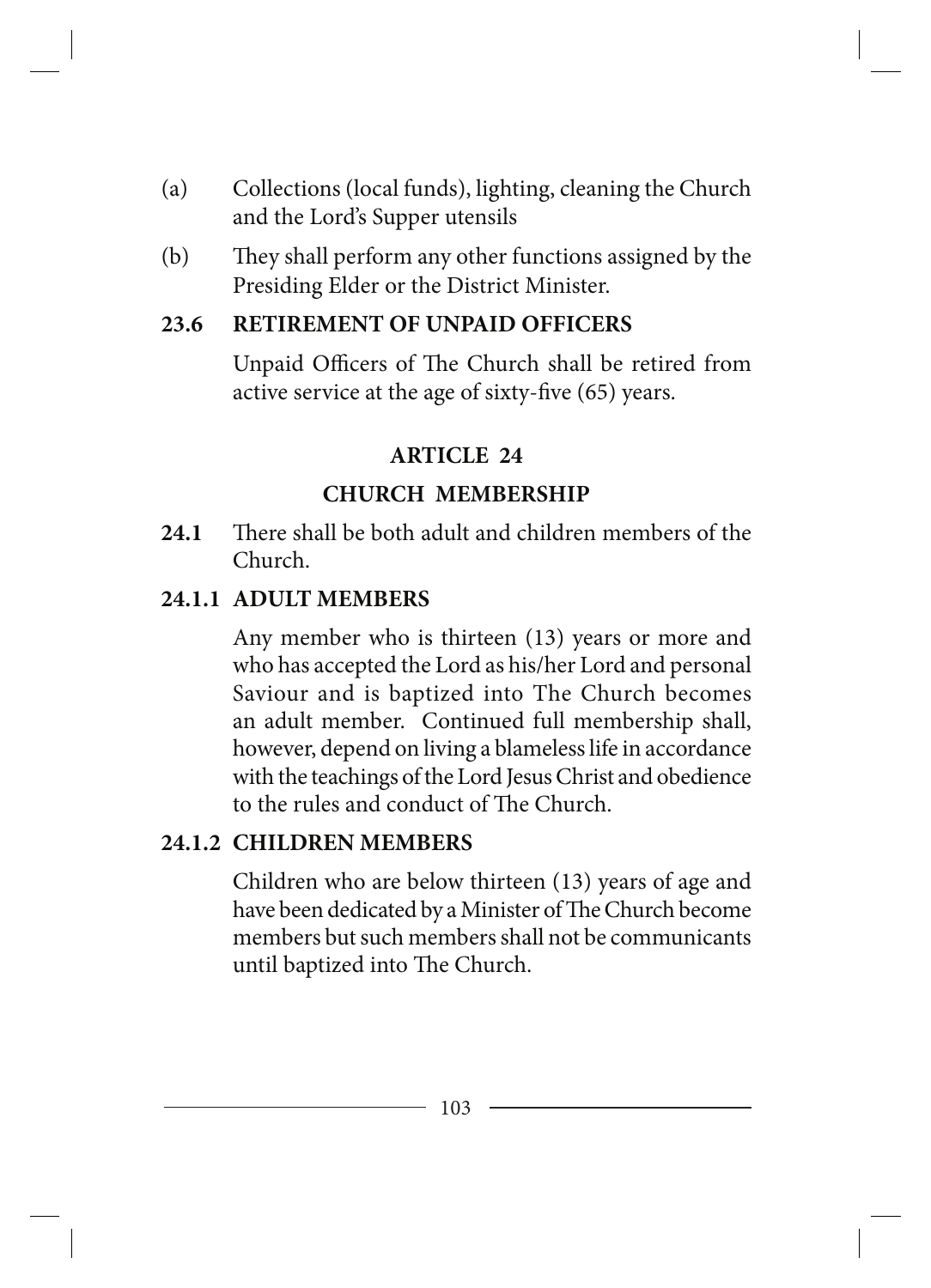### **24.2 RIGHT HAND OF FELLOWSHIP**

- (a) Admittance into full membership of The Church shall be by the ceremony of extension of the Right Hand of Fellowship. The Right Hand of Fellowship shall be extended by a Minister or a Presiding Elder during church service
- (b) Backsliders who repent and return to Fellowship may also be given the Right Hand of Fellowship within two (2) months.

## **24.2.1 CONDITIONS PRECEDENT**

The following conditions shall be fully met before the Right Hand of Fellowship is extended within a reasonable time of conversion not exceeding three (3) months.

- (i) A clear testimony of salvation/repentance
- (ii) Baptism by immersion.

## **24.3 POLYGAMOUS CONVERTS**

Converts who are polygamists shall be baptized but shall not be received into full membership of The Church until they renounce polygamy.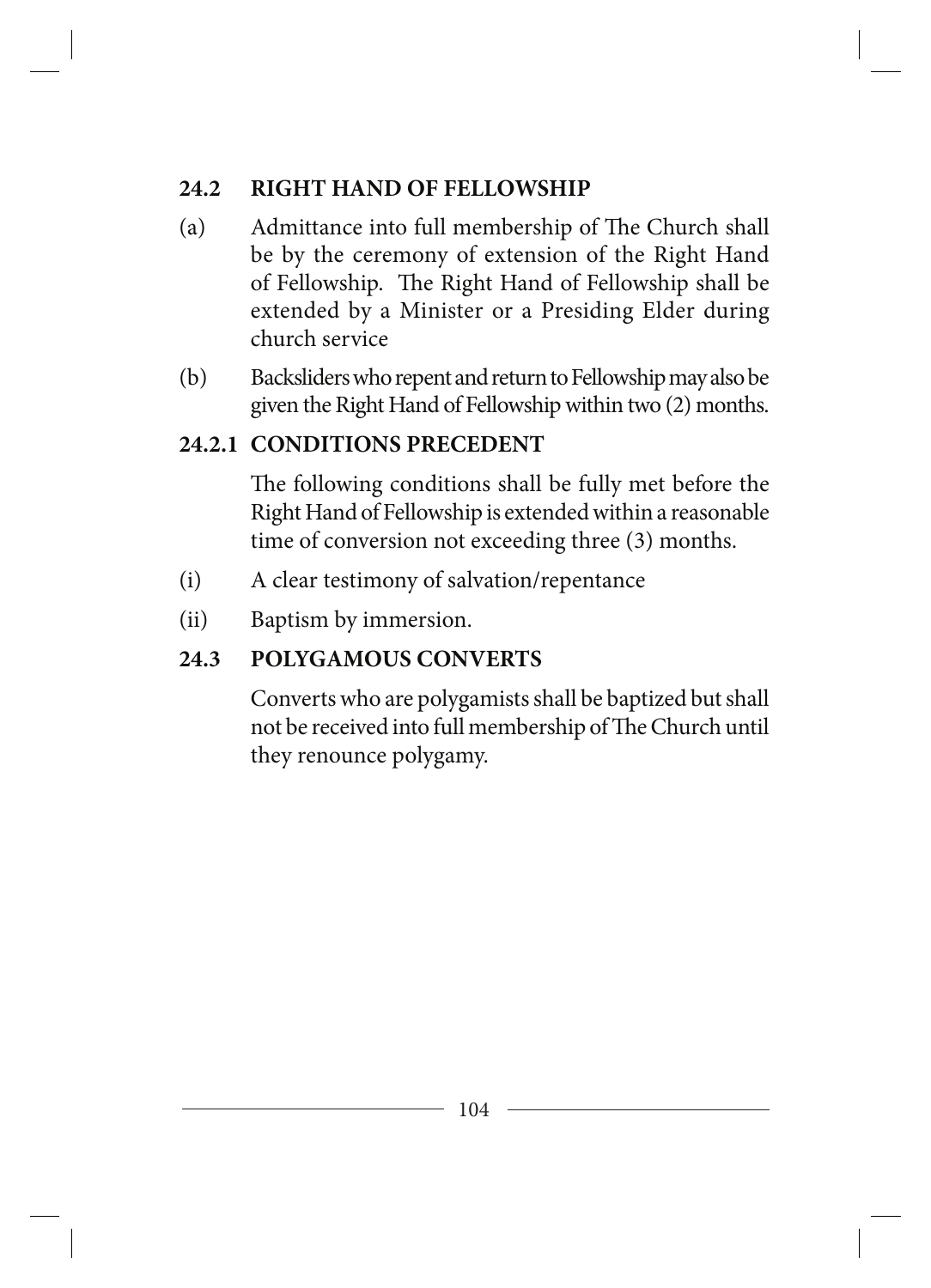# **ARTICLE 25**

# **DISCIPLINE**

**25.1** We believe that the purpose of Church discipline is for the glory of God, the purity of The Church, and the spiritual benefit of members. It serves as a warning to the congregation and also averts reproach upon the name of Christ and for the transgressor; especially, that he/she may repent and be saved.

# **25.2 DISCIPLINE OF MEMBERS**

An Officer or member of The Church who commits any of the following offences shall be disciplined in accordance with the principles of The Church.

- (a) Habitually visiting questionable places
- (b) Falling into open sin
- (c) Embracing or spreading false doctrine
- (d) Divorcing wife or husband
- (e) Marrying more than one wife
- (f) A sister getting married to a married man
- (g) Disobeying and showing disrespect to The Church authority at any level
- (h) Practicing immorality.

# **25.3 SANCTIONS**

Depending upon the gravity of the offence committed an offending officer or member:

(a) May be publicly rebuked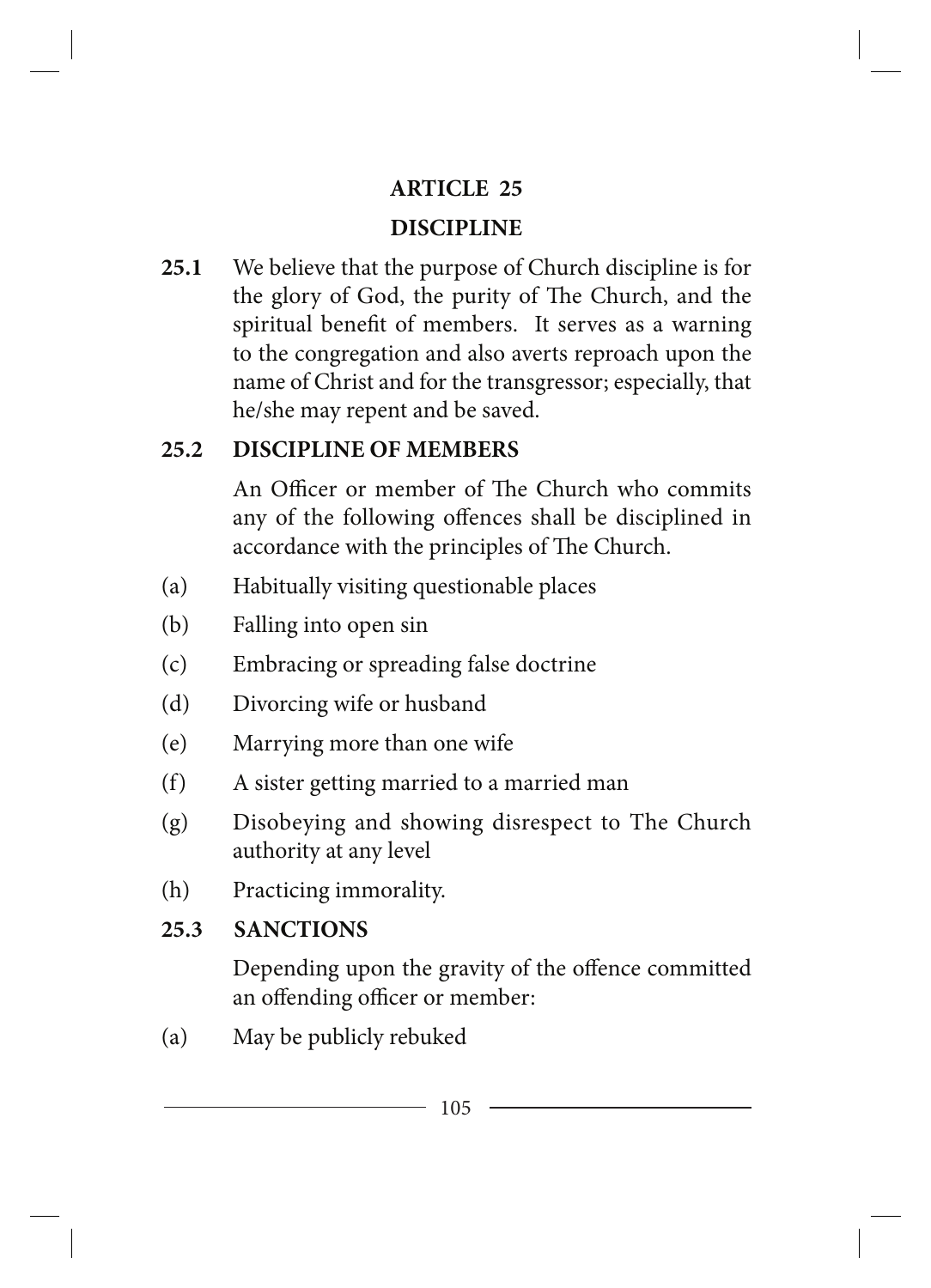- (b) May be suspended from taking active part in all Church programmes and activities
- (c) Shall not partake of the Lord's Supper
- (d) Shall not minister or witness on the platform of The Church, etc.
- (e) May be removed from office
- (f) The Office of Elder, Deacon or Deaconess may be revoked by the appointing authority
- (g) In extreme cases, an offending member/officer may be excommunicated from The Church by the Executive Council on the recommendation of the Area Head and the Area Executive Committee.

## **25.4 RIGHTS OF APPEAL/REVIEW**

## **(a) APPEAL**

There shall be a right of appeal in all cases of sanctions. The appeal shall first be made to the District Executive Committee, then to the Area Executive Committee and finally to The Church Executive Council where applicable

## **(b) REVIEW**

Decisions of any Council or Committee may be reviewed upon a petition of the affected person. This opportunity will be in addition to the right of appeal

106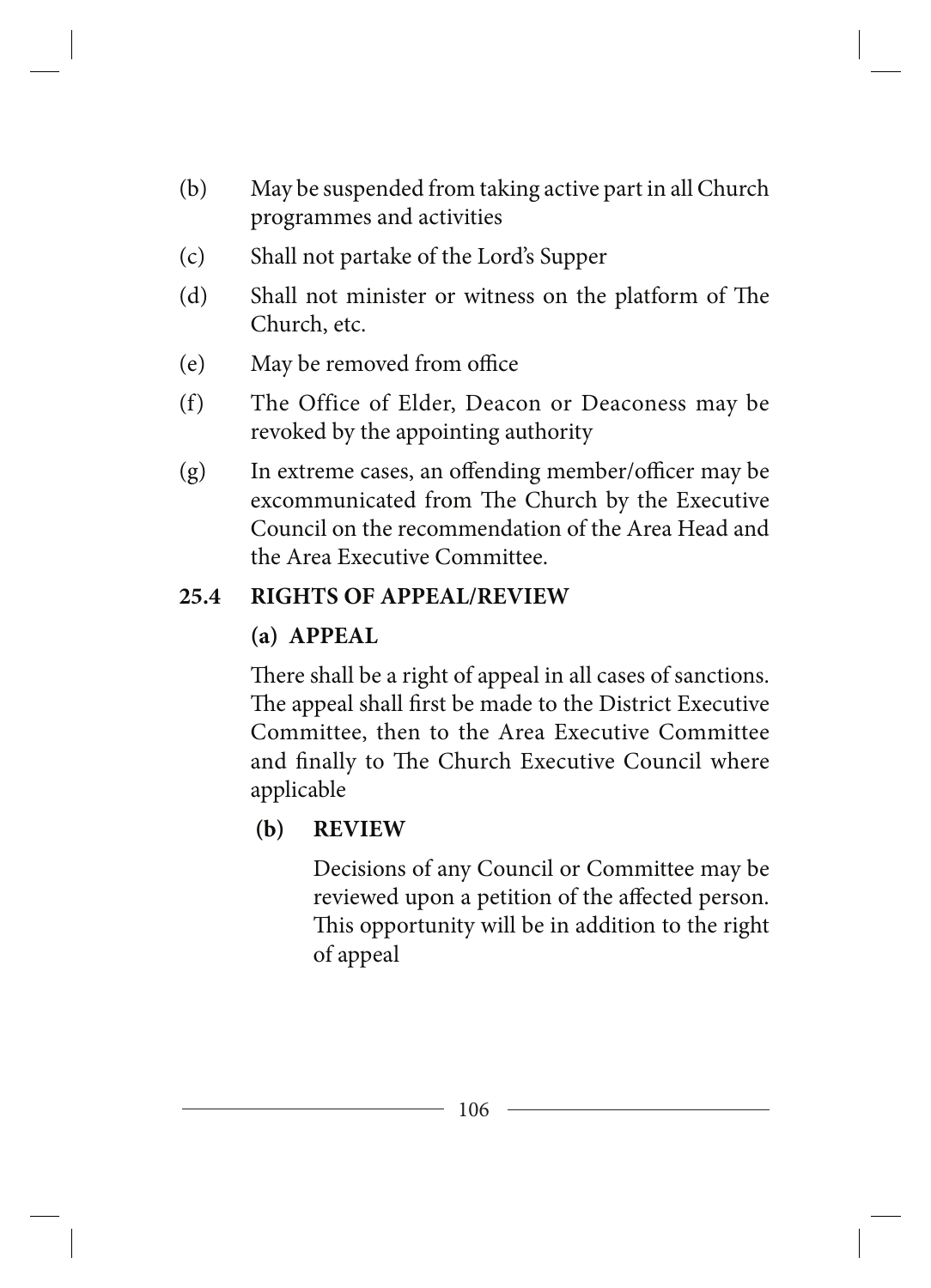- **(c)** Any Appeal/Application for Review shall be lodged within thirty (30) days from the date of the decision appealed against
- **(d)** A member may resort to proceedings outside The Church to redress issues or grievances within The Church only after exhausting the laid down procedures of The Church.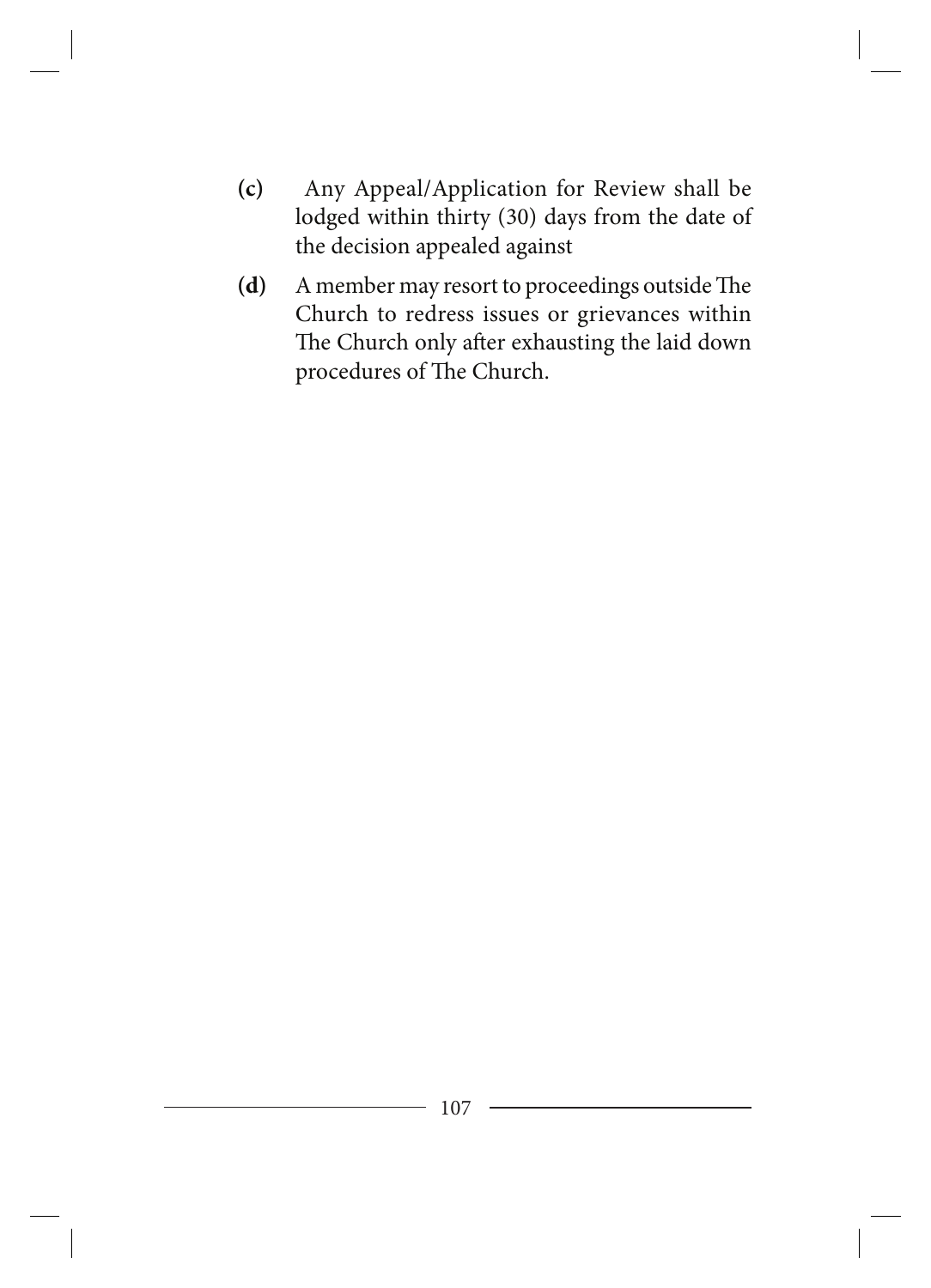## CHAPTER VI

## **BOARDS AND COMMITTEES**

## **ARTICLE 26**

## **INTERNATIONAL MISSIONS BOARD**

### **26.1 ESTABLISHMENT**

There shall be established an International Missions Board which shall be responsible for the spread of the Gospel worldwide and in Africa in particular.

## **26.1.1 MEMBERSHIP**

The Chairman of The Church, the General Secretary and the International Missions Director shall be automatic members of the Board by virtue of their offices. One (1) Apostle/Prophet, one (1) Minister, one (1) Elder and Finance Board Chairman shall be appointed by the Executive Council to serve as the other members of the Board. One (1) Trustee, the Finance & Administration Director and the Missions Accountant shall be co-opted members.

## **26.2 FUNCTIONS**

The Board, which shall be responsible to the General Council through the Executive Council, shall have the following functions:

- (a) To develop and maintain relations with overseas church missions, boards and donor organizations
- (b) To organize missions work outside and seek opportunities to establish churches wherever possible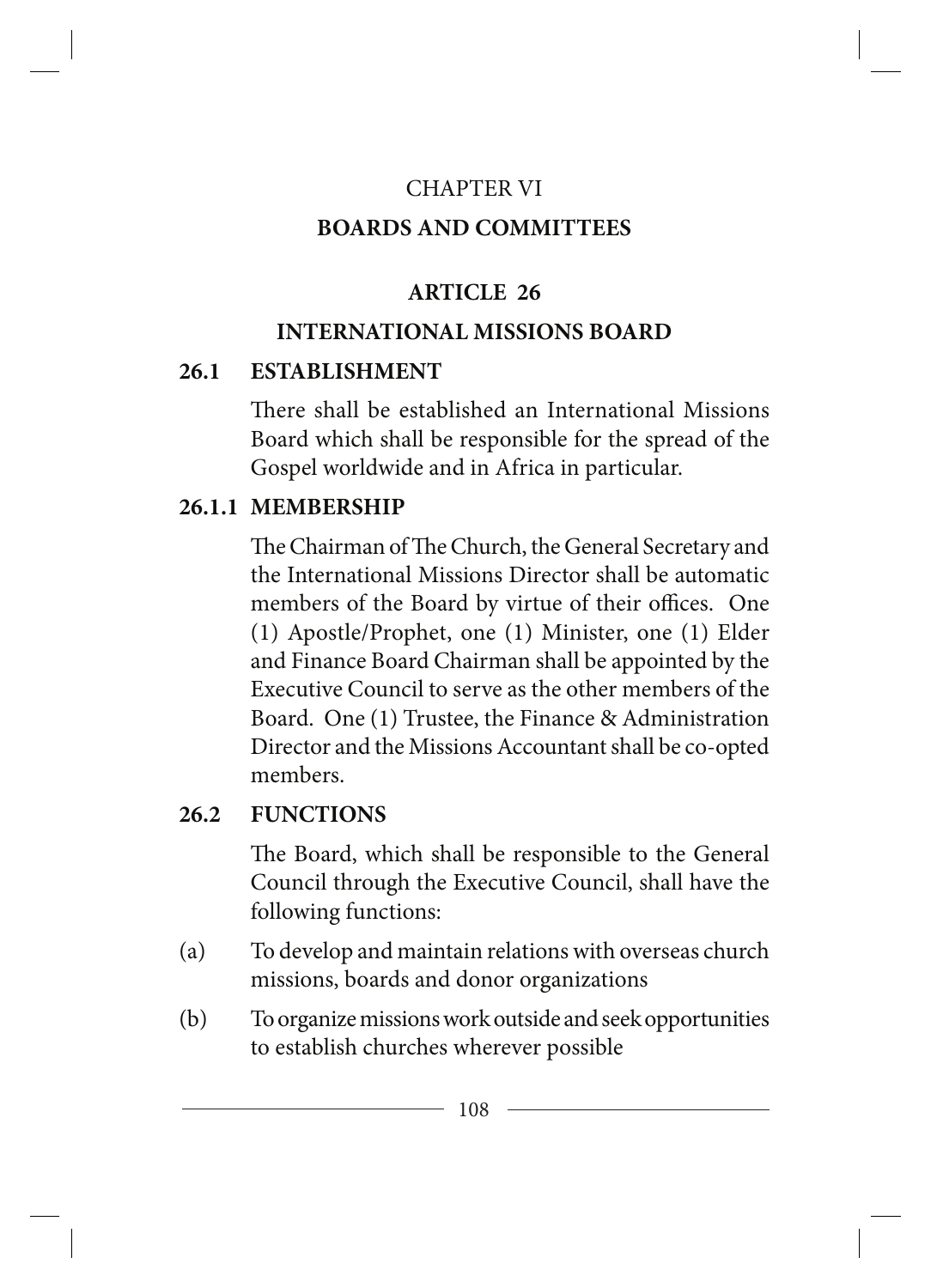- (c) To plan and co-ordinate missions programmes
- (d) To establish principles and standards of ethics that shall govern all parties concerned with missions programmes
- (e) To encourage and enable Assemblies of The Church to support missions activities and work
- (f) To promote the programmes of the Board to raise funds and interest therein
- (g) To receive and transmit appeals in matters relating to missions programmes to the Executive Council for determination.

## **26.3 TERM OF OFFICE**

With the exception of the Chairman, the General Secretary and the International Missions Director who shall serve on the Board during their term of office, other members of the Board shall serve for four (4) years and may be reviewed for further terms.

### **26.4 AREA MISSIONS COMMITTEE**

There shall be established an Area Missions Committee.

### **26.4.1 MEMBERSHIP**

There shall be two (2) Ministers, one (1) of whom shall be the Chairman, one (1) Evangelism Ministry representative, one (1) representative of the Women's Ministry, two (2) Elders and one (1) Deaconess.

### **26.4.2 APPOINTMENT**

The members of the Area Missions Committee shall be appointed by the Area Presbytery.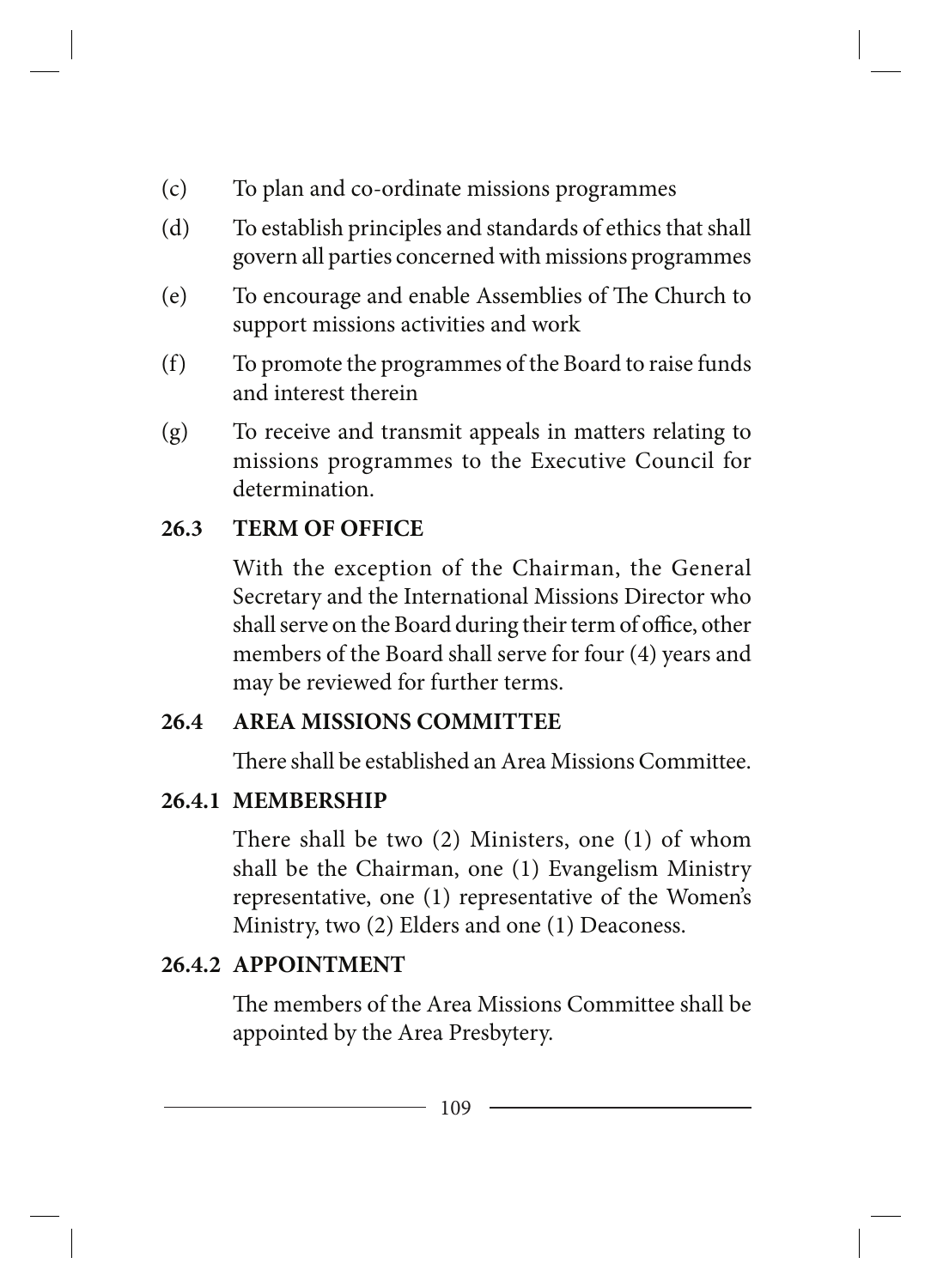### **26.4.3 FUNCTIONS**

They shall be responsible for the co-ordination and promotion of missions interest in the Area and shall report to the International Missions Director through the Area Head.

## **26.4.4 TERM OF OFFICE**

Members shall hold office for three (3) years and may be reviewed for further terms.

# **26.5 DISTRICT MISSIONS SECRETARY**

**26.5.1** District Missions Secretary shall be appointed by the District Presbytery on the recommendation of the District Executive Committee.

# **26.5.2 FUNCTIONS**

The District Missions Secretary shall be responsible for the co-ordination and promotion of missions interest in the District and Assemblies.

# **26.5.3 TERM OF OFFICE**

He shall hold office for two (2) years and may be reviewed for further terms.

# **26.6 SECRETARIAT OF THE INTERNATIONAL MISSIONS**

The day-to-day administration of the Missions Board shall be under the International Missions Director who shall be responsible to the Executive Council through the Board. He shall be assisted in his duties by such officers to be appointed by the Executive Council of The Church as shall from time to time become necessary.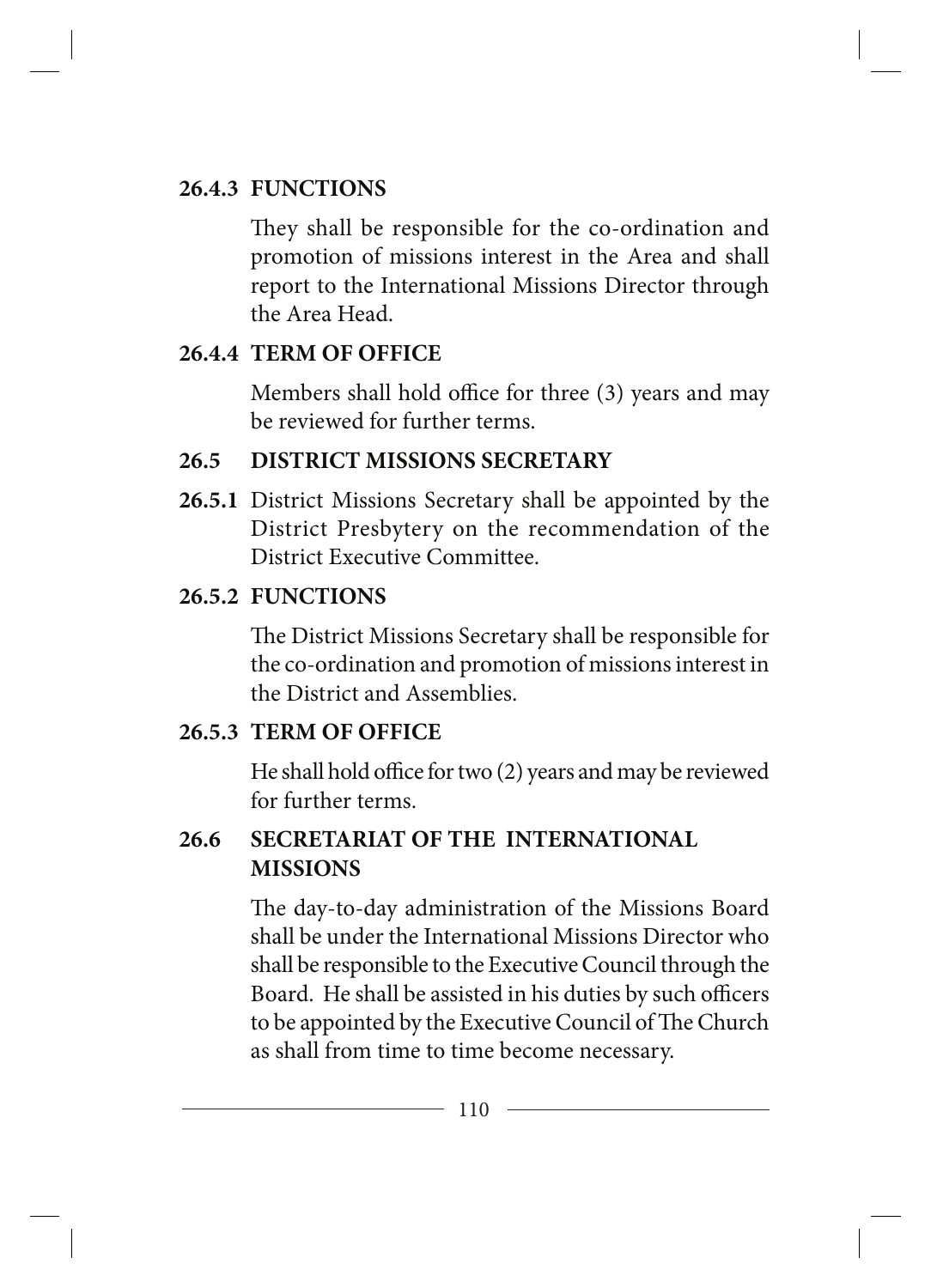### **26.7 GRANT OF AUTONOMY TO EXTERNAL BRANCHES**

The Executive Council shall, where it is satisfied, recommend the granting of autonomy to a National Church to the General Council for approval when the prerequisites for attaining autonomy prescribed in the Missions Manuals have been fulfilled by a National Church.

### **ARTICLE 27**

### **FINANCE BOARD**

### **27.1 ESTABLISHMENT**

There shall be a nine-member Finance Board which shall be appointed by the Executive Council with the approval of the General Council

### **27.1.1 MEMBERSHIP**

- (a) A Chairman
- (b) One (1) Apostle
- (c) One (1) Pastor
- (d) One (1) Accountant
- (e) One (1) Banker
- (f) The Finance and Administration Director
- (g) Two (2) Area Deacons
- (h) One (1) Trustee

The Finance Manager and the Internal Auditor, the Missions Accountant and all other Trustees shall be coopted members.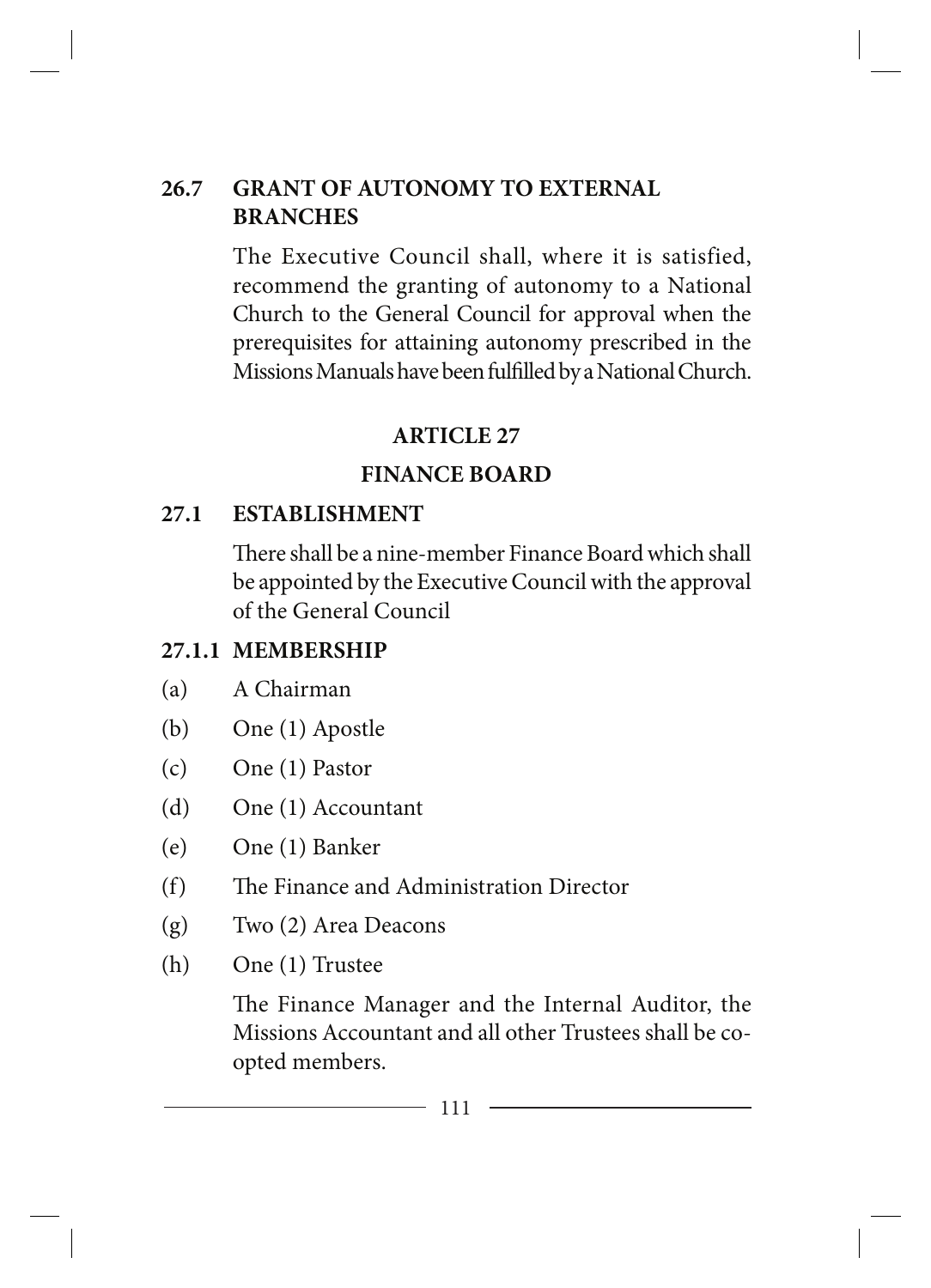### **27.2 FUNCTIONS**

- (a) To administer the Central Fund of The Church.
- (b) To prepare and submit an annual Budget to the General Council
- (c) To encourage tithing and the spirit of Christian giving
- (d) To promote sound methods of raising Church fund
- (e) To ensure that an effective audit system is maintained at the Head Office and other branch offices of The Church; e.g. Area, Zonal and District offices
- (f) To ensure timely internal audit of the General Accounts of The Church including those of the Headquarters, the Area, District and Zonal offices
- (g) To undertake monthly appraisal of Budget performance of the departmental heads and the Finance and Administration Director
- (h) To review the Budget performance quarterly
- (i) To submit to the Executive Council the Audit Reports and action taken thereon, the Balance Sheets and Accounts for each financial year
- (j) To invest funds of The Church with the prior approval of the Executive Council.

# **27.2.1 TERM OF OFFICE**

The term of office is four (4) years and may be reviewed for further terms.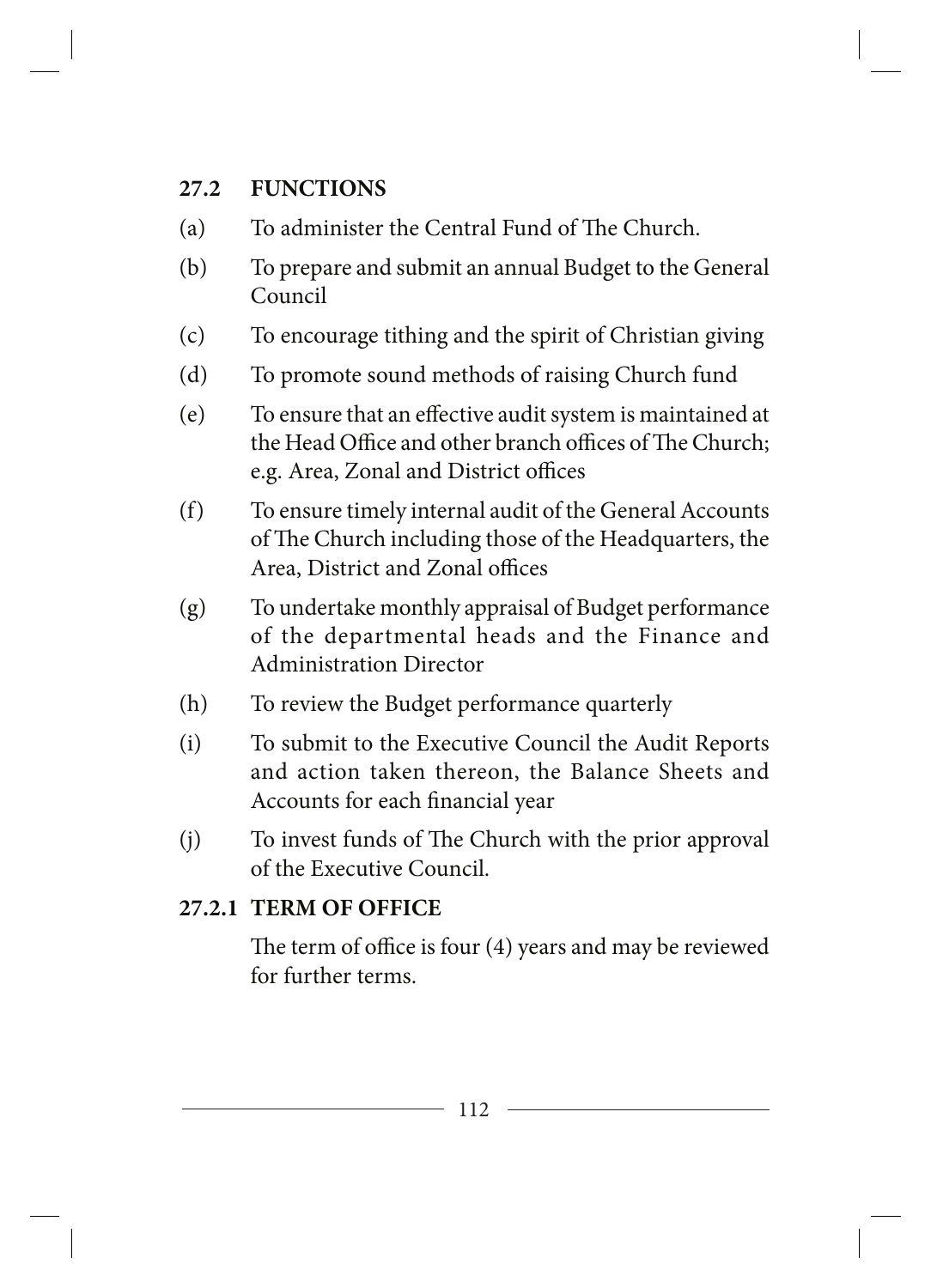#### **ARTICLE 28**

#### **UNIVERSITY AND TERTIARY INSTITUTIONS**

**28.1** The Church may establish such Universities and Tertiary Institutions as the General Council may determine in accordance with the policy of the Church and the Laws of the country governing tertiary education

### **28.2 THE PENTECOST UNIVERSITY COLLEGE**

The Pentecost University College as established in Ghana shall train ministers and provide tertiary education in accordance with the policy of the Church and the Laws of the Country governing tertiary education

### **28.3 PENTECOST UNIVERSITY COLLEGE COUNCIL**

**ii** The Pentecost University College shall have a governing Council, which shall govern, control and manage its administration and academic affairs among other matters on behalf of The Church of Pentecost.

### **28.2. iii FUNCTIONS**

As prescribed by the Statutes of the University.

### **28.2 iv. MEMBERSHIP**

The University Council shall have 15 members made up of a Chairman, the Rector, eight (8) representatives of The Church of Pentecost including an educationist, a lawyer and an industrialist, three (3) Distinguished personalities and two (2) members from Convocation.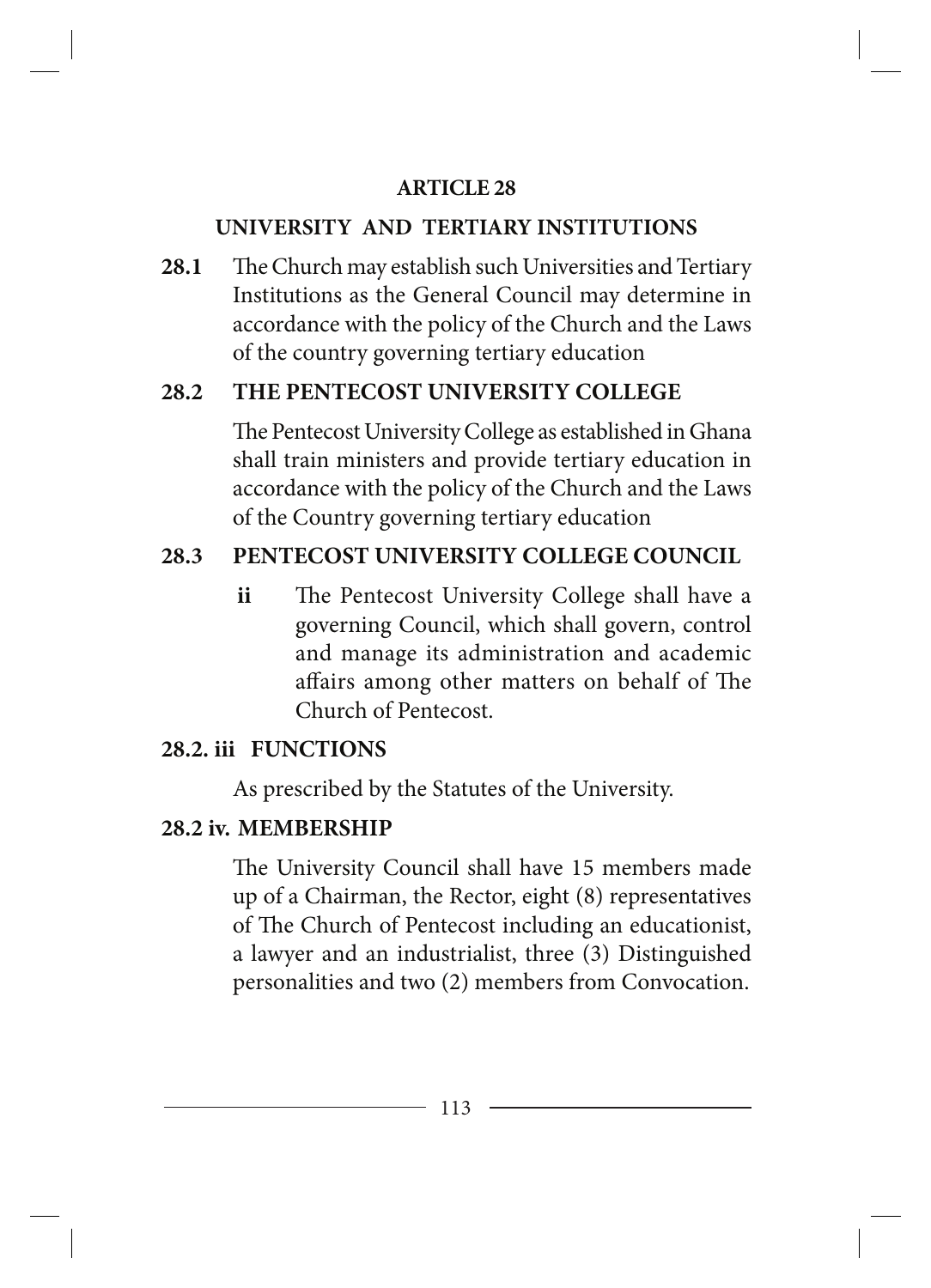### **28.2 v CHANCELLOR OF THE PENTECOST UNIVERSITY COLLEGE**

There shall be a Chancellor of the Pentecost University

College.The Chairman of The Church of Pentecost or his representative shall always serve as the Chancellor of the University.

#### **28.2 (vi) (a) FUNCTIONS**

As prescribed by the statutes of the Pentecost University College.

#### **28.2 (vii) (b) TERM OF OFFICE**

The term of office shall be four (4) years and may be reviewed for further terms.

#### **28.2 (viii) RECTOR**

As stated in the statutes of the Pentecost University College.

### **ARTICLE 29**

#### **PENSIONS BOARD**

#### **29.1 ESTABLISHMENT**

There shall be a Pension Board of nine (9) members which shall be appointed by the Executive Council with the approval of the General Council to administer the Pension Scheme of The Church.

#### **29.1.1 MEMBERSHIP**

(a) Two (2) Apostles or Prophets one (1) of whom shall be Chairman.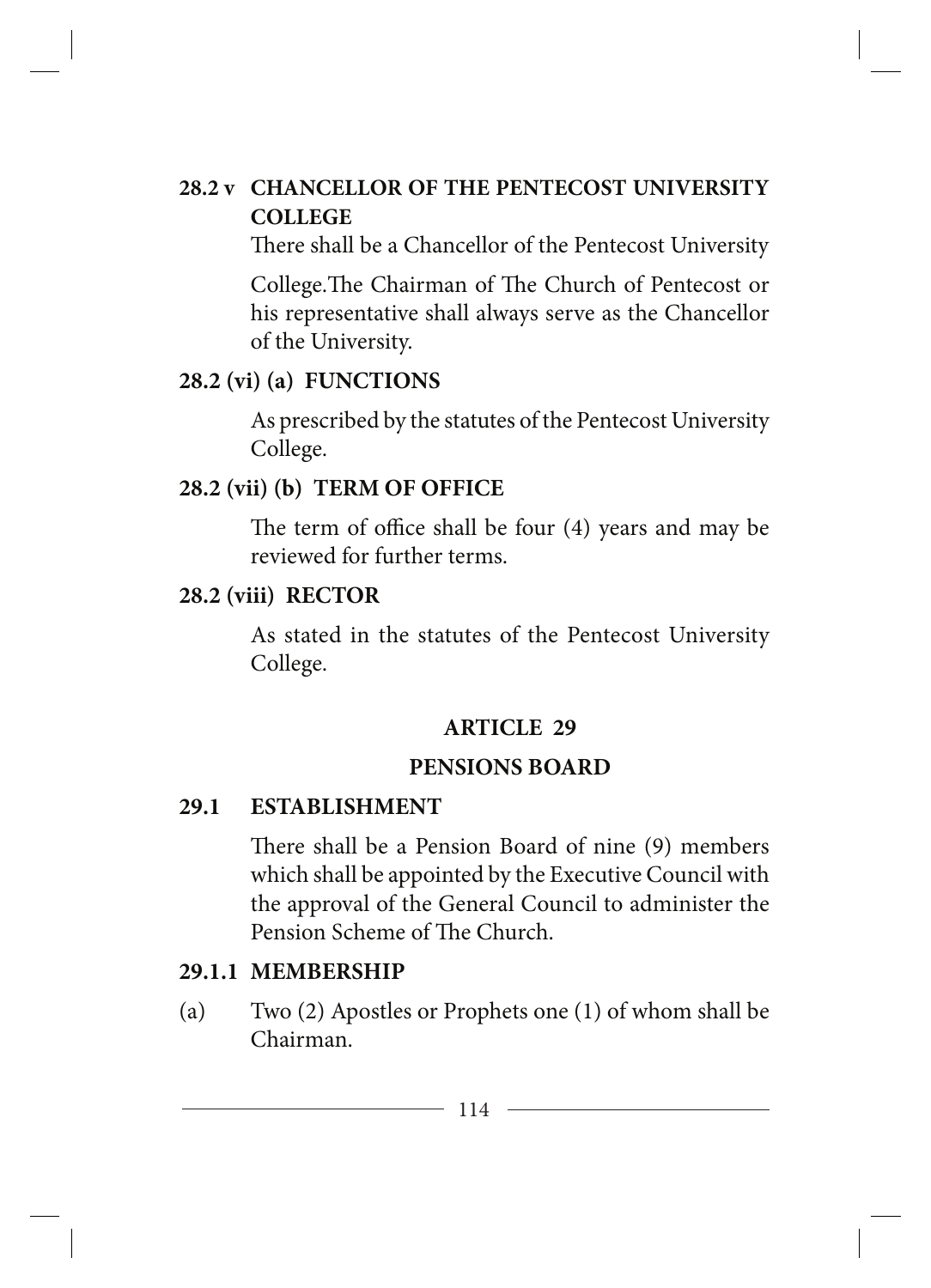- (b) Two (2) Ministers
- (c) One (1) Area Deacon
- (d) One (1) Elder
- (e) One (1) Trustee
- (f) One (1) Lawyer
- (g) One (1) Accountant/Investment Banker
- (h) Two (2) retired Ministers may be co-opted from time to time.

## **29.2 FUNCTIONS**

- (a) It shall be responsible for the overall administration of the Pension Scheme
- (b) It shall have the right to invest the capital or income of the Fund in any Bank, Discount House or any permanent and safe investment not in any way contrary to the principles of The Church
- (c) It shall cause proper Books of Account to be kept for the Fund and final accounts prepared once a year
- (d) It shall organize fund-raising activities to raise funds to support the Pension Scheme
- (e) It shall run programmes to prepare Ministers for pension
- (f) It shall run programmes to sustain Pensioners
- (g) It shall perform such other functions as the General Council or the Executive Council may assign.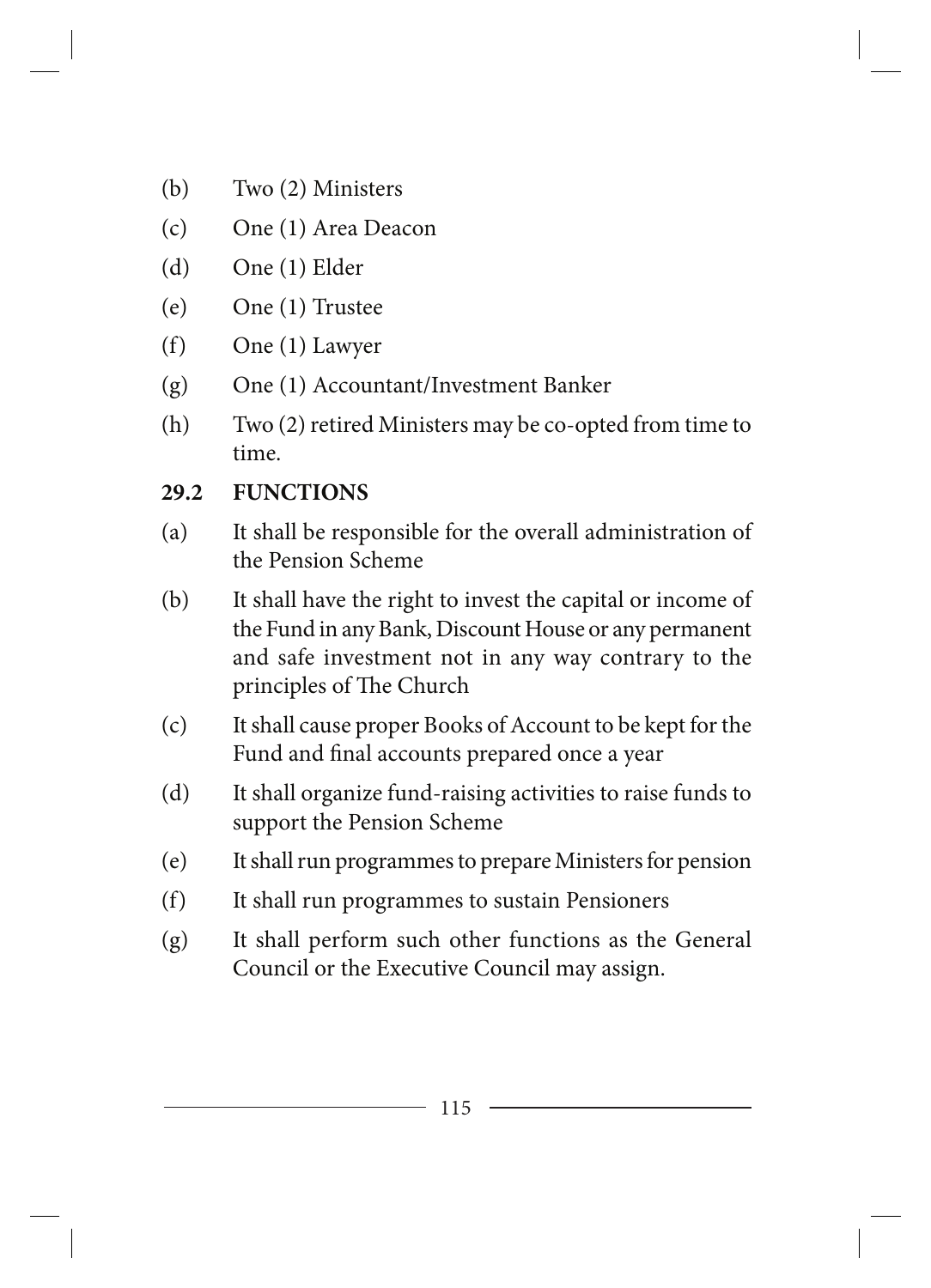### **29.3 TERM OF OFFICE**

The term of office shall be four (4) years and may be reviewed for further terms

## **29.4 AREA PENSIONS COMMITTEE**

There shall be an Area Pensions Committee made up of seven (7) members appointed by the Area Presbytery on the recommendation of the Area Executive Committee.

### **29.4.1 MEMBERSHIP**

Three (3) Ministers, one of whom shall be the Chairman, three (3) Elders and one (1) Deaconess. The Area Head and the Area Deacon shall be ex-officio members.

### **29.4.2 FUNCTIONS**

- (a) They shall implement the programmes and policies of the Pensions Board
- (b) They shall organize fund-raising activities to support the Pensions Scheme
- (c) They shall organize programmes to educate officers and members of The Church on the Pensions Scheme and their own pension
- (d) They shall run programmes to sustain the retired Ministers of The Church in the Area
- (e) They shall be responsible to the Pensions Board through the Area Executive Committee.

### **29.4.3 TERM OF OFFICE**

The term of office shall be three (3) years and may be reviewed for further terms.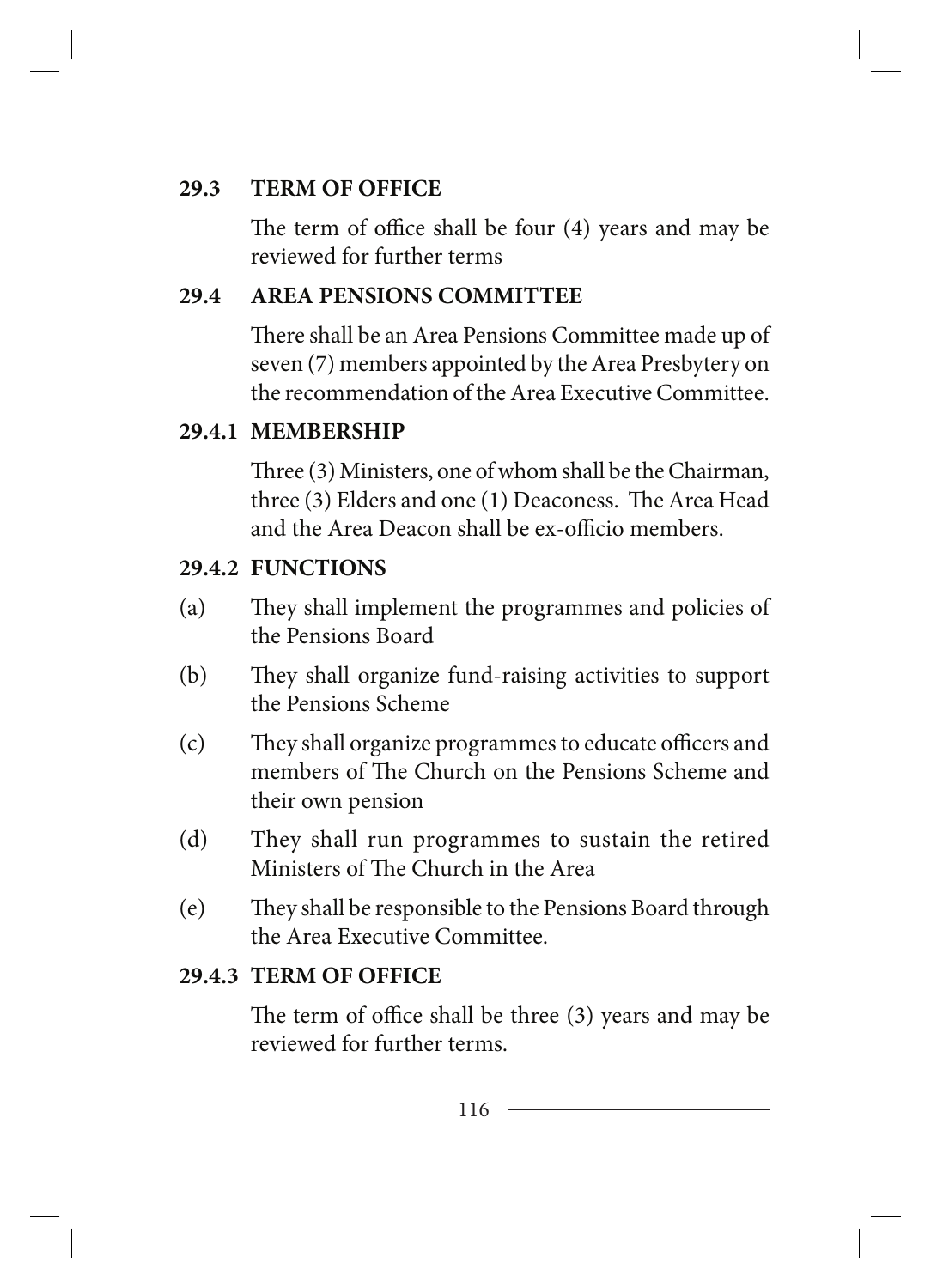#### **ARTICLE 30**

### **NATIONAL MINISTERIAL COMMITTEE**

### **30.1 ESTABLISHMENT**

There shall be a National Ministerial Committee made up of five (5) members appointed by the Executive Council with the approval of the General Council.

### **30.1.1 MEMBERSHIP**

- (a) Two (2) members of the Executive Council one (1) of whom shall be the Chairman
- (b) Two (2) Ministers
- (c) The Rector of the Pentecost University College

### **30.1.2 FUNCTIONS**

To interview and recommend to the Executive Council successful candidate(s) into the Ministry.

### **30.1.3 TERM OF OFFICE**

Members shall hold office for four (4) years and may be reviewed for further terms.

### **30.2 AREA MINISTERIAL COMMITTEE**

There shall be established an Area Ministerial Committee made up of five (5) members appointed by the Area Presbytery on the recommendation of the Area Executive Committee.

### **30.2.1 MEMBERSHIP**

The Area Head as the Chairman and four (4) other Ministers.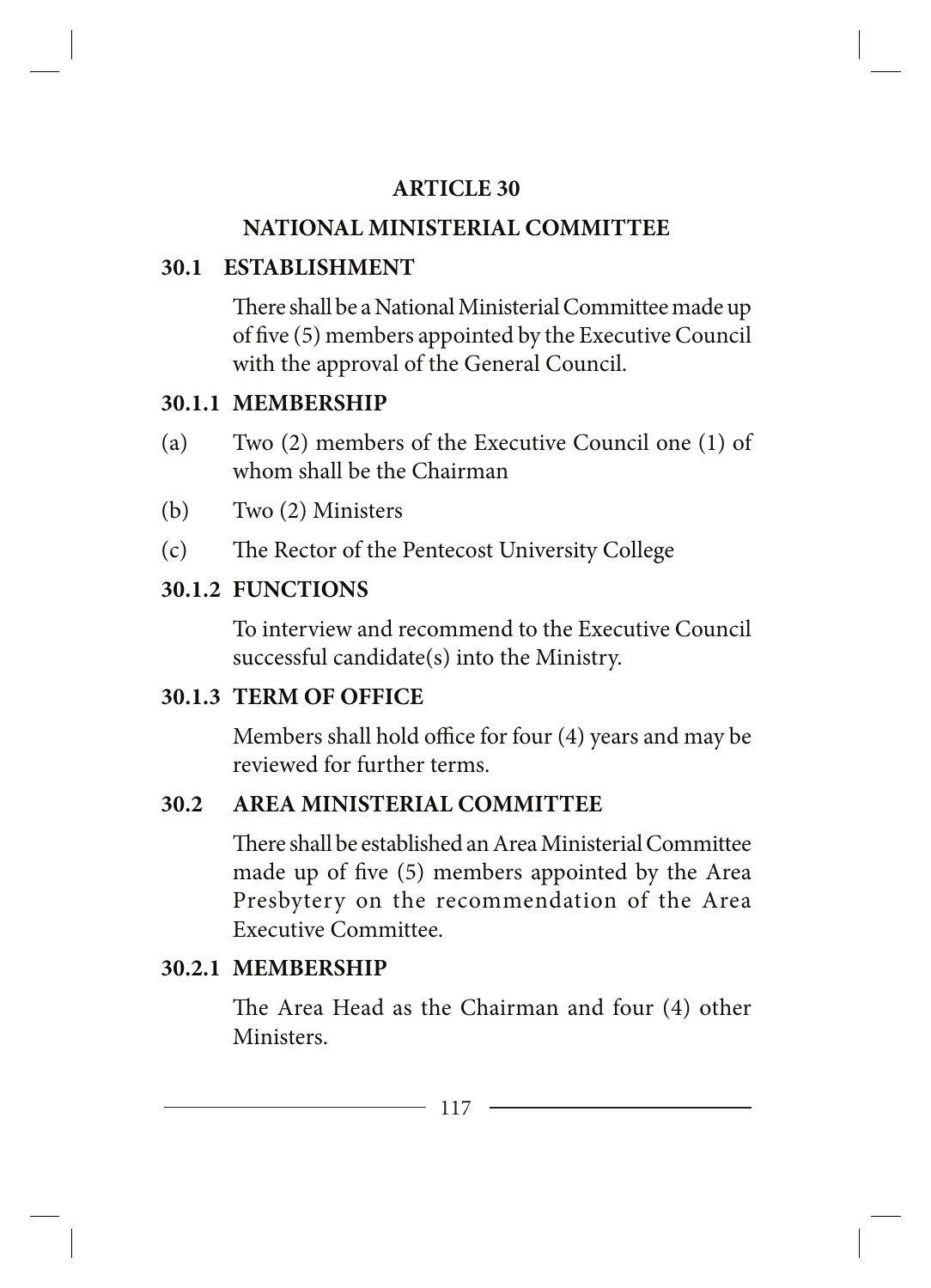#### **30.2.2 FUNCTIONS**

To interview and recommend successful candidate(s) into the Ministry to the National Ministerial Committee and also candidates into other offices of The Church.

#### **30.2.3 TERM OF OFFICE**

Members shall hold office for three (3) years and may be reviewed for further terms.

#### **30.3 DISTRICT MINISTERIAL COMMITTEE**

There shall be a District Ministerial Committee made up of five (5) members appointed by the District Presbytery on the recommendation of the District Executive Committee.

#### **30.3.1 MEMBERSHIP**

District Minister as Chairman and four (4) Elders.

#### **30.3.2 FUNCTIONS**

To recommend to the Area Ministerial Committee successful candidate(s) into the Ministry and candidate(s) for any other office(s).

#### **30.3.3 TERM OF OFFICE**

The term of office shall be three (3) years and may be reviewed for further terms.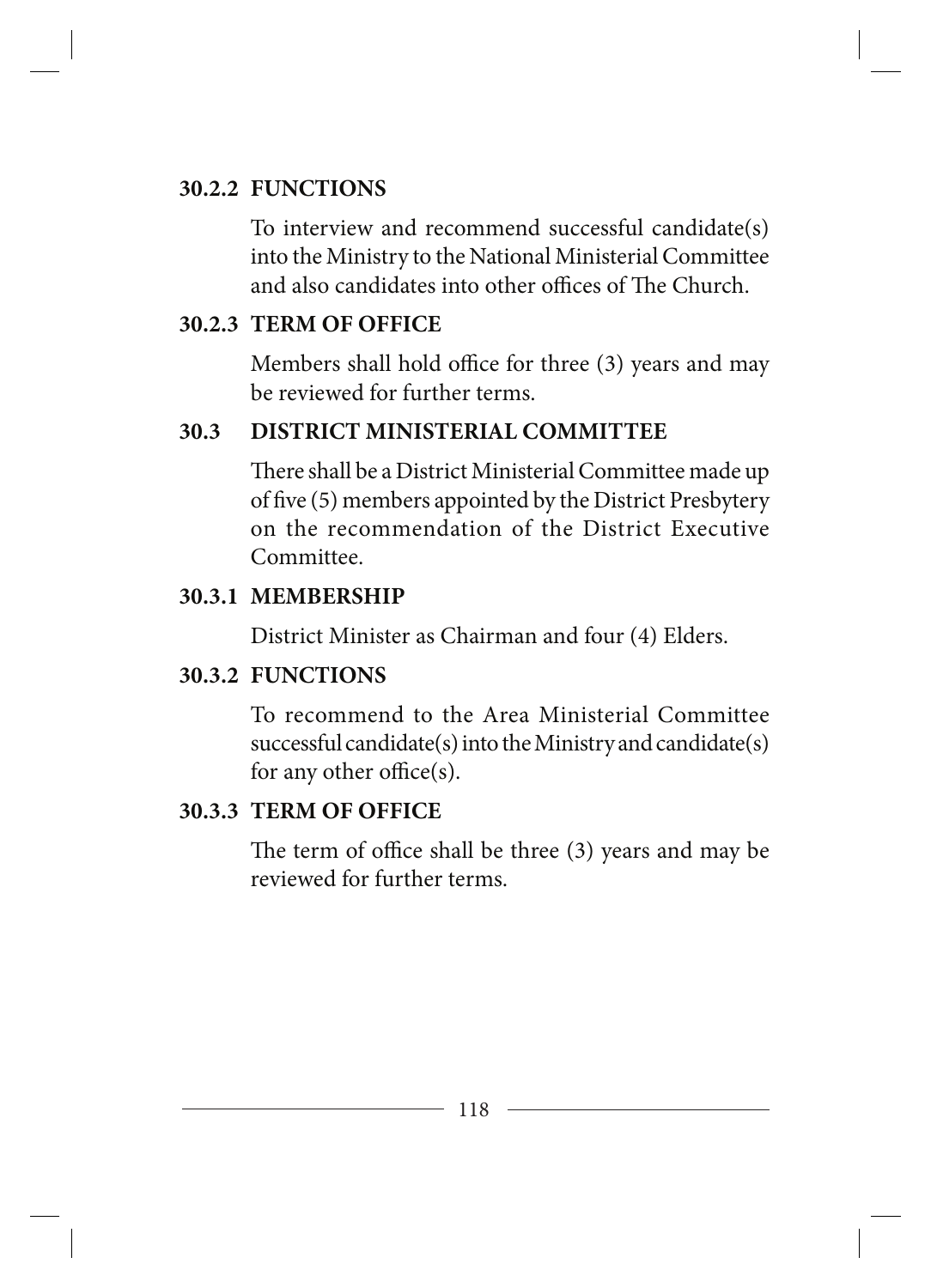## **ARTICLE 31**

# **PENTECOST S OCIAL SERVICES**

# **31.1 ESTABLISHMENT**

The General Council shall maintain a Unit of the Church which shall fulfill the social/charitable mission of The Church. It shall be known as Pentecost Social Services hereinafter called "PENTSOS".

# **31.2 PENTSOS BOARD**

There shall be a nine-member Board appointed by the Executive Council with the approval of the General Council

# **31.2.1 MEMBERSHIP**

The PENTSOS Board shall be made up as follows:

- (a) One (1) Apostle or Prophet as Chairman
- (b) One (1) Minister
- (c) One (1) Educationist
- (d) One (1) Agriculturist
- (e) One (1) Medical Practitioner
- (f) One (1) Social Worker
- (g) One (1) Lawyer
- (h) The PENTSOS Director and one (1) woman

# **31.2.2 FUNCTIONS**

(a) To be responsible to the General Council through the Executive Council for the initiation, promotion, development and management of social services and projects of The Church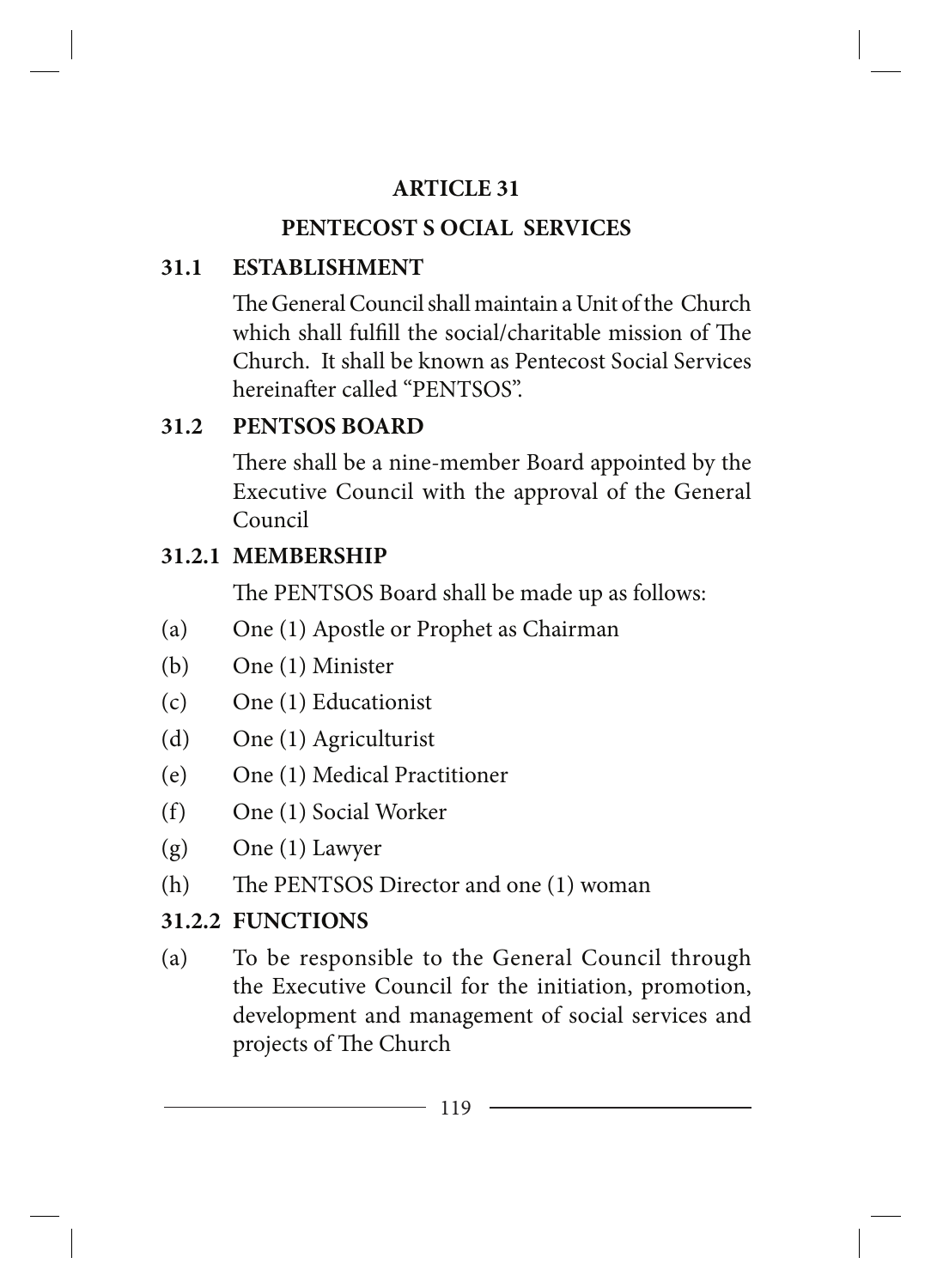- (b) To promote the active involvement of members of The Church in social services in their communities
- (c) To advise The Church in matters relating to social services in the country
- (d) To represent the interest of The Church in all social service-related functions as the need arises
- (e) To serve as the technical consulting body for all social projects initiated by The Church at all levels
- (f) To liaise with other non-governmental organizations and donor/aid agencies and other Christian donor organizations in matters relating to support for PENTSOS projects through the office of the Chairman
- (g) To perform such other social assignments as the Executive Council may delegate or assign.

#### **31.2.3 TERM OF OFFICE**

Members shall serve for four (4) years and may be reviewed for further terms.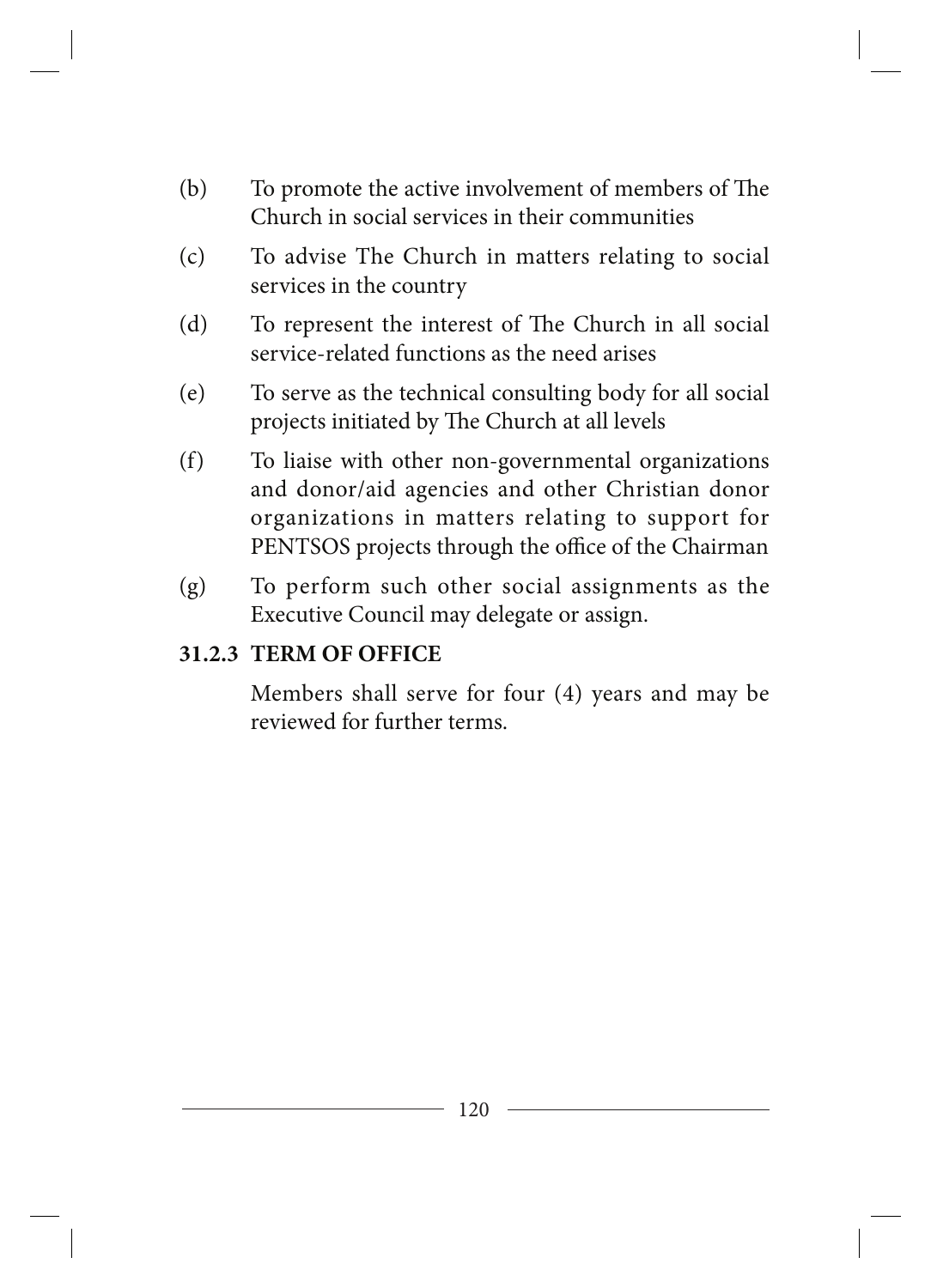## **ARTICLE 32**

# **ESTATE COMMITTEE**

# **32.1 ESTABLISHMENT**

There shall be an Estate Committee made up of seven (7) members appointed by the Executive Council with the approval of the General Council

# **32.1.1 MEMBERSHIP**

- (a) Two (2) Ministers, one (1) of whom shall be the Chairman
- (b) Two (2) Trustees
- (c) One (1) Lawyer
- (d) Two (2) Technical men/Professionals
- (e) The Estate Manager (co-opted)

# **32.1.2 FUNCTIONS**

- (a) It shall give technical advice on the construction of buildings of The Church
- (b) It shall advise the Board of Trustees on all estate or property matters
- (c) It shall advise the Area Deacons on the acquisition, demarcation, retracing or reclaiming of any lost Church properties
- (d) It shall keep record of all properties of The Church
- (e) It shall advise Assemblies in the choice and acquisition of properties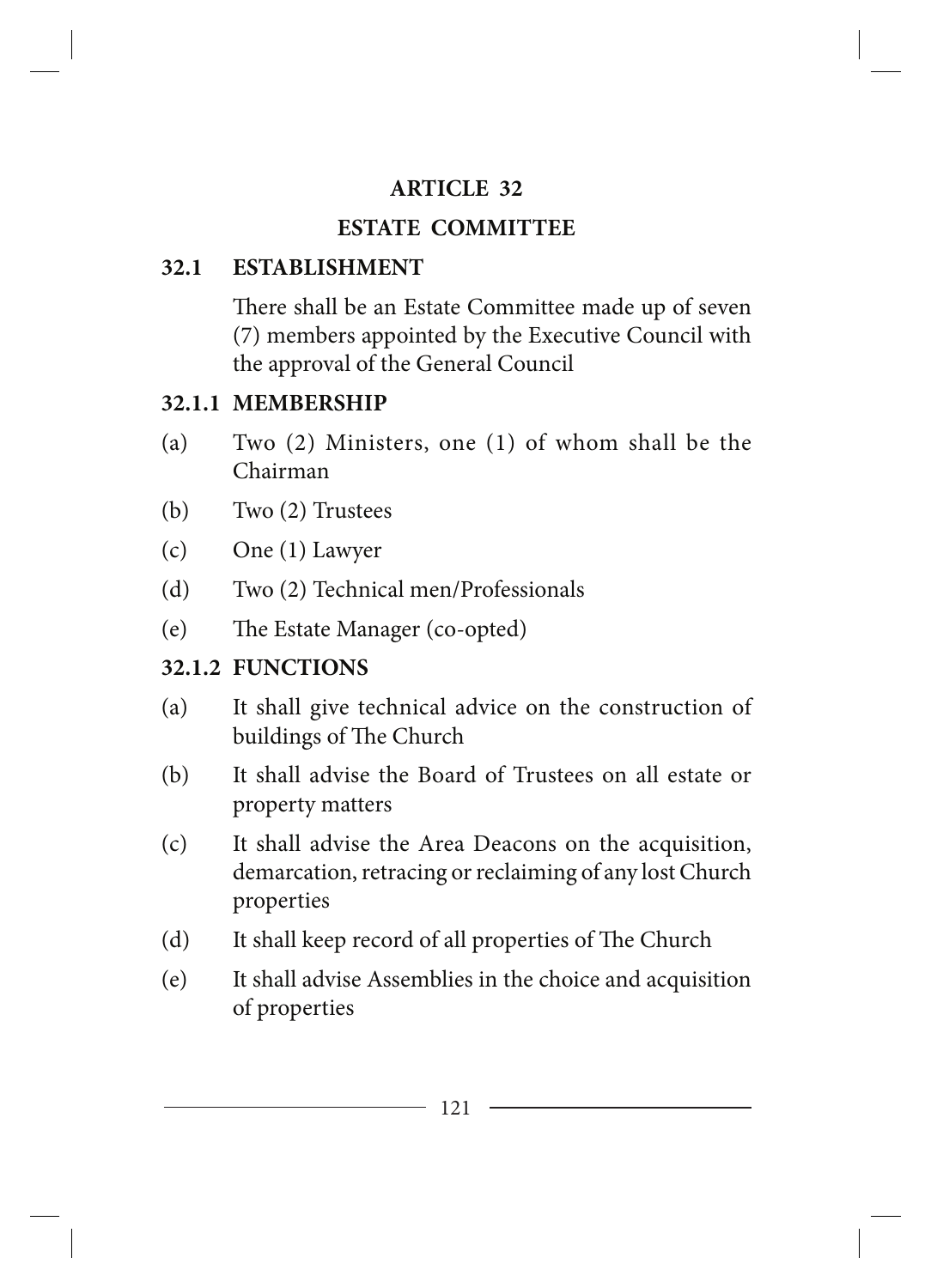(f) It shall be responsible for collection and preservation of documents and records pertaining to the properties

### **32.1.3 TERM OF OFFICE**

Members shall hold office for four (4) years and may be reviewed for further terms.

#### **ARTICLE 33**

#### **LITERATURE COMMITTEE**

**33.1** There shall be a Literature Committee made up of nine (9) members appointed by the Executive Council with the approval of the General Council

#### **33.1.1 MEMBERSHIP**

- (a) Two (2) Ministers one (1) of whom shall be the Chairman
- (b) One (1) representative of the Evangelism Ministry
- (c) One (1) representative of the Youth Ministry
- (d) One (1) representative of Women's Ministry
- (e) One (1) Children's Ministry representative
- (f) One (1) Lawyer
- (g) The Editor of the official Church magazine
- (h) The Managing Director of the Pentecost Press Limited

### **33.1.2 FUNCTIONS**

- (a) To vet, edit and recommend church literature for approval of the Executive Council
- (b) To see to the literature needs of The Church including tracts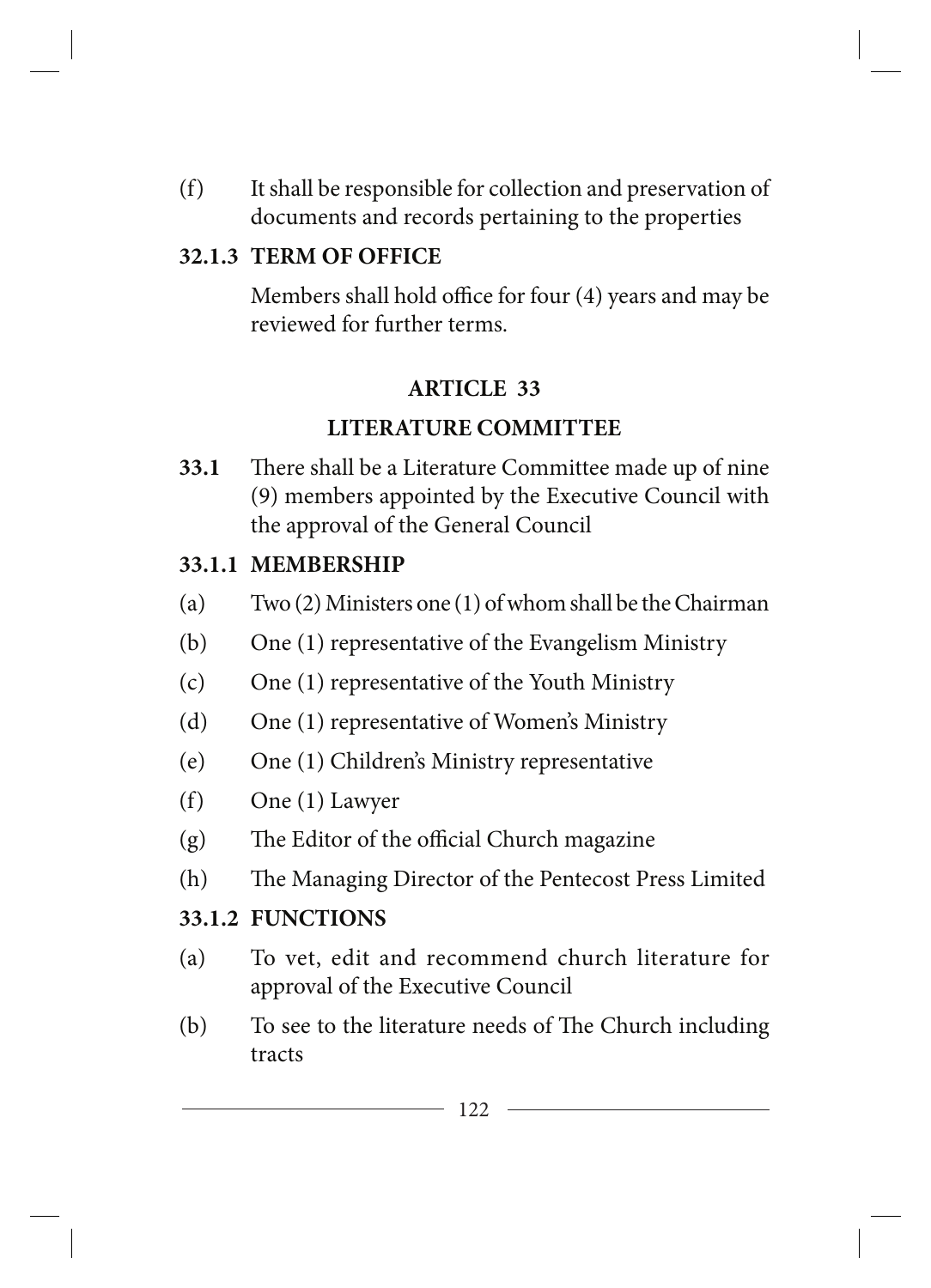(c) To vet, edit and recommend for approval of the Executive Council independent publications by Ministers of The Church.

#### **33.1.3 TERM OF OFFICE**

Members shall serve for four (4) years and may be reviewed for further terms.

#### **ARTICLE 34**

#### **NATIONAL MUSIC COMMITTEE**

**34.1** There shall be a National Music Committee made up of nine (9) members appointed by the Executive Council with the approval of the General Council

#### **34.1.1 MEMBERSHIP**

It shall comprise the following;

- a) A Chairman who shall be an Apostle, Prophet or Evangelist with interest in music
- b) Three Ministers
- c) Three Elders
- d) Two Deaconesses

#### **34.1.2 TERM OF OFFICE**

Members shall serve for four (4) years and may be reviewed for further terms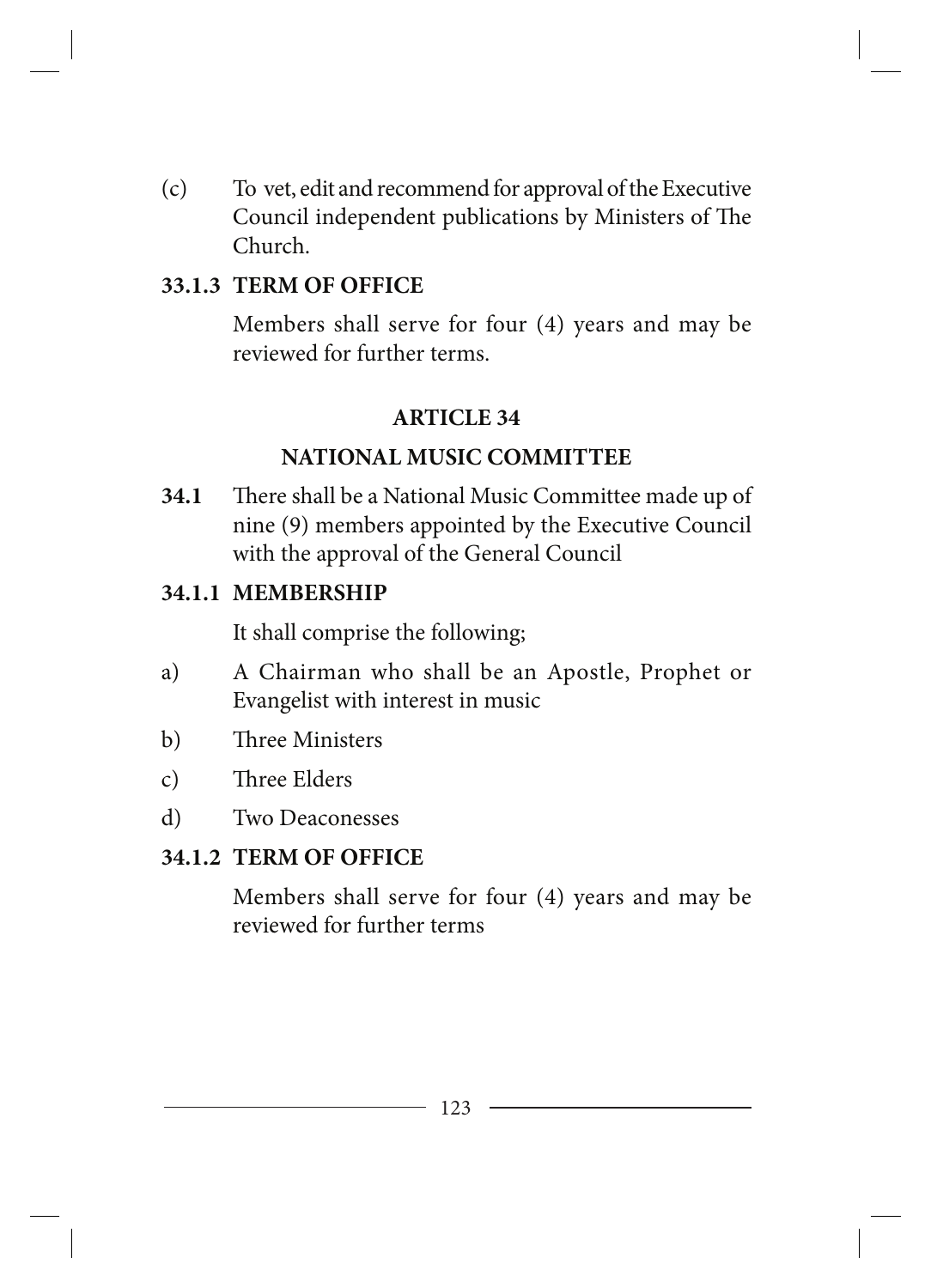### **34.2 FUNCTIONS OF THE NATIONAL MUSIC COMMITTEE**

- a) To control song leaders, teach and give them the necessary instructions as to how to comport themselves during worship and to give them tuition on music where necessary
- b) Organize seminars and workshops during retreats for song leaders, instrumentalists and singing groups on how to play music skillfully and decently and how to perform on stage
- c) Compilation of all songs for the Church and writing and reviewing song books for the church
- d) Production of the songs into audio and audiovisual tapes and disks for use by The Church and for promotion and sales of the works
- e) Arrange The Church songs into staff notation
- f) To educate and discipline singing groups instrumentalists and song leaders in the Church to live according to Christian ethics and values
- g) Protection and preservation of The Church's songs from adulteration
- h) Any other functions that the Executive Council or the General Council may assign to them.

### **34.3 AREA MUSIC COMMITTEE**

**34.3.1** There shall be an Area Music Committee made up of seven (7) members appointed by the Area Presbytery on the recommendation of the Area Executive Committee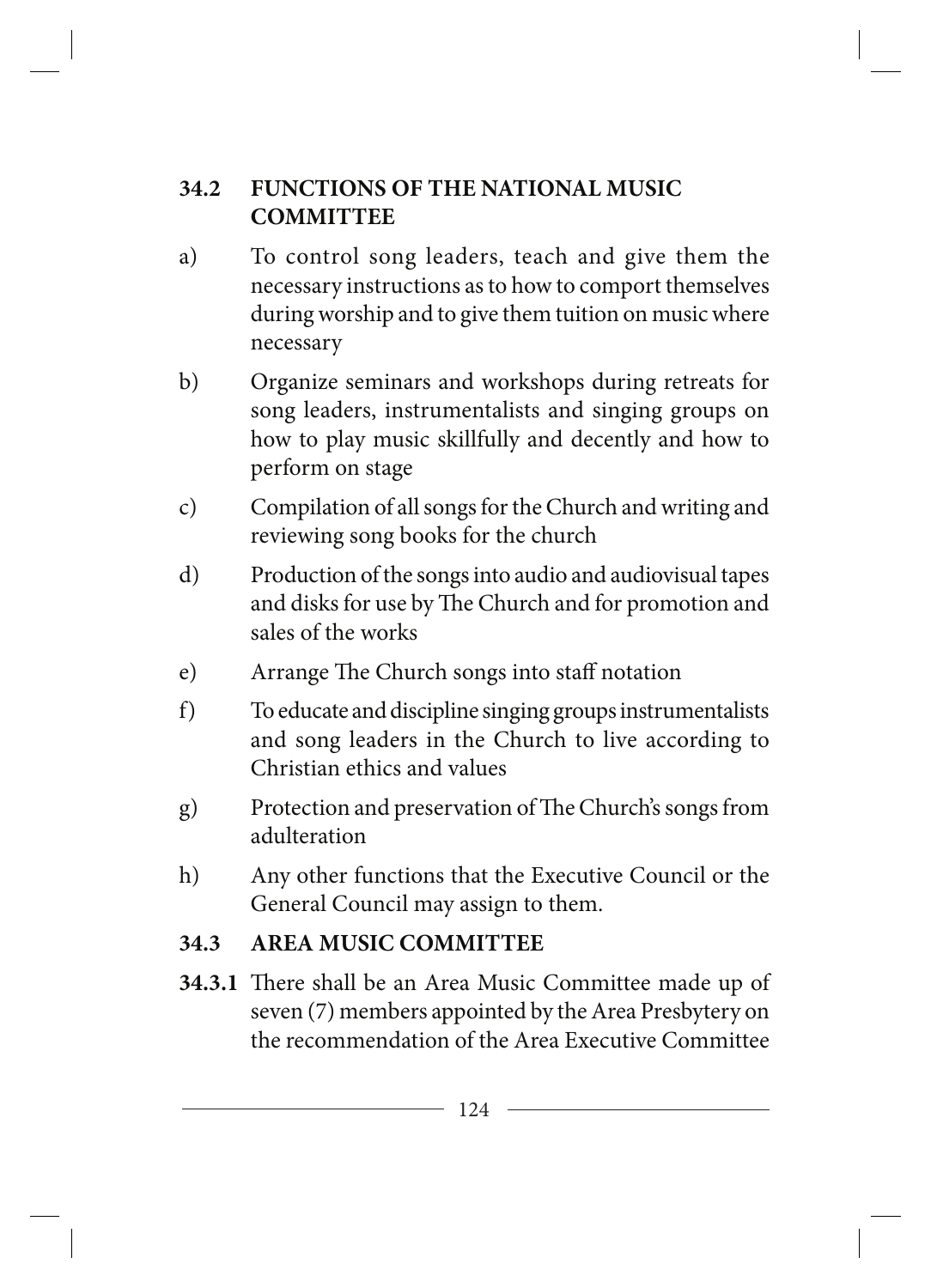### **34.3.2 MEMBERSHIP**

- (a) A Chairman who shall be a Minister.
- (b) Six (6) other members

### **34.3.3 FUNCTIONS**

- a) The Area Music Committee shall be responsible to and implement programmes and policies of the National Musical Committee within the Area
- b) To record and compile all prophetic songs received in the Area and submit them to the National Executive Committee with details of the District and Assembly, the occasion and the recipient of the song
- c) Any other functions that the National Music Committee may assign them.

### **34.3.4 TERM OF OFFICE**

The Area Music Committee shall hold office for four (4) years and may be reviewed for further terms

### **34.4 DISTRICT MUSIC COMMITTEE**

There shall be a District Music Committee made up of five (5) members appointed by the District Presbytery on the recommendation of the District Executive Committee

### **34.4.1 MEMBERSHIP**

- a) A Chairman who shall be an Elder
- b) Four (4) other members.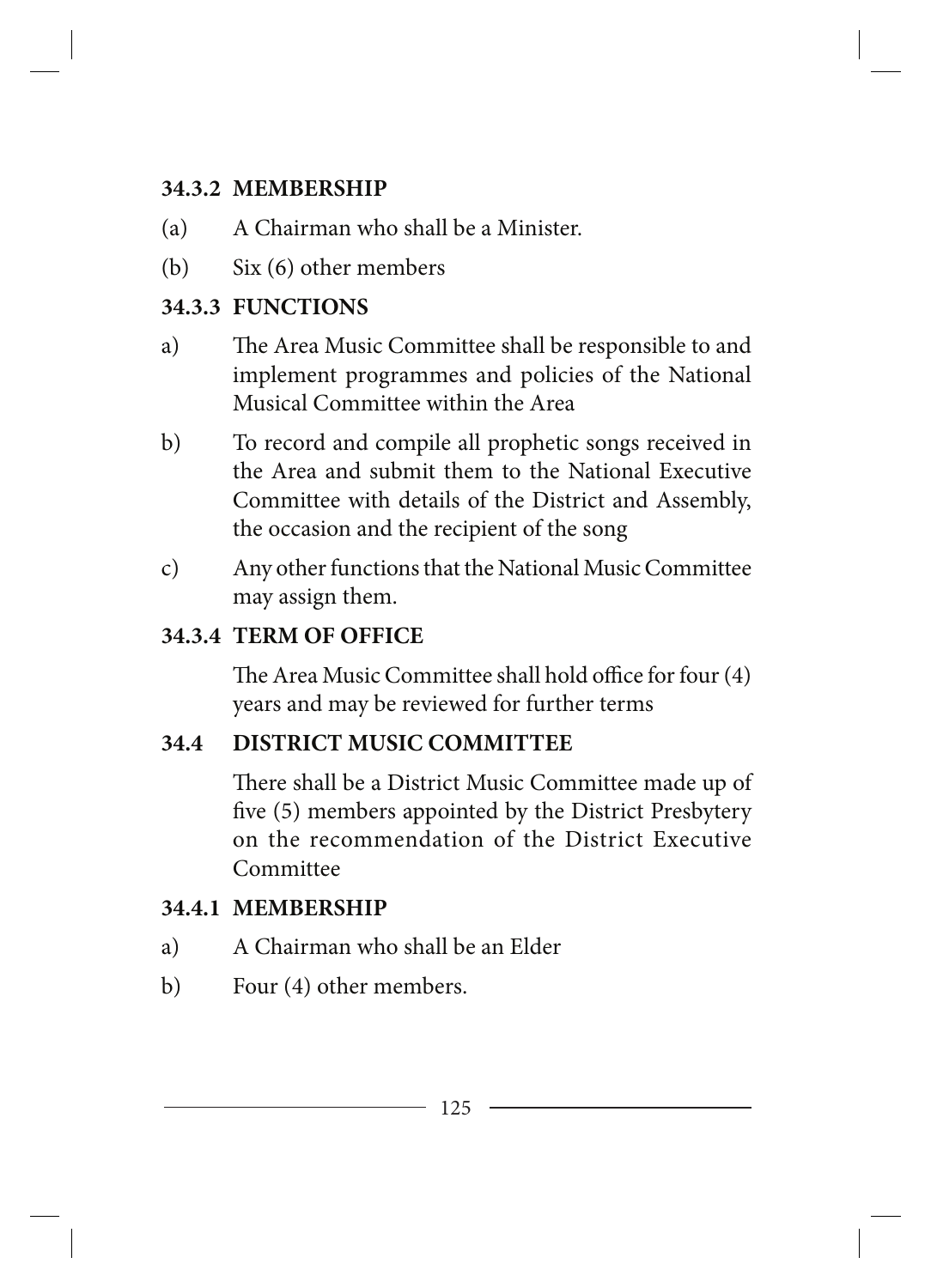## **34.4.2 FUNCTIONS**

- a) The District Music Committee shall be responsible to and implement programmes and policies of the National/ Area Music Committee within the District
- b) To record and compile all prophetic songs that were received in the District and submit them to the Area Music Committee with details of the Assembly, the occasion and the recipient of the song
- c) Any other functions that the National Music Committee or the Area Music Committee may assign them.

## **34.4.3 TERM OF OFFICE**

The District Music committee shall hold office for three (3) years and may be reviewed for further terms

# **34.5 LOCAL MUSIC COMMITTEE**

**34.5.1** There shall be a Local Music Committee made up of three (3) members appointed by the Local Presbytery.

# **34.5.2 MEMBERSHIP**

- a) A Chairman who shall be an Elder.
- b) Two (2) other members.

# **34.5.3 FUNCTIONS**

- a) The Local Music Committee shall be responsible to and implement programmes and policies of the National Music Committee within the Area
- b) To record and compile all prophetic songs that come out in the Local Assembly and submit them to the District Music Committee with details of the occasion the song was received and the recipient of the song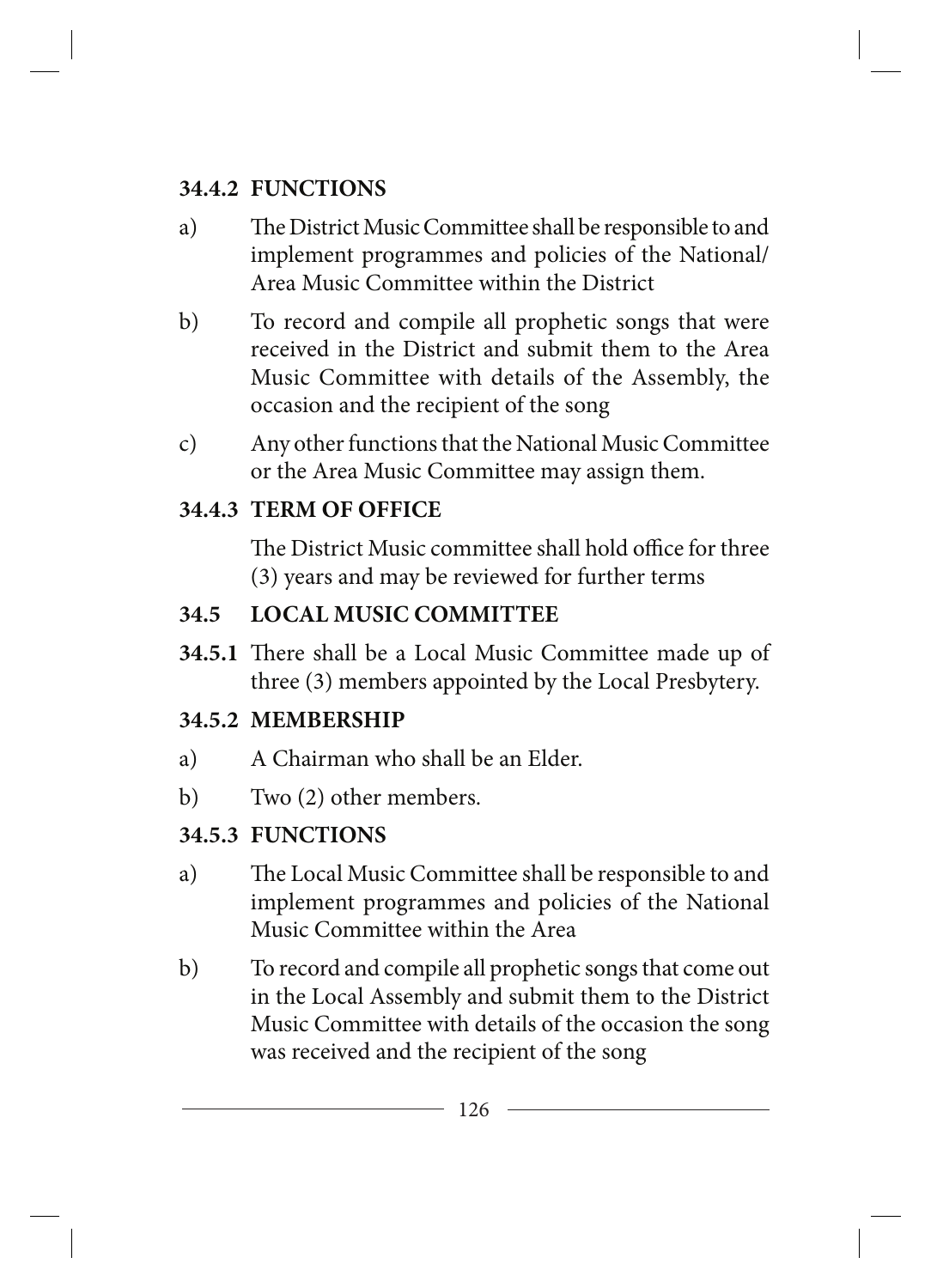c) Any other functions that the National/Area/District Music Committees may assign them.

#### **34.5.4 TERM OF OFFICE**

The Local Music Committee shall hold office for two (2) years and may be reviewed for further terms

#### **ARTICLE 35**

#### **NATIONAL ELECTORAL COMMISSION**

#### **35.1 ESTABLISHMENT**

There shall be an Electoral Commission made up of five (5) persons appointed by the Executive Council. It shall be responsible for the conduct of elections at the National and the Executive Council levels. The Executive Council shall appoint its Chairman.

### **35.2 TERM OF OFFICE**

The Commission shall hold office for four (4) years and may be reviewed for further terms.

#### **35.3 AREA ELECTORAL COMMISSION**

There shall be an Area Electoral Commission made up of three (3) persons appointed by Area Presbytery who shall conduct elections at the Area and District levels.

### **35.3.1 TERM OF OFFICE**

The Commission shall serve for four (4) years and may be reviewed for further terms.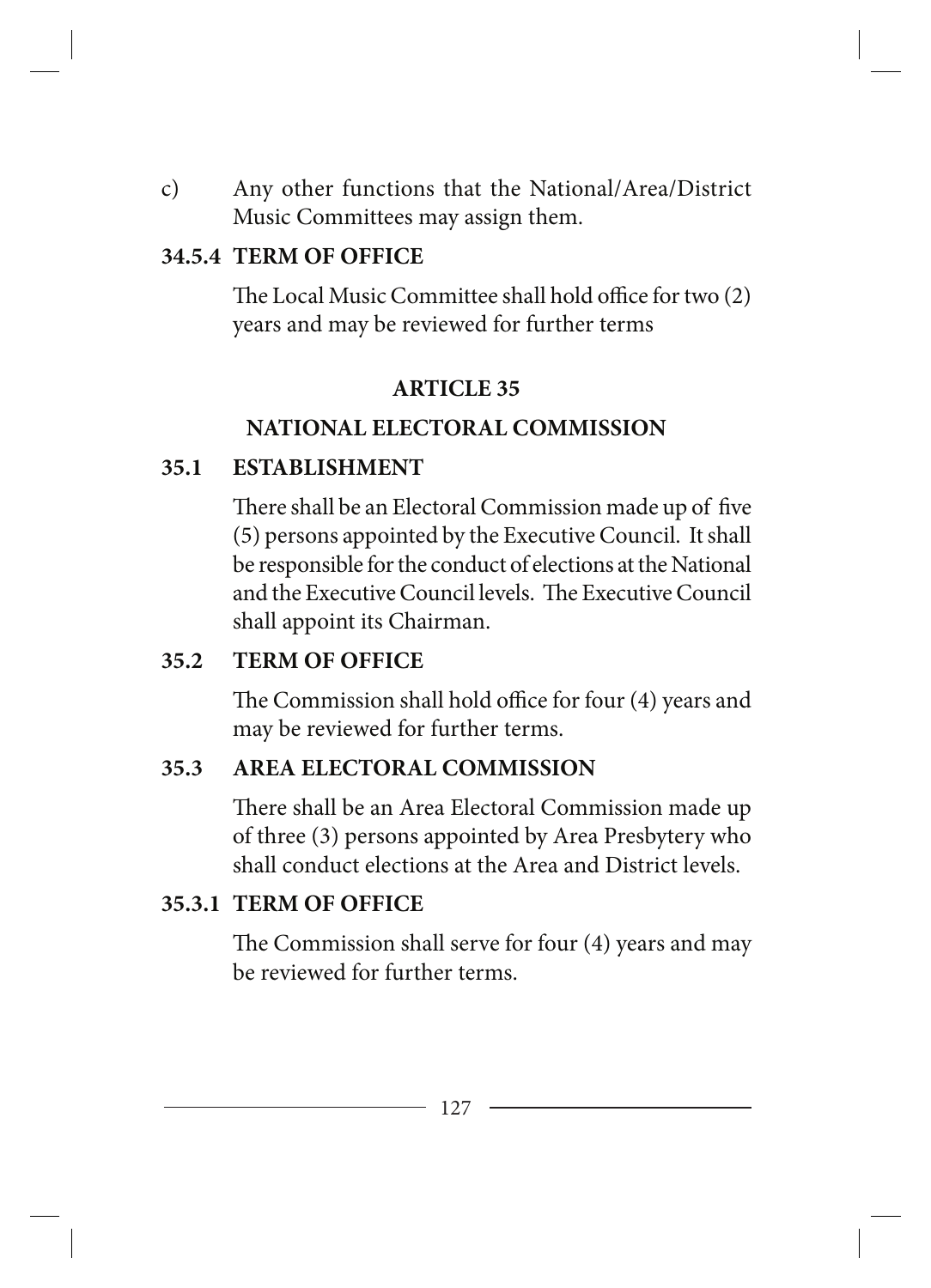#### **ARTICLE 36**

#### **OTHER BOARDS AND COMMITTEES**

**36.1** The Church's Executive Council shall have power to establish such other Boards and Committees as shall become necessary for the smooth running of The Church.

#### **36.2 AREA, DISTRICT AND LOCAL COMMITTEES**

The various Area, District and Local Presbyteries shall have power to establish Area, District and Local Branches of the National Committees which are provided for in this Constitution.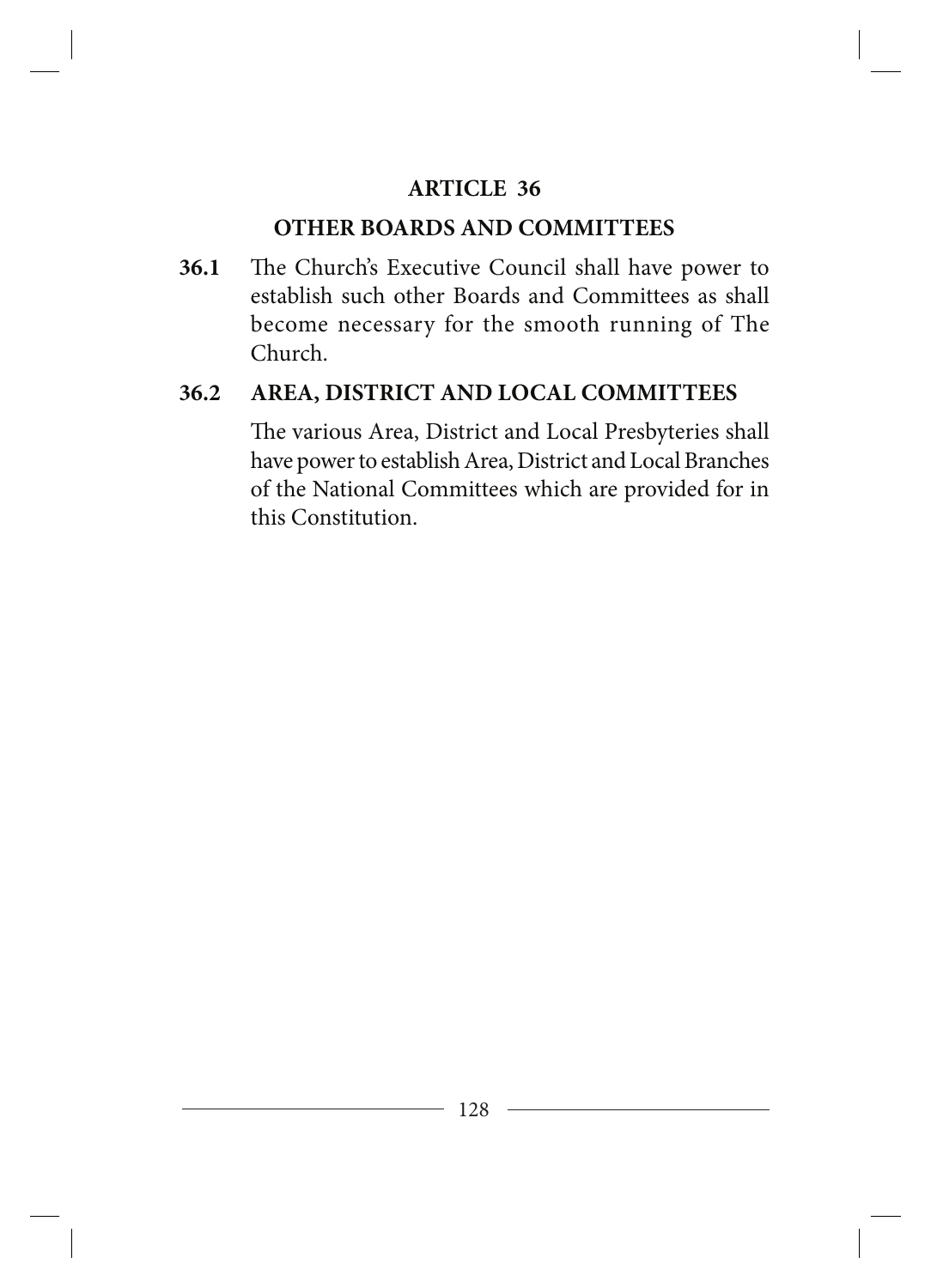### CHAPTER VII

# **ARTICLE 37**

# **FINANCIAL ADMINISTRATION**

# **37.1 FINANCE**

The General Council shall devise appropriate measures to raise funds to meet the various financial commitments of The Church.

## **37.2 SOURCES OF FINANCE**

The Church shall be financed from tithes and offerings, freewill offerings, missions offerings and any other monies received from other sources.

# **37.3 CENTRAL FUND**

- (a) There shall be a Central Fund at The Church's Headquarters into which all monies received from the Area and any other sources shall be paid. Both capital and recurrent expenditure of The Church shall be paid out of the Central Fund
- (b) The Central Fund shall be operated for and on behalf of the Finance Board by the Finance and Administration Director appointed by the Executive Council. He shall be responsible to the Executive Council through the General Secretary.

# **37.4 AREA, DISTRICT AND LOCAL FUNDS**

There shall be established Area, District and Local Funds. These funds shall be made up of offerings taken during week days except offerings made to the Missions Fund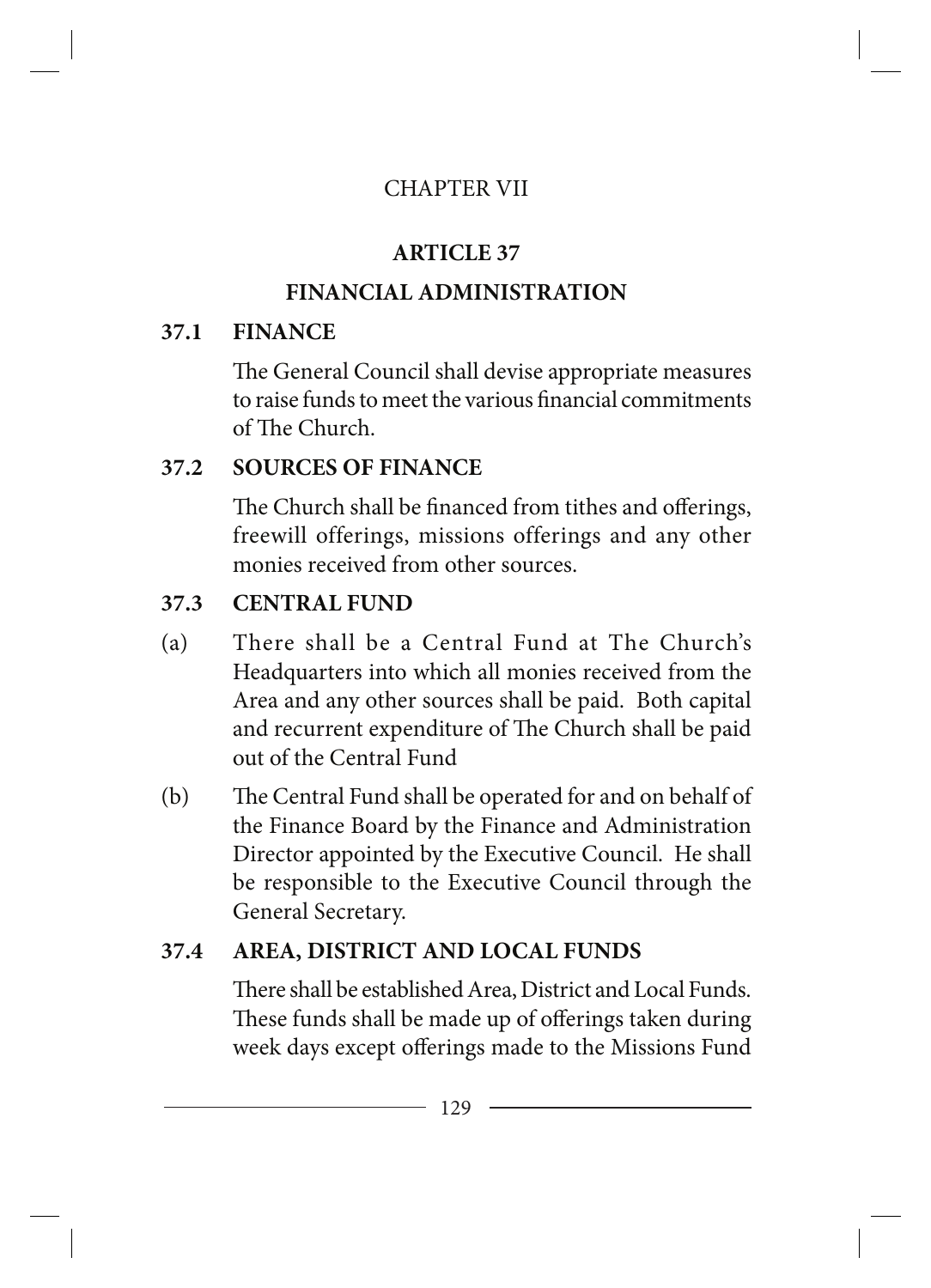and such other offerings as shall be specifically requested from the Headquarters.

### **37.5 MISSIONS FUND**

There shall be a Missions Fund into which missions offerings taken every first Sunday of each month after the normal tithe/offerings shall be paid. The Missions Fund shall be used to support missionary work.

### **37.6 OTHER FUNDS**

There shall be other funds such as the Women's Ministry Fund, Evangelism Ministry Fund, Children's Ministry Fund, PEMEM Fund, and Pension Fund and such other Funds as may be approved by the General Council which shall be used for the purpose of furthering the work of the Lord.

### **37.7 AUDITORS AND AUDITS**

### **37.7.1 EXTERNAL AUDIT AND CONTROL**

- (a) The Executive Council shall have the Accounts of The Church and of its Boards, Committees and legal corporations audited at least once each calendar year and the Auditor shall report upon same to The Executive Council annually. The Auditor's report shall be presented also to the General Council. The Auditor shall also be responsible for the auditing of the Areas and District Accounts. The Auditor shall be under the general direction of the Executive Council
- (b) The Auditor shall audit the books of all such Organs or institutions as shall fall under the Central Fund of The Church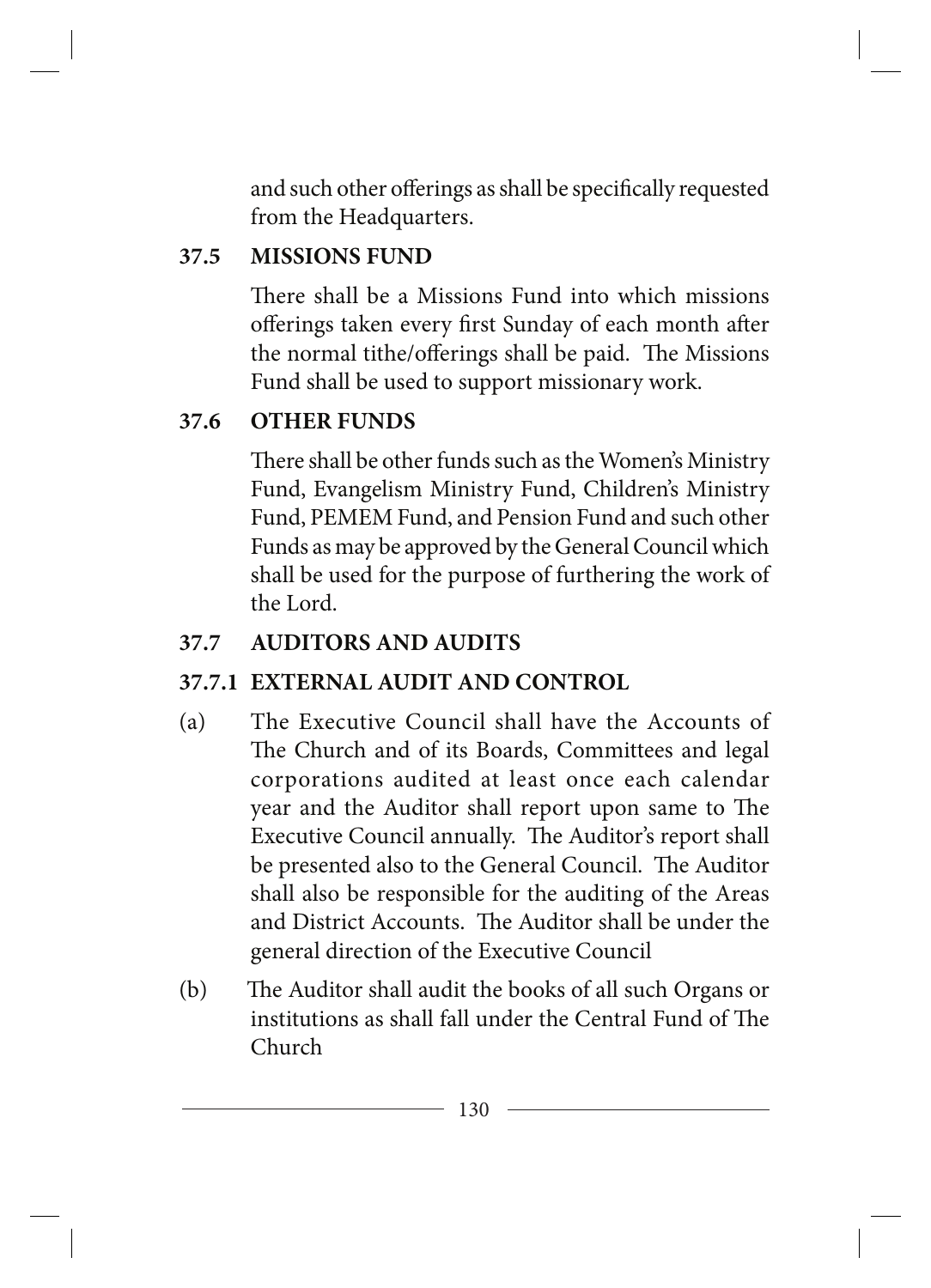- (c) For effective performance of his duties, the Auditor shall have right of access at all times to all books accounting records, accounts and vouchers of The Church, its organs, Boards, Corporations or Committees
- (d) The Auditor shall have the right to require from officers of The Church such information as he may need, in the performance of his duties
- (e) The Auditor shall be appointed by the General Council on the recommendation of the Executive Council and paid such fees as may be approved by the General Council
- (f) The External Auditors of The Church shall present the Audited Accounts of The Church for each year at the General Council Meeting upon invitation by the Chairman of The Church. The appointment of the Auditors may be renewed for further terms based on merit.

### **37.7.2 INTERNAL AUDIT AND CONTROL**

- (a) The Church shall maintain an Internal Auditor appointed by the Executive Council
- (b) The Internal Auditor shall ensure effective internal control and internal audit of all the organs and institutions of The Church and provide measures to achieve internal accounting objectives
- (c) The Internal Auditor shall be responsible to the Chairman of The Church
- (d) The Internal Auditor's report shall be submitted to the Executive Council through the Chairman.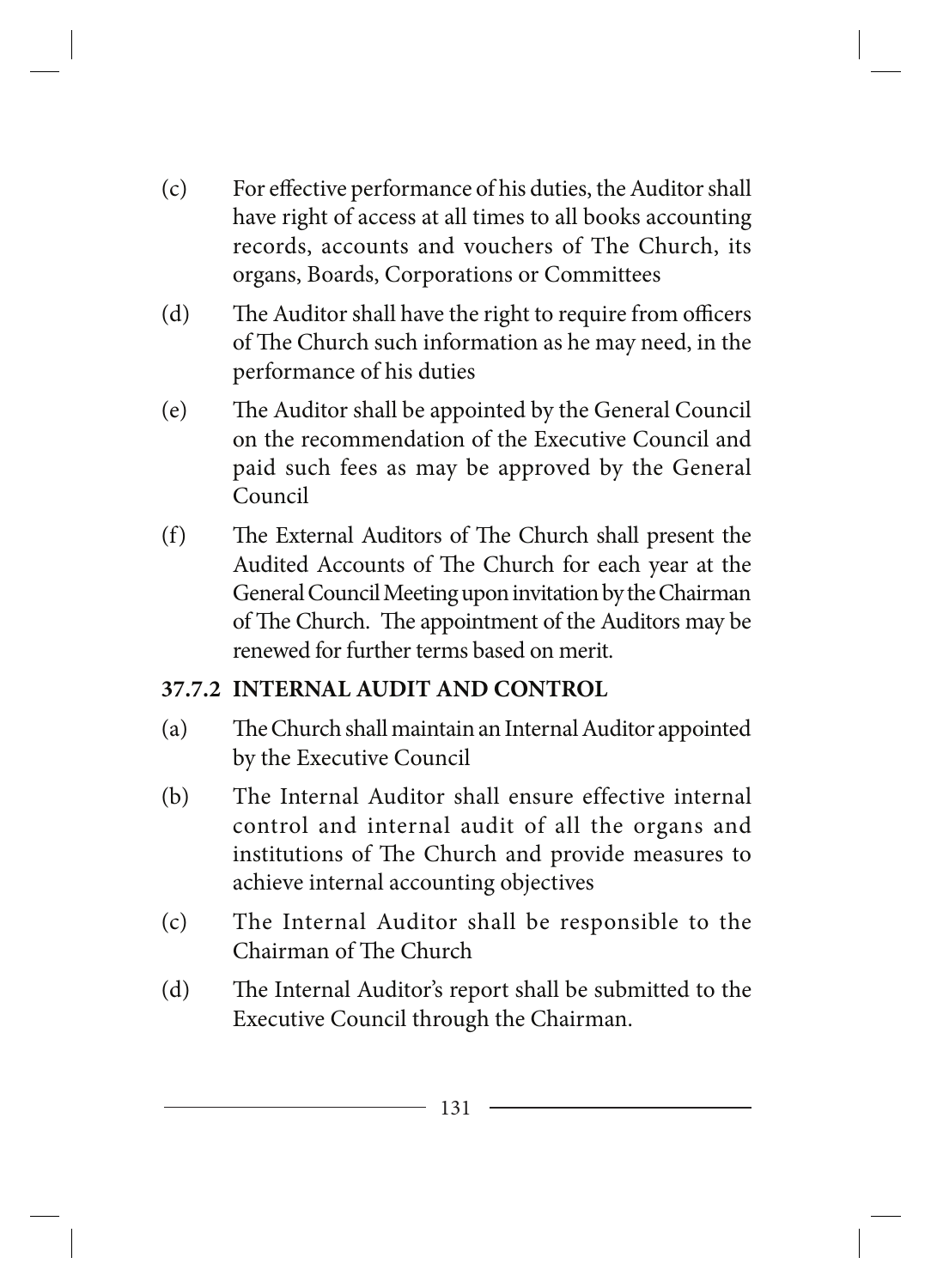## **37.8 BANKING ACCOUNT**

Bank Accounts shall be opened at various Local, District, Area and National levels and operated by such signatories as may from time to time be approved by the Executive Council, Area, District or Local Presbyteries as the case may be.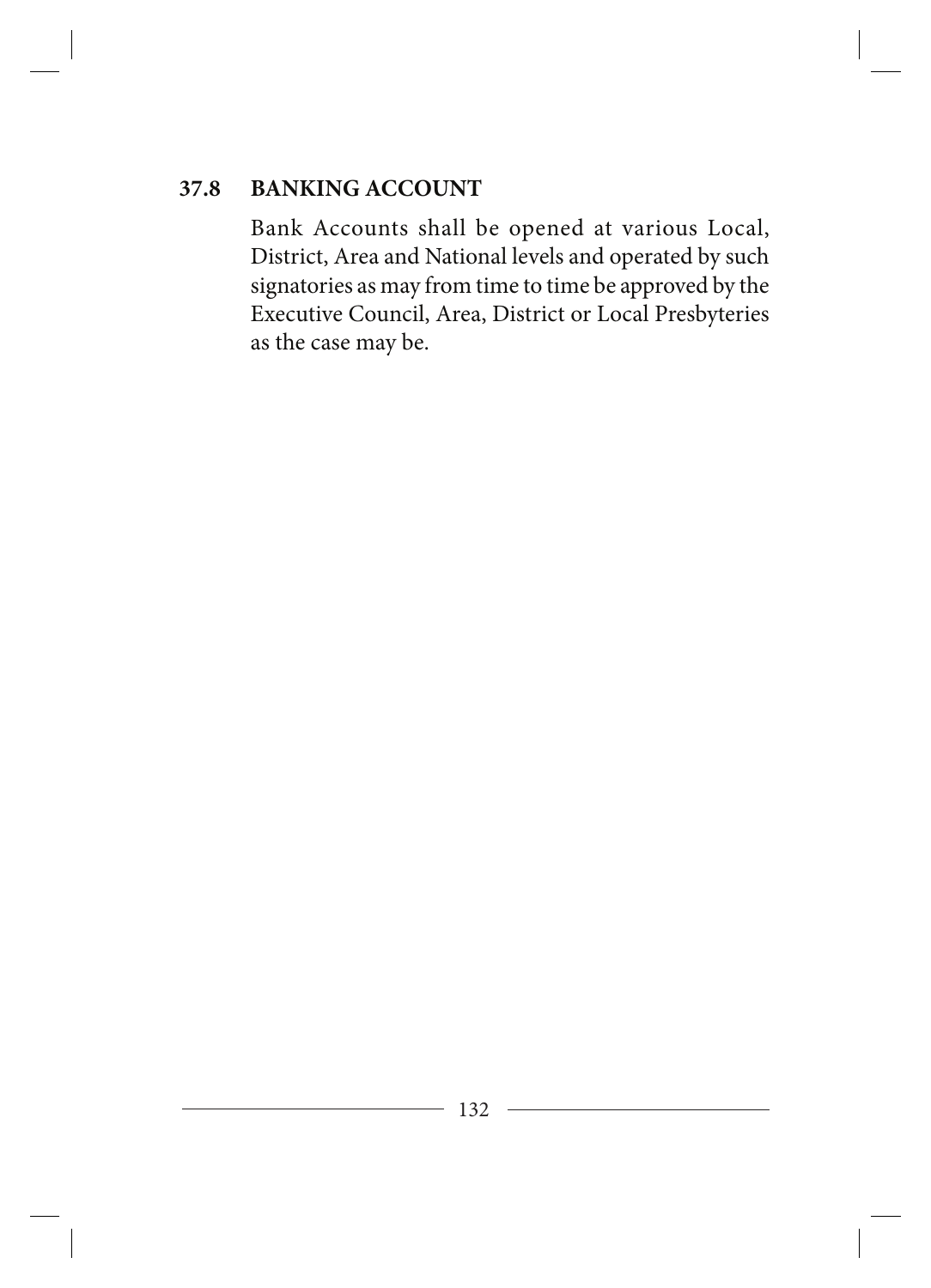### CHAPTER VIII

# **ARTICLE 38**

# **MISCELLANEOUS PROVISIONS**

## **38.1 GENERAL COUNCIL APPROVALS**

Where in this Constitution, the General Council is to give approval for decisions or appointments, such approval may be given by acclamation or consensus or in any other manner as the General Council may deem fit.

### **38.2 MARRIAGES**

- (a) The Church believes in chastity before marriage
- (b) Marriages shall be blessed in The Church's registered buildings
- (g) The Church encourages the registration and solemnization of customary marriages
- (h) The Church does not encourage divorce, neither does it condone polygamy (Mat. 5:31-32; 19:3-11; Rom.7:1-3; 1 Cor. 7:10-15)
- (i) Homosexuality, lesbianism and other perverse sexual practices are not permitted in The Church as these are not biblically acceptable practices.

### **38.3 INHERITANCE**

The Church upholds patrilineal inheritance.

### **38.4 AMENDMENTS TO THE CONSTITUTION**

No provision of this Constitution shall be amended or deemed to have been amended or altered whether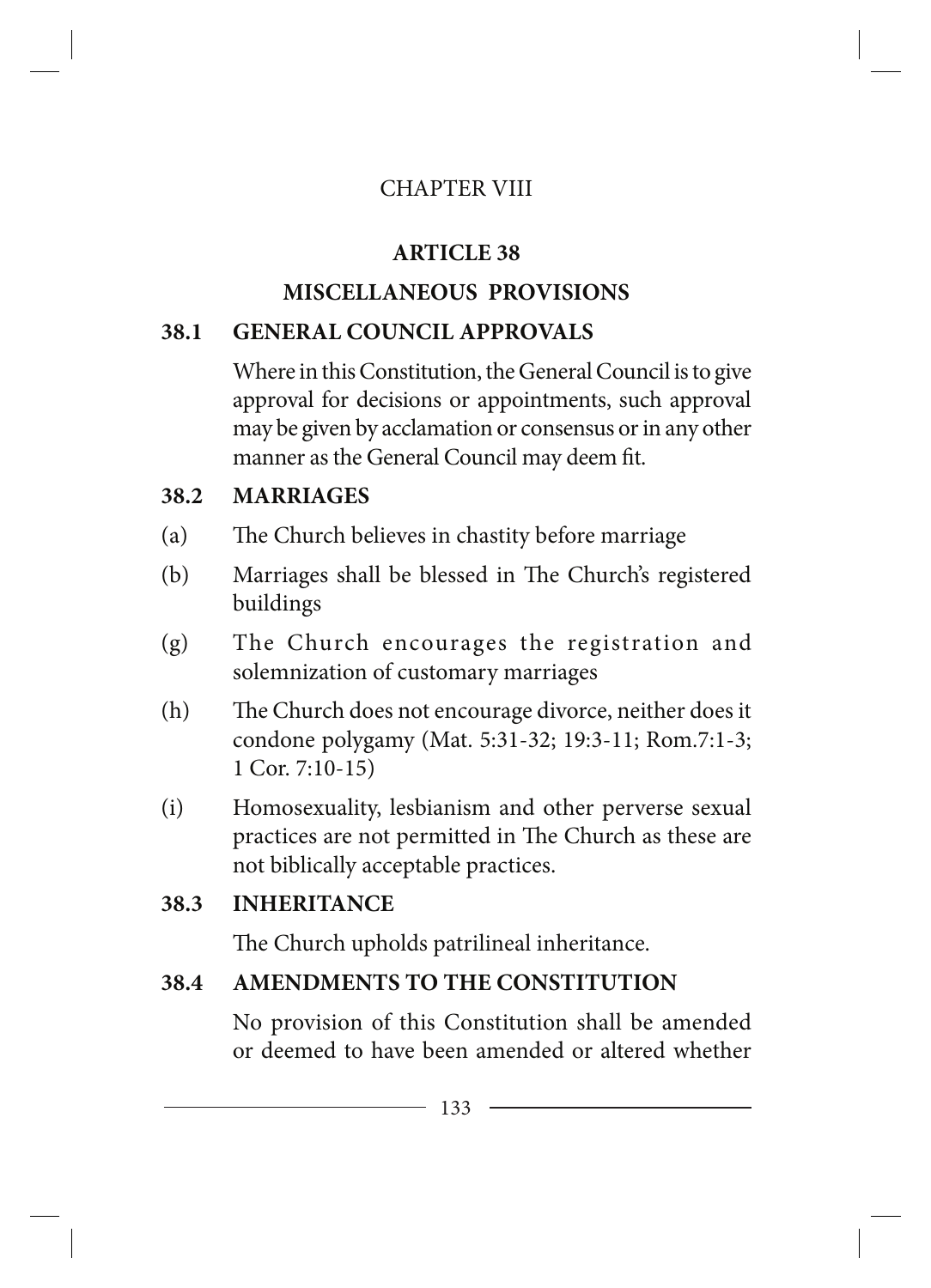directly or indirectly by an act or conduct of The Church unless that act or conduct shall have been approved at the General Council Meeting by two-thirds (2/3) majority of the members present and voting.

#### **38.4.1 MODE OF AMENDMENT**

- (a) Any member of The Church who seeks to effect any amendment of any provision of this Constitution shall have the same considered at the Area level. If approved by two-thirds (2/3) majority of the Presbytery members present and voting, a notice of the proposed amendment shall be sent to the General Council meeting through the General Secretary
- (b) If the proposed amendment originates from any of the National Bodies created by its Constitution then the proposed amendment shall be communicated through the General Secretary to the General Council
- (c) The General Secretary shall cause the said proposal to be circulated to General Council members at least one (1) month before the General Council meeting
- (d) The proposal shall be put on the agenda and debated and accepted if it draws two-thirds (2/3) of the votes from General Council members present and voting
- (e) Voting shall be by secret ballot or show of hands.

### **38.5 PATRONSFOR MINISTRIES IN DISTRICTS AND LOCALS**

**38.5.1** Where the District or Local Leader of a Ministry is an Elder, there shall be no Patron.